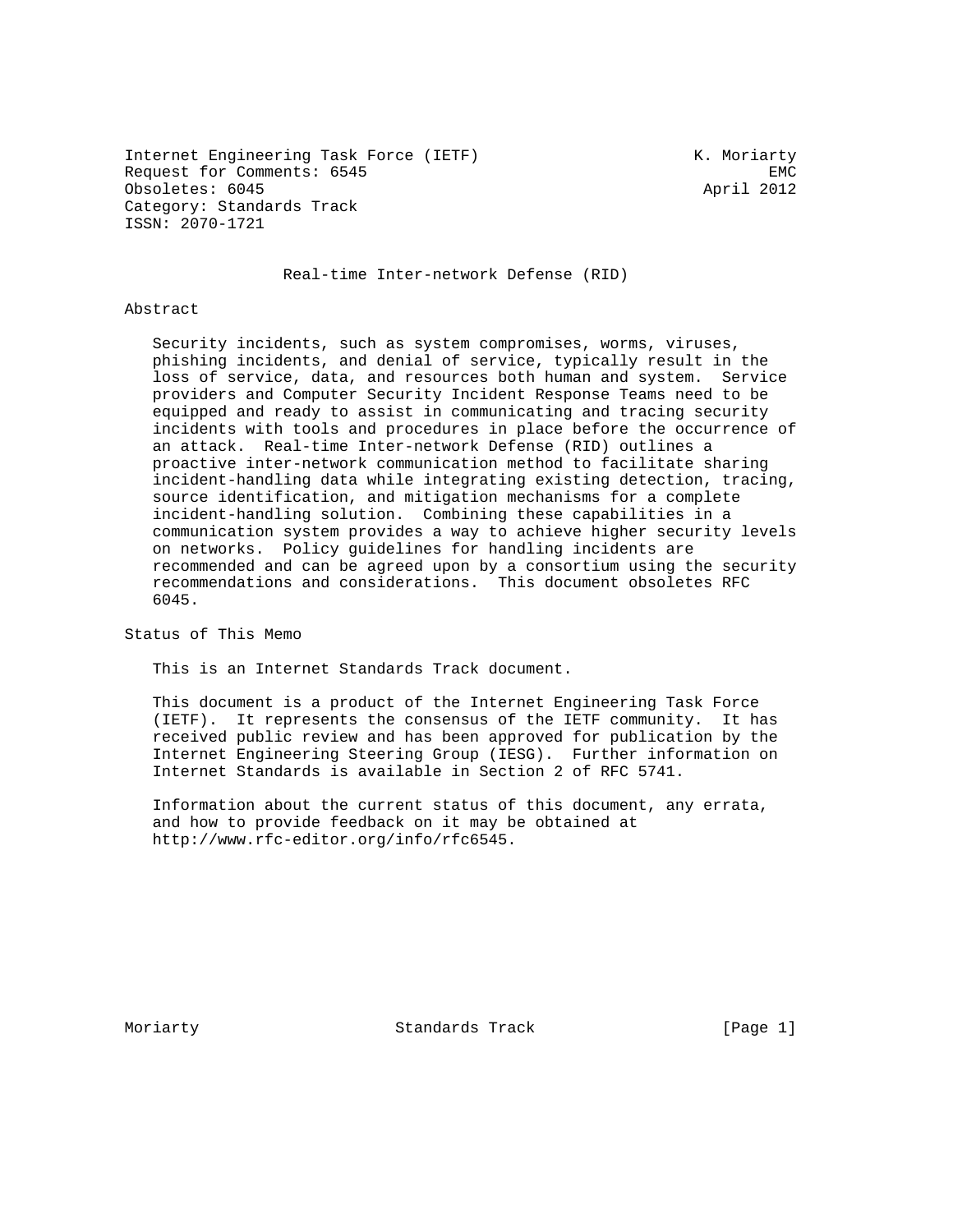# Copyright Notice

 Copyright (c) 2012 IETF Trust and the persons identified as the document authors. All rights reserved.

 This document is subject to BCP 78 and the IETF Trust's Legal Provisions Relating to IETF Documents

 (http://trustee.ietf.org/license-info) in effect on the date of publication of this document. Please review these documents carefully, as they describe your rights and restrictions with respect to this document. Code Components extracted from this document must include Simplified BSD License text as described in Section 4.e of the Trust Legal Provisions and are provided without warranty as described in the Simplified BSD License.

Table of Contents

|                | 3. Communication between CSIRTs and Service Providers  8 |
|----------------|----------------------------------------------------------|
|                | 3.1. Inter-Service-Provider RID Messaging 10             |
|                | 3.2. RID Communication Topology 12                       |
|                |                                                          |
|                |                                                          |
|                |                                                          |
|                |                                                          |
| $5 -$          |                                                          |
|                |                                                          |
|                |                                                          |
|                |                                                          |
|                |                                                          |
|                |                                                          |
|                |                                                          |
|                | 5.6. Including IODEF or Other XML Documents 29           |
|                | $5.6.1.$ Including XML Documents in RID 30               |
|                |                                                          |
|                |                                                          |
|                |                                                          |
|                |                                                          |
|                |                                                          |
|                |                                                          |
| 7 <sub>1</sub> |                                                          |
|                | 7.1. Upstream Trace Communication Flow 40                |
|                | $7.1.1.$ RID TraceRequest Example 43                     |
|                | 7.1.2. Acknowledgement Message Example 47                |

Moriarty **Standards Track** [Page 2]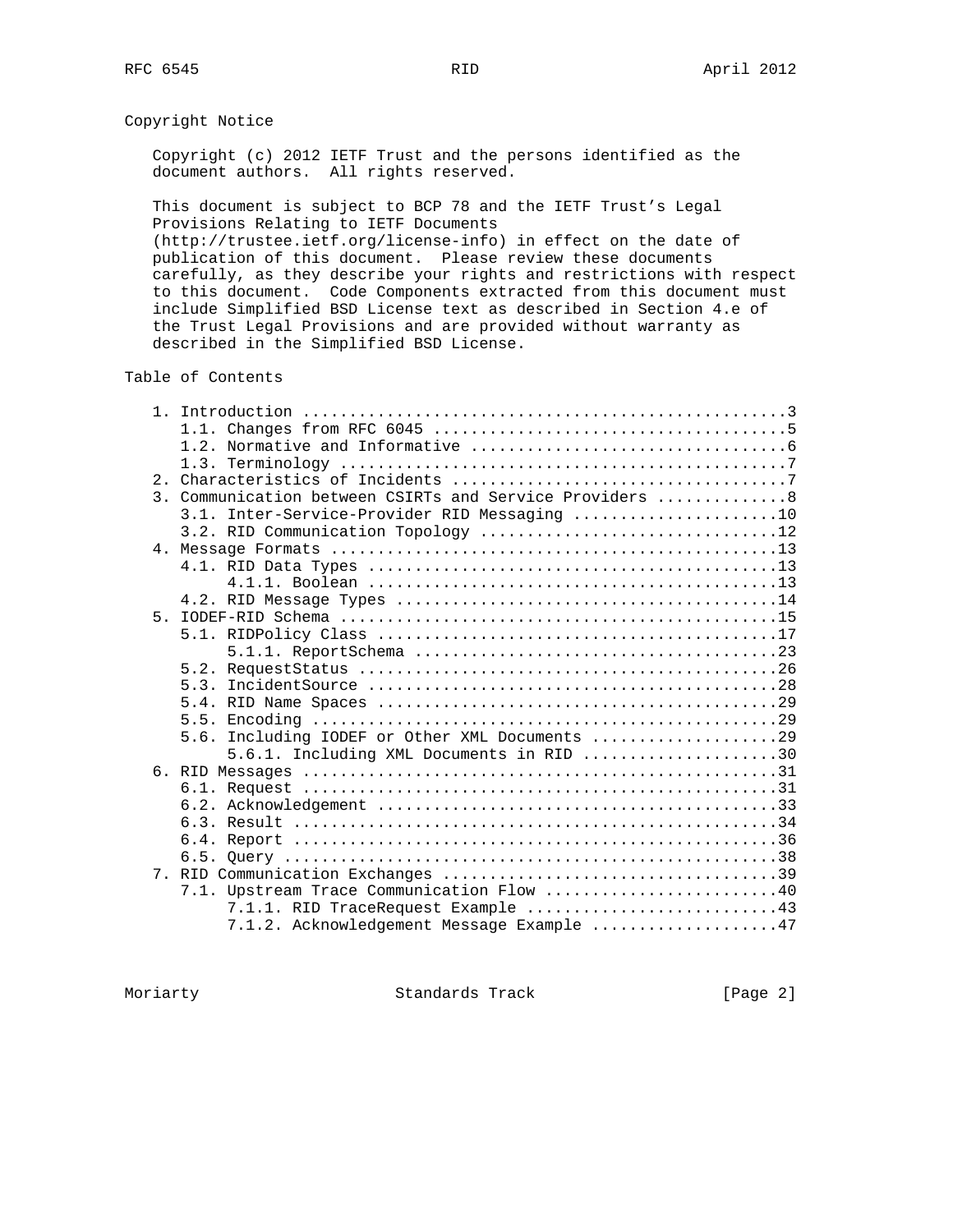| 7.1.3. Result Message Example 47                   |  |
|----------------------------------------------------|--|
| 7.2. Investigation Request Communication Flow 50   |  |
| 7.2.1. Investigation Request Example 51            |  |
| 7.2.2. Acknowledgement Message Example 53          |  |
|                                                    |  |
|                                                    |  |
|                                                    |  |
|                                                    |  |
|                                                    |  |
|                                                    |  |
|                                                    |  |
|                                                    |  |
|                                                    |  |
|                                                    |  |
|                                                    |  |
| 9.4. Consortiums and Public Key Infrastructures    |  |
| 9.5. Privacy Concerns and System Use Guidelines 71 |  |
|                                                    |  |
|                                                    |  |
|                                                    |  |
|                                                    |  |
|                                                    |  |
|                                                    |  |
|                                                    |  |
|                                                    |  |
|                                                    |  |

### 1. Introduction

 Organizations require help from other parties to identify incidents, mitigate malicious activity targeting their computing resources, and to gain insight into potential threats through the sharing of information. This coordination might entail working with a service provider (SP) to filter attack traffic, working with an SP to resolve a configuration issue that is unintentionally causing problems, contacting a remote site to take down a bot network, or sharing watch-lists of known malicious IP addresses in a consortium. The term "SP" is to be interpreted as any type of service provider or Computer Security Incident Response Team (CSIRT) that may be involved in RID communications.

 Incident handling involves the detection, reporting, identification, and mitigation of an incident, whether it be a benign configuration issue, IT incident, an infraction to a service level agreement (SLA), system compromise, socially engineered phishing attack, or a denial of-service (DoS) attack, etc. When an incident is detected, the response may include simply filing a report, notification to the source of the incident, a request to an SP for resolution/mitigation,

Moriarty **Standards Track** [Page 3]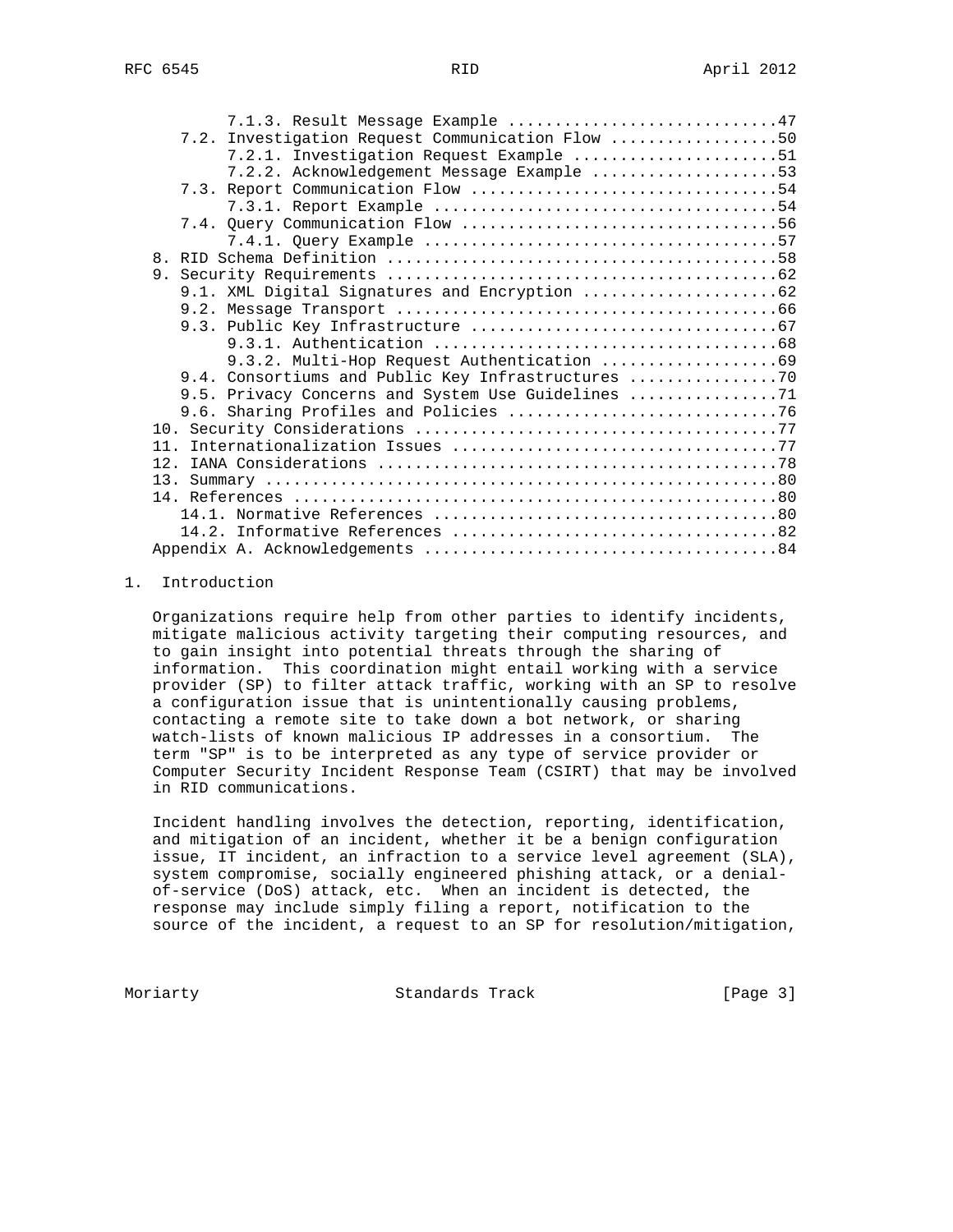or a request to locate the source. One of the more difficult cases is that in which the source of an attack is unknown, requiring the ability to trace the attack traffic iteratively upstream through the network for the possibility of any further actions to take place. In cases when accurate records of an active session between the target or victim system and the source or attacking system are available, the source is easy to identify.

 Real-time inter-network defense (RID) outlines a proactive inter network communication method to facilitate sharing incident-handling data while integrating existing detection, tracing, source identification, and mitigation mechanisms for a complete incident handling solution. RID provides a secure method to communicate incident information, enabling the exchange of Incident Object Description and Exchange Format (IODEF) [RFC5070] Extensible Markup Language (XML) documents. RID considers security, policy, and privacy issues related to the exchange of potentially sensitive information, enabling SPs or organizations the options to make appropriate decisions according to their policies. RID includes provisions for confidentiality, integrity, and authentication.

 The data in RID messages is represented in an XML [XML1.0] document using the IODEF and RID. By following this model, integration with other aspects for incident handling is simplified. Methods are incorporated into the communication system to indicate what actions need to be taken closest to the source in order to halt or mitigate the effects of the incident or attack at hand. RID is intended to provide a method to communicate the relevant information between CSIRTs while being compatible with a variety of existing and possible future detection-tracing and response approaches. Incidents may be extended to include Information Technology (IT) incidents, where RID enables the communication between or within providers for non security IT incidents.

 Security and privacy considerations are of high concern since potentially sensitive information may be passed through RID messages. RID messaging takes advantage of XML security, privacy, and policy information set in the RID schema. The RID schema defines communication-specific metadata to support the communication of IODEF documents for exchanging or tracing information regarding incidents. RID messages are encapsulated for transport, which is defined in a separate document [RFC6546]. The authentication, integrity, and authorization features that RID and RID transport offer are used to achieve a necessary level of security.

 Coordinating with other CSIRTs is not strictly a technical problem. There are numerous procedural, trust, and legal considerations that might prevent an organization from sharing information. RID provides

Moriarty **Standards Track** (Page 4)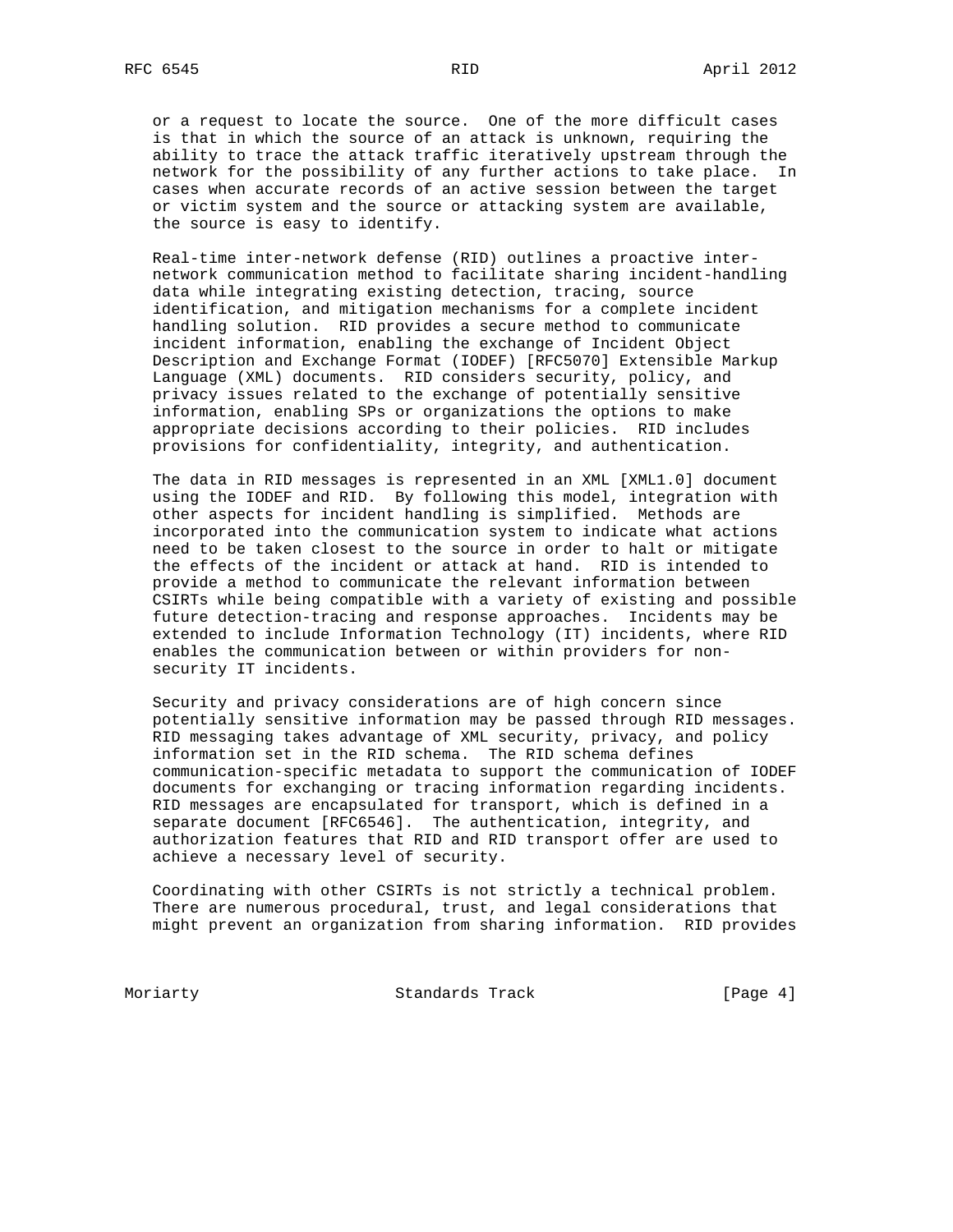information and options that can be used by organizations who must then apply their own policies for sharing information. Organizations must develop policies and procedures for the use of the RID protocol and IODEF.

1.1. Changes from RFC 6045

 This document contains the following changes with respect to its predecessor [RFC6045]:

- o This document is Standards Track, while [RFC6045] was published as Informational.
- o This document obsoletes [RFC6045] and moves it to Historic status.
- o This document refers to the updated RID transport specification [RFC6546], where appropriate.
- o Edits reflected in this updated version of RID are primarily improvements to the informational descriptions. The descriptions have been updated to clarify that IODEF and RID can be used for all types of incidents and are not limited to network security incidents. The language has been updated to change the focus from attacks to incidents, where appropriate. The term "network provider" has been replaced with the more generic term of "service provider". Several introductory informational sections have been removed as they are not necessary for the implementation of the protocol. The sections include:
	- \* 1.3. Attack Types and RID Messaging,
	- \* 2. RID Integration with Network Provider Technologies,
	- 3.1. Integrating Trace Approaches, and
	- \* 3.2. Superset of Packet Information for Traces.
- o An option for a star topology has been included in an informational section to meet current use-case requirements of those who provide reports on incident information.
- o The schema version was incremented. The schema has changed to include IODEF [RFC5070] enveloped in RID in the RIDPolicy class using the new ReportSchema class, to include one verified erratum, to include additional enumerations in the Justification attribute, to remove the AcrossNationalBoundaries region enumeration, to add the DataWithHandlingRequirements enumeration in TrafficTypes, and to change the name of the RequestAuthorization MsgType to

Moriarty **Standards Track** [Page 5]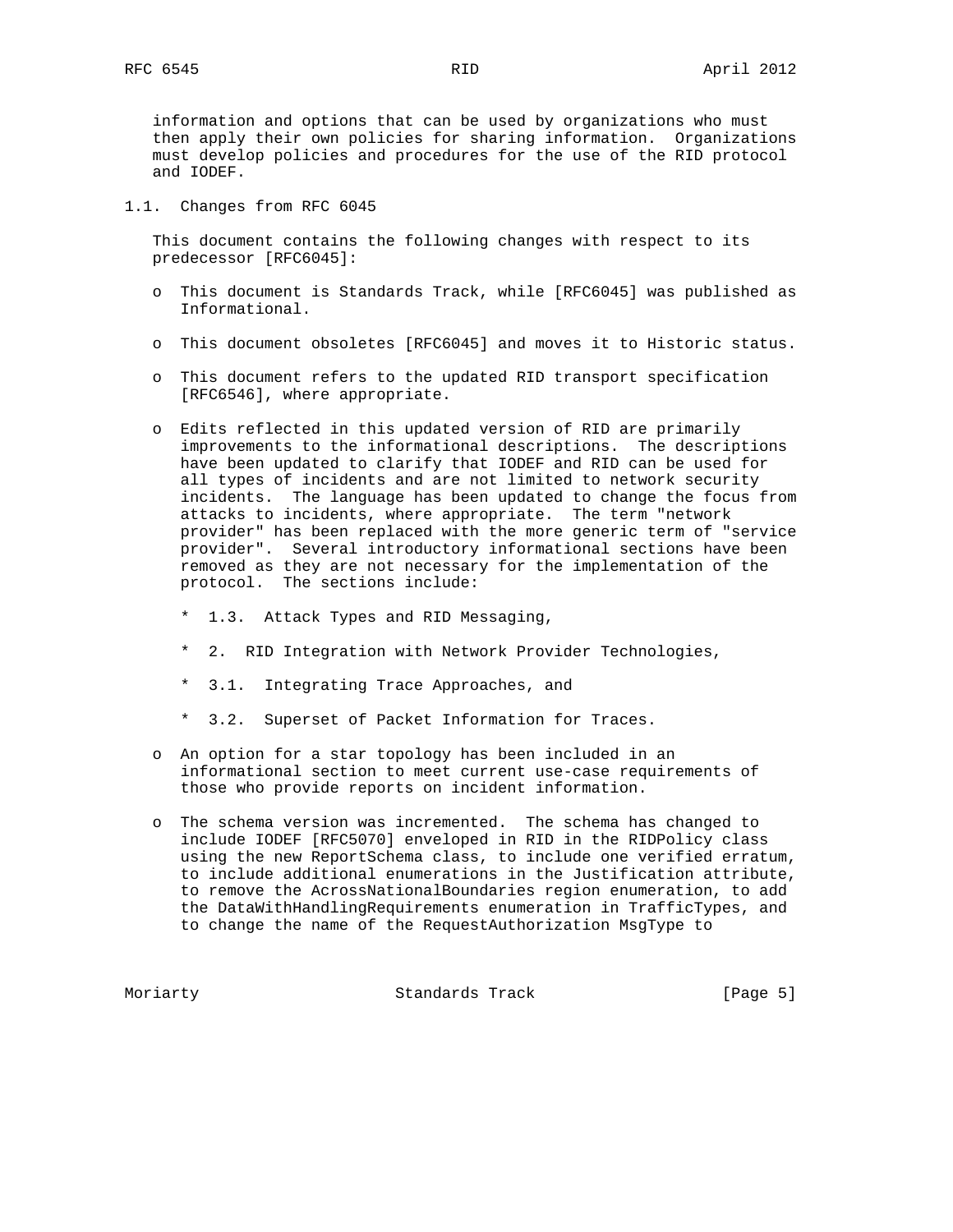Acknowledgement. Additional text has been provided to clarify definitions of enumerated values for some attributes. The RequestAuthorization name was replaced with Acknowledgement to more accurately represent the function of that message type. Text was clarified to note the possible use of this message in response to Query and Report messages. The attributes were fixed in the schema to add 'lang' at the RID class level for language support.

- o The TraceRequest and Investigation messages have been collapsed into a single message with the requirement to set the MsgType according to the functionality required for automation. The message descriptions were identical with the exception of the MsgType, which remains an exception depending on the desired function. Since both of the enumerations for MsgType are each a Request, 'Investigation' is now 'InvestigationRequest'. Content may vary within the IODEF document for the type of Request specified.
- o The IncidentQuery message description name and MsgType enumeration value in the schema have been changed to the more generic name of 'Query'.
- o Guidance has been improved to ensure consistent implementations and use of XML encryption to provide confidentiality based on data markers, specifically the iodef:restriction attribute in the IODEF and IODEF-RID schemas. The attribute may also be present in IODEF extension schemas, where the guidance also applies. Additional guidance and restrictions have been added for XML requirements.
- o All of the normative text from the Security Considerations section has been moved to a new section, Security Requirements.
- o The order in which the RID schema is presented in Section 5 has been changed to match the order in the IODEF-RID schema.
- o Additional text has been provided to explain the content and interactions between entities in the examples.
- o Additional references have been provided to improve interoperability with stricter guidance on the use of XML digital signatures and encryption.
- 1.2. Normative and Informative

 Sections 1, 2, 3, and 12 provide helpful background information and considerations. RID systems participating in a consortium are REQUIRED to fully implement Sections 4, 5, 6, 7, 8, 9, 10, and 11 to prevent interoperability concerns.

Moriarty **Standards Track** [Page 6]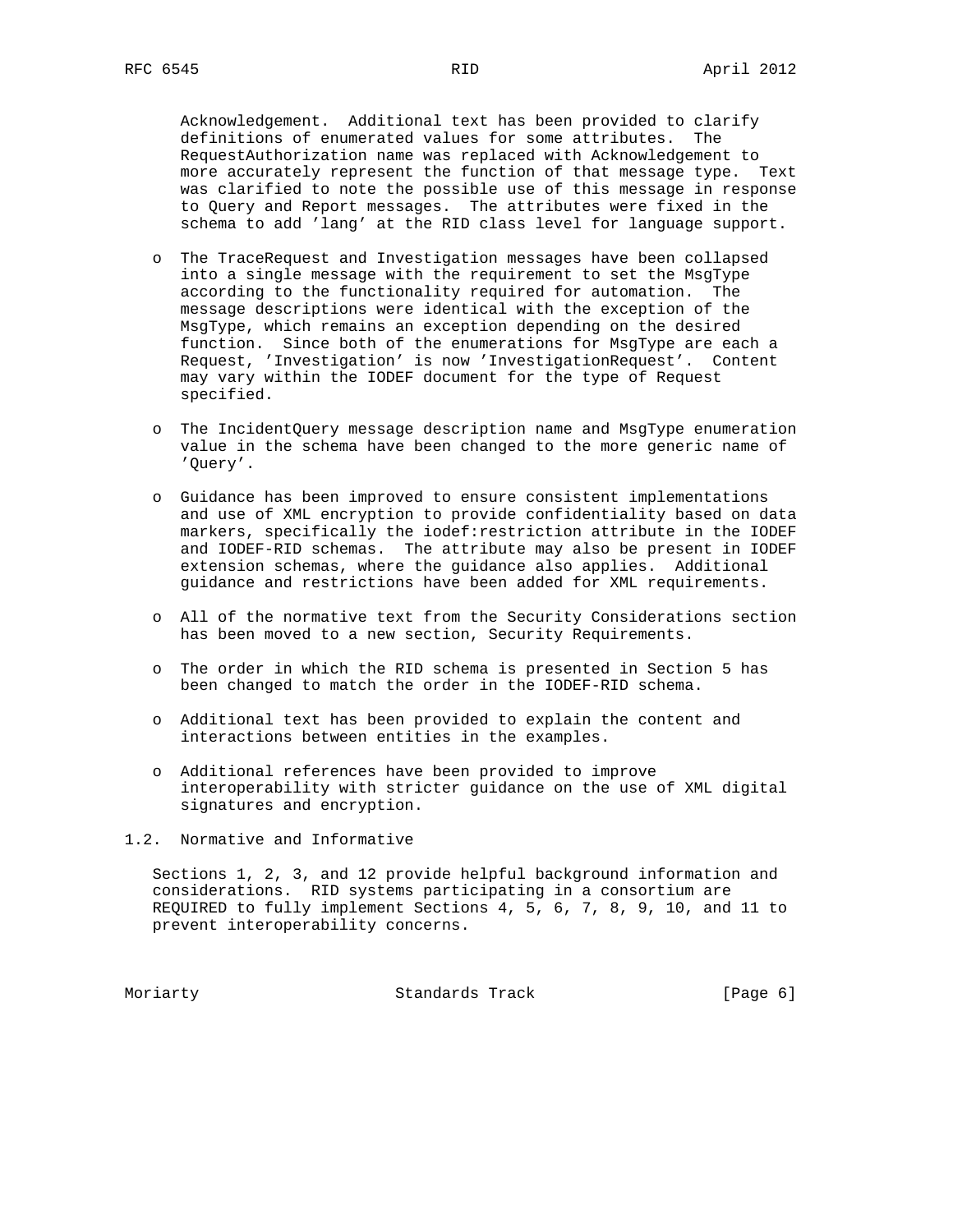# 1.3. Terminology

 The key words "MUST", "MUST NOT", "REQUIRED", "SHALL", "SHALL NOT", "SHOULD", "SHOULD NOT", "RECOMMENDED", "MAY", and "OPTIONAL" in this document are to be interpreted as described in [RFC2119].

# 2. Characteristics of Incidents

 An incident may be defined as a benign configuration issue, IT incident, an infraction to a service level agreement (SLA), system compromise, a worm or Trojan infection, or a single- or multiple source denial-of-service attack. The goal of tracing a security incident may be to identify the source or to find a point on the network as close to the origin of the incident as possible. Incident tracing can be used to identify the source(s) of an attack in order to halt or mitigate the undesired behavior or to correct an identified issue. RID messages can be communicated between entities to report or investigate any type of incident and allow for actions to be taken when the source of the incident or a point closer to the source is known or has been identified. Methods to accomplish mitigation may include remediation of a configuration issue, filtering or rate-limiting the traffic close to the source, or taking the host or network offline. Care must also be taken to ensure that the systems involved in the RID communications are not abused and to use proper analysis in determining if attack traffic is, in fact, attack traffic at each SP involved in the investigation.

 Investigating security incidents can be a difficult task since attackers go to great lengths to obscure their identity. In the case of a security incident, the true source might be identified through an existing established connection to the attacker's point of origin. However, the attacker may not connect to the compromised system for a long period of time after the initial compromise or may access the system through a series of compromised hosts spread across the network. Other methods of obscuring the source may include targeting the host with the same attack from multiple sources using both valid and spoofed source addresses. This tactic can be used to compromise a machine and leave the difficult task of locating the true origin for the administrators. Attackers use many techniques, which can vary between individuals or even organized groups of attackers. Through analysis, the techniques may be grouped into indicators of compromise to be shared via IODEF and RID, further assisting with the improvement of detection capabilities. Security incidents, including distributed denial-of-service (DDoS) attacks, can be difficult or nearly impossible to trace because of the nature of the attack. Some of the difficulties in investigating attacks include the following:

o the incident or attack originates from multiple sources;

Moriarty **Standards Track** [Page 7]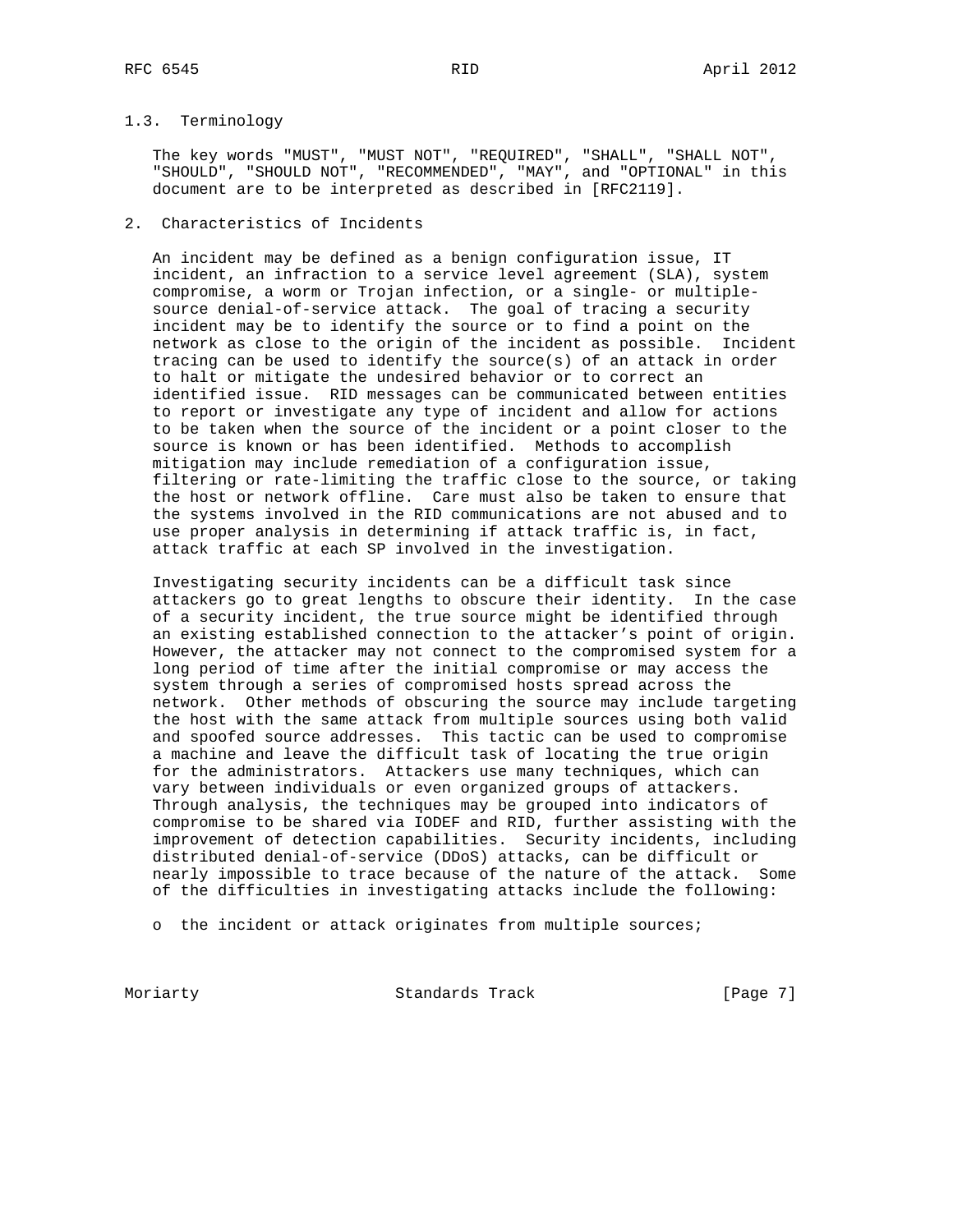- o the incident may leverage social-engineering techniques or other methods to gain access to resources and intellectual property using what appears to be legitimate access methods such as outbound web sessions from user systems;
- o the attack may include various types of traffic meant to consume server resources, such as a SYN flood attack without a significant increase in bandwidth utilization;
- o the type of traffic could include valid destination services, which cannot be blocked since they are essential services to business, such as DNS servers at an SP or HTTP requests sent to an organization connected to the Internet;
- o the attack may utilize varying types of packets including TCP, UDP, ICMP, or other IP protocols;
- o the attack may be from "zombies" or large botnets, which then require additional searches to locate a controlling server as the true origin of the attack;
- o the attack may use a very small number of packets from any particular source, thus making a trace after the fact nearly impossible;
- o the indicators of a compromise may be difficult to detect.

 If the source(s) of an incident cannot be determined from IP address information, it may be possible to trace the traffic based on characteristics of the incident such as tracing the increased bandwidth utilization or the type of packets seen by the client. In the case of packets with spoofed source addresses, it is not a trivial task to identify the source of an attack.

 IODEF, any extensions to IODEF, and RID can be used to detail an incident, characteristics of the incident (as it evolves), the incident history, and communications of the incident to facilitate the resolution and reporting of the incident.

3. Communication between CSIRTs and Service Providers

 Expediting the communication between CSIRTs and SPs is essential when responding to a security-related incident, which may cross network access points between service providers. As a result of the urgency involved in this inter-service-provider security incident communication, there must be an effective system in place to facilitate the interaction. This communication policy or method should involve multiple means of communication to avoid a single

Moriarty **Standards Track** (Page 8)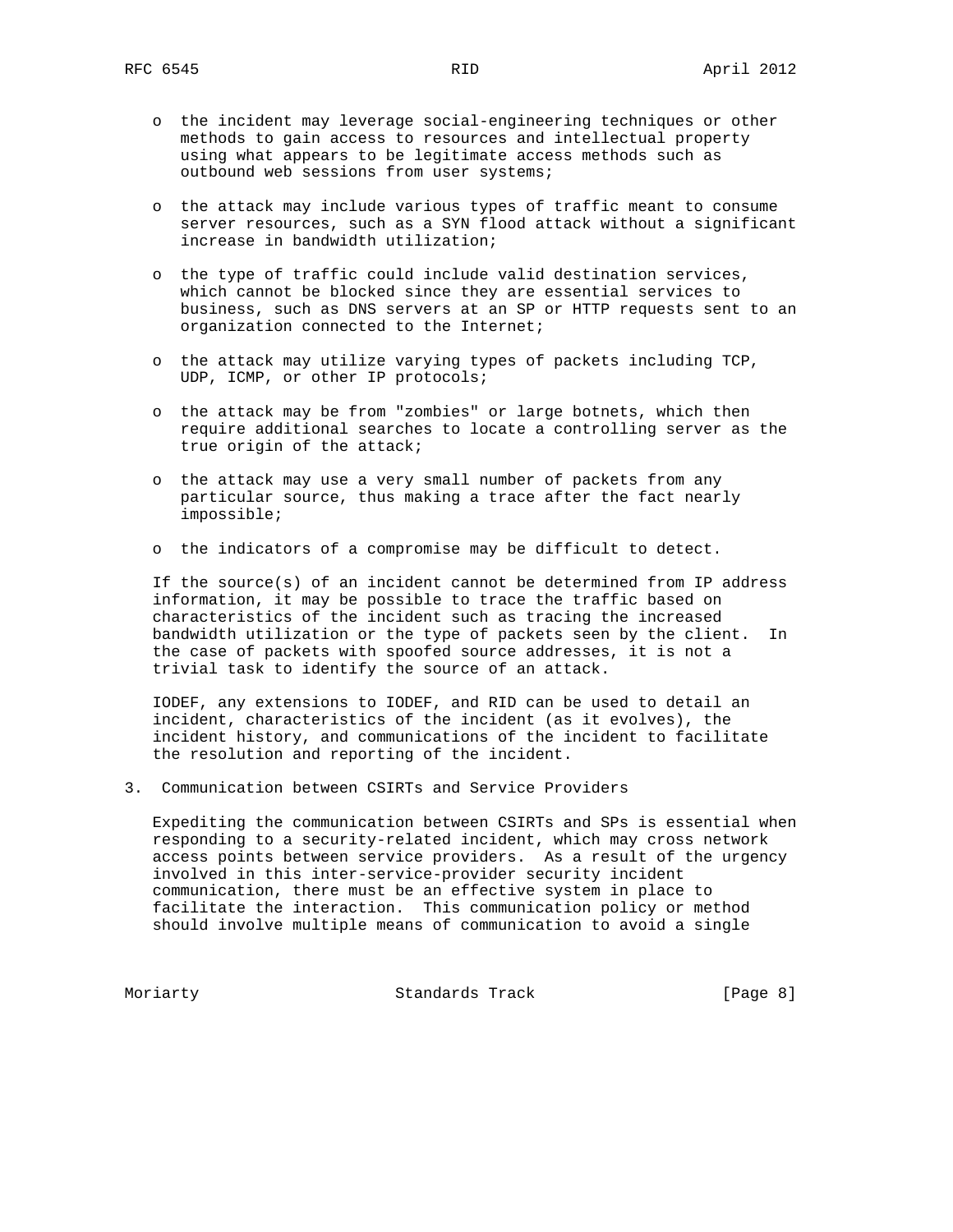point of failure. Email is one way to transfer information about the incident, packet traces, etc. However, email may not be received in a timely fashion or be acted upon with the same urgency as a phone call or other communication mechanism like RID.

 A technical solution to trace traffic across a single SP may include homegrown or commercial systems for which RID messaging must accommodate the input requirements. The incident-handling system used on the SP's backbone by the CSIRT to coordinate the trace across the single network requires a method to accept, process, and relay RID messages to the system, as well as to wait for responses from the system to continue the RID request process as appropriate. In this scenario, each service provider maintains its own system capable of communicating via RID and integrates with a management station used for monitoring and analysis. An alternative for providers lacking sufficient resources may be to have a neutral third party with access to the provider's network resources who could be used to perform the incident-handling functions. This could be a function of a central organization operating as a CSIRT for countries as a whole or within a consortium that may be able to provide centralized resources.

 Consortiums could consist of a federation or a group of service providers or CSIRTs that agrees to participate in the RID communication protocol with an agreed-upon policy and communication protocol facilitating the secure transport of IODEF-RID XML documents. Transport for RID messages is specified in [RFC6546].

 One goal of RID is to prevent the need to permit access to other networks' equipment. RID provides a standard messaging mechanism to enable the communication of incident-handling information to other providers in a consortium or in neighboring networks. The third party mentioned above may be used in this technical solution to assist in facilitating incident handling and possibly traceback through smaller providers. The RID messaging mechanism may be a logical or physical out-of-band network to ensure that the communication is secure and unaffected by the state of the network under attack. The two management methods would accommodate the needs of larger providers to maintain full management of their network, and the third-party option could be available to smaller providers who lack the necessary human resources to perform incident-handling operations. The first method enables the individual providers to involve (via a notification and alerting system) their network operations staff to authorize the continuance of a trace or other necessary response to a RID communication request through their network.

Moriarty **Standards Track** [Page 9]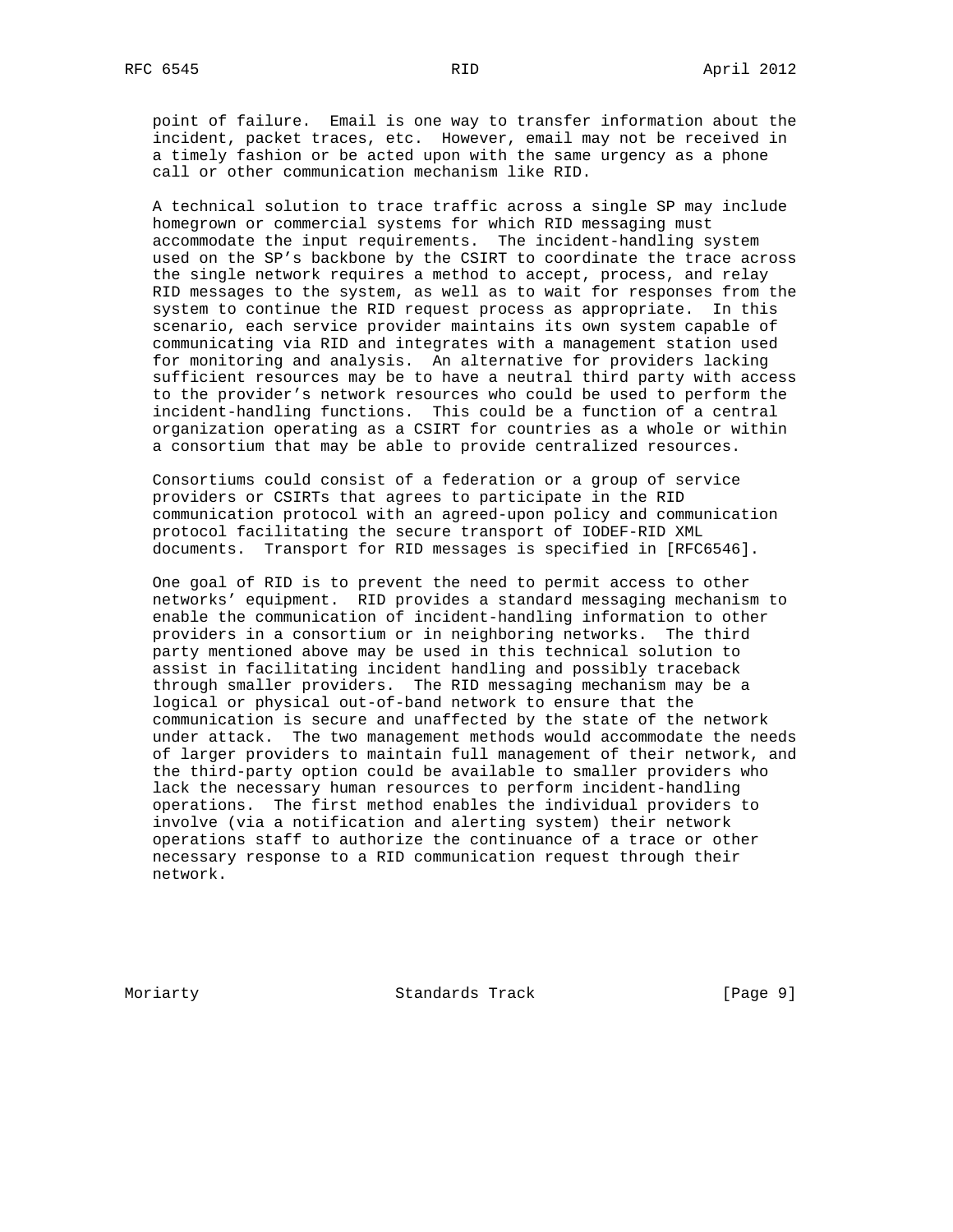The network used for the communication should consist of out-of-band or protected channels (direct communication links) or encrypted channels dedicated to the transport of RID messages. The communication links would be direct connections (virtual or physical) between peers who have agreed-upon use and abuse policies through a consortium. Consortiums might be linked through policy comparisons and additional agreements to form a larger web or iterative network of peers that correlates to the traffic paths available over the larger web of networks or is based on regions and logical groups. Contact information, IP addresses of RID systems, and other information must be coordinated between bilateral peers by a consortium and may use existing databases, such as the routing arbiter. The security, configuration, and Confidence rating schemes of the RID messaging peers must be negotiated by peers and must meet certain overall requirements of the fully connected network (Internet, government, education, etc.) through the peering and/or a consortium-based agreement.

 RID messaging established with clients of an provider may be negotiated in a contract as part of a value-added service or through a service level agreement (SLA). Further discussion is beyond the scope of this document and may be more appropriately handled in peering or service level agreements.

 Procedures for incident handling need to be established and well known by anyone that may be involved in incident response. The procedures should also contain contact information for internal escalation procedures, as well as for external assistance groups such as a CSIRT, CERT Coordination Center (CERT/CC), Global Information Assurance Certification (GIAC), and the U.S. Federal Bureau of Investigations (FBI) or other assisting government organization in the country of the investigation.

# 3.1. Inter-Service-Provider RID Messaging

 RID provides a protocol and format that ensures interoperability between vendors for the implementation of an incident messaging mechanism. The messages should meet several requirements in order to be meaningful as they traverse multiple networks. RID provides the framework necessary for communication between networks involved in the incident handling, possible traceback, and mitigation of a security incident. Several message types described in Section 4.2 are necessary to facilitate the handling of a security incident. The message types include the Report, Query, Request, Acknowledgement, and Result message.

 The Report message is used when an incident is to be filed on a RID system or associated database, where no further action is required.

Moriarty **Standards Track** [Page 10]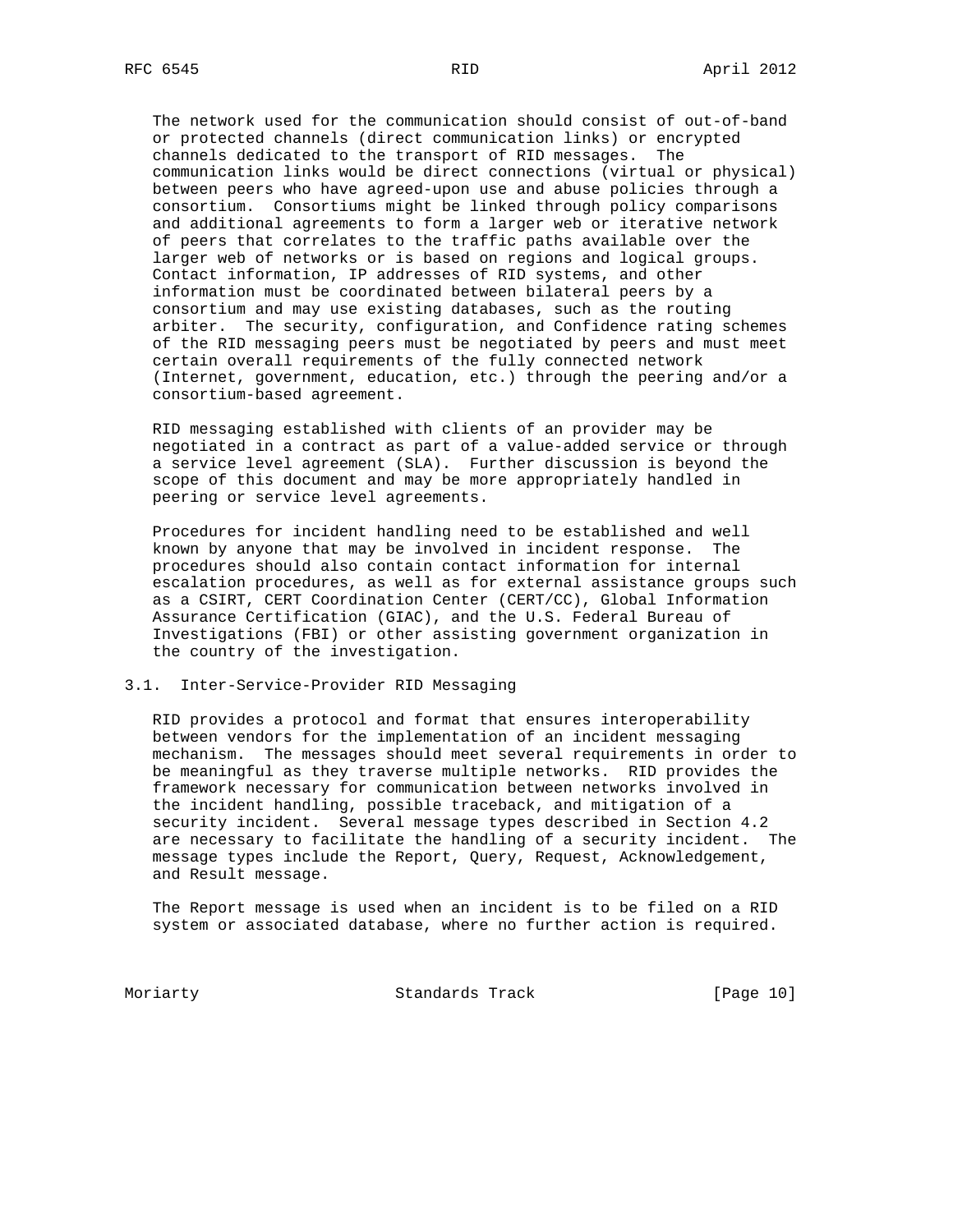A Query message is used to request information on a particular incident. A Request message with options set to 'TraceRequest' is used when the source of the traffic may have been spoofed. In that case, each SP in the upstream path who receives this Request will issue a trace across the network to determine the upstream source of the traffic. The Acknowledgement and Result messages are used to communicate the status and result of a Request. The Request message with options set to 'InvestigationRequest' may be sent to any party assisting in an incident investigation. The InvestigationRequest leverages the bilateral relationships or a consortium's interconnections to mitigate or stop problematic traffic close to the source. Routes could determine the fastest path to a known source IP address in the case of an InvestigationRequest. A Request message (set to 'TraceRequest' or 'InvestigationRequest') sent between RID systems to stop traffic at the source through a bordering network requires the information enumerated below:

- 1. Enough information to enable the network administrators to make a decision about the importance of continuing the trace.
- 2. The incident or IP packet information needed to carry out the trace or investigation.
- 3. Contact information of the origin of the RID communication. The contact information could be provided through the Autonomous System Number (ASN) [RFC1930] or Network Information Center (NIC) handle information listed in the Registry for Internet Numbers or other Internet databases.
- 4. Network path information to help prevent any routing loops through the network from perpetuating a trace. If a RID system receives a Request with MsgType set to 'TraceRequest' that contains its own information in the path, the trace must cease and the RID system should generate an alert to inform the network operations staff that a tracing loop exists.
- 5. A unique identifier for a single attack. This identifier should be used to correlate traces to multiple sources in a DDoS attack.

 Use of the communication network and the RID protocol must be for pre-approved, authorized purposes only. It is the responsibility of each participating party to adhere to guidelines set forth in both a global use policy established through the peering agreements for each bilateral peer or agreed-upon consortium guidelines. The purpose of such policies is to avoid abuse of the system; the policies shall be developed by a consortium or participating entities. The global policy may be dependent on the domain it operates under; for example, a government network or a commercial network such as the Internet

Moriarty **Standards Track** [Page 11]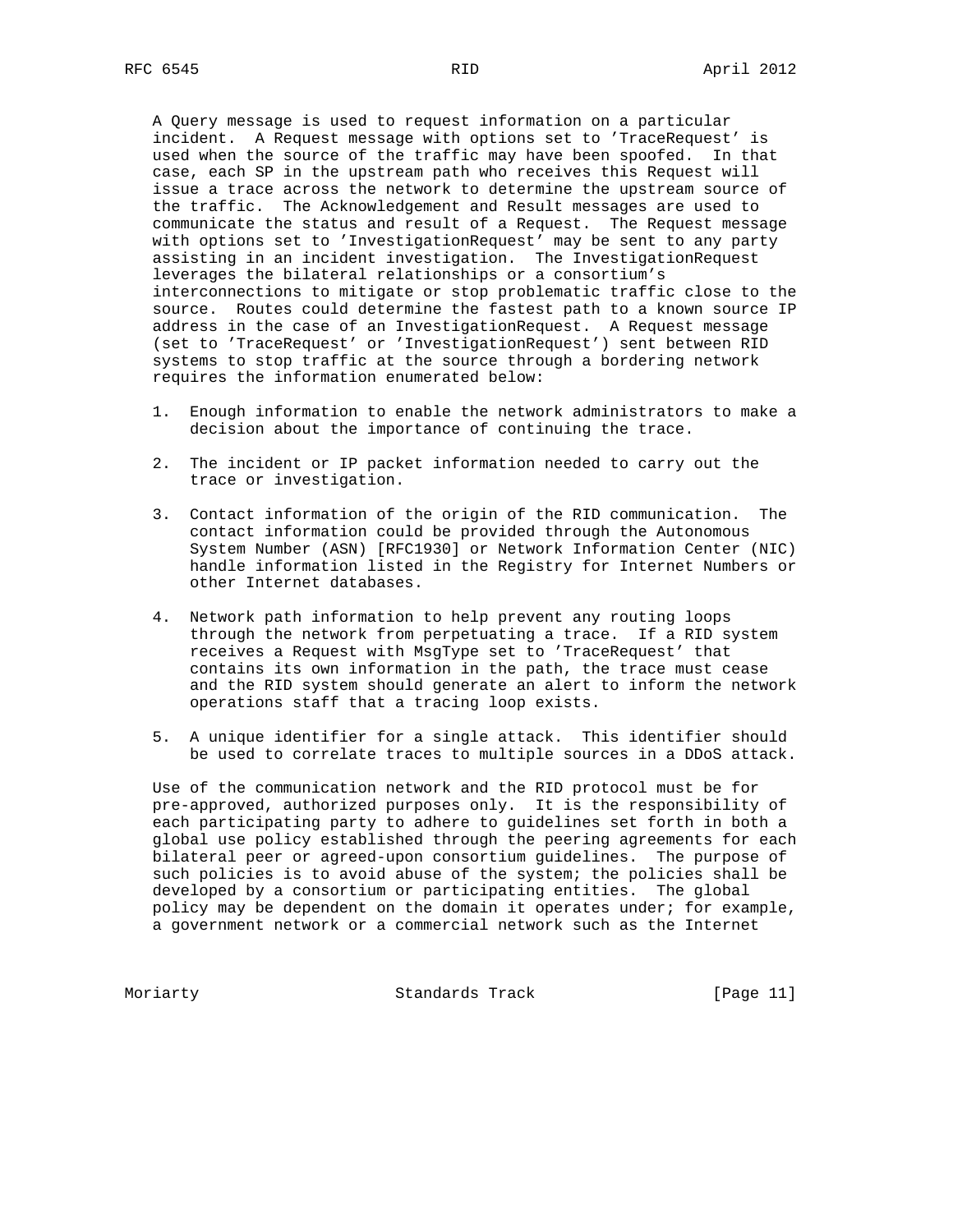would adhere to different guidelines to address the individual concerns. Privacy issues must be considered in public networks such as the Internet. Privacy issues are discussed in the Security Requirements section, along with other requirements that must be agreed upon by participating entities.

 RID requests must be legitimate incidents and not used for purposes such as sabotage or censorship. An example of such abuse of the system includes a request to rate-limit legitimate traffic to prevent information from being shared between users on the Internet (restricting access to online versions of papers) or restricting access from a competitor's product in order to sabotage a business.

 The RID system should be configurable to either require user input or automatically continue traces. This feature enables a network manager to assess the available resources before continuing a Request message set to 'InvestigationRequest' or 'TraceRequest'. If the Confidence rating (provided in IODEF) is low, it may not be in the provider's best interest to continue the Request with options set to 'InvestigationRequest' or 'TraceRequest'. The Confidence ratings must adhere to the specifications for selecting the percentage used to avoid abuse of the system. Requests must be issued by authorized individuals from the initiating CSIRT, set forth in policy guidelines established through peering or a SLA.

# 3.2. RID Communication Topology

 The most basic topology for communicating RID systems is a direct connection or a bilateral relationship as illustrated below.



## Figure 1: Direct Peer Topology

 Within the consortium model, several topologies might be agreed upon and used. One would leverage bilateral network peering relationships of the members of the consortium. The peers for RID would match that of routing peers, and the logical network borders would be used. This approach may be necessary for an iterative trace where the source is unknown. The model looks like the above diagram; however, there may be an extensive number of interconnections of bilateral relationships formed. Also within a consortium model, it may be useful to establish an integrated mesh of networks to pass RID messages. This may be beneficial when the source address is known,

Moriarty **Standards Track** [Page 12]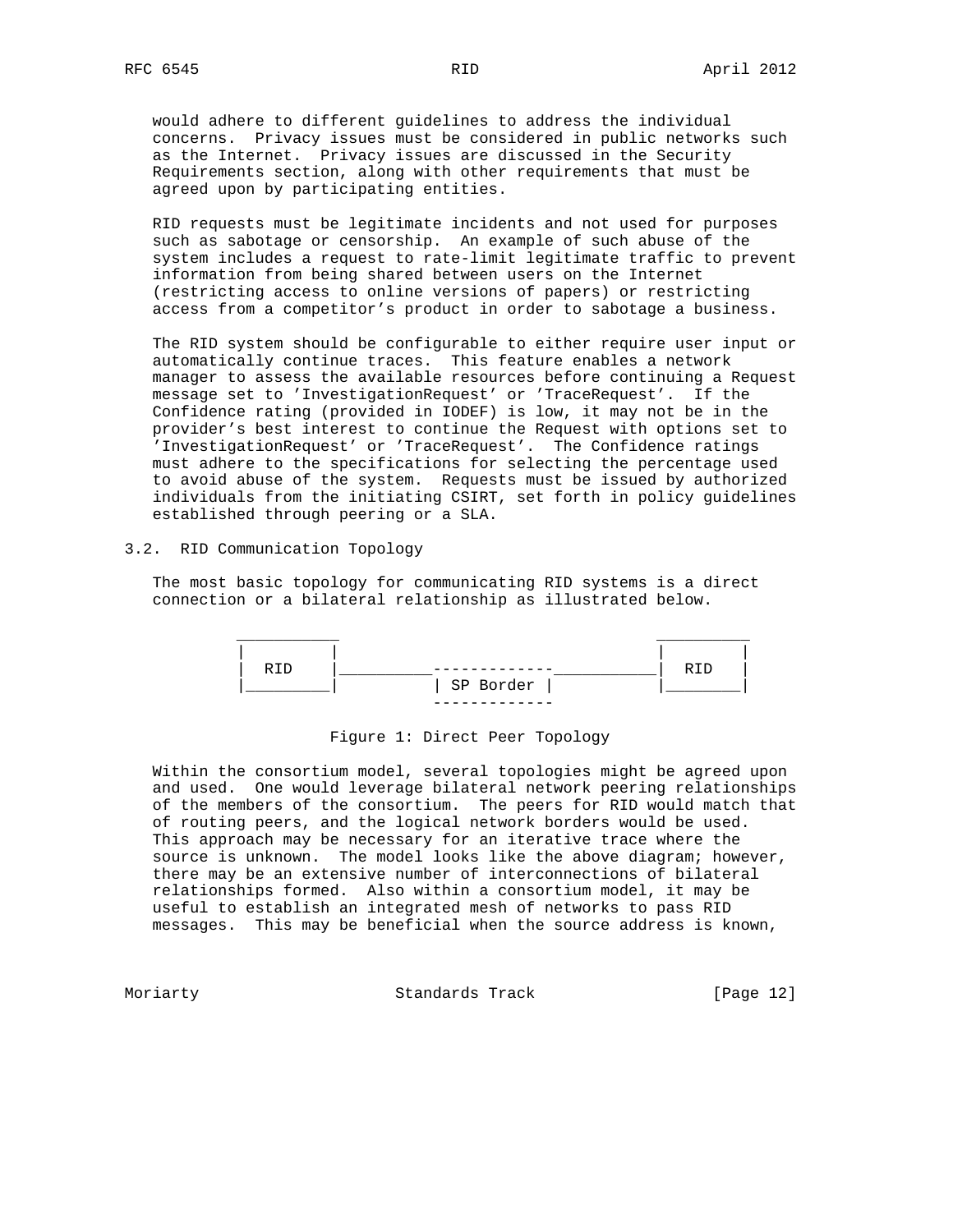and an interconnection may provide a faster route to reach the closest upstream peer to the source of the attack traffic if direct communication between SPs is not possible. An example is illustrated below.



Direct connection to network that is not an immediate network peer

#### Figure 2: Mesh Peer Topology

 By using a fully meshed model in a consortium, broadcasting RID requests would be possible, but not advisable. By broadcasting a request, RID peers that may not have carried the attack traffic on their network would be asked to perform a trace for the potential of decreasing the time in which the true source was identified. As a result, many networks would have utilized unnecessary resources for a Request that may have also been unnecessary.

 A star topology may be desirable in instances where a peer may be a provider of incident information. This requires trust relationships to be established between the provider of information and each of the consumers of that information. Examples may include country-level CSIRTs or service providers distributing incident information to organizations.

### 4. Message Formats

4.1. RID Data Types

 RID is derived from the IODEF data model and inherits all of the data types defined in the IODEF model. One data type is added by RID: BOOLEAN.

# 4.1.1. Boolean

A boolean value is represented by the BOOLEAN data type.

 The BOOLEAN data type is implemented as "xs:boolean" [XMLschema] in the schema. Note that there are two lexical representations for boolean in [XMLschema]: '1' or 'true' for TRUE and '0' or 'false' or FALSE.

Moriarty **Standards Track** [Page 13]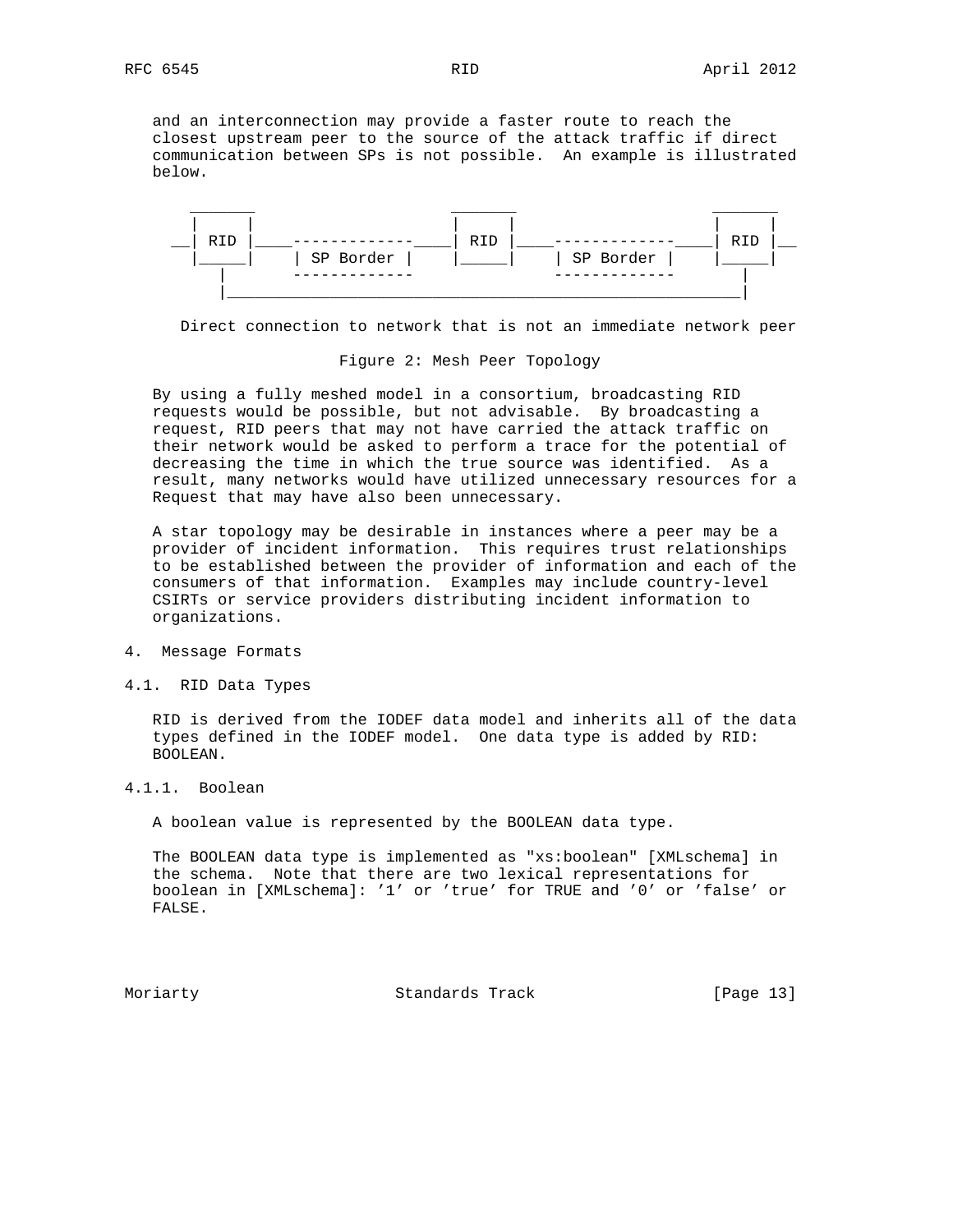# 4.2. RID Message Types

 The five RID message types described below MUST be implemented. RID messages uses both the IODEF [RFC5070] and RID document, which MUST be encapsulated for transport as specified in [RFC6546]. The messages are generated and received on designated systems for RID communications. Each RID message type, along with an example, is described in the following sections. The IODEF-RID schema is introduced in Section 5 to support the described RID message types.

- 1. Request. This message type is used when a request ('InvestigationRequest' or 'TraceRequest') is needed. The purpose of the Request message (set to 'InvestigationRequest') is to leverage the existing peer relationships in order to notify the SP closest to the source of the valid traffic of a security related incident for any necessary actions to be taken. The Request (set to 'TraceRequest') is used when the traffic has to be traced iteratively through networks to find the source by setting the MsgType to 'TraceRequest'. The 'InvestigationRequest' MsgType is used for all other Request messages.
- 2. Acknowledgement. This message is sent to the initiating RID system from each of the upstream provider's RID systems to provide information on the status of a Request. The Acknowledgement is also used to provide a reason why a Request, Report, or Query was not accepted.
- 3. Result. The Result message is used to provide a final report and the notification of actions taken for a Request. This message is sent to the initiating CSIRT through the network of RID systems in the path of the trace as notification that the source of the attack was located.
- 4. Report. This message is used to report a security incident, for which no action is requested. This may be used for the purpose of correlating attack information by CSIRTs, sharing incident information, statistics and trending information, etc.
- 5. Query. This message is used to request information about an incident or incident type from a trusted system communicating via RID. The response is provided through the Report message.

 When an application receives a RID message, it must be able to determine the type of message and parse it accordingly. The message type is specified in the RIDPolicy class. The RIDPolicy class may

Moriarty **Standards Track** [Page 14]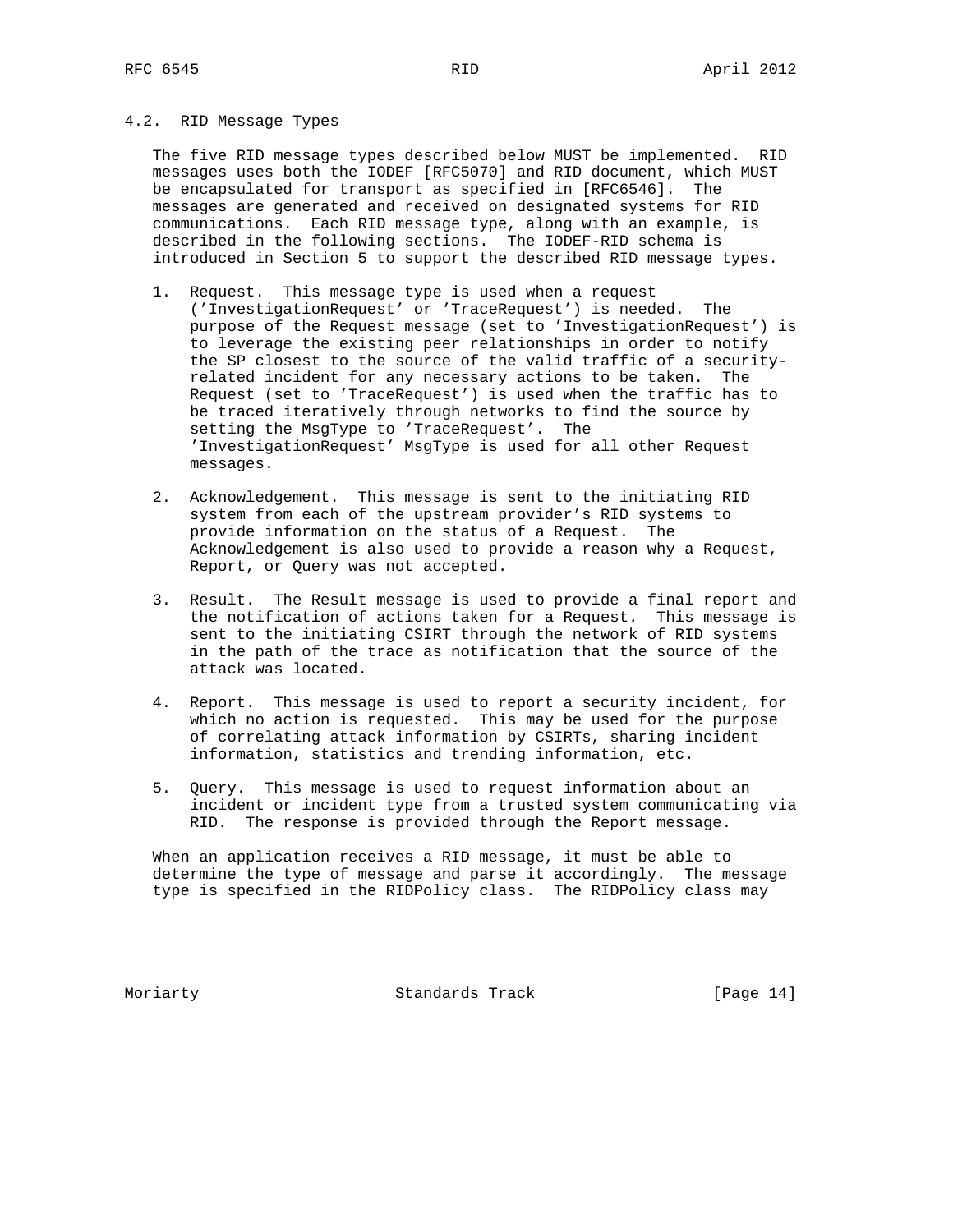also be used by the transport protocol to facilitate the communication of security incident data to trace, investigate, query, or report information regarding security incidents.

5. IODEF-RID Schema

 There are three classes included in the RID extension required to facilitate RID communications. The RequestStatus class is used to indicate the approval status of a Request message; the IncidentSource class is used to report whether or not a source was found and to identify the source host(s) or network(s); and the RIDPolicy class provides information on the agreed-upon policies and specifies the type of communication message being used.

 The RID schema defines communication-specific metadata to support the exchange of incident information in an IODEF document. The intent in maintaining a separate schema and not using the AdditionalData extension of IODEF is the flexibility of sending messages between RID hosts. Since RID is a separate schema and RID messages include both the RID and IODEF documents, the RID message acts as an envelope in that policy and security defined at the RID message layer are applied to both documents. One reason for maintaining separate schemas is for flexibility, where the RIDPolicy class can be easily extracted for use in the RID message and by the transport protocol.

 The security requirements of sending incident information between entities include the use of encryption. The RIDPolicy information is not required to be encrypted, so separating out this data from the IODEF XML document removes the need for decrypting and parsing the IODEF document to determine how it should be handled at each RID host.

 The purpose of the RIDPolicy class is to specify the message type for the receiving host, facilitate the policy needs of RID, and provide routing information in the form of an IP address of the destination RID system.

 The security requirements and policy guidelines are discussed in Section 9. The policy is defined between RID peers and within or between consortiums. RIDPolicy is meant to be a tool to facilitate the defined policies. This MUST be used in accordance with policy set between clients, peers, consortiums, and/or regions. Security, privacy, and confidentiality MUST be considered as specified in this document.

Moriarty **Standards Track** [Page 15]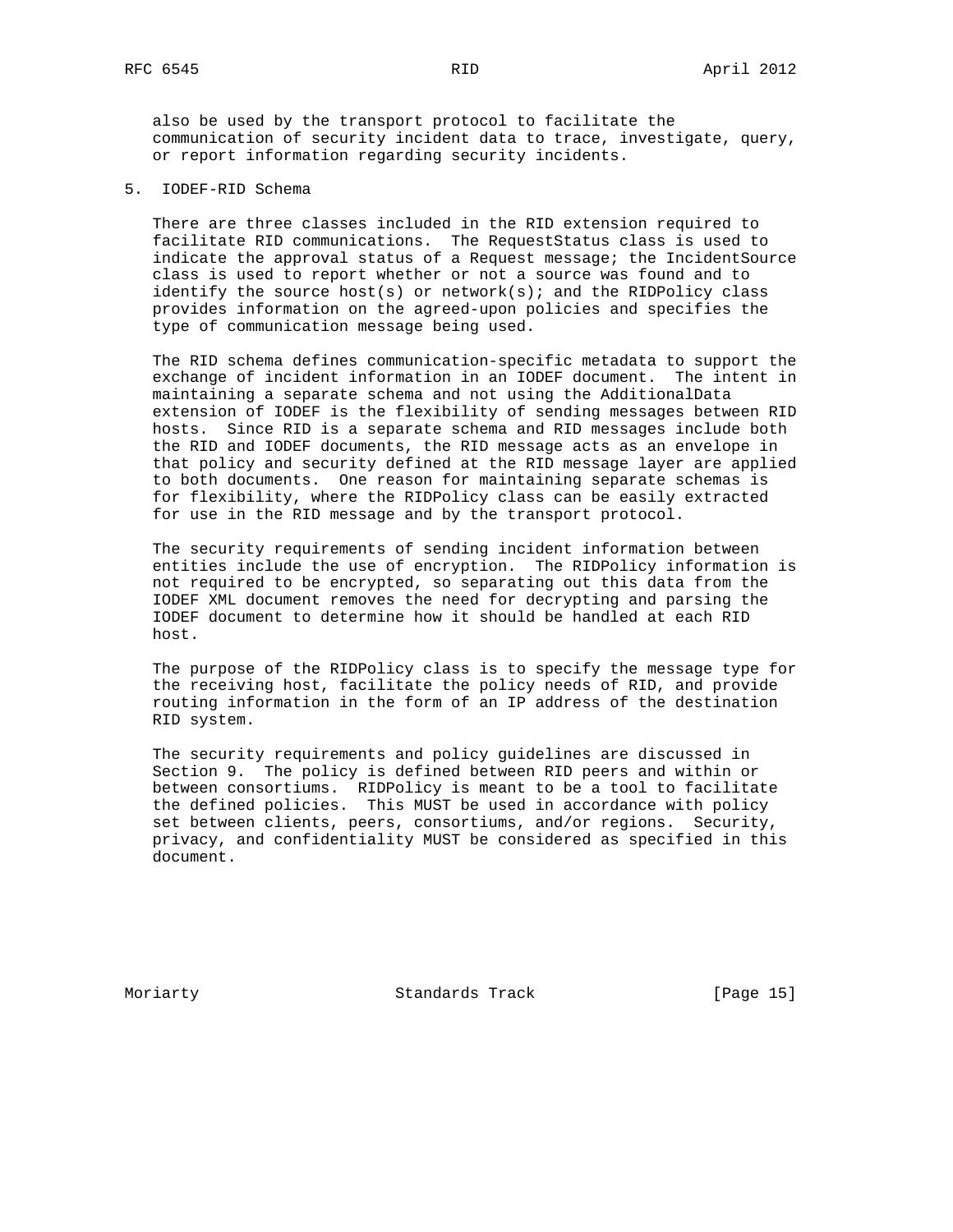The RID schema is defined as follows:



Figure 3: The RID Schema

 The aggregate classes that constitute the RID schema in the iodef-rid namespace are as follows:

## RIDPolicy

 Zero or One. The RIDPolicy class is used by all message types to facilitate policy agreements between peers, consortiums, or federations, as well as to properly route messages.

#### RequestStatus

 Zero or One. The RequestStatus class is used only in Acknowledgement messages. The message reports back to the CSIRT or SP in the Acknowledgement message to provide status on a Request or if an error or problem occurs with the receipt or processing of a Report, Query, or Result message.

# IncidentSource

 Zero or One. The IncidentSource class is used in the Result message only. The IncidentSource provides the information on the identified source host or network of an attack trace or investigation.

 Each of the three listed classes may be the only class included in the RID class, hence the option for zero or one. In some cases, RIDPolicy MAY be the only class in the RID definition when used by the transport protocol [RFC6546], as that information should be as small as possible and may not be encrypted. The RequestStatus message MUST be able to stand alone without the need for an IODEF document to facilitate the communication, limiting the data transported to the required elements per [RFC6546].

Moriarty **Standards Track** [Page 16]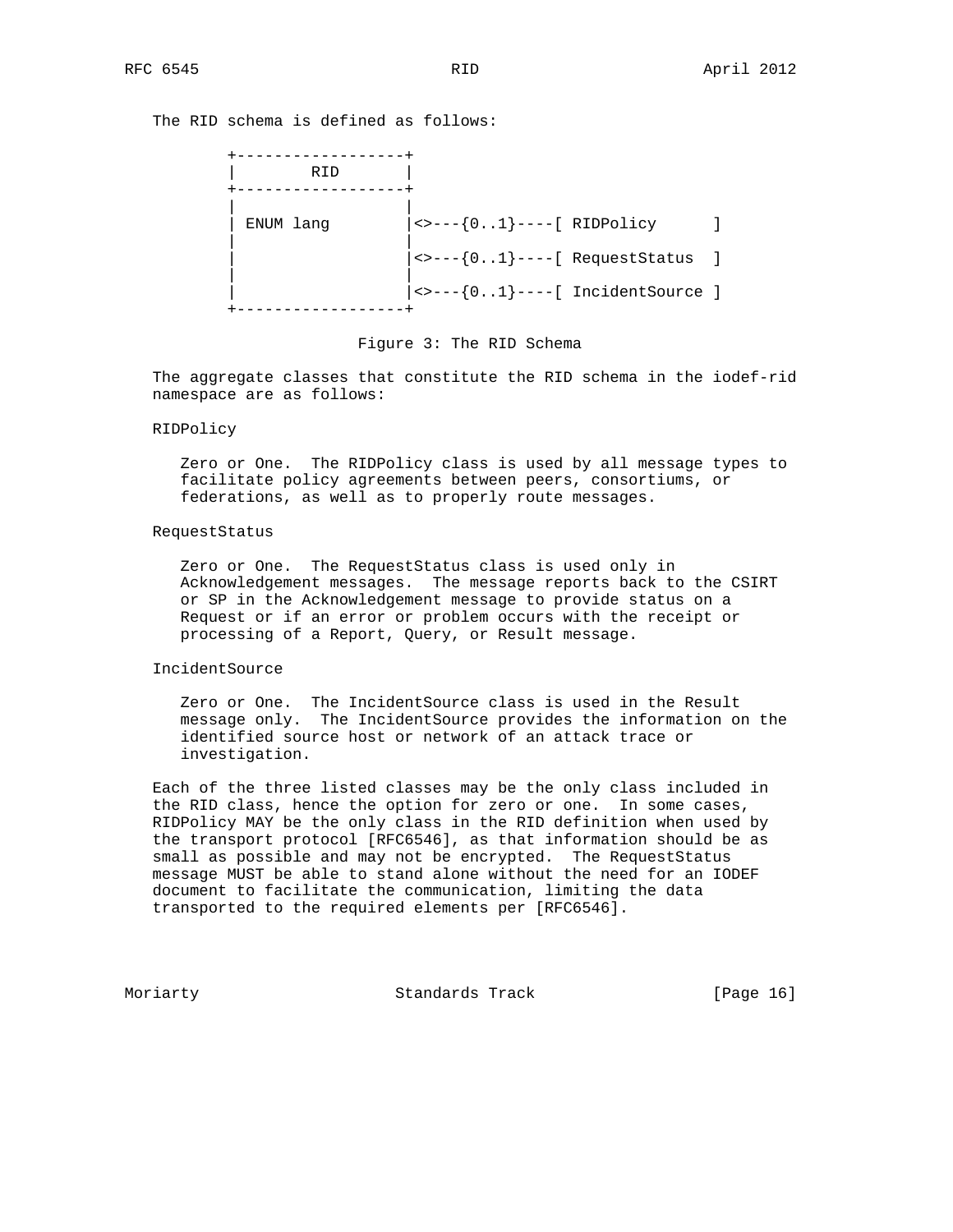The RID class has one attribute:

lang

 One. REQUIRED. ENUM. A valid language code per [RFC5646] constrained by the definition of "xs:language" inherited from [XML1.0].

## 5.1. RIDPolicy Class

 The RIDPolicy class facilitates the delivery of RID messages and is also referenced for transport in the transport document [RFC6546]. The RIDPolicy Class includes the ability to embed an IODEF document or XML documents that conform to schemas other than IODEF in the ReportSchema element.

| RIDPolicy                                                              |                                                                                                                             |  |
|------------------------------------------------------------------------|-----------------------------------------------------------------------------------------------------------------------------|--|
| ENUM restriction<br>ENUM MsqType                                       | <>-------------[ Node                                                                                                       |  |
| ENUM MsqDestination<br>ENUM ext-MsqType                                | $\leftarrow$ ---{01}----[ IncidentID                                                                                        |  |
| ENUM ext-MsgDestination $  \leftarrow - -\{1* \} --- [$ PolicyRegion ] |                                                                                                                             |  |
|                                                                        | $\left  \left\langle \cdot \right\rangle \right  = -\left  \left( \cdot \right) \right $ TrafficType $\left  \cdot \right $ |  |
|                                                                        | $ $ <>---{01}----[ ReportSchema ]                                                                                           |  |
|                                                                        |                                                                                                                             |  |

### Figure 4: The RIDPolicy Class

 The aggregate elements that constitute the RIDPolicy class are as follows:

## Node

 One. The Node class is used to identify a host or network device, in this case to identify the system communicating RID messages, and the usage is determined by the MsgDestination attribute. The base definition of this class is reused from the IODEF specification [RFC5070], Section 3.16. See Section 11 of this document for Internationalization considerations.

Moriarty **Standards Track** [Page 17]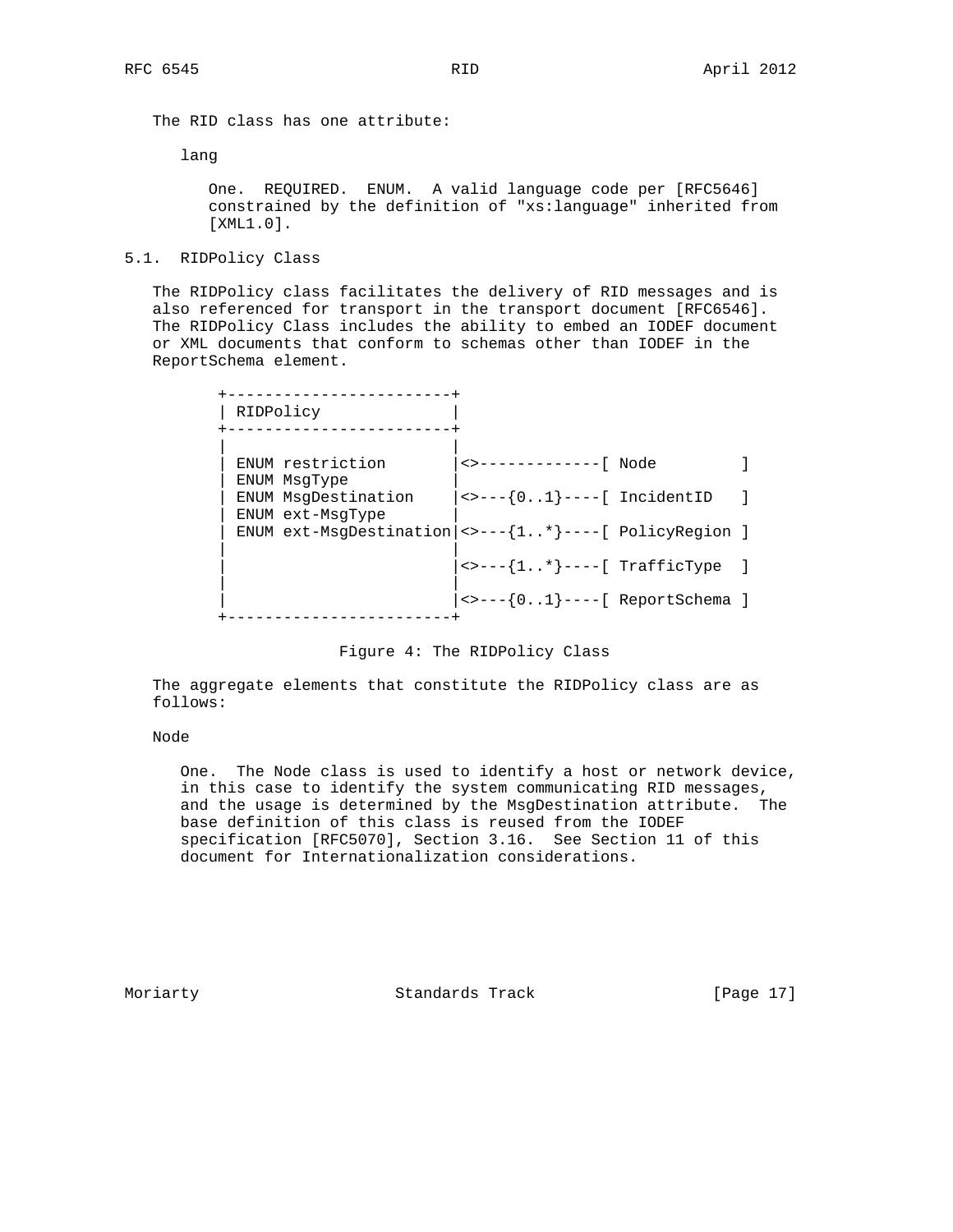#### IncidentID

 Zero or one. Global reference pointing back to the IncidentID defined in the IODEF data model. The IncidentID includes the name of the CSIRT, an incident number, and an instance of that incident. The instance number is appended with a dash separating the values and is used in cases for which it may be desirable to group incidents. Examples of incidents that may be grouped include botnets, polymorphic attacks, DDoS attacks, multiple hops of compromised systems found during an investigation, etc.

# PolicyRegion

 One or many. REQUIRED. The values for the attribute "region" are used to determine what policy area may require consideration before a trace can be approved. The PolicyRegion may include multiple selections from the attribute list in order to fit all possible policy considerations when crossing regions, consortiums, or networks.

#### region

 One or many. REQUIRED. ENUM. The attribute region is used to identify the expected sharing range of the incident information. The region may be within a region or defined by existing relationships such as those of a consortium or a client to a service provider.

- 1. ClientToSP. A client initiated the request to their service provider (SP). A client may be an individual, enterprise, or other type of entity (government, commercial, education, etc.). An SP may be a network, telecommunications, infrastructure, or other type of SP where a client-to-vendor relationship has been established. The client-to-vendor relationship will typically have established contracts or agreements to define expectations and trust relationships.
- 2. SPToClient. An SP initiated a RID request or report to a client. A client may be an individual, enterprise, or other type of entity (government, commercial, education, etc.). An SP may be a network, telecommunications, infrastructure, or other type of SP where a client-to-vendor relationship has been established. The client-to-vendor relationship will typically have established contracts or agreements to define expectations and trust relationships.

Moriarty **Standards Track** [Page 18]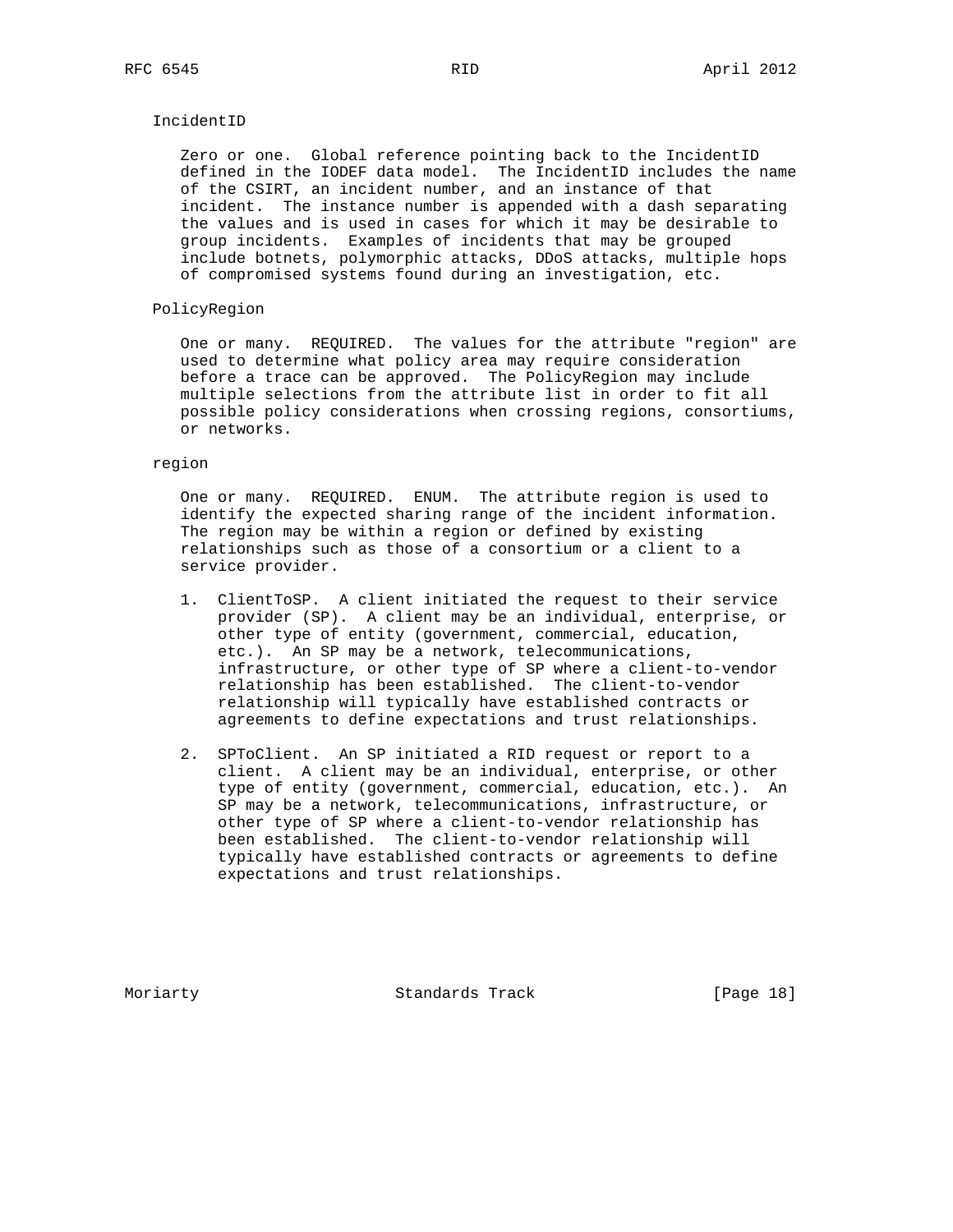- 3. IntraConsortium. Incident information that should have no restrictions within the boundaries of a consortium with the agreed-upon use and abuse guidelines. A consortium is a well defined group with established members and trust relationships specific to sharing within that group. A consortium would typically define the types of data that can be shared in advance, define the expectations on protecting that data, as well as have established contractual agreements. Examples of consortiums may include industry-focused sharing communities (financial, government, research and education, etc.) or cross industry sharing communities (for instance, organizations within local proximity that form a sharing group).
- 4. PeerToPeer. Incident information that should have no restrictions between two peers but may require further evaluation before continuance beyond that point with the agreed-upon use and abuse guidelines. PeerToPeer communications may involve any two individuals or entities that decide to share information directly with each other.
- 5. BetweenConsortiums. Incident information that should have no restrictions between consortiums that have established agreed upon use and abuse guidelines. BetweenConsortiums is used when two consortiums (as defined in IntraConsortium above) share data. The types of data that can be shared BetweenConsortiums should be identified in their agreements and contracts along with expectations on how that data should be handled and protected.
- 6. ext-value. An escape value used to extend this attribute. See IODEF [RFC5070], Section 5.1.

### TrafficType

 One or many. REQUIRED. The values for the attribute "type" are meant to assist in determining if a trace is appropriate for the SP receiving the request to continue the trace. Multiple values may be selected for this element; however, where possible, it should be restricted to one value that most accurately describes the traffic type.

### type

 One or many. REQUIRED. ENUM. The attribute type is used to identify the type of information included in the RID message or the type of incident.

Moriarty **Standards Track** [Page 19]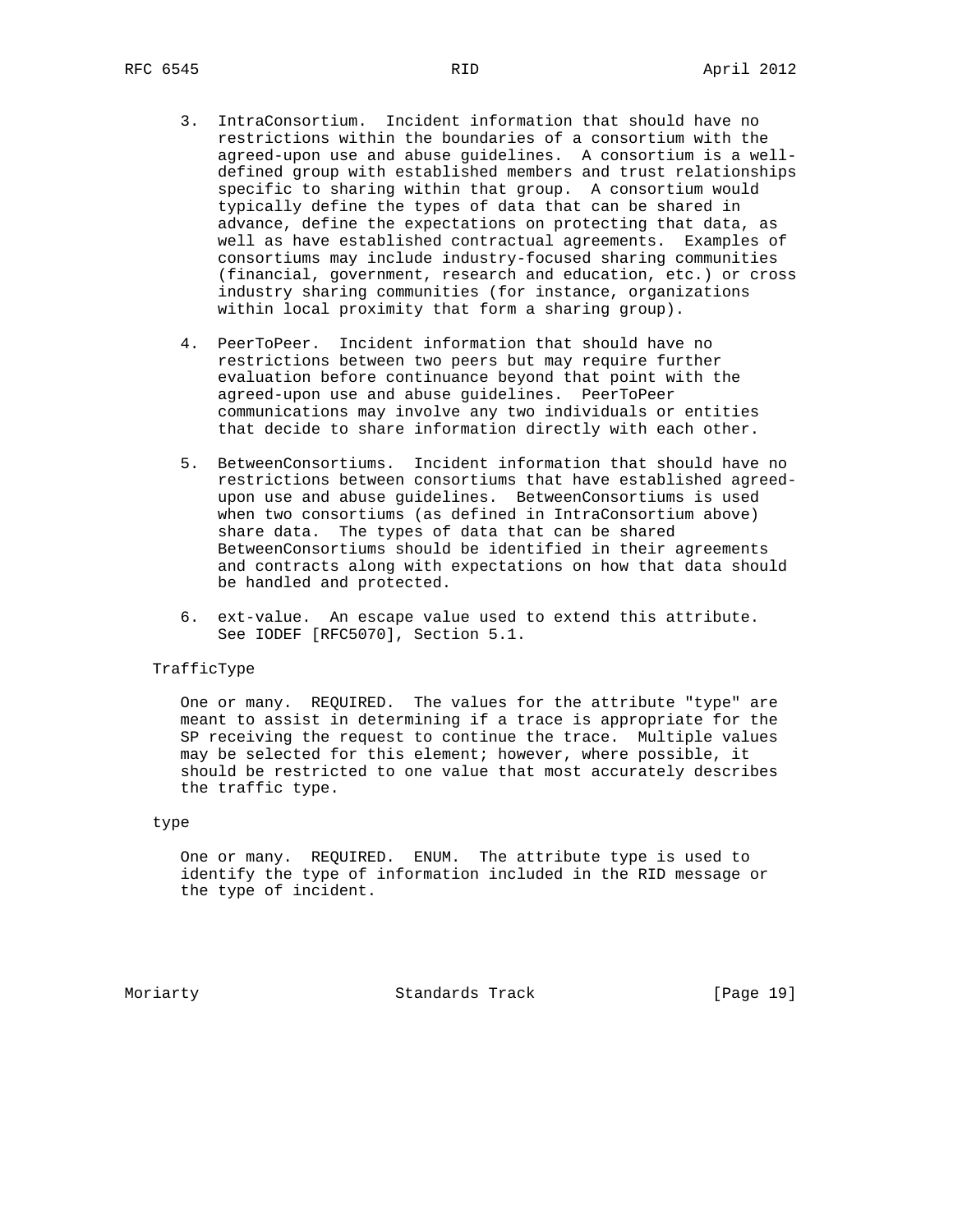- 1. Attack. This option SHOULD only be selected if the traffic is related to an information security incident or attack. The type of attack MUST also be listed in more detail in the IODEF Method and Impact classes for further clarification to assist in determining if the trace can be continued ([RFC5070], Sections 3.9 and 3.10.1).
- 2. Network. This option MUST only be selected when the trace is related to network traffic or routing issues.
- 3. Content. This category MUST be used only in the case in which the request is related to the content and regional restrictions on accessing that type of content exist. This is not malicious traffic but may be used for determining what sources or destinations accessed certain materials available on the Internet, including, but not limited to, news, technology, or inappropriate content.
- 4. DataWithHandlingRequirements. This option is used when data shared may have additional restrictions for handling, protection, and processing based on the type of data and where it resides. Regulatory or legal restrictions may be imposed on specific types of data that could vary based on the location, region or nation, of the data or where it originated. The IODEF document, as well as any extensions, included with the RID message should indicate the specific restrictions to be considered. The use of this enumeration flag is not legally binding.
- 5. AudienceRestriction. This option is used to indicate that the message contains data that should be viewed by a restricted audience. This setting should not be used for normal incidents or reporting as it could slow response times. The content may be a business-relevant notification or request. This option MAY be used by a business partner to report or request assistance if an incident has affected a supply chain. This option may also be used if the content is relevant to regulatory obligations, legal (eDiscovery), or other use cases that require management attention.
- 6. Other. If this option is selected, a description of the traffic type MUST be provided so that policy decisions can be made to continue or stop the investigation. The information should be provided in the IODEF message in the Expectation class or in the History class using a HistoryItem log. This may also be used for incident types other than information security-related incidents.

Moriarty **Standards Track** [Page 20]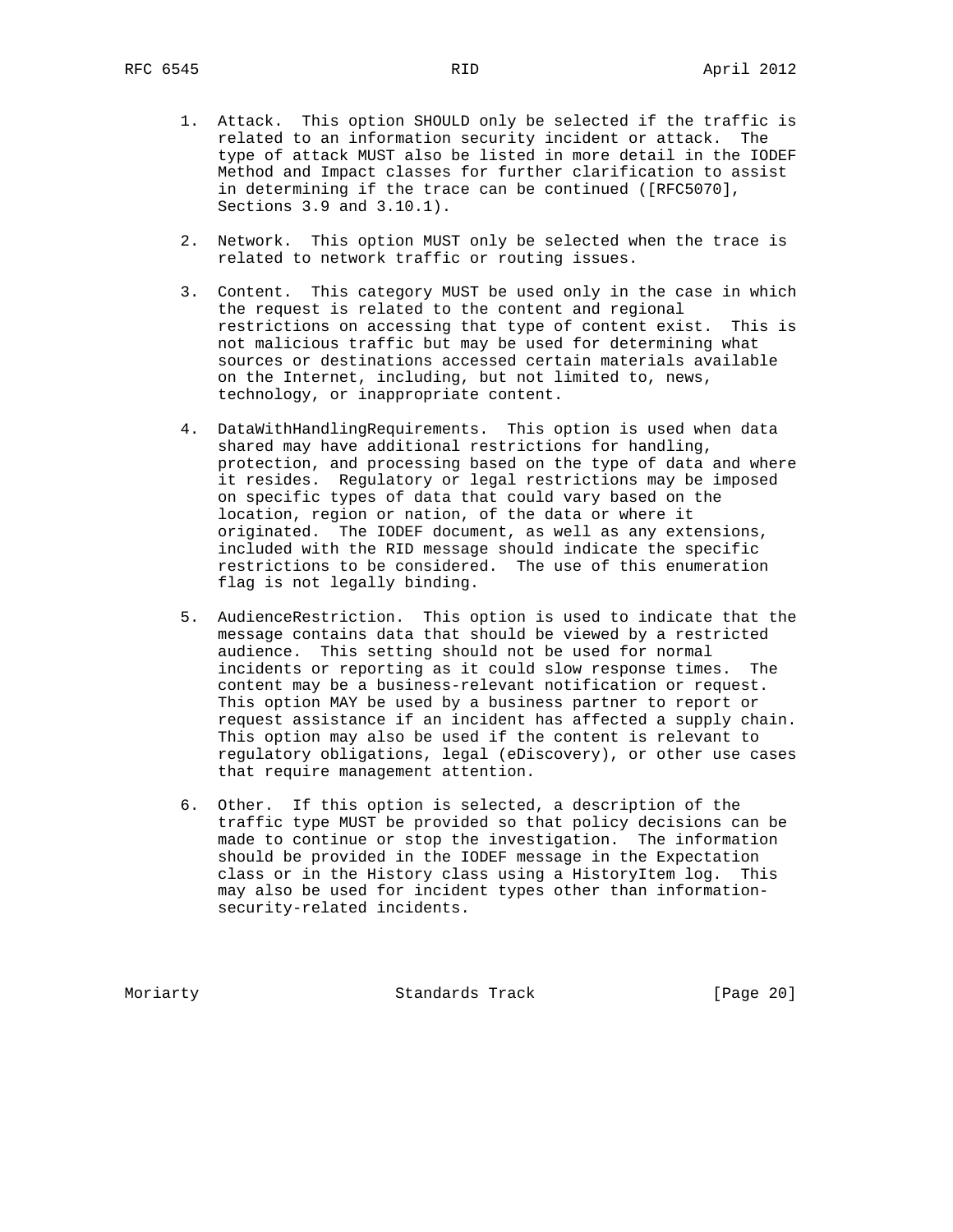7. ext-value. An escape value used to extend this attribute. See IODEF [RFC5070], Section 5.1.

ReportSchema

 Zero or One. The ReportSchema class is used by the message types that require the full IODEF schema to be included in the RID envelope. Alternate schemas may be included if approved by the Designated Reviewer and registered by IANA for use with RID.

The RIDPolicy class has five attributes:

restriction

 OPTIONAL. ENUM. This attribute indicates the disclosure guidelines to which the sender expects the recipient to adhere. This guideline provides no real security since it is the choice of the recipient of the document to honor it. This attribute follows the same guidelines as "restriction" used in IODEF.

#### MsgType

 One. REQUIRED. ENUM. The type of RID message sent. The five types of messages are described in Section 4.2 and can be noted as one of the six selections below, where a Request is set to either 'InvestigationRequest' or 'TraceRequest'.

- 1. TraceRequest. This Request message may be used to initiate a TraceRequest or to continue a TraceRequest to an upstream network closer to the source address of the origin of the security incident.
- 2. Acknowledgement. This message is sent to the initiating RID system from each of the upstream RID systems to provide information on the request status in the current network.
- 3. Result. This message indicates that the source of the attack was located, and the message is sent to the initiating RID system through the RID systems in the path of the trace.

Moriarty **Standards Track** [Page 21]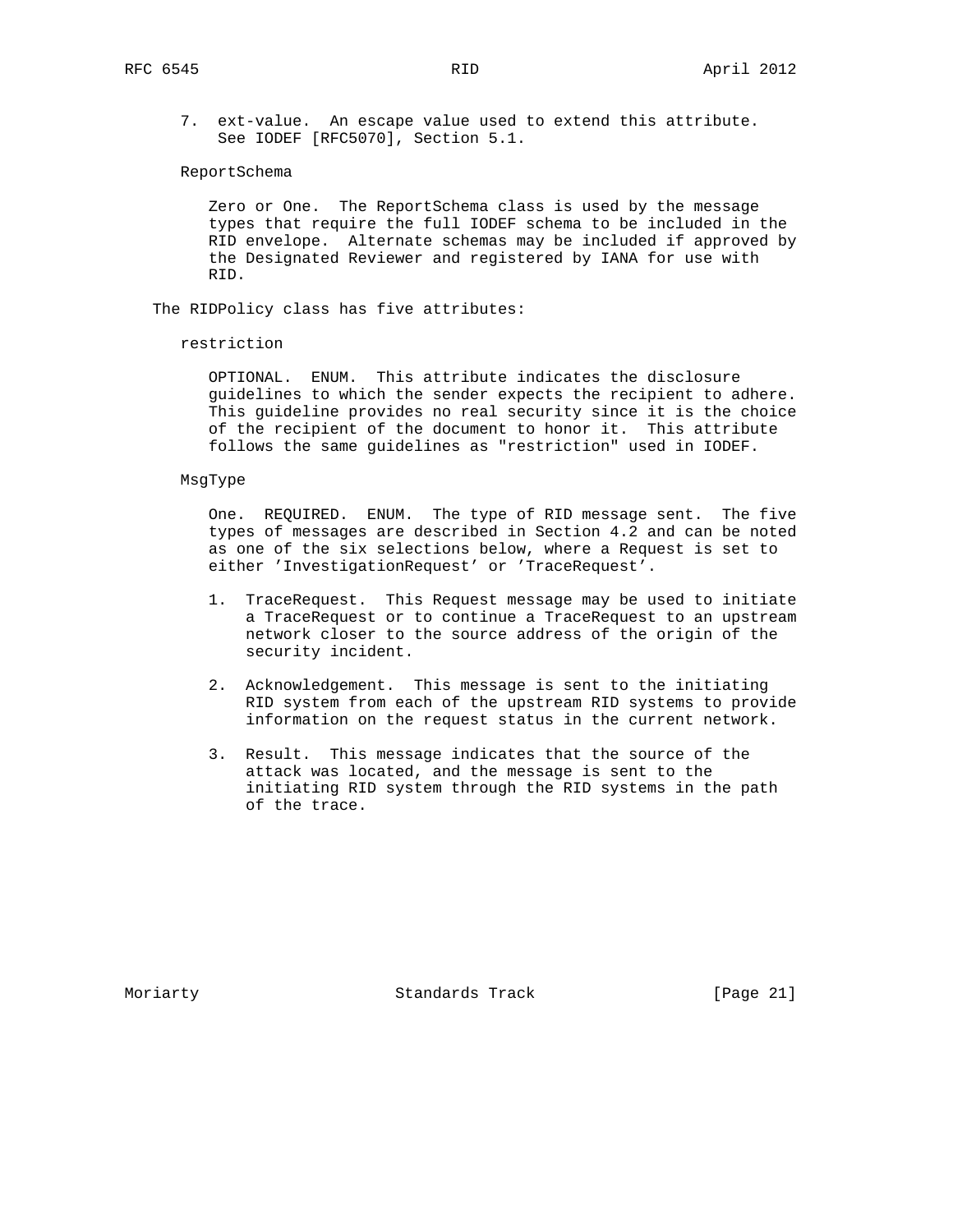- 5. Report. This message is used to report a security incident for which no action is requested in the IODEF Expectation class. This may be used for the purpose of correlating attack information by CSIRTs, gathering statistics and trending information, etc.
- 6. Query. This message is used to request information from a trusted RID system about an incident or incident type.

 Additionally, there is an extension attribute to add new enumerated values:

 ext-value. An escape value used to extend this attribute. See IODEF [RFC5070], Section 5.1.

## MsgDestination

 One. REQUIRED. ENUM. The destination required at this level may either be the RID messaging system intended to receive the request, or, in the case of a Request with MsgType set to 'InvestigationRequest', the source of the incident. In the case of an InvestigationRequest, the RID system that can help stop or mitigate the traffic may not be known, and the message may have to traverse RID messaging systems by following the routing path to the RID system closest to the source of the attack traffic. The Node element lists either the RID system or the IP address of the source, and the meaning of the value in the Node element is determined by the MsgDestination element.

 1. RIDSystem. The IP address of the next upstream system accepting RID communications is REQUIRED and is listed in the Node element of the RIDPolicy class. If NodeName element of the Node class is used, it contains a DNS domain name. The originating RID system is required to check that this domain name resolves to the IP address to which the RID message is sent. This check may be performed in advance of sending the message and the result saved for future use with additional RID messages.

Moriarty **Standards Track** [Page 22]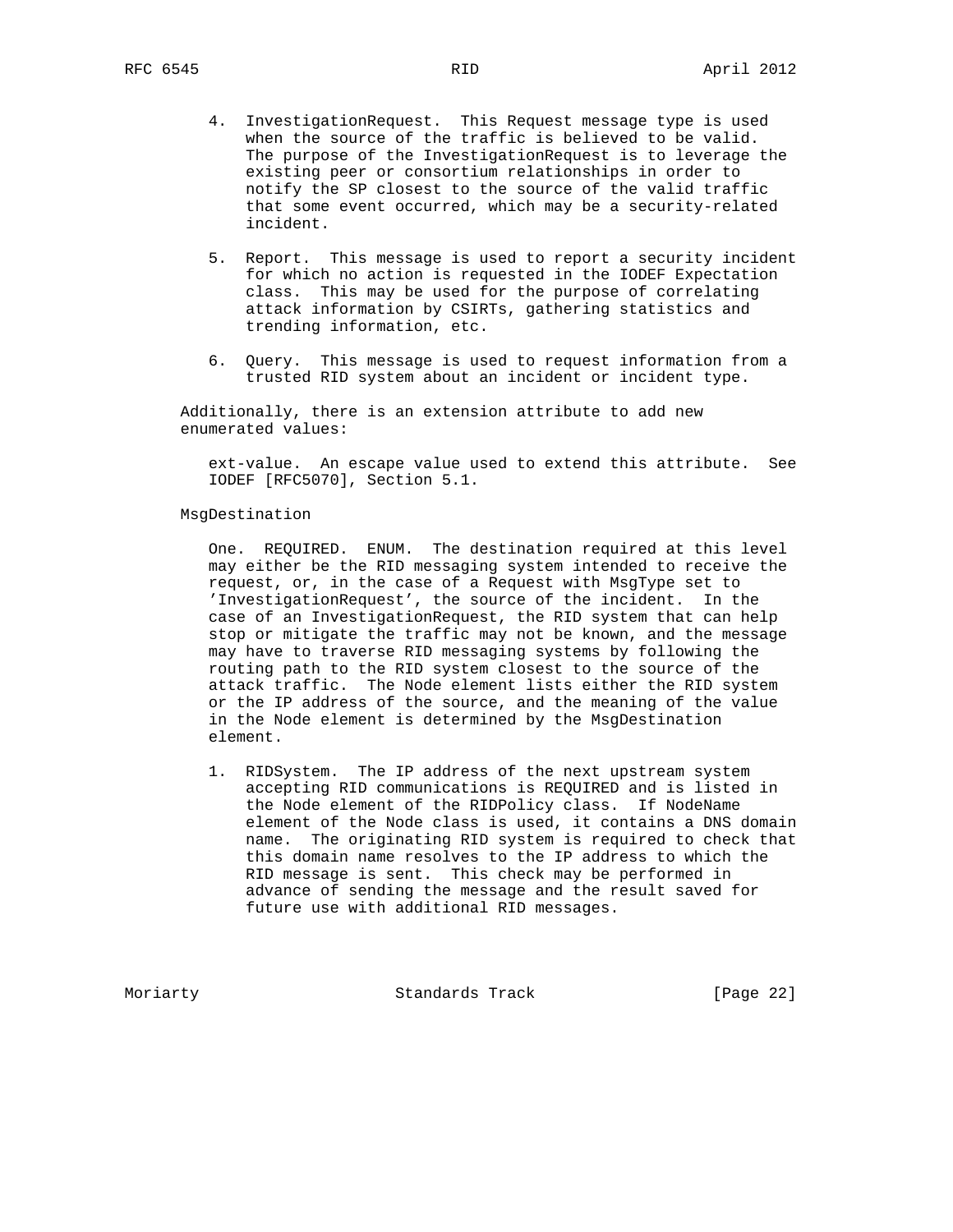- 2. SourceOfIncident. The Address element of the Node element contains the IP address of the incident source, and the NodeName element of the Node class is not used. The IP address is REQUIRED when this option is selected. The IP address is used to determine the path of systems accepting RID communications that will be used to find the closest RID system to the source of an attack in which the IP address used by the source is believed to be valid and a Request message with MsgDestination set to 'InvestigationRequest' is used. This is not to be confused with the IncidentSource class, as the defined value here is from an initial Request ('InvestigationRequest' or 'TraceRequest'), not the source used in a Result message.
- 3. ext-value. An escape value used to extend this attribute. All extensions shall specify the contents and meaning of the Node element of RIDPolicy. See IODEF [RFC5070], Section 5.1, on extensibility. If the NodeName element of the Node class is used by an extension, NodeName may contain an Internationalized Domain Name (IDN); see Section 11 for applicable requirements. All extensions SHOULD use an IP address in the Address element of the Node class as the primary means of Node identification.

#### MsgType-ext

 OPTIONAL. STRING. A means by which to extend the MsgType attribute. See IODEF [RFC5070], Section 5.1.

MsgDestination-ext

 OPTIONAL. STRING. A means by which to extend the MsgDestination attribute. See IODEF [RFC5070], Section 5.1

# 5.1.1. ReportSchema

 The ReportSchema class is an aggregate class in the RIDPolicy class. The IODEF schema is the approved schema for inclusion in RID messages via the ReportSchema class.

Moriarty **Standards Track** [Page 23]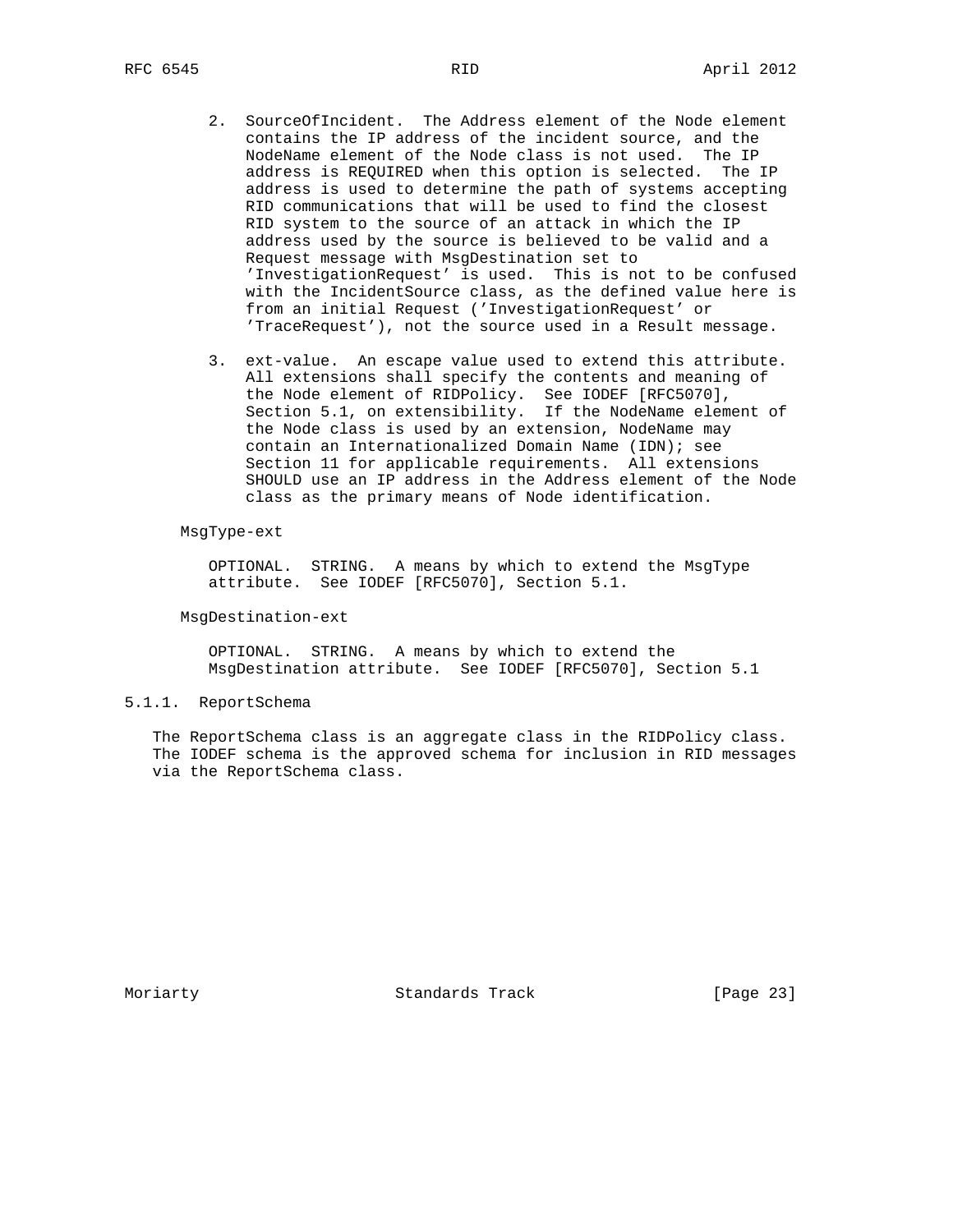+-------------------------+ | ReportSchema | +-------------------------+ | | ENUM Version | STRING ext-Version |<>---{1}-------[ XMLDocument ] | ENUM XMLSchemaID | | STRING ext-XMLSchemaID |<>---{0..1}----[ URL ] | |  $|\left\langle \rightarrow \left\{ 0..* \right\} \right\rangle$  ----[ Signature ] | | +-------------------------+

Figure 5: The ReportSchema Class

The elements that constitute the ReportSchema class are as follows:

XMLDocument

 One. The XMLDocument is a complete XML document defined by the iodef:ExtensionType class. This class follows the guidelines in [RFC5070], Section 5, where the data type is set to 'xml' and meaning is set to 'xml' to include an XML document.

URL

 Zero or One. URL. A reference to the XML schema of the XML document included. The URL data type is defined in [RFC5070], Section 2.15, as "xs:anyURI" in the schema. The schemaLocation for IODEF is already included in the RID schema, so this is not necessary to include a URL for IODEF documents. The list of registered schemas for inclusion will be maintained by IANA.

#### Signature

 Zero to many. The Signature uses the iodef:ExtensionType class to enable this element to contain a detached or enveloped signature. This class follows the guidelines in [RFC5070] Section 5 where the data type is set to 'xml' and meaning is set to 'xml' to include an XML document. This element is used to encapsulate the detached signature based on the iodef: RecordItem class within the IODEF document to verify the originator of the message or to include the enveloped signature. If other schemas are used instead of IODEF, they MUST provide guidance on what class to use if a detached signature is provided for this purpose.

Moriarty **Standards Track** [Page 24]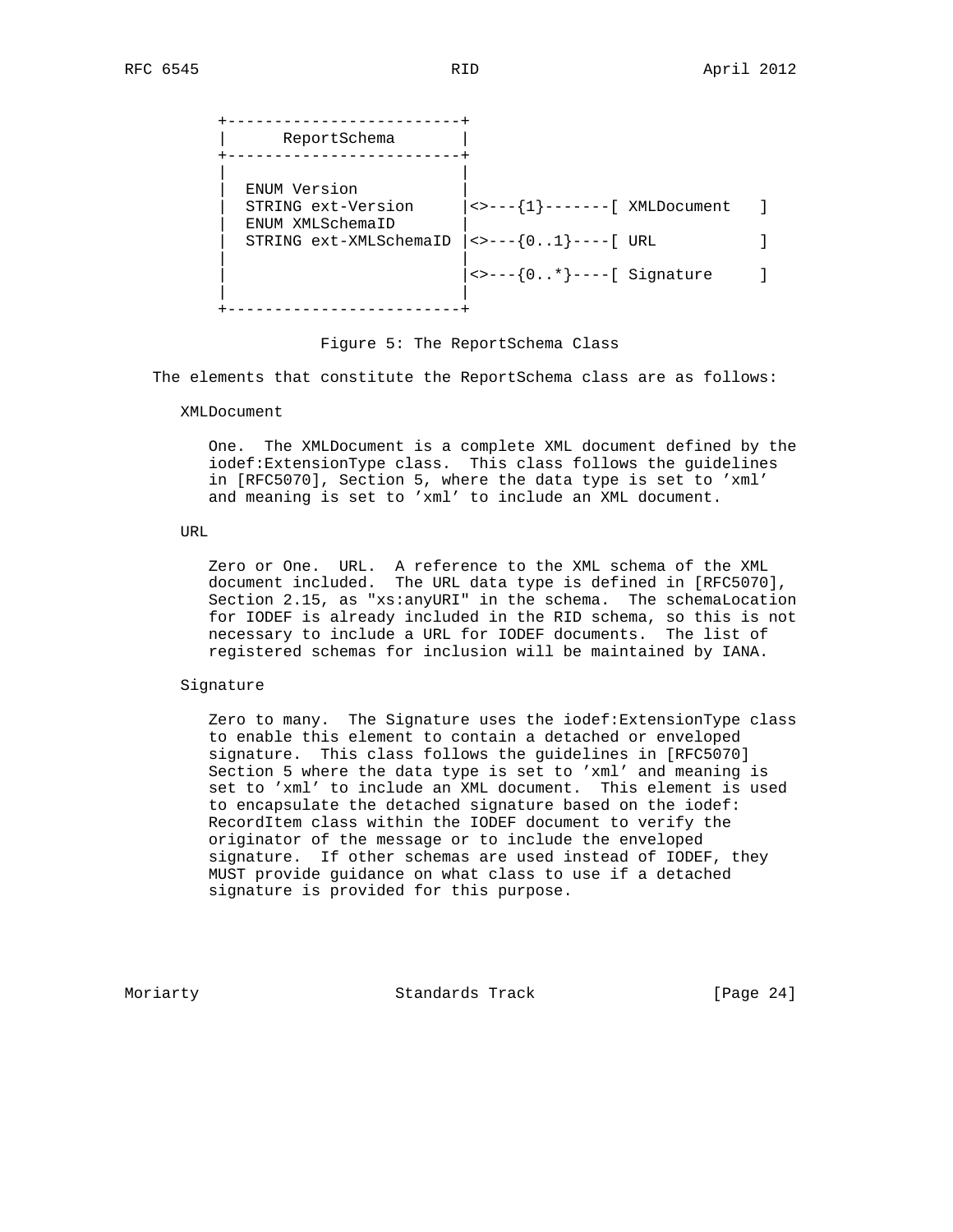The ReportSchema class has four attributes:

Version

 OPTIONAL. One. The Version attribute is the version number of the specified XML schema. That schema must be an approved version of IODEF or a schema registered with IANA for use with RID. The IANA registry for managing schemas other than IODEF is specified in Section 12.

 ext-value. An escape value used to extend this attribute. See IODEF [RFC5070], Section 5.1.

ext-Version

 OPTIONAL. One. The ext-Version attribute is the version number of the included XML schema. This attribute is used if a schema other than IODEF or an IANA-registered schema that has been added to the enumerated list for Version is included.

#### XMLSchemaID

 OPTIONAL. One. The XMLSchemaID attribute is the identifier, the defined namespace [XMLNames], of the XML schema of the XML document included. The XMLSchemaID and Version specify the format of the XMLDocument element. The only permitted values, include the namespace for IODEF [RFC5070], "urn:ietf:params:xml:ns:iodef-1.0", any future IETF-approved versions of IODEF, and any namespace included in the IANA managed list of registered schemas for use with RID. The IANA registry for managing schemas other than IODEF is specified in Section 12.

 ext-value. An escape value used to extend this attribute. See IODEF [RFC5070], Section 5.1.

ext-XMLSchemaID

 OPTIONAL. One. The ext-XMLSchemaID attribute is the identifier (defined namespace) of the XML schema of the XML document included. The ext-XMLSchemaID and ext-Version specify the format of the XMLDocument element and are used if the included schema is not IODEF version 1.0 or an IANA-registered schema that has been added to the enumerated list for XMLSchemaID.

Moriarty **Standards Track** [Page 25]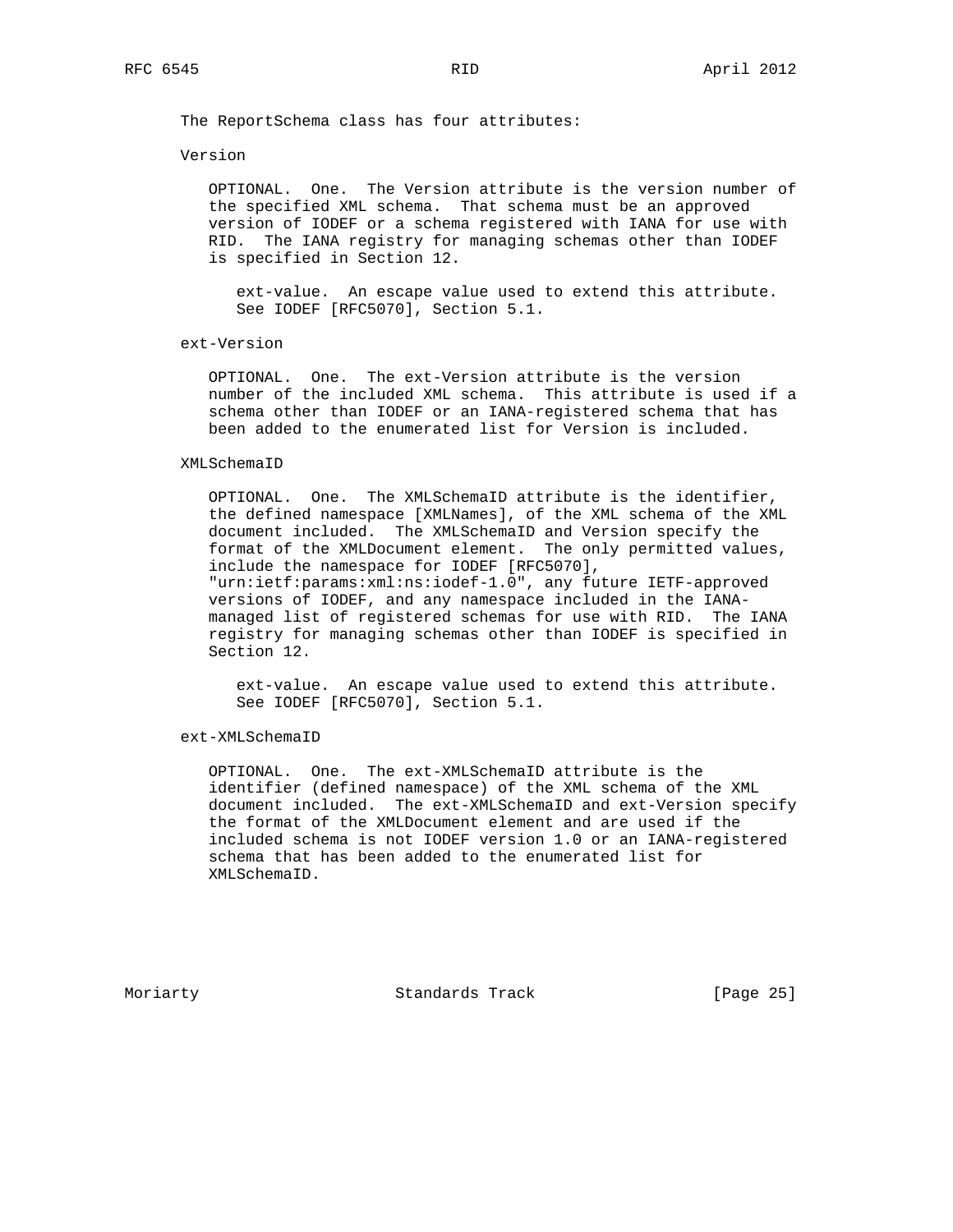# 5.2. RequestStatus

The RequestStatus class is an aggregate class in the RID class.

 +--------------------------------+ | RequestStatus | +--------------------------------+ | | ENUM restriction | ENUM AuthorizationStatus | ENUM Justification | STRING ext-AuthorizationStatus | STRING ext-Justification | | +--------------------------------+

Figure 6: The RequestStatus Class

The RequestStatus class has five attributes:

restriction

 OPTIONAL. ENUM. This attribute indicates the disclosure guidelines to which the sender expects the recipient to adhere. This guideline provides no real security since it is the choice of the recipient of the document to honor it. This attribute follows the same guidelines as "restriction" used in IODEF.

AuthorizationStatus

 One. REQUIRED. ENUM. The listed values are used to provide a response to the requesting CSIRT of the status of a Request, Report, or Query.

- 1. Approved. The trace was approved and will begin in the current SP.
- 2. Denied. The trace was denied in the current SP. The next closest SP can use this message to filter traffic from the upstream SP using the example packet to help mitigate the effects of the attack as close to the source as possible. The Acknowledgement message must be passed back to the originator and a Result message must be used from the closest SP to the source in order to indicate actions taken in the IODEF History class.

Moriarty **Standards Track** [Page 26]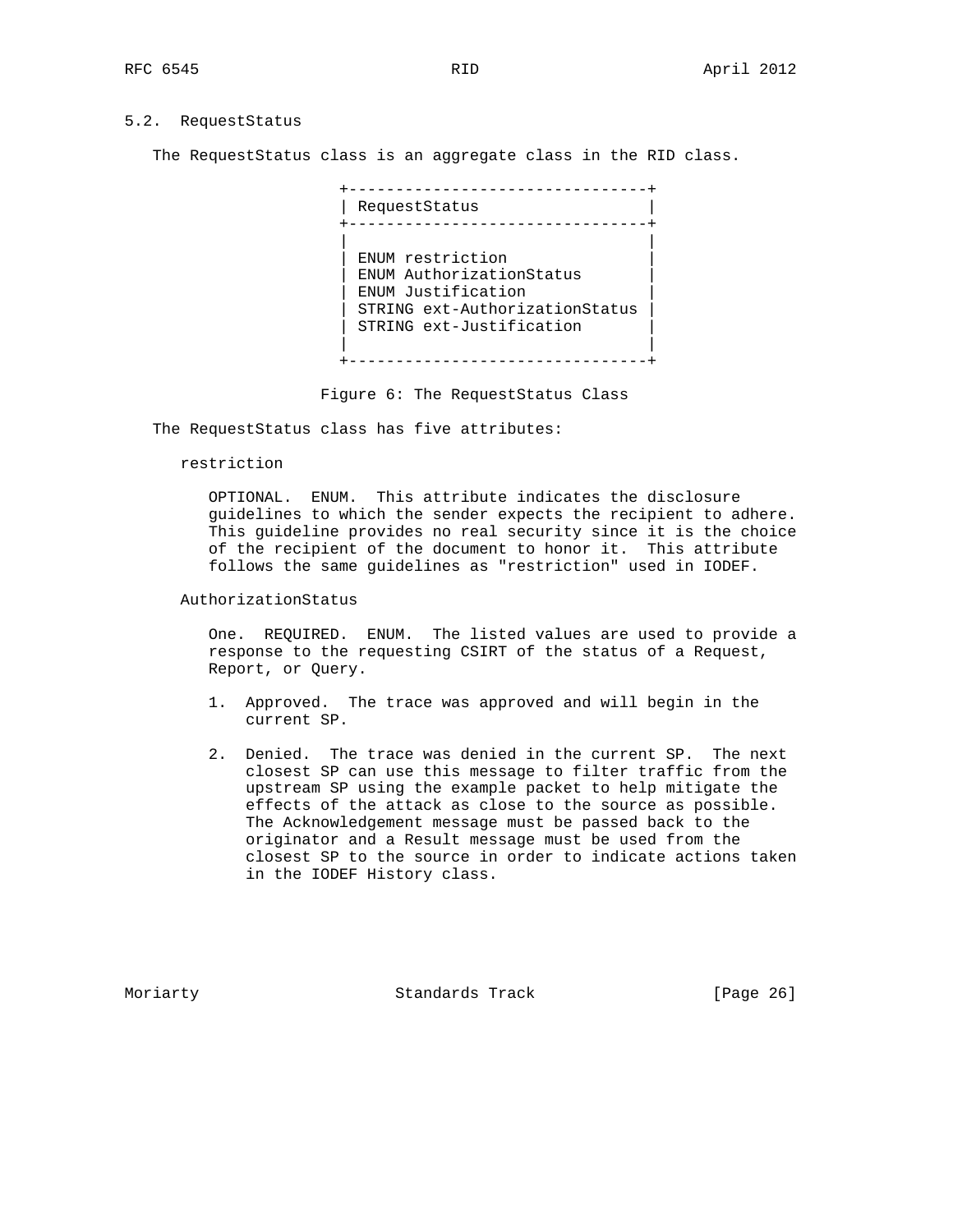- 3. Pending. Awaiting approval; a timeout period has been reached, which resulted in this Pending status and Acknowledgement message being generated.
- 4. ext-value. An escape value used to extend this attribute. See IODEF [RFC5070], Section 5.1.

Justification

 OPTIONAL. ENUM. Provides a reason for a Denied or Pending message.

- 1. SystemResource. A resource issue exists on the systems that would be involved in the request.
- 2. Authentication. The enveloped digital signature [RFC3275] failed to validate.
- 3. AuthenticationOrigin. The detached digital signature for the original requestor on the RecordItem entry failed to validate.
- 4. Encryption. The recipient was unable to decrypt the request, report, or query.
- 5. UnrecognizedFormat. The format of the provided document was unrecognized.
- 6. CannotProcess. The document could not be processed. Reasons may include legal or policy decisions. Resolution may require communication outside of this protocol to resolve legal or policy issues. No further messages SHOULD be sent until resolved.
- 7. Other. There were other reasons this request could not be processed.
- 8. ext-value. An escape value used to extend this attribute. See IODEF [RFC5070], Section 5.1.

AuthorizationStatus-ext

 OPTIONAL. STRING. A means by which to extend the AuthorizationStatus attribute. See IODEF [RFC5070], Section 5.1.

Moriarty **Standards Track** [Page 27]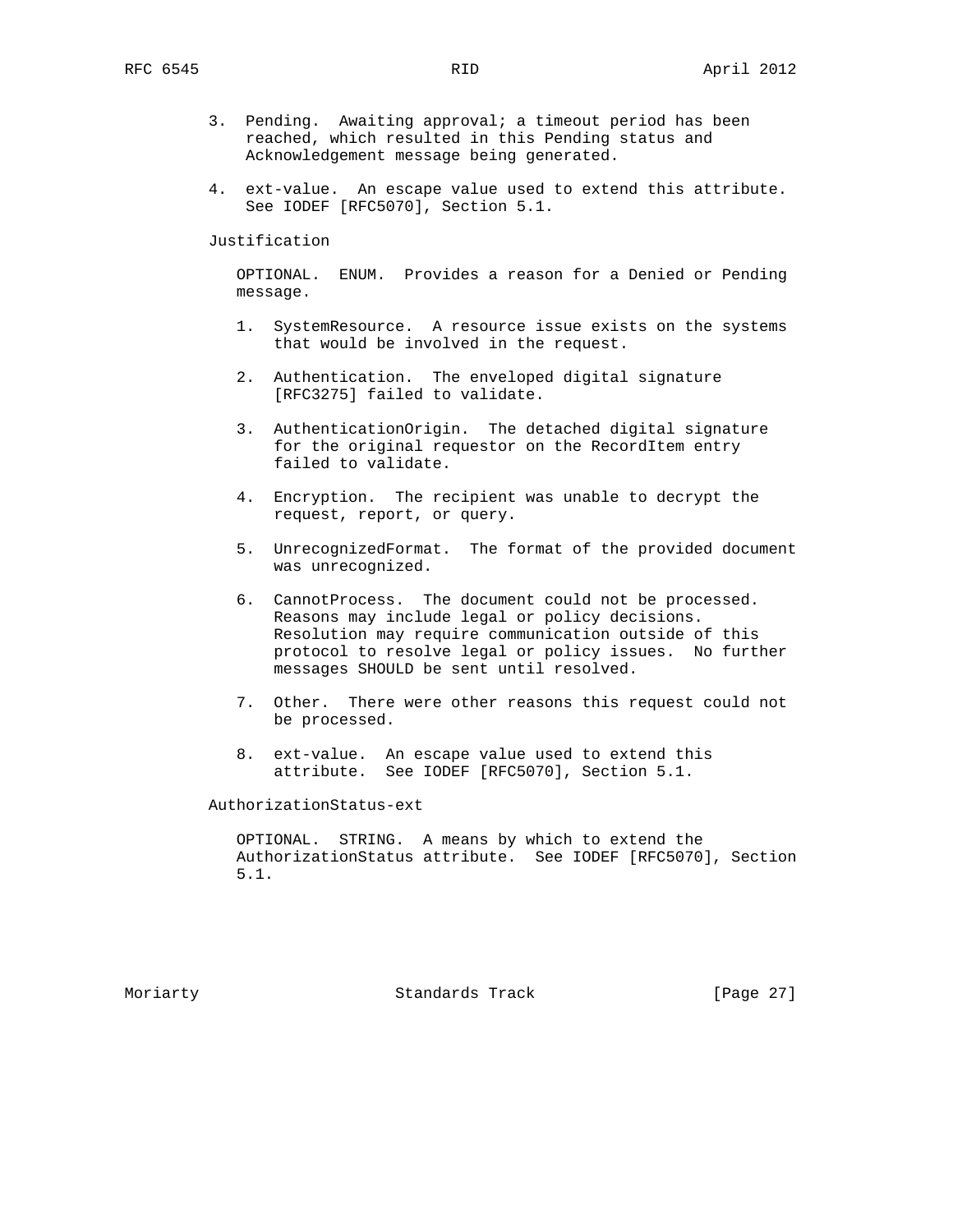Justification-ext

 OPTIONAL. STRING. A means by which to extend the Justification attribute. See IODEF [RFC5070], Section 5.1.

# 5.3. IncidentSource

The IncidentSource class is an aggregate class in the RID class.

 +-------------------+ | IncidentSource | +-------------------+ | | | ENUM restriction | | <>-------------[ SourceFound ] | |  $|\left\langle \rightarrow \left[0..* \right] \right\rangle$ ----[ Node ] | | +-------------------+

Figure 7: The IncidentSource Class

The elements that constitute the IncidentSource class follow:

SourceFound

 One. BOOLEAN. The Source class indicates if a source was identified. If the source was identified, it is listed in the Node element of this class.

True. Source of incident was identified.

False. Source of incident was not identified.

# Node

 Zero or many. The Node class is used to identify a system identified as part of an incident. If this element is used, the Address element of the Node element MUST contain the IP address of the system. If the NodeName element of the Node class is used, it contains a DNS domain name that has been checked to ensure that it resolved to that IP address when the check was performed. See Section 11 of this document for internationalization considerations for NodeName. The base definition of this class from the IODEF ([RFC5070], Section 3.16) can be expanded to include other identifiers.

Moriarty **Standards Track** [Page 28]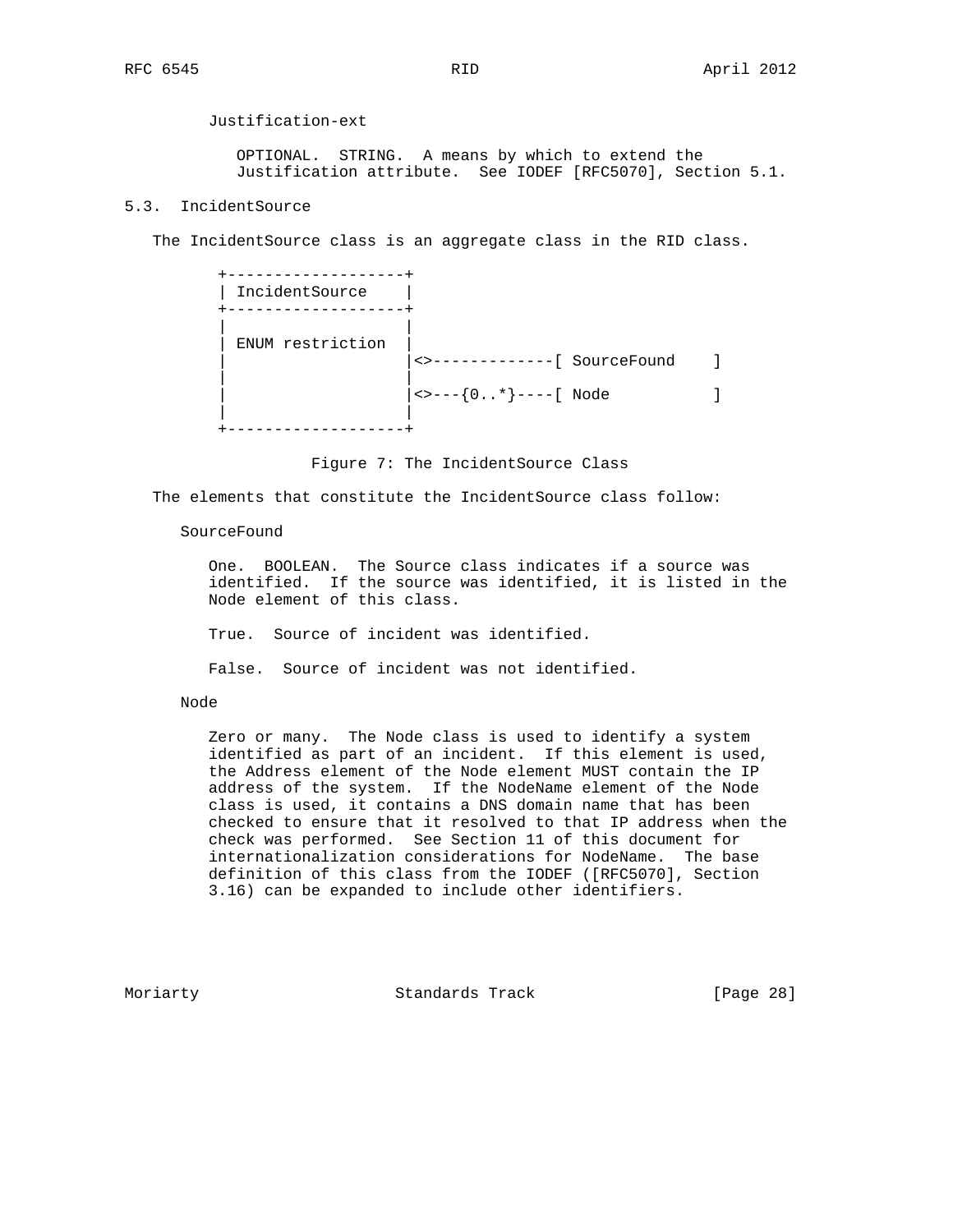The IncidentSource class has one attribute:

restriction

 OPTIONAL. ENUM. This attribute indicates the disclosure guidelines to which the sender expects the recipient to adhere.This guideline provides no real security since it is the choice of the recipient of the document to honor it. This attribute follows the same guidelines as "restriction" used in IODEF.

5.4. RID Name Spaces

 The RID schema declares a namespace of "urn:ietf:params:xml:ns:iodef-rid-2.0" and registers it per [RFC3688]. Each IODEF-RID document MUST use the "iodef-rid-2.0" namespace in the top-level element RID-Document. It can be referenced as follows:

 <RID-Document version="2.0" lang="en-US" xmlns:iodef-rid="urn:ietf:params:xml:ns:iodef-rid-2.0" xmlns:xsi="http://www.w3c.org/2001/XMLSchema-instance" xsi:schemaLocation="urn:ietf:params:xml:ns:iodef-rid-2.0.xsd">

5.5. Encoding

 RID documents MUST begin with an XML declaration and MUST specify the XML version used; also, the use of UTF-8 encoding is REQUIRED ([RFC3470], Section 4.4). RID conforms to all XML data encoding conventions and constraints.

The XML declaration with no character encoding will read as follows:

<?xml version="1.0" encoding="UTF-8"?>

 The following characters have special meaning in XML and MUST be escaped with their entity reference equivalent: "&", "<", ">", "\"" (double quotation mark), and "'" (apostrophe). These entity references are " $\&$ amp;", " $\&$ It;", " $\>$ ;", " $\&$ quot;", and " $\&$ apos;", respectively.

5.6. Including IODEF or Other XML Documents

 In order to support the changing activity of CSIRTS, the RID schema can include an IODEF or other data model. The IODEF is also extensible, enabling the schemas to evolve along with the needs of CSIRTs. This section discusses how to include the IODEF XML document or other XML documents to leverage the security and trust

Moriarty Standards Track [Page 29]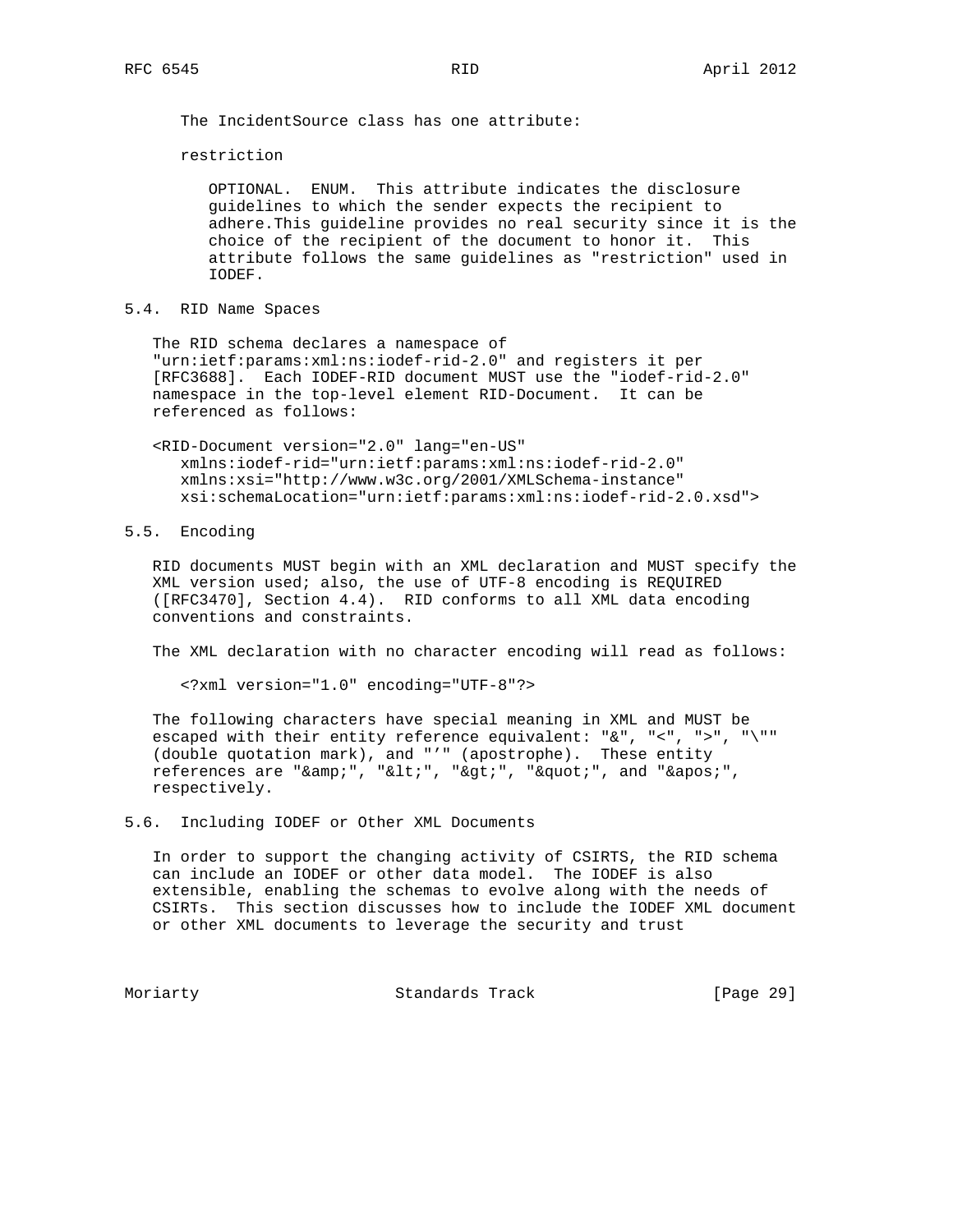relationships established through the use of RID. These techniques are designed so that adding new data will not require a change to the RID schema. This approach also supports the exchange of private XML documents relevant only to a closed consortium. XML documents can be included through the ReportSchema class in the RIDPolicy class. The XMLDocument attribute is set to 'xml' to allow for the inclusion of full IODEF or other XML documents. The following guidelines MUST be followed:

- 1. The included schema MUST define a separate namespace, such as the declared namespace for IODEF of "urn:ietf:params:xml:ns:iodef-1.0".
- 2. When a parser encounters an included XML document it does not understand, the included document MUST be ignored (and not processed), but the remainder of the document MUST be processed. Parsers will be able to identify the XML documents for which they have no processing logic through the namespace declaration. Parsers that encounter an unrecognized element in a namespace that they do support SHOULD reject the document as a syntax error.
- 3. Implementations SHOULD NOT download schemas at runtime due to the security implications, and included documents MUST NOT be required to provide a resolvable location of their schema.

 The examples included in Section 7 demonstrate how an IODEF document is included. The included schema of IODEF is represented in ReportSchema as follows:

Version: "1.0"

XMLSchemaID: "urn:ietf:params:xml:ns:iodef-1.0"

 URL: "http://www.iana.org/assignments/xml-registry/schema/ iodef-1.0.xsd"

 The URL is optionally included for IODEF since it is already in the RID schema, and the schemaLocation is defined.

### 5.6.1. Including XML Documents in RID

 XML schemas may be registered for inclusion in a RID message. This may include schemas other than IODEF or updated versions of IODEF. The registered IANA information for additional schemas MUST include the specification name, version, specification Uniform Resource Identifier (URI), and namespace. The following provides an example of the necessary information for additional schemas beyond IODEF.

Moriarty Standards Track [Page 30]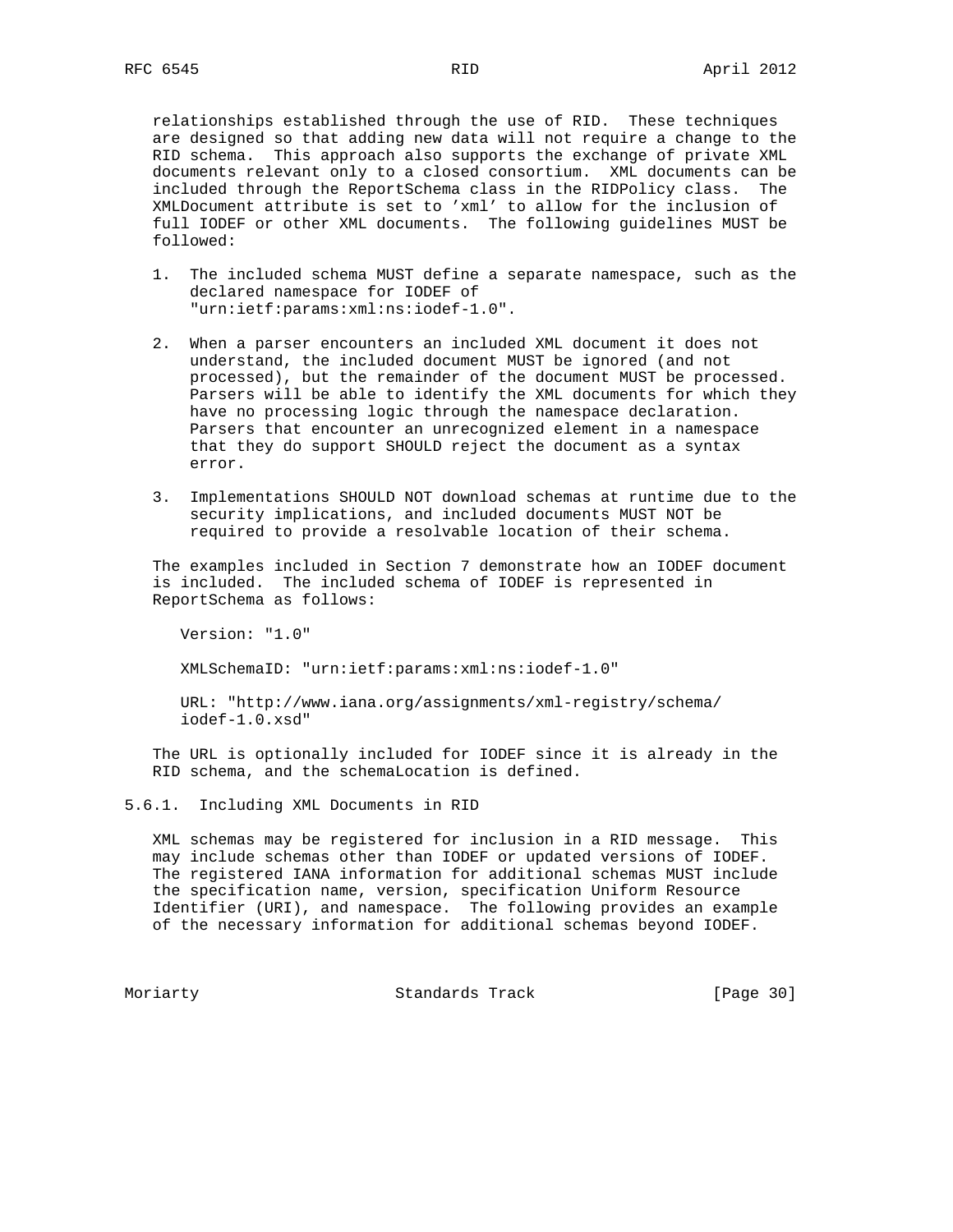Example Name (XXXX)

 Schema Name: XXXX\_1.1 Version: 1.1 Namespace: <registered namespace> Specification URI: http://www.example.com/XXXX

 The version attribute of the ReportSchema class is populated with the approved versions of IODEF or any additional schemas registered by IANA; see Section 12.

 The XMLSchemaID of the ReportSchema class is populated with the namespace of the included schema. The attribute enumeration values include the namespace for IODEF and any schema registered by IANA; see Section 12.

 The URL element of the ReportSchema class is populated with the Specification URI value of the included schema.

6. RID Messages

 The IODEF model is followed as specified in [RFC5070] for each of the RID message types. The RID schema is used in combination with IODEF documents to facilitate RID communications. Each message type varies slightly in format and purpose; hence, the requirements vary and are specified for each. All classes, elements, attributes, etc., that are defined in the IODEF-Document are valid in the context of a RID message; however, some listed as optional in IODEF are mandatory for RID as listed for each message type. The IODEF model MUST be fully implemented for RID messages that include IODEF payloads to ensure proper parsing of those messages.

 Note: The implementation of RID may automate the ability to fill in the content required for each message type from packet input, incident data, situational awareness information, or default values such as those used in the EventData class.

# 6.1. Request

 Description: This message type is used to request assistance in a computer security investigation. The investigation request may be directed to another party that can assist with forensics and continue the investigation (the incident may have originated on the SP network to which the Request was sent), or it may be directed to an SP to trace the traffic from an unknown source. The Request message with MsgType set to 'InvestigationRequest' may leverage the existing bilateral peer relationships in order to notify the SP closest to the source of the valid traffic that some event occurred, which may be a

Moriarty **Standards Track** [Page 31]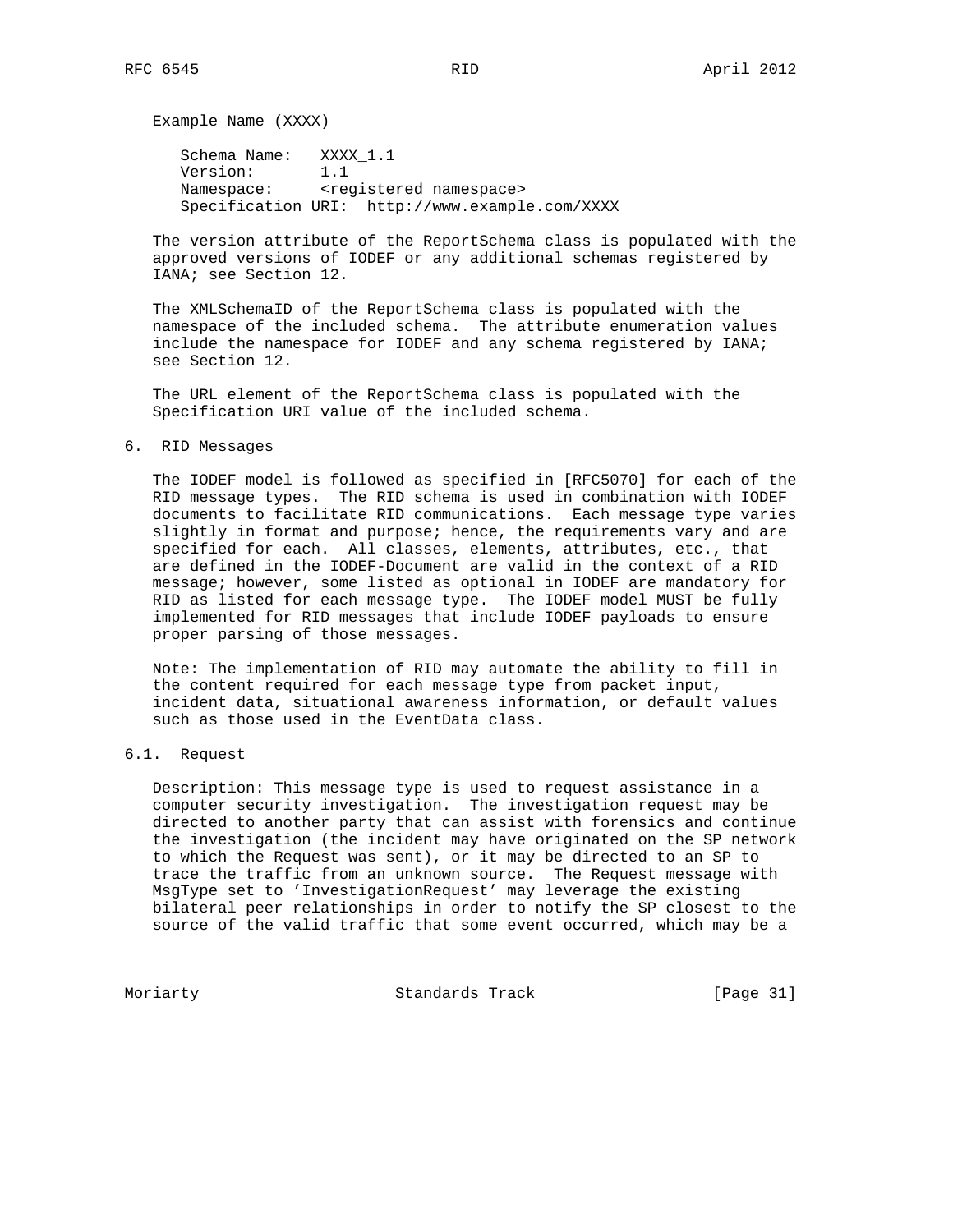security-related incident. A Request message with the MsgType set to 'TraceRequest' may be sent to an upstream peer to trace back through the network to locate the source of malicious traffic. The following information is REQUIRED for Request messages and is provided through the following data structures:

RID Information:

RIDPolicy

 RID message type, IncidentID, and destination policy information

IODEF Information:

Timestamps (DetectTime, StartTime, EndTime, ReportTime).

Incident Identifier (Incident class, IncidentID).

 Confidence rating of security incident (Impact and Confidence class).

System class is used to list both the Source and Destination.

 Expectation class should be used to request any specific actions to be taken close to the source.

 Path information of nested RID systems, beginning with the request originator used in the trace using IODEF EventData with category set to 'infrastructure'.

 Event, Record, and RecordItem classes to include example packets and other information related to the incident. Note: Event information included here requires a second instance of EventData in addition to that used to convey SP path contact information.

 Standards for encryption and digital signatures [RFC3275] [XMLsig] [XMLencrypt]:

 Digital signature from initiating CSIRT or provider system sending the RID message, passed to all systems receiving the Request using a detached XML digital signature on a RecordItem entry, placed in an instance of the Signature element.

 Digital signature of sending CSIRT or SP for authenticity of the RID message, from the CSIRT or provider creating this message using an enveloped XML digital signature on the IODEF document, placed in an instance of the Signature element.

Moriarty Standards Track [Page 32]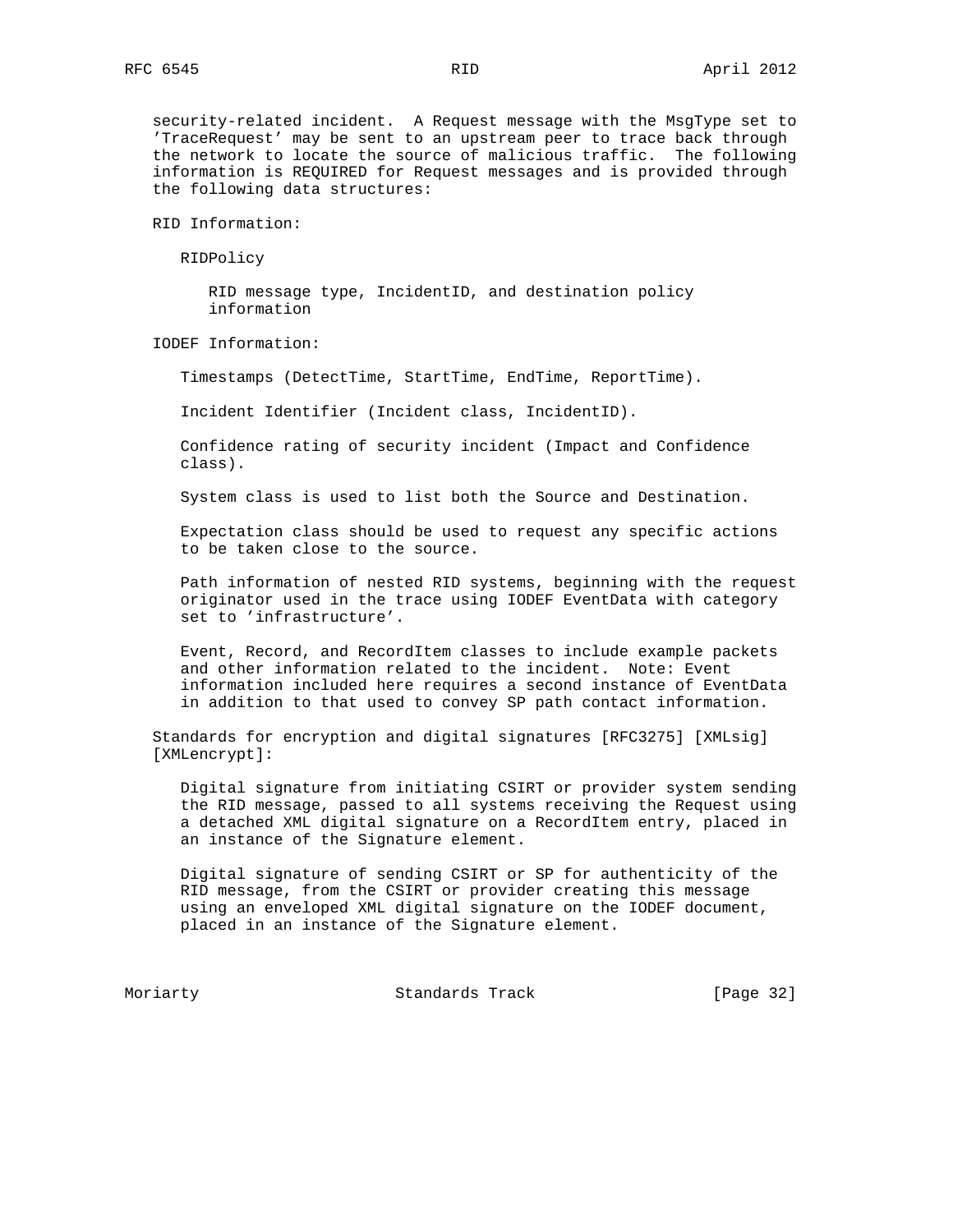XML encryption as required by policy, agreements, and data markers.

 Security requirements include the ability to encrypt [XMLencrypt] the contents of the Request message using the public key of the destination RID system. The incident number increases whether the Request message has the MsgDestination set to 'InvestigationRequest' or 'TraceRequest' in order to ensure uniqueness within the system. The relaying peers also append their Autonomous System (AS) or RID system information using the path information as the Request message was relayed through SPs. This enables the response (Result message) to utilize the same path and trust relationships for the return message, indicating any actions taken. The request is recorded in the state tables of both the initiating and destination SP RID systems. The destination SP is responsible for any actions taken as a result of the request in adherence to any service level agreements or policies. The SP MUST confirm that the traffic actually originated from the suspected system before taking any action and confirm the reason for the request. The request may be sent directly to a known RID system or routed by the source address of the attack using the MsgDestination of RIDPolicy set to 'SourceOfIncident'. Note: Any intermediate parties in a TraceRequest MUST be able to view RIDPolicy information of responding message types in order to properly direct RID messages.

 A DDoS attack can have many sources, resulting in multiple traces to locate the sources of the attack. It may be valid to continue multiple traces for a single attack. The path information enables the administrators to determine if the exact trace already passed through a single network. The Incident Identifier must also be used to identify multiple Requests from a single incident. If a single Request results in divergent paths of Requests, a separate instance number MUST be used under the same IncidentID. The IncidentID instance number of IODEF can be used to correlate related incident data that is part of a larger incident.

6.2. Acknowledgement

 Description: The Acknowledgement is also used to provide a status to any message type and to provide a Justification if the message could not be processed for any reason. This message is sent to the initiating RID system from the next upstream provider's application or system designated for accepting RID communications to provide information on the request status in the current SP.

 The following information is REQUIRED for Acknowledgement messages and is provided through the following data structures:

Moriarty **Standards Track** [Page 33]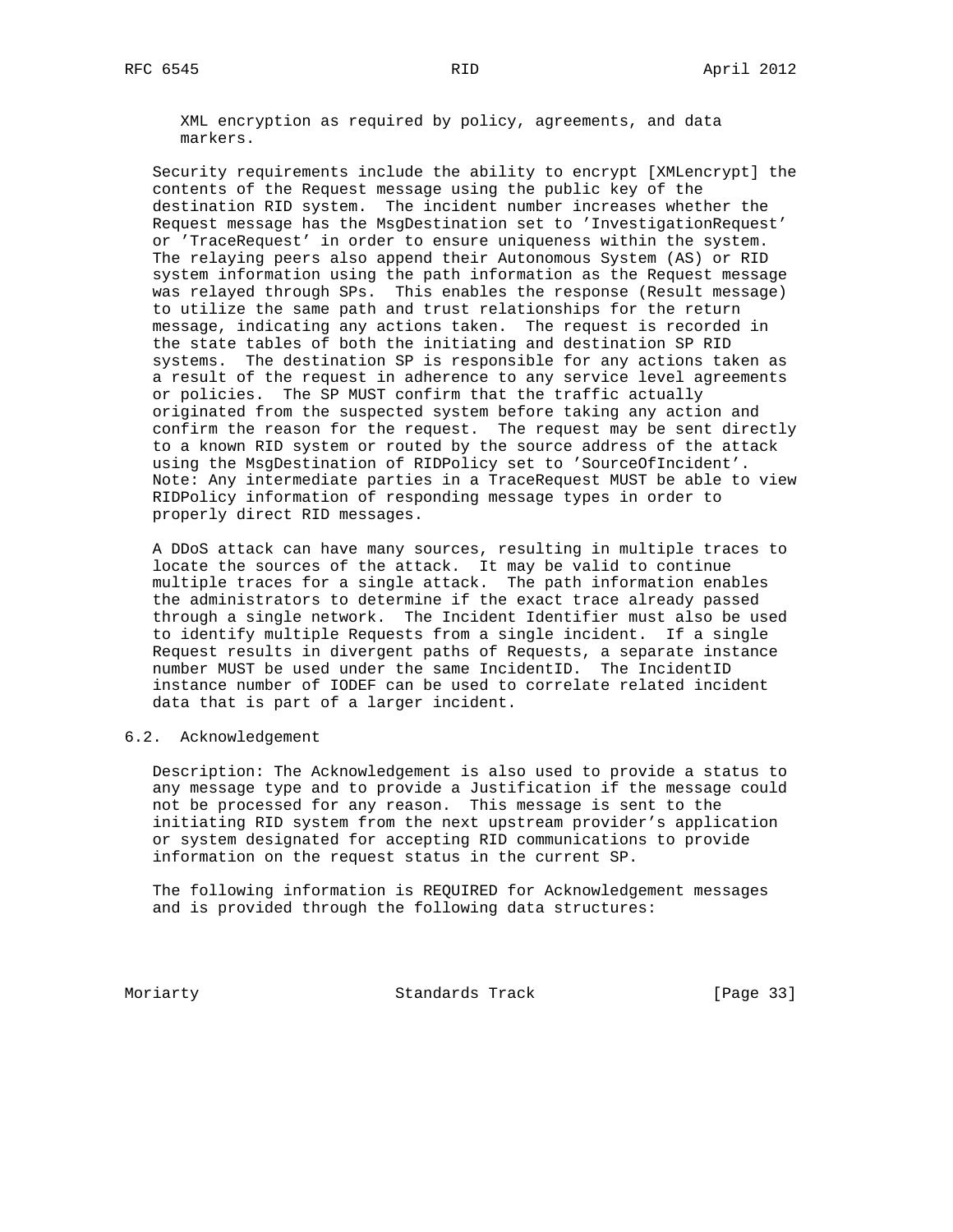RID Information:

RIDPolicy

 RID message type, IncidentID, and destination policy information

RequestStatus class:

Status of Request

 Standards for encryption and digital signatures [RFC3275], [XMLsig], [XMLencrypt]:

 Digital signature of responding CSIRT or provider for authenticity of Trace Status Message, from the CSIRT or provider creating this message using an enveloped XML digital signature.

 XML encryption as required by policy, agreements, and data markers.

 A message is sent back to the initiating CSIRT or provider's system; it accepts RID communications of the trace as status notification. This message verifies that the next RID system in the path has received the message from the previous system in the path. This message also verifies that the trace is now continuing, has stopped, or is pending in the next upstream CSIRT or provider's RID system. The Pending status is automatically generated after a 2-minute timeout without system-predefined or administrator action to approve or disapprove the trace continuance. If a Request is denied, the originator and sending peer (if they are not the same) MUST both receive the message. This provides the sending peer with the option to take action to stop or mitigate the traffic as close to the source as possible.

# 6.3. Result

 Description: This message indicates that the trace or investigation has been completed and provides the result. The Result message includes information on whether or not a source was found, and the source information is provided through the IncidentSource class. The Result information MUST go back to the originating RID system that began the investigation or trace. A provider may use any number of incident-handling data sources to ascertain the true source of an attack. All of the possible information sources may or may not be readily tied into the RID communications system.

Moriarty **Standards Track** [Page 34]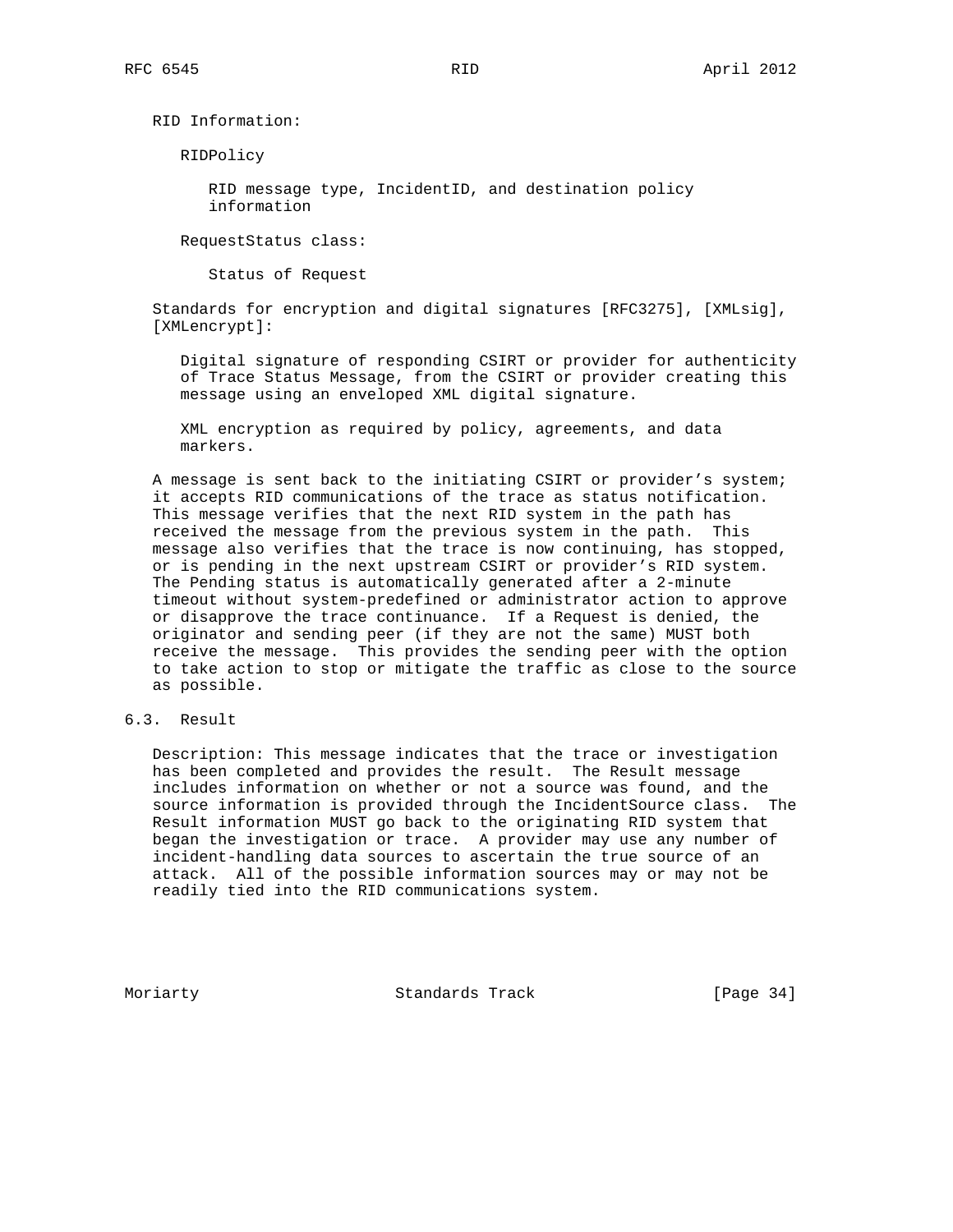The following information is REQUIRED for Result messages and will be provided through the following data structures:

RID Information:

RIDPolicy

 RID message type, IncidentID, and destination policy information

Incident Source

 The IncidentSource class of the RID schema is used to note if a source was identified and provide the source address(es) or other Node information.

IODEF Information:

Timestamps (DetectTime, StartTime, EndTime, ReportTime).

Incident Identifier (Incident class, IncidentID).

 Trace number is used for multiple traces of a single incident; it MUST be included if the response is specific to an instance of an incident.

 Confidence rating of security incident (Impact and Confidence class).

 System class is used to list both the Source and Destination Information used in the attack and must note if the traffic is spoofed, thus requiring in RID an upstream Request set to 'TraceRequest'.

 History class "atype" attribute is used to note any actions taken.

 History class also notes any other background information including notes about the Confidence level or rating of the result information.

 Path information of nested RID systems, beginning with the request originator used in the trace using IODEF EventData with category set to 'infrastructure'. The last SP listed is the SP that located the source of the traffic (the provider sending the Result message).

Moriarty **Standards Track** [Page 35]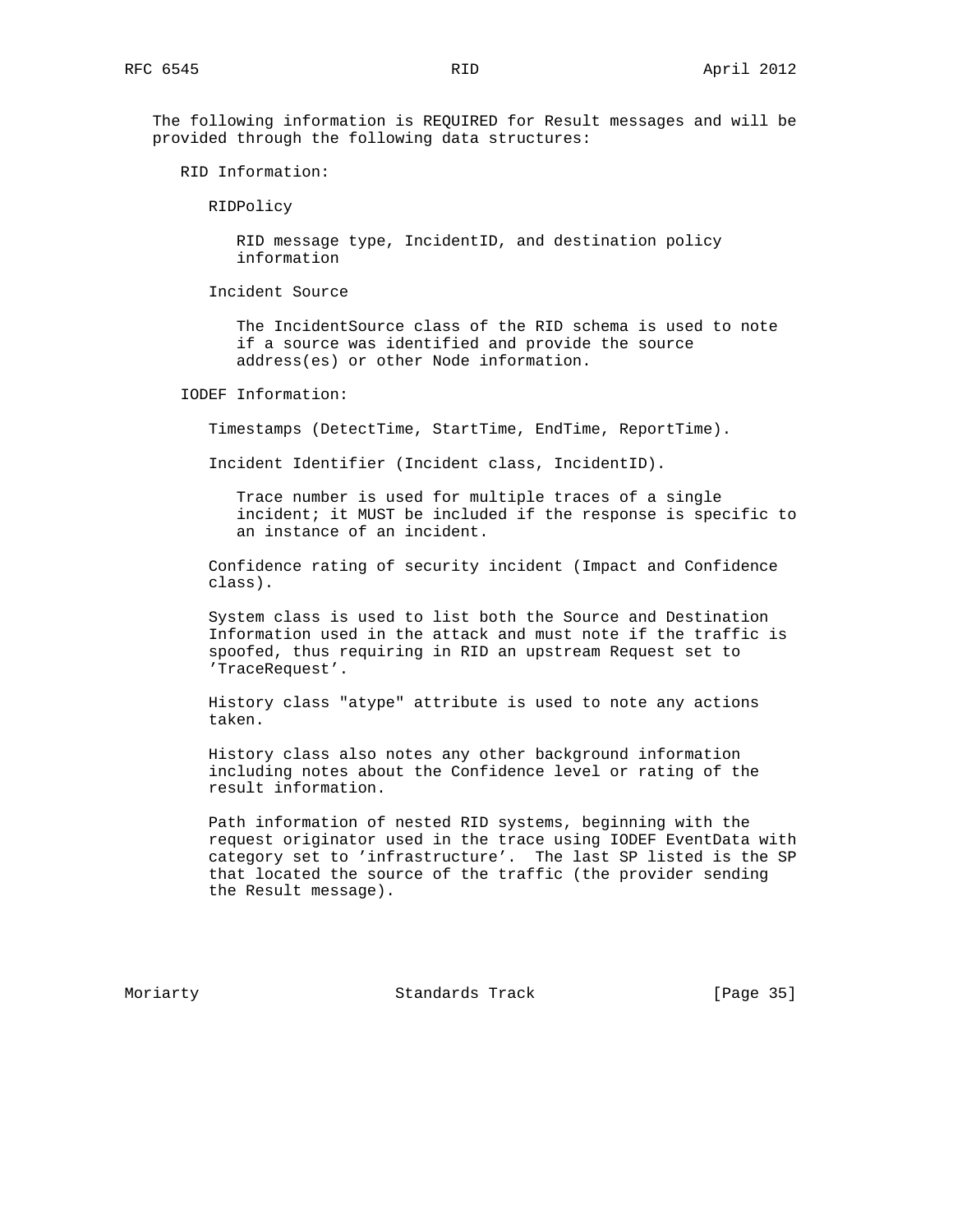Event, Record, and RecordItem classes to include example packets and other information related to the incident (optional). Note: Event information included here requires a second instance of EventData in addition to that used to convey SP path contact information.

 Standards for encryption and digital signatures [RFC3275], [XMLsig], [XMLencrypt]:

 Digital signature of source CSIRT or provider for authenticity of Result message, from the CSIRT or provider creating this message using an enveloped XML digital signature.

 XML encryption as required by policy, agreements, and data markers.

 A message is sent back to the initiating CSIRT or provider's RID system to notify the CSIRT that the source has been located. The actual source information may or may not be included, depending on the policy of the network in which the client or host is attached. Any action taken by the SP to act upon the discovery of the source of a trace should be included. The SP may be able to automate the adjustment of filters at their border router to block outbound access for the machine(s) discovered as a part of the attack. The filters may be comprehensive and block all Internet access until the host has taken the appropriate action to resolve any security issues. The SP may be limited in their options for filtering due to agreements or other restrictions resulting in less comprehensive filters, such as rate-limiting the ingress traffic as close to the source as possible.

 Security and privacy requirements discussed in Section 9 MUST be taken into account.

 Note: The History class has been expanded in IODEF to accommodate all of the possible actions taken as a result of a RID Request using the "iodef:atype", or action type, attribute. The History class should be used to note all actions taken close to the source of a trace or incident using the most appropriate option for the type of action along with a description. The "atype" attribute in the Expectation class can also be used to request an appropriate action when a Request is made.

# 6.4. Report

 Description: This message or document is sent to a RID system to provide a report of a security incident. This message does not require any actions to be taken, except to file the report on the receiving RID system or associated database.

Moriarty Standards Track [Page 36]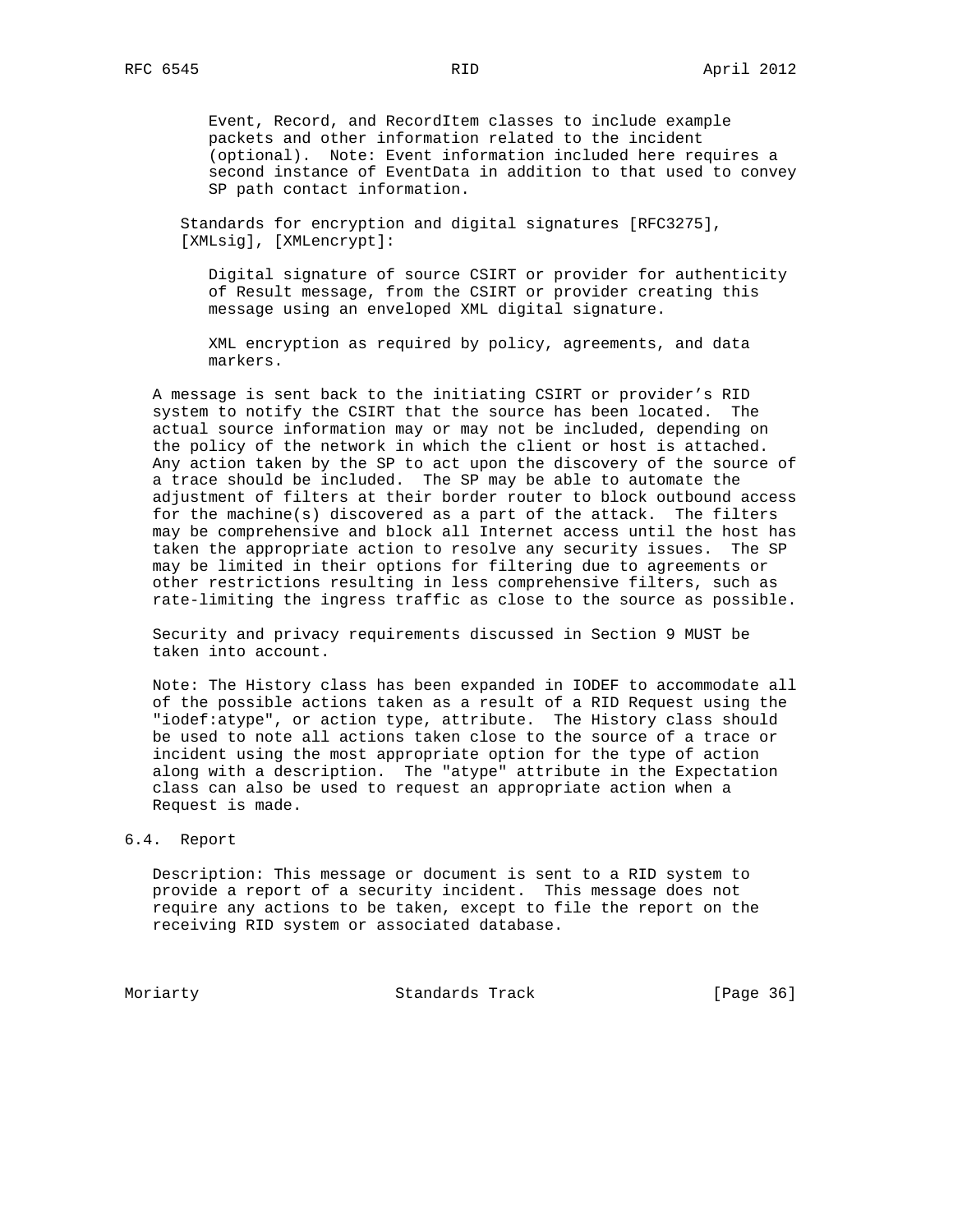The following information is REQUIRED for Report messages and will be provided through the following data structures:

RID Information:

 RIDPolicy RID message type, IncidentID, and destination policy information

 The following data is RECOMMENDED if available and can be provided through the following data structures:

IODEF Information:

Timestamps (DetectTime, StartTime, EndTime, ReportTime).

Incident Identifier (Incident class, IncidentID).

 Trace number is used for multiple traces of a single incident; it MUST be included if the Report is specific to an instance of an incident.

 Confidence rating of security incident (Impact and Confidence class).

 System class is used to list both the Source and Destination Information used in the attack.

 Event, Record, and RecordItem classes are used to include example packets and other information related to the incident (optional).

 Standards for encryption and digital signatures [RFC3275], [XMLsig], [XMLencrypt]:

 Digital signature from initiating RID system, passed to all systems receiving the report using an enveloped XML digital signature, placed in an instance of the Signature element.

 XML encryption as required by policy, agreements, and data markers.

 Security requirements include the ability to encrypt [XMLencrypt] the contents of the Report message using the public key of the destination RID system. Senders of a Report message should note that the information may be used to correlate security incident information for the purpose of trending, pattern detection, etc., and may be shared with other parties unless otherwise agreed upon with the receiving RID system. Therefore, sending parties of a Report

Moriarty **Standards Track** [Page 37]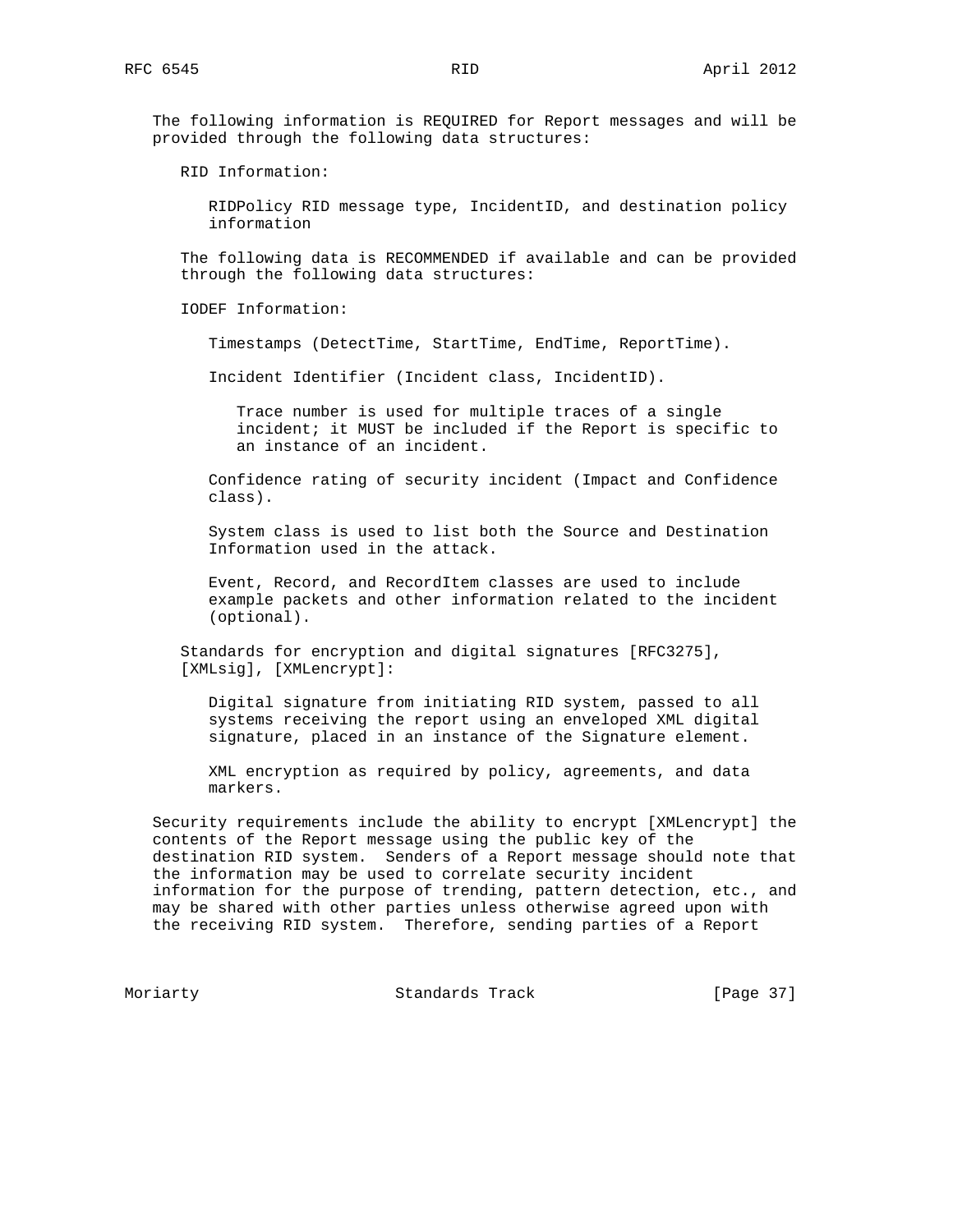message may obfuscate or remove destination addresses or other sensitive information before sending a Report message. A Report message may be sent either to file an incident report or to respond to a Query, and data sensitivity must be considered in both cases. The SP path information is not necessary for this message, as it will be communicated directly between two trusted RID systems.

## 6.5. Query

 Description: The Query message is used to request incident information from a trusted RID system. The request can include the incident number, if known, or detailed information about the incident. If the incident number is known, the Report message containing the incident information can easily be returned to the trusted requestor using automated methods. If an example packet or other unique information is included in the Query, the return report may be automated; otherwise, analyst intervention may be required.

 The following information is REQUIRED for a Query message and is provided through the following data structures:

RID Information:

RIDPolicy

 RID message type, IncidentID, and destination policy information

IODEF Information (optional):

Timestamps (DetectTime, StartTime, EndTime, ReportTime).

Incident Identifier (Incident class, IncidentID).

 Trace number is used for multiple traces of a single incident; it MUST be included if the Query is an instance of an incident.

 Confidence rating of security incident (Impact and Confidence class).

 System class is used to list both the Source and Destination Information used in the attack.

 Event, Record, and RecordItem classes are used to include example packets and other information related to the incident (optional).

Moriarty **Standards Track** [Page 38]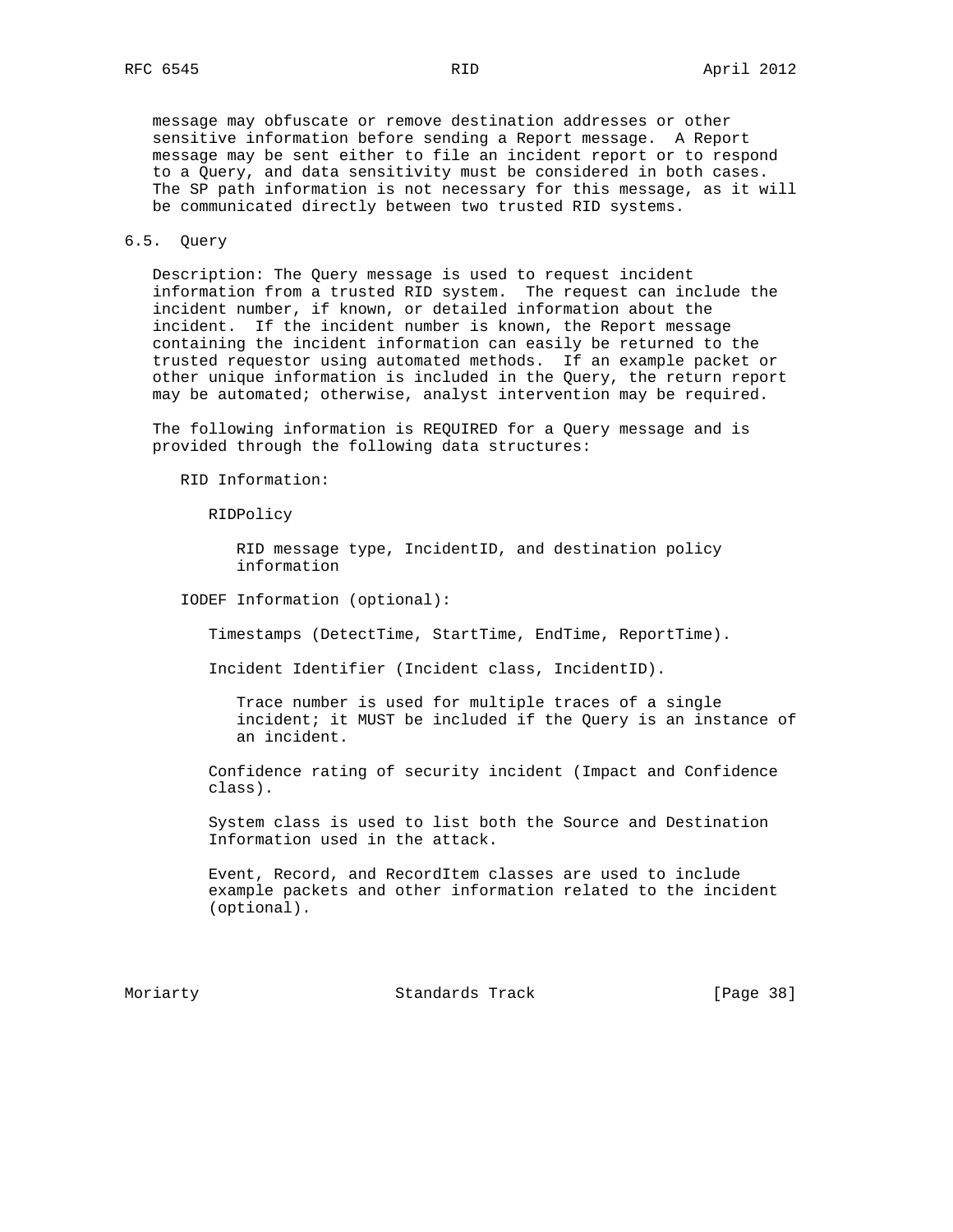Standards for encryption and digital signatures [RFC3275], [XMLsig], [XMLencrypt]:

 Digital signature from the CSIRT or SP initiating the RID message, passed to all systems receiving the Query using an enveloped XML digital signature, placed in an instance of the Signature element.

 XML encryption as required by policy, agreements, and data markers.

 The proper response to the Query message is a Report message. Multiple incidents may be returned for a single query if an incident type is requested. In this case, the receiving system sends an IODEF document containing multiple incidents or all instances of an incident. The system sending the reply may preset a limit to the number of documents returned in one report. The recommended limit is 5, to prevent the documents from becoming too large. Other transfer methods may be better suited than RID for large transfers of data. The Confidence rating may be used in the Query message to select only incidents with an equal or higher Confidence rating than what is specified. This may be used for cases when information is gathered on a type of incident but not on specifics about a single incident. Source and Destination Information may not be needed if the Query is intended to gather data about a specific type of incident.

7. RID Communication Exchanges

 The following section outlines the communication flows for RID and also provides examples of messages.

The possible set of message exchanges include:

 o Request: Asynchronous Request for assistance and/or action to be taken, MAY involve multiple systems and iterative Requests

MsgType set to 'InvestigationRequest' or 'TraceRequest'

Possible responses:

- + Acknowledgement (OPTIONAL for InvestigationRequest)
- + Result (REQUIRED unless Acknowledgement was set to 'no')
- + Report (OPTIONAL; zero or more; Report can be sent unsolicited)

Moriarty **Standards Track** [Page 39]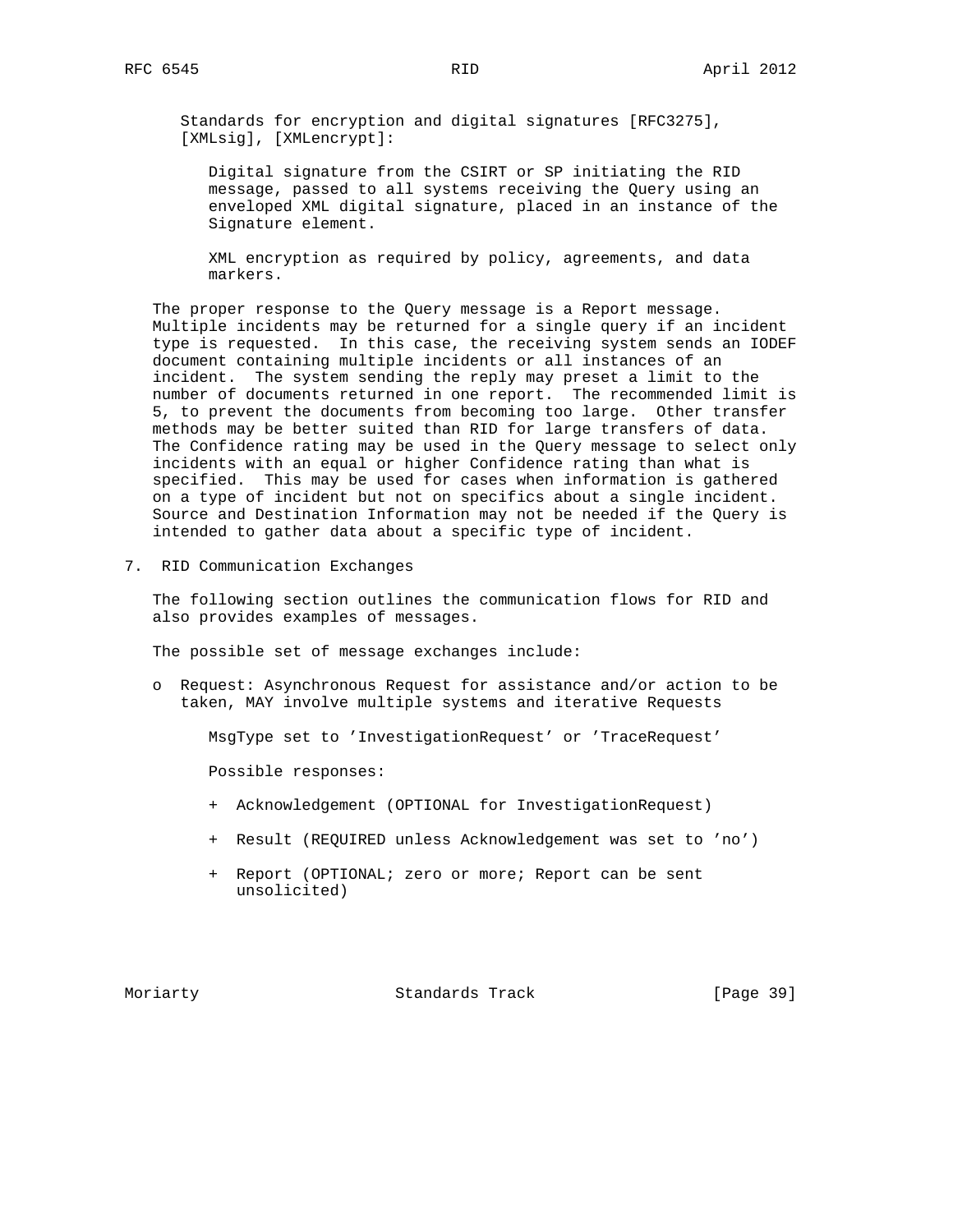o Query: Synchronous request for information

MsgType set to 'Query'

Possible responses:

- + Acknowledgement (OPTIONAL if yes; REQUIRED if no Report will be sent)
- + Report (REQUIRED unless Acknowledgement was set to 'no')
- o Report: Asynchronous information report; may be pushed to systems or may be a response to a Query

MsgType set to 'Report'

Possible responses:

+ Acknowledgement (OPTIONAL)

 Processing considerations for the IODEF document and any IODEF included elements or attributes MUST follow the guidelines specified in [RFC5070], Section 4. [RFC3023] and [RFC3470] specify requirements and best practices for the use of XML in IETF application protocols. RID and IODEF documents MUST be well-formed (see [RFC3470], Section 4.1) and MUST be validated against the appropriate schema. Internal or external DTD subsets are prohibited in RID; see [RFC3023], Section 3.

 Comments can be ignored by conform ant processors for RID or IODEF documents (see [RFC3470], Section 4.6) and are included below for informational purposes only. The first example demonstrates the use of a detached digital signature. Subsequent examples do not include the detached signature required for some message types. The signature is applied after the message is created as demonstrated in the first example.

 Note: For each example listed below, [RFC5735] addresses were used. Assume that each IP address listed is actually a separate network range held by different SPs. Addresses were used from /27 network ranges.

7.1. Upstream Trace Communication Flow

 The diagram below outlines the RID Request communication flow for a TraceRequest between RID systems on different networks tracing an attack. The Request message with MsgDestination set to

Moriarty **Standards Track** [Page 40]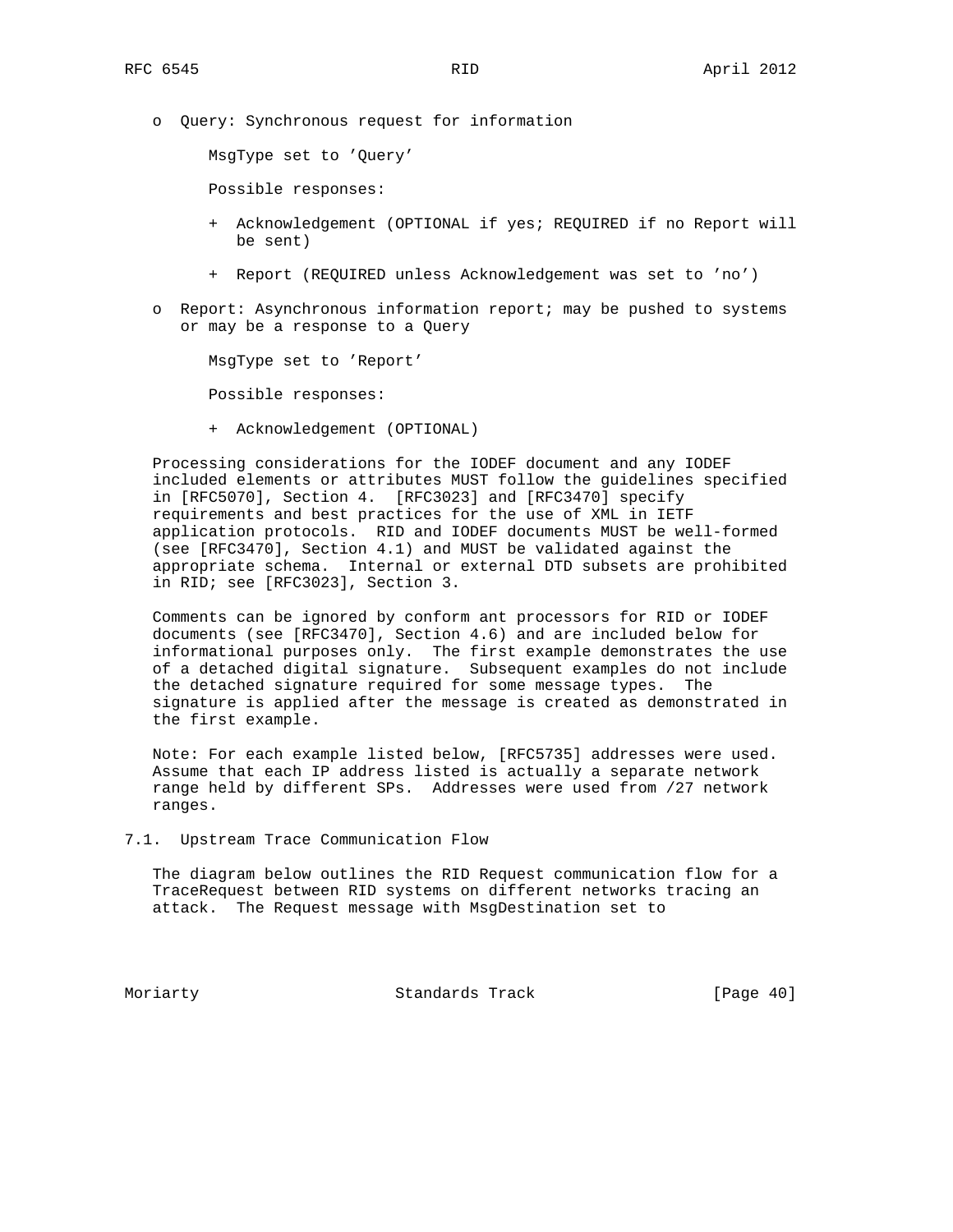'TraceRequest' is represented in the diagram by "TraceRequest". SP-1, SP-2, and SP-3 represent service providers that are involved in the example trace communication flow.

| Attack Dest           | $SP-1$                                                  | $SP-2$                                  | $SP-3$                             | Attack Src |   |  |
|-----------------------|---------------------------------------------------------|-----------------------------------------|------------------------------------|------------|---|--|
| 1. Attack<br>reported | Attack<br>detected                                      |                                         |                                    |            |   |  |
| 2.                    | Initiate trace                                          |                                         |                                    |            |   |  |
| 3.                    | Locate origin<br>through<br>upstream SP                 |                                         |                                    |            |   |  |
| 4.                    | o---TraceRequest----->                                  |                                         |                                    |            |   |  |
| $5.$                  |                                                         | Trace<br>Initiated                      |                                    |            |   |  |
| б.                    | <---Acknowledgement--o                                  |                                         |                                    |            |   |  |
| 7.                    |                                                         | Locate origin<br>through<br>upstream SP |                                    |            |   |  |
| 8.                    | o---TraceRequest--->                                    |                                         |                                    |            |   |  |
| 9.                    |                                                         |                                         | Trace Initiated                    |            |   |  |
| 10.                   | <-----------Acknowledgement----o<br><-Acknowledgement-o |                                         |                                    |            |   |  |
| 11.                   |                                                         |                                         | Locate attack<br>source on network |            | X |  |
| 12.                   | <-------------Result----------------0                   |                                         |                                    |            |   |  |
| 13.                   | $o- - - - -$ Acknowledgement- - - - - >                 |                                         |                                    |            |   |  |

Figure 8: TraceRequest Communication Flow

 Before a trace is initiated, the RID system should verify that an instance of the trace or a similar request is not active. The traces may be resource intensive; therefore, providers need to be able to detect potential abuse of the system or unintentional resource

Moriarty **Standards Track** [Page 41]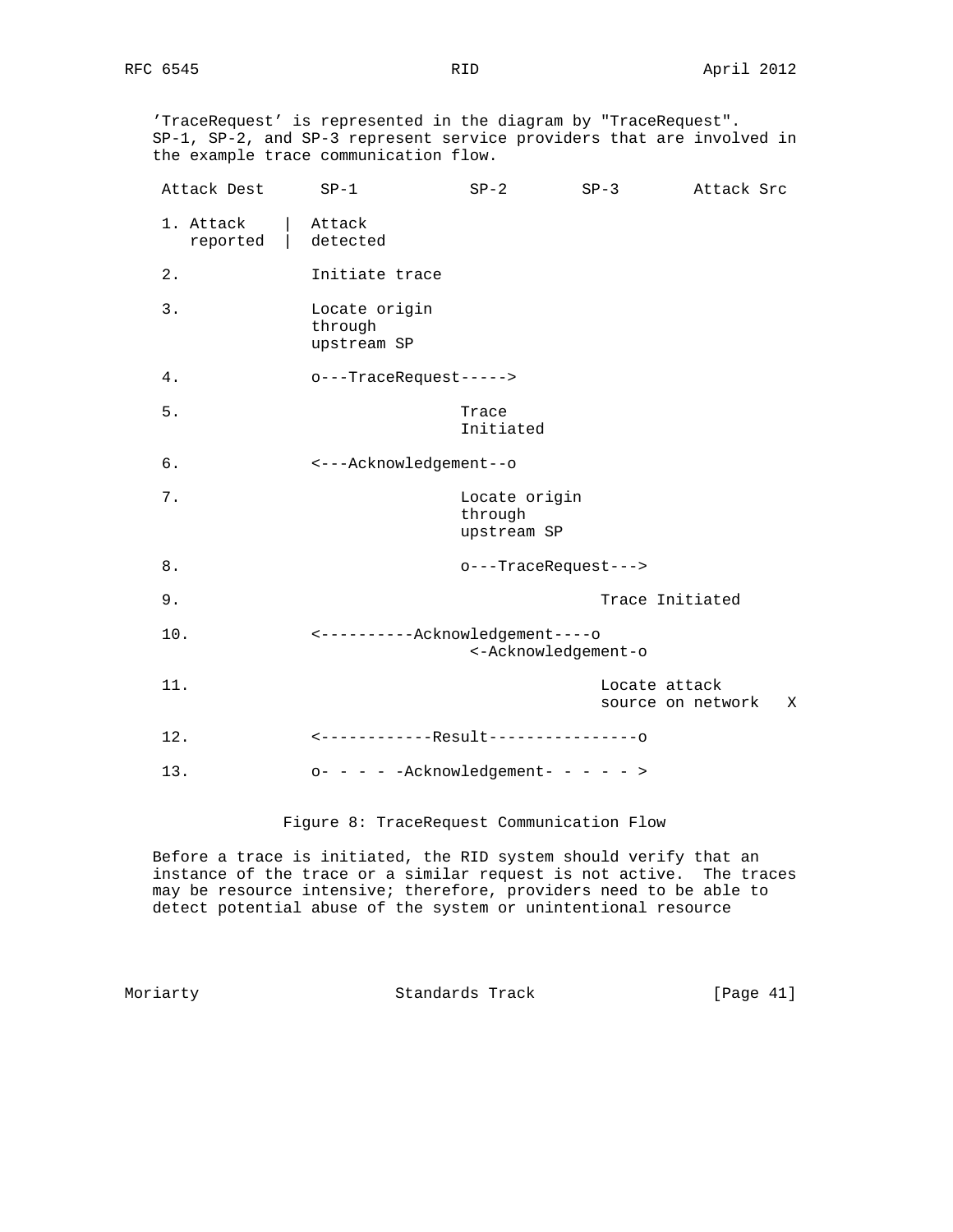drains. Information such as the Source and Destination Information, associated packets, and the incident may be desirable to maintain for a period of time determined by administrators.

 The communication flow demonstrates that an Acknowledgement message is sent to both the downstream peer and the original requestor. If a Request in a traceback is denied, the downstream peer has the option to take an action and respond with a Result message. The originator of the request may follow up with the downstream peer of the SP involved using a Request with the MsgType set to 'InvestigationRequest' to ensure that an action is taken if no response is received. Nothing precludes the originator of the request from initiating a new Request with the MsgType set to 'TraceRequest' thereby bypassing the SP that denied the request, if a trace is needed beyond that point. Another option may be for the initiator to send an 'InvestigationRequest' to an SP upstream of the SP that denied the request. This action assumes enough information was gathered to discern the true source of the attack traffic from the incident-handling information.

 The proper response to a TraceRequest is an Acknowledgement message. The Acknowledgement message lets the requestor know if the trace will continue through the next upstream network. If there is a problem with the request, such as a failure to validate the digital signature or decrypt the request, an Acknowledgement message MUST be sent to the requestor and the downstream peer (if they are not one and the same) providing the reason why the message could not be processed. Assuming that the trace continued, additional TraceRequests with the response of an Acknowledgement message would occur, thereby passing the request upstream in the path to the source of the traffic related to the incident. Once a source is found, a Result message is sent to the originator of the trace, as determined by the SP path information provided through the document instance of EventData, where contact is set to 'infrastructure'. The SP path information is also used when sending the Acknowledgement messages to the first entry (the trace originator) and the last nested entry (the downstream peer). The Result message is encrypted [XMLencrypt] for the originator providing information about the incident source and any actions taken. If the originator fails to decrypt or authenticate the Result message, an Acknowledgement message is sent in response; otherwise, no return message is sent. The final Acknowledgement to the Result message is depicted as optional in the diagram above. If an Acknowledgement message is sent with the RequestStatus set to Denied, a downstream peer receiving this message may choose to take action to stop or mitigate the traffic at that point in the network, as close to the source as possible. If the downstream peer chooses this option, it would send a Result message to the trace originator.

Moriarty **Standards Track** [Page 42]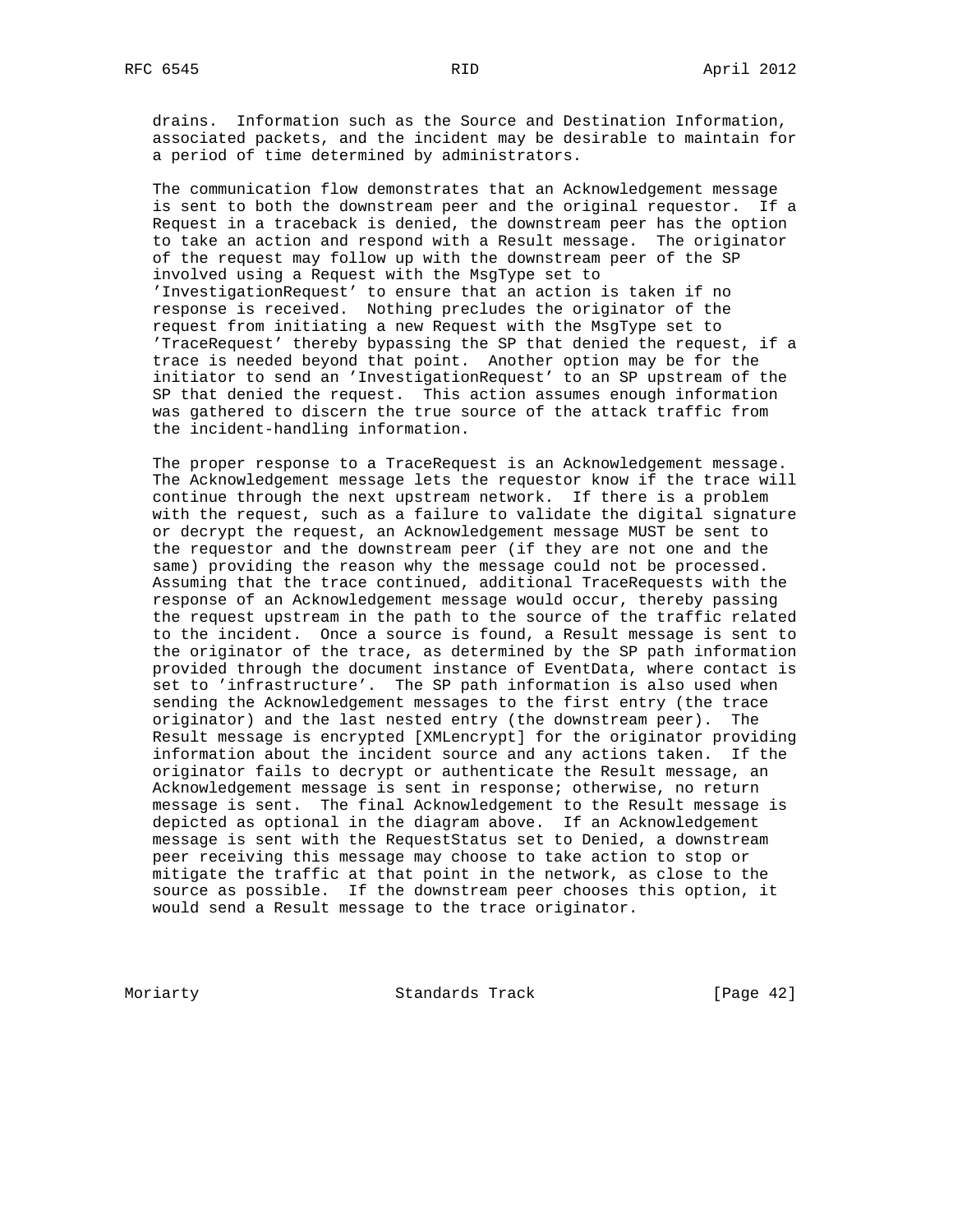## 7.1.1. RID TraceRequest Example

 The example listed is of a Request message with MsgDestination set to 'TraceRequest' based on the incident report example from the IODEF document. The RID classes were included as appropriate for a Request message of this type using the RIDPolicy class. The example given is that of a CSIRT reporting a DoS attack in progress to the upstream SP. The request asks the next SP to continue the trace and have the traffic mitigated closer to the source of the traffic. The example Request message is the first step of a TraceRequest as depicted in the previous diagram, where 'Attack Dest' is represented by 192.0.2.67 (and SP-1). The 'Attack Src' is later identified in the Result message example as 192.0.2.37 and initially as tracing closer to 192.0.2.35. SP-1 is identified in the Request as CSIRT-FOR-OUR- DOMAIN, and SP-2 is identified in the RID document for the Request as the 'RIDSystem' in 'MsgDestination' as 192.0.2.3 using the Node class. SP-3 is later used in the Result message and the administrator is identified as 'Admin-contact@10.1.1.2' as they searched for 192.0.2.35; the administrator may be different than the constituency contact (an additional Request with MsgDestination set to 'TraceRequest' occurred between SP-2 to SP-3 that is not included). SP-3 is the service provider for 192.0.2.32/27 and was able to take the action to rate-limit their traffic. The SP-1, SP-2, and SP-3 information would be replaced with the appropriate (and valid) email and other contact information in real usages. The Node class enables multiple methods to identify a system, such as a fully qualified domain name or the IP address to be provided for the SP. Any mapping of existing relationships from the SP Node information to the name, contact, digital signature verification information and other identifying or trust information is provided at the application layer to support end users of the incident management system. A packet is provided in this example to enable any traces to be performed by SP-2 and SP-3 to perform traces to the attack source before taking the requested action to 'rate-limit' the traffic. The subnet of 192.0.2.0 uses a 27-bit mask in the examples below.

 In the following example, use of [XMLsig] to generate digital signatures follows the guidance of [XMLsig] 1.0. Version 1.1 of [XMLsig] supports additional digest algorithms. Reference [RFC4051] for URIs intended for use with XML digital signatures, encryption, and canonicalization. SHA-1 SHOULD NOT be used; see [RFC6194] for further details.

 Note: Due to the limit of 72 characters per line, some line breaks were added in the examples and schemas in this document.

Moriarty **Standards Track** [Page 43]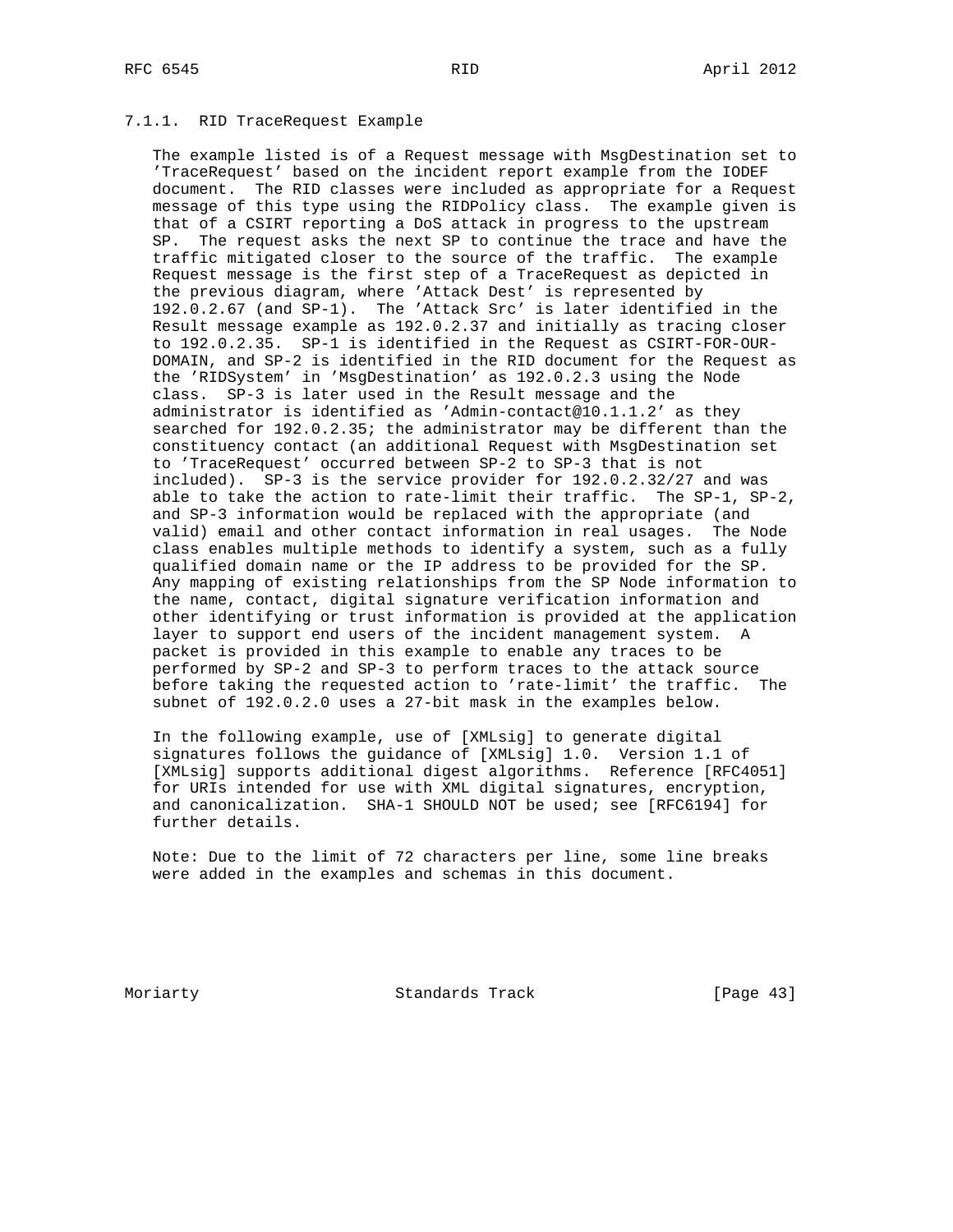```
<?xml version="1.0" encoding="UTF-8" standalone="no"?>
<iodef-rid:RID lang="en-US"
  xmlns:iodef-rid="urn:ietf:params:xml:ns:iodef-rid-2.0"
 xmlns:iodef="urn:ietf:params:xml:ns:iodef-1.0"
 xmlns:xsi="http://www.w3.org/2001/XMLSchema-instance"
 xsi:schemaLocation="urn:ietf:params:xml:ns:iodef-rid-2.0">
  <iodef-rid:RIDPolicy MsgDestination="RIDSystem" MsgType="TraceRequest">
    <iodef-rid:PolicyRegion region="IntraConsortium"/>
      <iodef:Node>
       <iodef:Address category="ipv4-addr">192.0.2.3</iodef:Address>
      </iodef:Node>
      <iodef-rid:TrafficType type="Attack"/>
      <iodef:IncidentID name="CERT-FOR-OUR-DOMAIN">
             CERT-FOR-OUR-DOMAIN#207-1
      </iodef:IncidentID>
      <!-- IODEF-Document included in RID -->
      <iodef-rid:ReportSchema Version="1.0">
       <iodef-rid:XMLDocument dtype="xml" meaning="xml">
        <IODEF-Document lang="en">
         <iodef:Incident purpose="traceback" restriction="need-to-know">
           <iodef:IncidentID name="CERT-FOR-OUR-DOMAIN">
                             CERT-FOR-OUR-DOMAIN#207-1
           </iodef:IncidentID>
           <iodef:DetectTime>2004-02-02T22:49:24+00:00</iodef:DetectTime>
           <iodef:StartTime>2004-02-02T22:19:24+00:00</iodef:StartTime>
           <iodef:ReportTime>2004-02-02T23:20:24+00:00</iodef:ReportTime>
           <iodef:Description>
                             Host involved in DoS attack
           </iodef:Description>
           <iodef:Assessment>
             <iodef:Impact completion="failed" severity="low"
                           type="dos"/>
           </iodef:Assessment>
           <iodef:Contact role="creator" type="organization">
             <iodef:ContactName>Constituency-contact for 192.0.2.35
             </iodef:ContactName>
             <iodef:Email>Constituency-contact@192.0.2.35</iodef:Email>
           </iodef:Contact>
           <iodef:EventData>
             <iodef:Flow>
               <iodef:System category="source">
                 <iodef:Node>
                   <iodef:Address category="ipv4-addr">192.0.2.35
                   </iodef:Address>
                 </iodef:Node>
                 <iodef:Service ip_protocol="6">
                   <iodef:Port>38765</iodef:Port>
                 </iodef:Service>
```
Moriarty Standards Track [Page 44]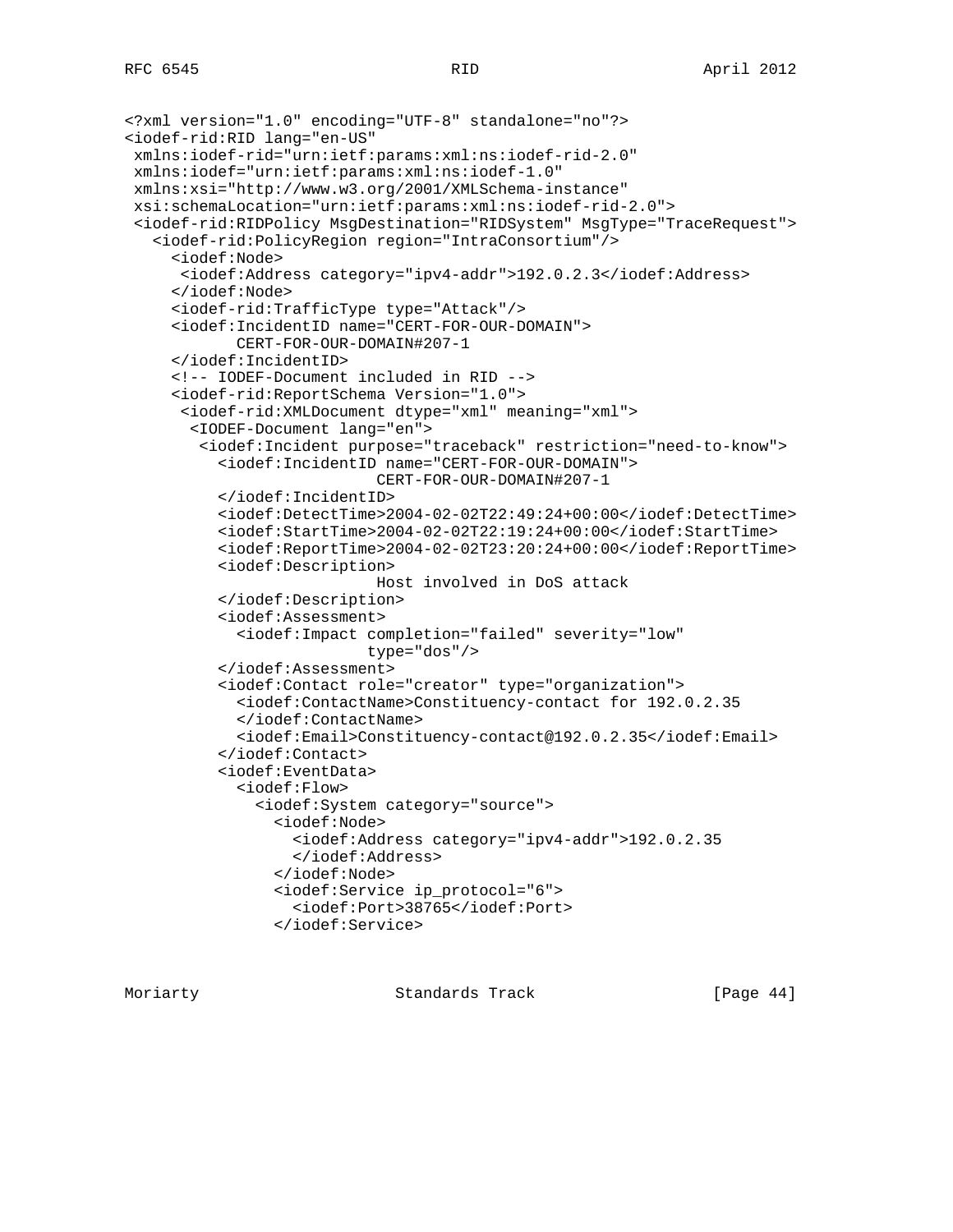</iodef:System> <iodef:System category="target"> <iodef:Node> <iodef:Address category="ipv4-addr">192.0.2.67 </iodef:Address> </iodef:Node> <iodef:Service ip\_protocol="6"> <iodef:Port>80</iodef:Port> </iodef:Service> </iodef:System> </iodef:Flow> <iodef:Expectation action="rate-limit-host" severity="high"> <iodef:Description> Rate-limit traffic close to source </iodef:Description> </iodef:Expectation> <iodef:Record> <iodef:RecordData> <iodef:Description> The IPv4 packet included was used in the described attack </iodef:Description> <iodef:RecordItem dtype="ipv4-packet">450000522ad9 0000ff06c41fc0a801020a010102976d0050103e020810d9 4a1350021000ad6700005468616e6b20796f7520666f7220 6361726566756c6c792072656164696e6720746869732052 46432e0a </iodef:RecordItem> </iodef:RecordData> </iodef:Record> </iodef:EventData> <iodef:History> <iodef:HistoryItem action="rate-limit-host"> <iodef:DateTime> 2001-09-14T08:19:01+00:00 </iodef:DateTime> <iodef:IncidentID name="CSIRT-FOR-OUR-DOMAIN"> CSIRT-FOR-OUR-DOMAIN#207-1 </iodef:IncidentID> <iodef:Description> Notification sent to next upstream SP closer to 192.0.2.35 </iodef:Description> </iodef:HistoryItem> </iodef:History> </iodef:Incident> </IODEF-Document> </iodef-rid:XMLDocument> <!-- End of IODEF-Document included in RID --> <!-- Start of detached XML signature included in RID -->

Moriarty **Standards Track** [Page 45]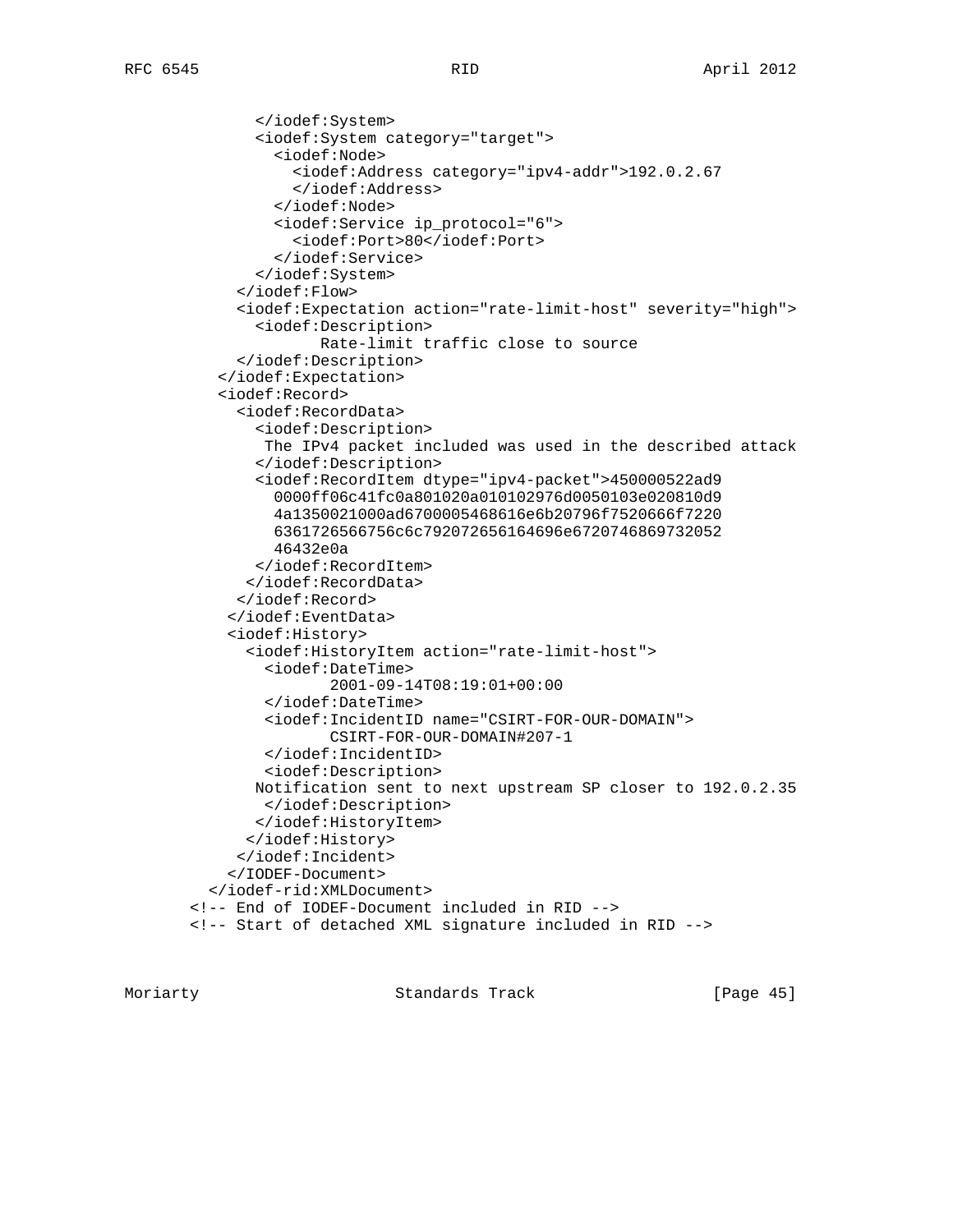```
 <iodef-rid:Signature dtype="xml" meaning="xml">
         <Signature xmlns="http://www.w3.org/2000/09/xmldsig#"
                    Id="dsig-123456">
         <SignedInfo>
<CanonicalizationMethod
   Algorithm="http://www.w3.org/2001/10/xml-exc-c14n#"/>
<SignatureMethod
   Algorithm="http://www.w3.org/2001/04/xmldsig-more#rsa-sha256"/>
     <Reference URI="">
     <Transforms>
      <Transform Algorithm="http://www.w3.org/2001/10/xml-exc-c14n#"/>
      <Transform Algorithm="http://www.w3.org/2002/06/xmldsig-filter2">
      <XPath xmlns="http://www.w3.org/2002/06/xmldsig-filter2"
        xmlns:dsig="http://www.w3.org/2000/09/xmldsig#"
        xmlns:dsig-trans="http://www.w3.org/2002/06/xmldsig-filter2"
        Filter="intersect">
        //dsig:Signature[@Id = 'dsig-123456']/
        ancestor::iodef-rid:ReportSchema/
        iodef-rid:XMLDocument/IODEF-Document[1]/iodef:Incident[1]/
        iodef:EventData[1]/iodef:Record[1]/iodef:RecordData[1]/
        iodef:RecordItem[1]</XPath></Transform></Transforms>
     <DigestMethod Algorithm="http://www.w3.org/2001/04/xmlenc#sha256"/>
     <DigestValue>
       NQuIhPjdZuZJnPi/hW62dwJT1dR+vqcZV8mpemCVN5g=
     </DigestValue>
    </Reference></SignedInfo>
    <SignatureValue>
lnq/ePQ4AVpxCR0ifCp9sMsW0r/AdT3C2GR/zaN1V+hZ/NApOygUjMzTCQnx+RvGPNkO/RVq
BEIDgZQUEnQZn/uSbmr0tQ6xpBfaxF1DCosLgiZy+2jFzpXrwoN/jHNgtxR/9QLW9mZ+I7V6
LEEJ73Kut+d0naTGHlyi64ab2PqsVuRXQ4pXUKbhMkhzeTIqvFLK93KGfsIMd6Cb+n2u/ABy
Lkc+gflJYUWVP4DxkQ4cyex6hM6RYTRUSr7jVD9K4d8KFP2g85i69YLtSu01W1Np0afpJ4a9
MK0E7ISMNRmC8wIklCAsSXiBRqyaEwaSy/clybI0vCTPqGOYh3/SZg==
    </SignatureValue>
    <KeyInfo>
     <KeyValue>
       <RSAKeyValue>
        <Modulus>
z8adrX9m0S8OxIxN+fui33wiz4ZYgb4xPbR9MS5pOp1A8kVpH5Ew3N6O3/dMs2a4diIxyGLV
h0r86QXWH/W6T2IC2ny+hi+jWRwXrvgTY3ZAFgePvz2OdRhVN/cUbOto4Pa4I2mVZWW+/Q0F
n7YpqPBDDxlGq/xyFPuYq/4y7Y+Ah+vHO2ZSaiQjbj8F38XrGhwlcbFVyK8AmxK3z0zWwX86
uMEqVCjW6s6j2KAWdbAjEpgZHlJY87i/DqnFgxfmdg3oru+YeiEPVRY8hyQpYbtgryveZOHT
gnCHmS/53U9jSS0cyb/ADuj1upfyNoOiMMgQr7Olhc5pTvuWAl4Fnw==</Modulus>
        <Exponent>AQAB</Exponent>
       </RSAKeyValue>
       </KeyValue>
     </KeyInfo>
    </Signature>
   </iodef-rid:Signature>
```
Moriarty **Standards Track** [Page 46]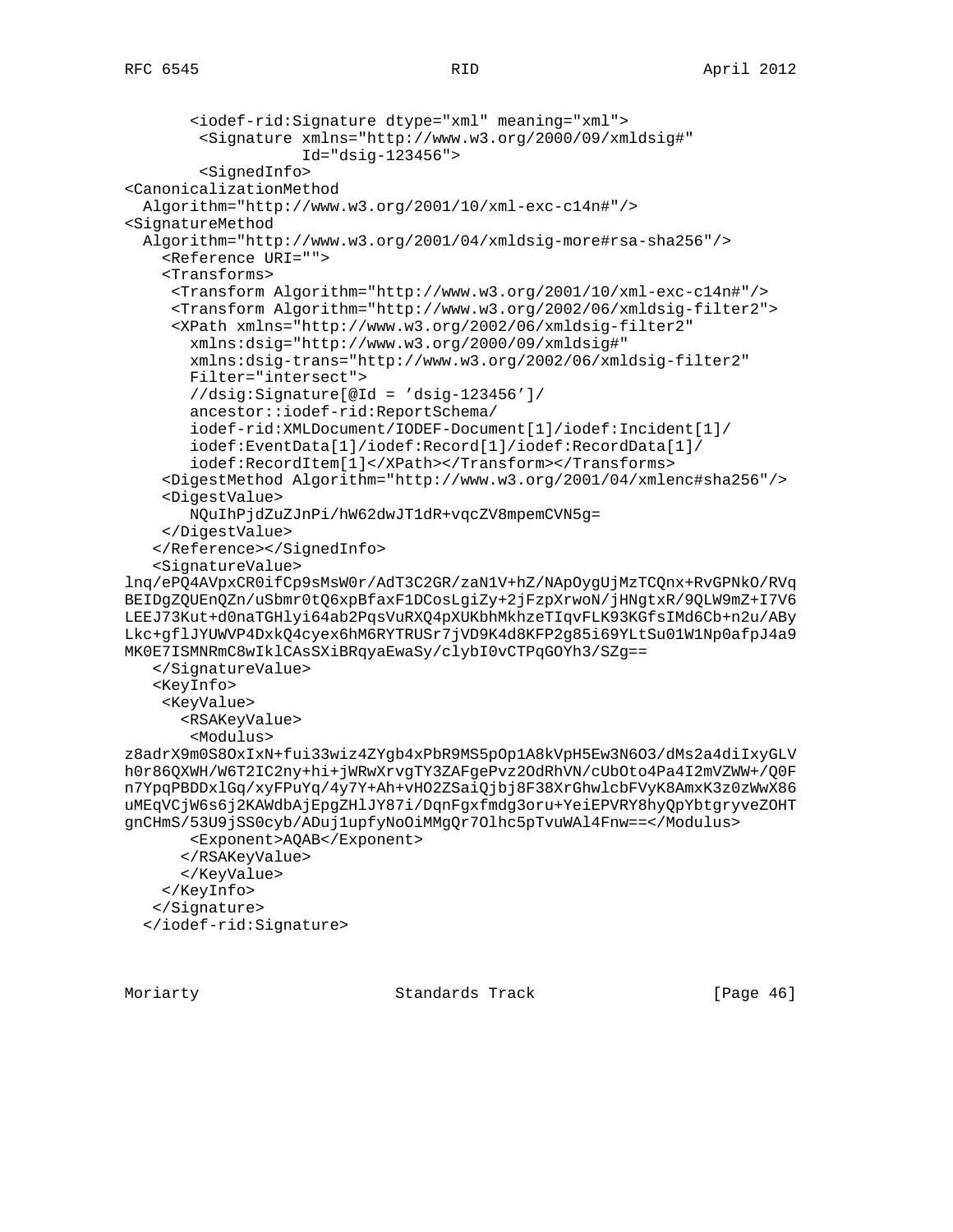```
 <!-- End of detached XML signature included in RID -->
       </iodef-rid:ReportSchema>
    </iodef-rid:RIDPolicy>
</iodef-rid:RID>
```
7.1.2. Acknowledgement Message Example

 The example Acknowledgement message is in response to the Request message listed above. The SP that received the request is responding to approve the trace continuance in their network.

```
 <iodef-rid:RID lang="en"
                xmlns:iodef-rid="urn:ietf:params:xml:ns:iodef-rid-2.0"
                xmlns:iodef="urn:ietf:params:xml:ns:iodef-1.0">
   <iodef-rid:RIDPolicy MsgType="Acknowledgement"
                        MsgDestination="RIDSystem">
     <iodef-rid:PolicyRegion region="IntraConsortium"/>
     <iodef:Node>
       <iodef:Address category="ipv4-addr">192.0.2.67</iodef:Address>
     </iodef:Node>
     <iodef-rid:TrafficType type="Attack"/>
     <iodef:IncidentID name="CERT-FOR-OUR-DOMAIN">
       CERT-FOR-OUR-DOMAIN#207-1
     </iodef:IncidentID>
   </iodef-rid:RIDPolicy>
   <iodef-rid:RequestStatus AuthorizationStatus="Approved"/>
 </iodef-rid:RID>
```
#### 7.1.3. Result Message Example

 The example Result message is in response to the Request listed above. This message type only comes after an Acknowledgement within the Request flow of messages where a TraceRequest is in progress. It may be a direct response to a Request with the MsgType set to 'InvestigationRequest'. This message provides information about the source of the attack and the actions taken to mitigate the traffic. The Result message is typically the last message in a Request flow; however, an Acknowledgement MAY follow if there are any issues receiving or processing the Result.

```
<iodef-rid:RID lang="en"
                xmlns:iodef-rid="urn:ietf:params:xml:ns:iodef-rid-2.0"
                xmlns:iodef="urn:ietf:params:xml:ns:iodef-1.0">
   <iodef-rid:RIDPolicy MsgType="Result"
                        MsgDestination="RIDSystem">
     <iodef-rid:PolicyRegion region="IntraConsortium"/>
     <iodef:Node>
       <iodef:Address category="ipv4-addr">192.0.2.67</iodef:Address>
```
Moriarty **Standards Track** [Page 47]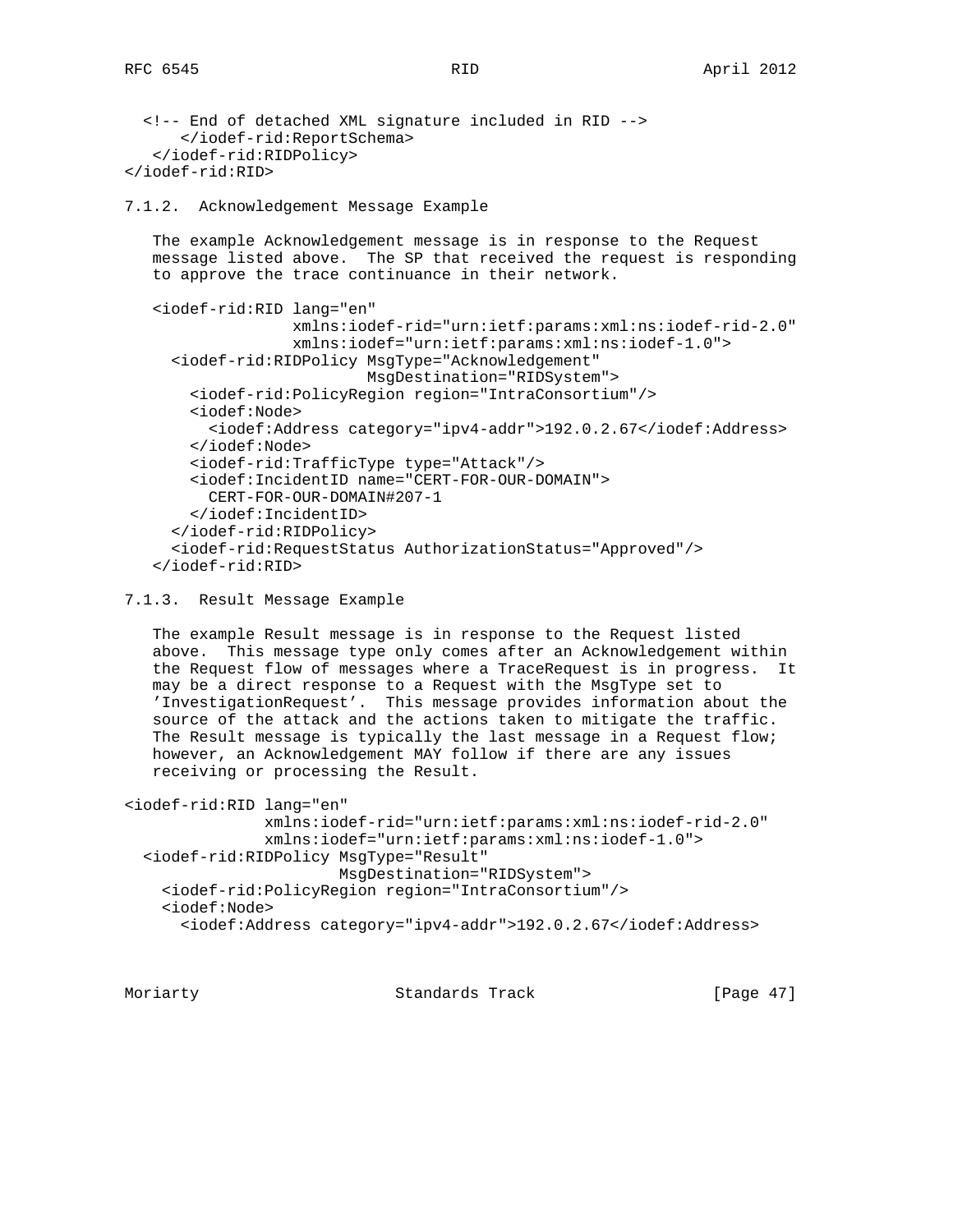```
 </iodef:Node>
     <iodef-rid:TrafficType type="Attack"/>
     <iodef:IncidentID name="CERT-FOR-OUR-DOMAIN">
       CERT-FOR-OUR-DOMAIN#207-1
     </iodef:IncidentID>
<!-- IODEF-Document included in RID -->
     <iodef-rid:ReportSchema Version="1.0">
      <iodef-rid:XMLDocument dtype="xml" meaning="xml">
       <iodef:IODEF-Document lang="en">
       <iodef:Incident restriction="need-to-know" purpose="traceback">
         <iodef:IncidentID name="CERT-FOR-OUR-DOMAIN">
           CERT-FOR-OUR-DOMAIN#207-1
         </iodef:IncidentID>
       <iodef:DetectTime>2004-02-02T22:49:24+00:00</iodef:DetectTime>
       <iodef:StartTime>2004-02-02T22:19:24+00:00</iodef:StartTime>
       <iodef:ReportTime>2004-02-02T23:20:24+00:00</iodef:ReportTime>
       <iodef:Description>Host involved in DoS attack</iodef:Description>
       <iodef:Assessment>
         <iodef:Impact severity="low" completion="failed"
                       type="dos"/>
       </iodef:Assessment>
       <iodef:Contact role="creator" type="organization">
         <iodef:ContactName>Constituency-contact for 192.0.2.35
         </iodef:ContactName>
         <iodef:Email>Constituency-contact@192.0.2.35</iodef:Email>
       </iodef:Contact>
       <iodef:EventData>
         <iodef:Contact role="admin" type="organization">
           <iodef:ContactName>Admin-contact for 192.0.2.35
           </iodef:ContactName>
           <iodef:Email>Admin-contact@10.1.1.2</iodef:Email>
         </iodef:Contact>
         <iodef:Flow>
           <iodef:System category="intermediate">
             <iodef:Node>
               <iodef:Address category="ipv4-addr">192.0.2.35
               </iodef:Address>
             </iodef:Node>
           </iodef:System>
         </iodef:Flow>
         <iodef:EventData>
           <iodef:Contact role="admin" type="organization">
             <iodef:ContactName>Admin-contact for 192.0.2.3
             </iodef:ContactName>
             <iodef:Email>Admin-contact@192.0.2.3</iodef:Email>
           </iodef:Contact>
           <iodef:Flow>
             <iodef:System category="intermediate">
```
Moriarty Standards Track [Page 48]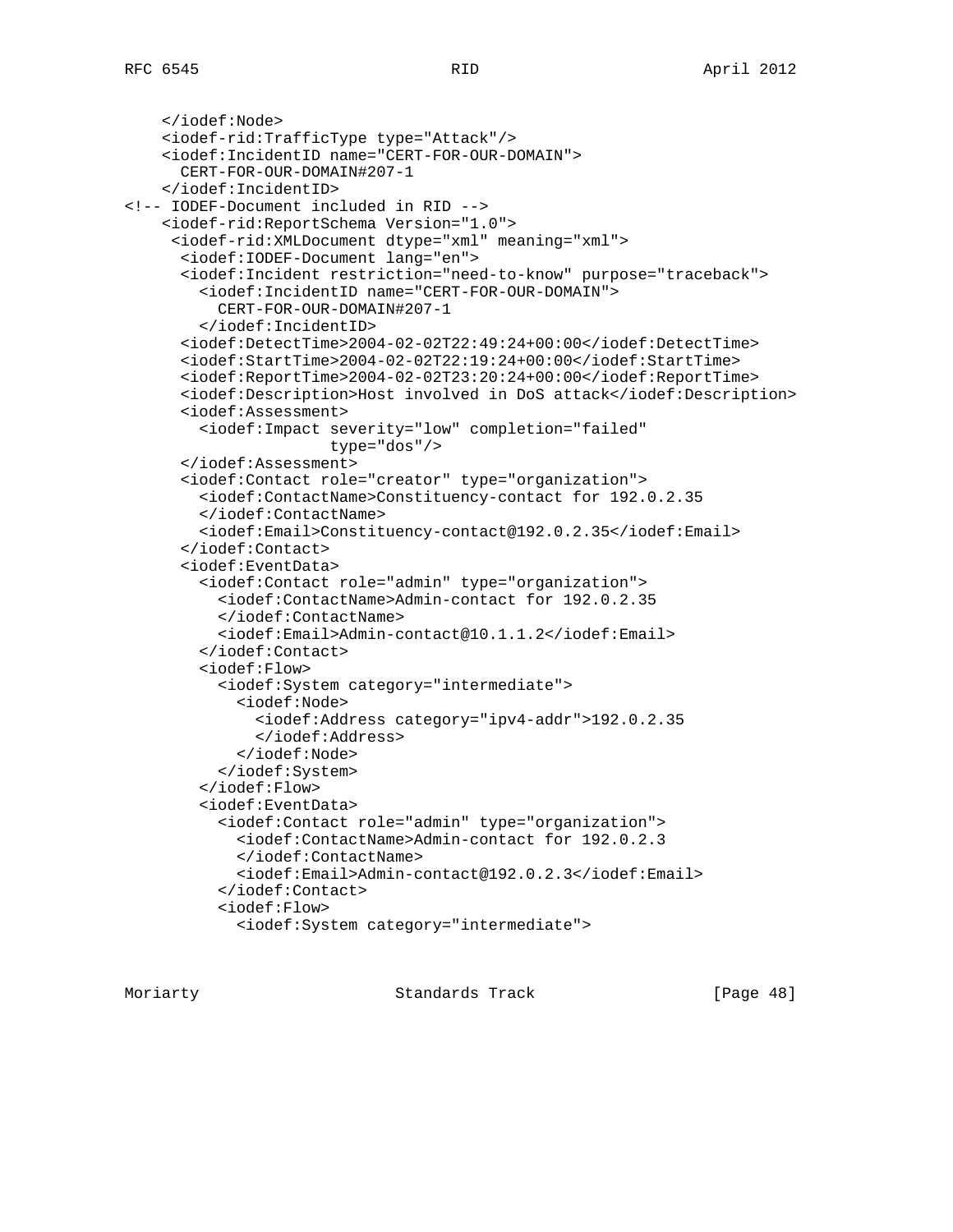```
 <iodef:Node>
           <iodef:Address category="ipv4-addr">192.0.2.3
           </iodef:Address>
         </iodef:Node>
       </iodef:System>
     </iodef:Flow>
   </iodef:EventData>
 </iodef:EventData>
 <iodef:EventData>
   <iodef:Flow>
     <iodef:System category="source">
       <iodef:Node>
         <iodef:Address category="ipv4-addr">192.0.2.35
         </iodef:Address>
       </iodef:Node>
       <iodef:Service ip_protocol="6">
         <iodef:Port>38765</iodef:Port>
       </iodef:Service>
     </iodef:System>
     <iodef:System category="target">
       <iodef:Node>
         <iodef:Address category="ipv4-addr">192.0.2.67
         </iodef:Address>
       </iodef:Node>
       <iodef:Service ip_protocol="6">
         <iodef:Port>80</iodef:Port>
       </iodef:Service>
     </iodef:System>
   </iodef:Flow>
   <iodef:Expectation severity="high" action="rate-limit-host">
     <iodef:Description>
       Rate-limit traffic close to source
     </iodef:Description>
   </iodef:Expectation>
   <iodef:Record>
     <iodef:RecordData>
       <iodef:Description>
         The IPv4 packet included was used in the described attack
       </iodef:Description>
       <iodef:RecordItem dtype="ipv4-packet">450000522ad9
       0000ff06c41fc0a801020a010102976d0050103e020810d9
       4a1350021000ad6700005468616e6b20796f7520666f7220
       6361726566756c6c792072656164696e6720746869732052
       46432e0a
       </iodef:RecordItem>
     </iodef:RecordData>
   </iodef:Record>
 </iodef:EventData>
```
Moriarty **Standards Track** [Page 49]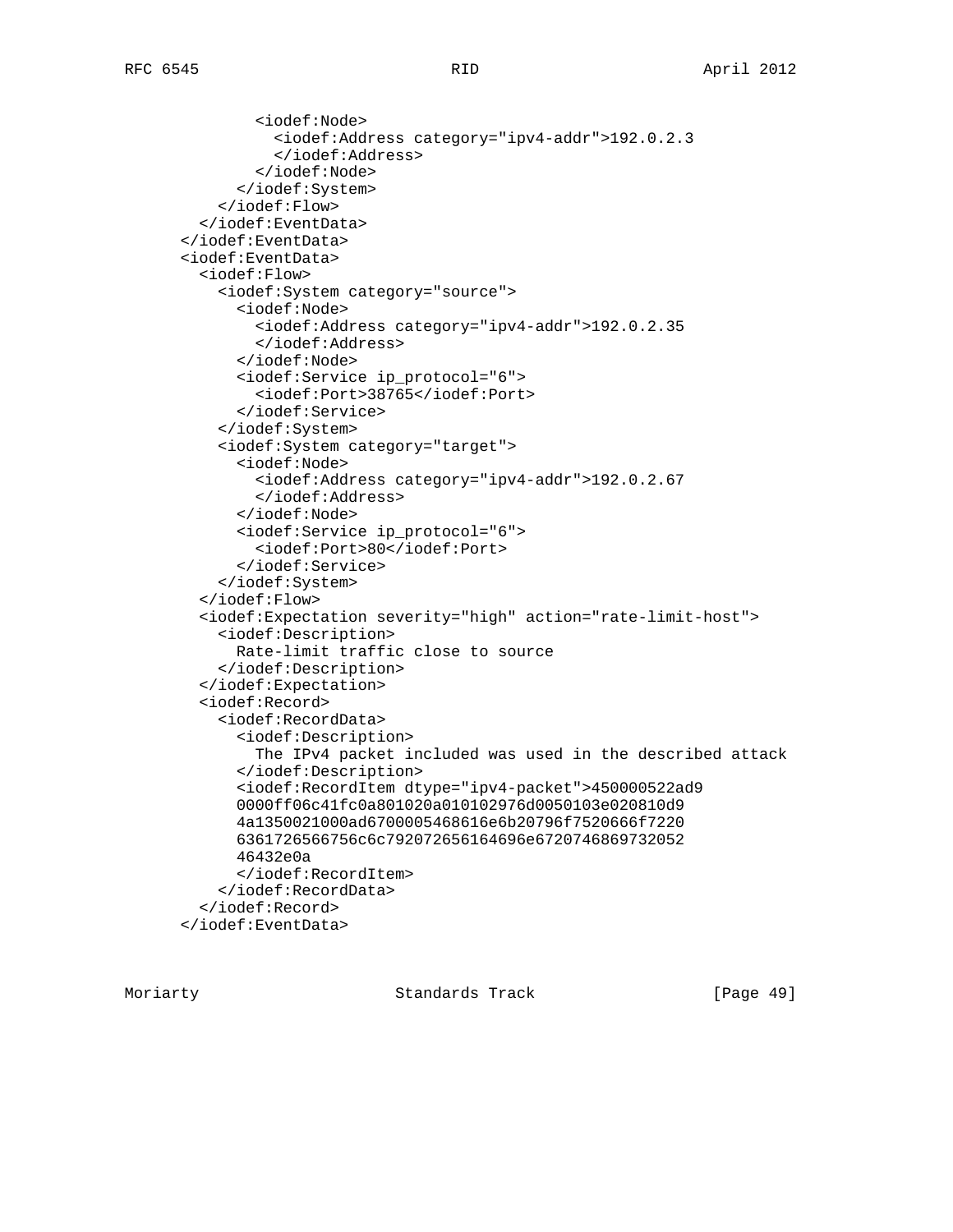<iodef:History> <iodef:HistoryItem action="rate-limit-host"> <iodef:DateTime>2004-02-02T22:53:01+00:00</iodef:DateTime> <iodef:IncidentID name="CSIRT-FOR-OUR-DOMAIN"> CSIRT-FOR-OUR-DOMAIN#207-1 </iodef:IncidentID> <iodef:Description> Notification sent to next upstream SP closer to 192.0.2.35 </iodef:Description> </iodef:HistoryItem> <iodef:HistoryItem action="rate-limit-host"> <iodef:DateTime>2004-02-02T23:07:21+00:00</iodef:DateTime> <iodef:IncidentID name="CSIRT-FOR-SP3"> CSIRT-FOR-SP3#3291-1 </iodef:IncidentID> <iodef:Description> Host rate-limited for 24 hours </iodef:Description> </iodef:HistoryItem> </iodef:History> </iodef:Incident> </iodef:IODEF-Document> </iodef-rid:XMLDocument> <!-- End of IODEF-Document included in RID --> </iodef-rid:ReportSchema> </iodef-rid:RIDPolicy> <iodef-rid:IncidentSource> <iodef-rid:SourceFound>true</iodef-rid:SourceFound> <iodef:Node> <iodef:Address category="ipv4-addr">192.0.2.37</iodef:Address> </iodef:Node> </iodef-rid:IncidentSource> </iodef-rid:RID>

## 7.2. Investigation Request Communication Flow

 The diagram below outlines a RID Request communication flow between RID systems on different networks for a security incident with a known source address. Therefore, MsgDestination is set to 'InvestigationRequest' for the Request message and is included in the diagram below as "Investigation". The proper response to a Request with the MsgDestination set to 'InvestigationRequest' is a Result message. If there is a problem with the Request, such as a failure to validate the digital signature or decrypt the Request, an Acknowledgement message is sent to the requestor. The Acknowledgement message should provide the reason why the message could not be processed.

Moriarty Standards Track [Paqe 50]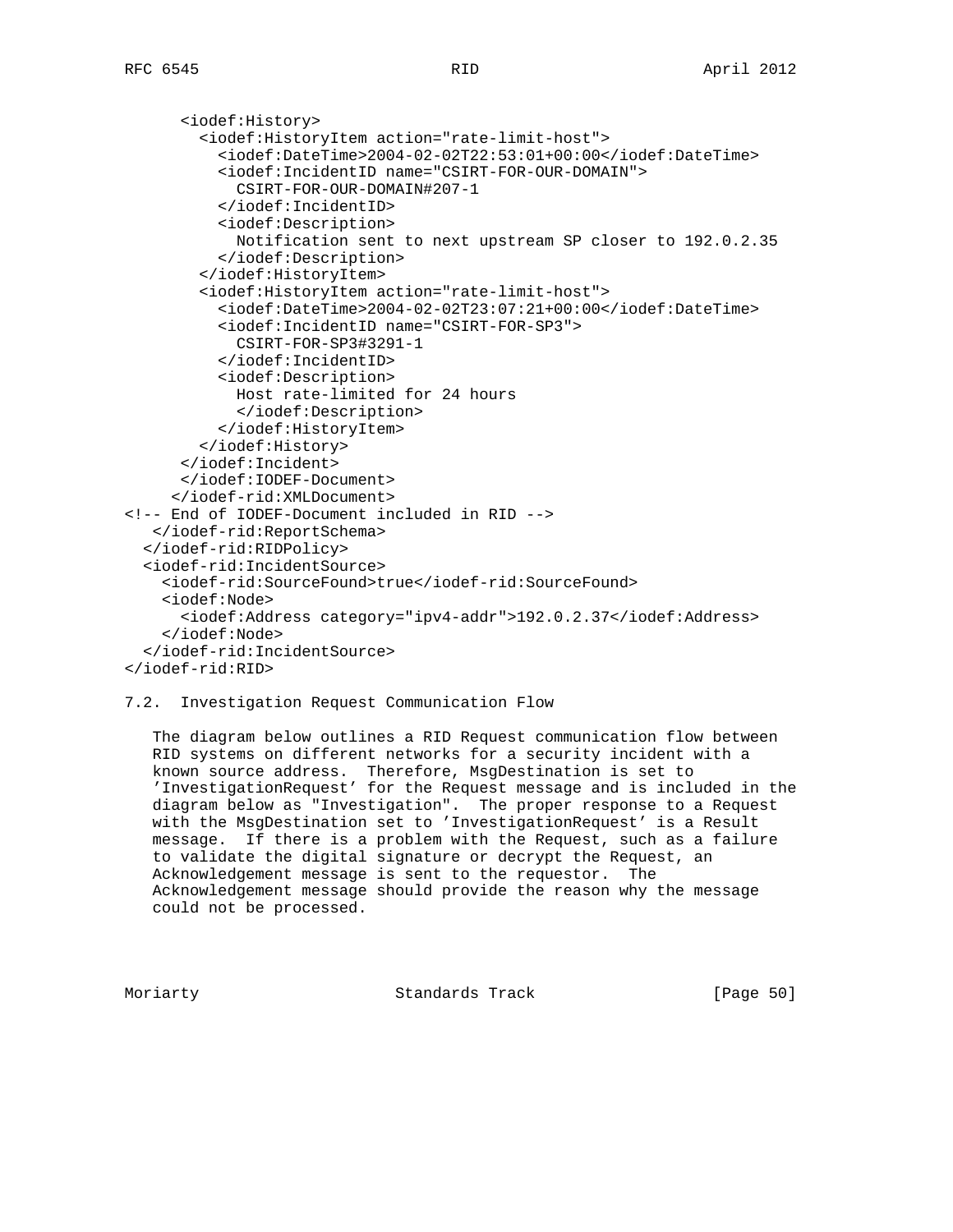| Attack Dest           | $SP-1$                                                             | $SP-2$                                                               | Attack Src |  |  |
|-----------------------|--------------------------------------------------------------------|----------------------------------------------------------------------|------------|--|--|
| 1. Attack<br>reported | Attack<br>detected                                                 |                                                                      |            |  |  |
| 2.                    | Determine source<br>of security incident<br>o---Investigation----> |                                                                      |            |  |  |
| 3.                    |                                                                    |                                                                      |            |  |  |
| 4.                    |                                                                    | Research<br>incident and<br>determine appropriate<br>actions to take |            |  |  |
| 5.                    | $-----Result----$                                                  |                                                                      |            |  |  |

Figure 9: Investigation Request Communication Flow

#### 7.2.1. Investigation Request Example

 The following example only includes the RID-specific details. The IODEF and security measures are similar to the TraceRequest, with the exception that the source is known, the receiving RID system is known to be close to the source, and the MsgDestination is set to 'InvestigationRequest'. The source known is indicated in the IODEF document, which allows for incident sources to be listed as spoofed, if appropriate.

 This flow does not include a Result message because the request is denied as shown in the Acknowledgement response.

 SP-1 is represented by CERT-FOR-OUR-DOMAIN and 192.0.2.67. SP-2 is identified by 192,0.2.98. In this example, SP-2 is the service provider for systems on the 192.0.2.32/27 subnet. The contact for the host 192.0.2.35 is known at the start of the request as 'Constituency-contact@10.1.1.2'.

```
 <iodef-rid:RID lang="en"
                xmlns:iodef-rid="urn:ietf:params:xml:ns:iodef-rid-2.0"
                xmlns:iodef="urn:ietf:params:xml:ns:iodef-1.0">
   <iodef-rid:RIDPolicy MsgType="InvestigationRequest"
                        MsgDestination="SourceOfIncident">
     <iodef-rid:PolicyRegion region="PeerToPeer"/>
     <iodef:Node>
       <iodef:Address category="ipv4-addr">192.0.2.98</iodef:Address>
     </iodef:Node>
     <iodef-rid:TrafficType type="Attack"/>
```
Moriarty **Standards Track** [Page 51]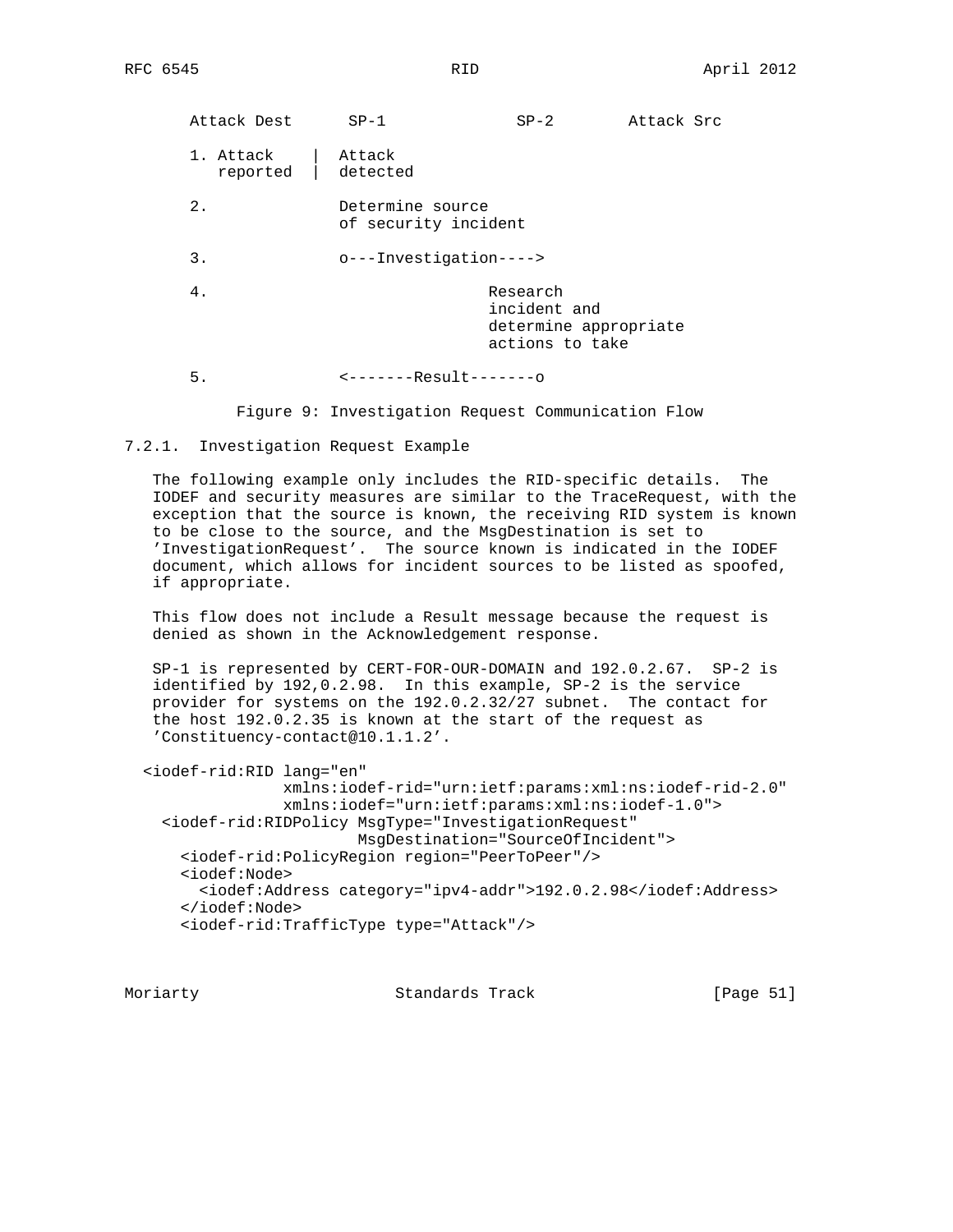```
 <iodef:IncidentID name="CERT-FOR-OUR-DOMAIN">
       CERT-FOR-OUR-DOMAIN#208-1
     </iodef:IncidentID>
 <!-- IODEF-Document included in RID -->
     <iodef-rid:ReportSchema Version="1.0">
      <iodef-rid:XMLDocument dtype="xml" meaning="xml">
   <iodef:IODEF-Document lang="en">
   <iodef:Incident restriction="need-to-know" purpose="other">
     <iodef:IncidentID name="CERT-FOR-OUR-DOMAIN">
       CERT-FOR-OUR-DOMAIN#208-1
     </iodef:IncidentID>
     <iodef:DetectTime>2004-02-05T08:13:33+00:00</iodef:DetectTime>
     <iodef:StartTime>2004-02-05T08:13:31+00:00</iodef:StartTime>
     <iodef:EndTime>2004-02-05T08:13:33+00:00</iodef:EndTime>
     <iodef:ReportTime>2004-02-05T08:13:35+00:00</iodef:ReportTime>
     <iodef:Description>Host involved in DoS attack</iodef:Description>
     <iodef:Assessment>
       <iodef:Impact severity="low" completion="failed" type="recon"/>
     </iodef:Assessment>
     <iodef:Contact role="creator" type="organization">
       <iodef:ContactName>Constituency-contact for 192.0.2.35
       </iodef:ContactName>
       <iodef:Email>Constituency-contact@10.1.1.2</iodef:Email>
     </iodef:Contact>
     <iodef:EventData>
       <iodef:Flow>
         <iodef:System category="source">
           <iodef:Node>
             <iodef:Address category="ipv4-addr">192.0.2.35
             </iodef:Address>
           </iodef:Node>
           <iodef:Service ip_protocol="6">
             <iodef:Port>41421</iodef:Port>
           </iodef:Service>
         </iodef:System>
         <iodef:System category="target">
           <iodef:Node>
             <iodef:Address category="ipv4-addr">192.0.2.67
             </iodef:Address>
           </iodef:Node>
           <iodef:Service ip_protocol="6">
             <iodef:Port>80</iodef:Port>
           </iodef:Service>
         </iodef:System>
       </iodef:Flow>
       <iodef:Expectation severity="high" action="investigate">
         <iodef:Description>
           Investigate whether source has been compromised
```
Moriarty Standards Track [Paqe 52]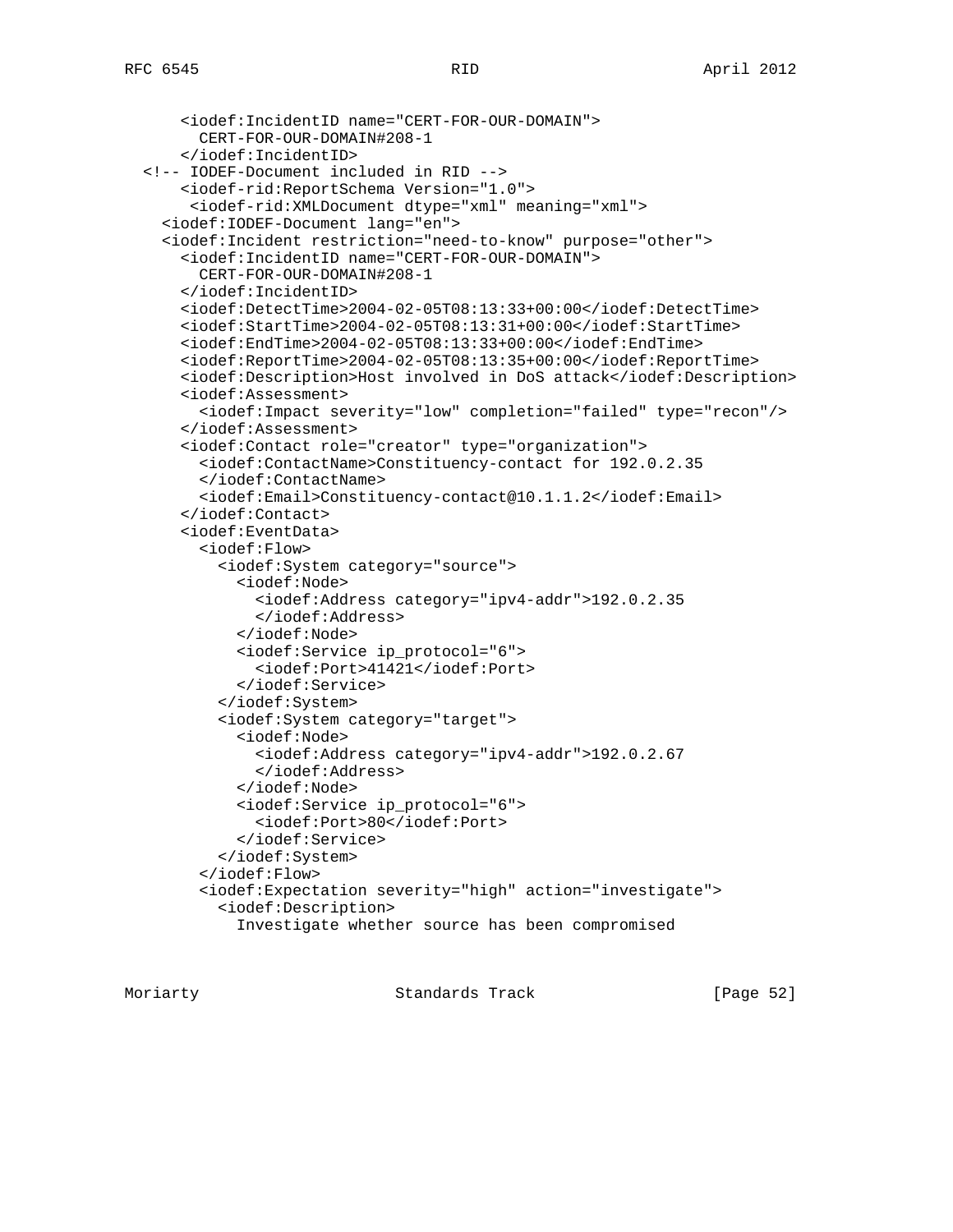```
 </iodef:Description>
       </iodef:Expectation>
     </iodef:EventData>
     <iodef:History>
       <iodef:HistoryItem action="block-host">
         <iodef:DateTime>2004-02-05T08:19:01+00:00</iodef:DateTime>
         <iodef:IncidentID name="CSIRT-FOR-OUR-DOMAIN">
           CSIRT-FOR-OUR-DOMAIN#208-1
         </iodef:IncidentID>
         <iodef:Description>
           Investigation request sent to SP for 192.0.2.35
         </iodef:Description>
       </iodef:HistoryItem>
     </iodef:History>
   </iodef:Incident>
   </iodef:IODEF-Document>
      </iodef-rid:XMLDocument>
 <!-- End of IODEF-Document included in RID -->
     </iodef-rid:ReportSchema>
   </iodef-rid:RIDPolicy>
```

```
 </iodef-rid:RID>
```
7.2.2. Acknowledgement Message Example

 The example Acknowledgement message is in response to the Request listed above. The SP that received the request was unable to validate the digital signature used to authenticate the sending RID system.

```
 <iodef-rid:RID lang="en"
                xmlns:iodef-rid="urn:ietf:params:xml:ns:iodef-rid-2.0"
                xmlns:iodef="urn:ietf:params:xml:ns:iodef-1.0">
   <iodef-rid:RIDPolicy MsgType="Acknowledgement"
                        MsgDestination="RIDSystem">
     <iodef-rid:PolicyRegion region="IntraConsortium"/>
     <iodef:Node>
       <iodef:Address category="ipv4-addr">192.0.2.67</iodef:Address>
     </iodef:Node>
     <iodef-rid:TrafficType type="Attack"/>
     <iodef:IncidentID name="CERT-FOR-OUR-DOMAIN">
       CERT-FOR-OUR-DOMAIN#208-1
     </iodef:IncidentID>
   </iodef-rid:RIDPolicy>
   <iodef-rid:RequestStatus AuthorizationStatus="Denied"
                             Justification="Authentication"/>
```

```
 </iodef-rid:RID>
```
Moriarty Standards Track [Page 53]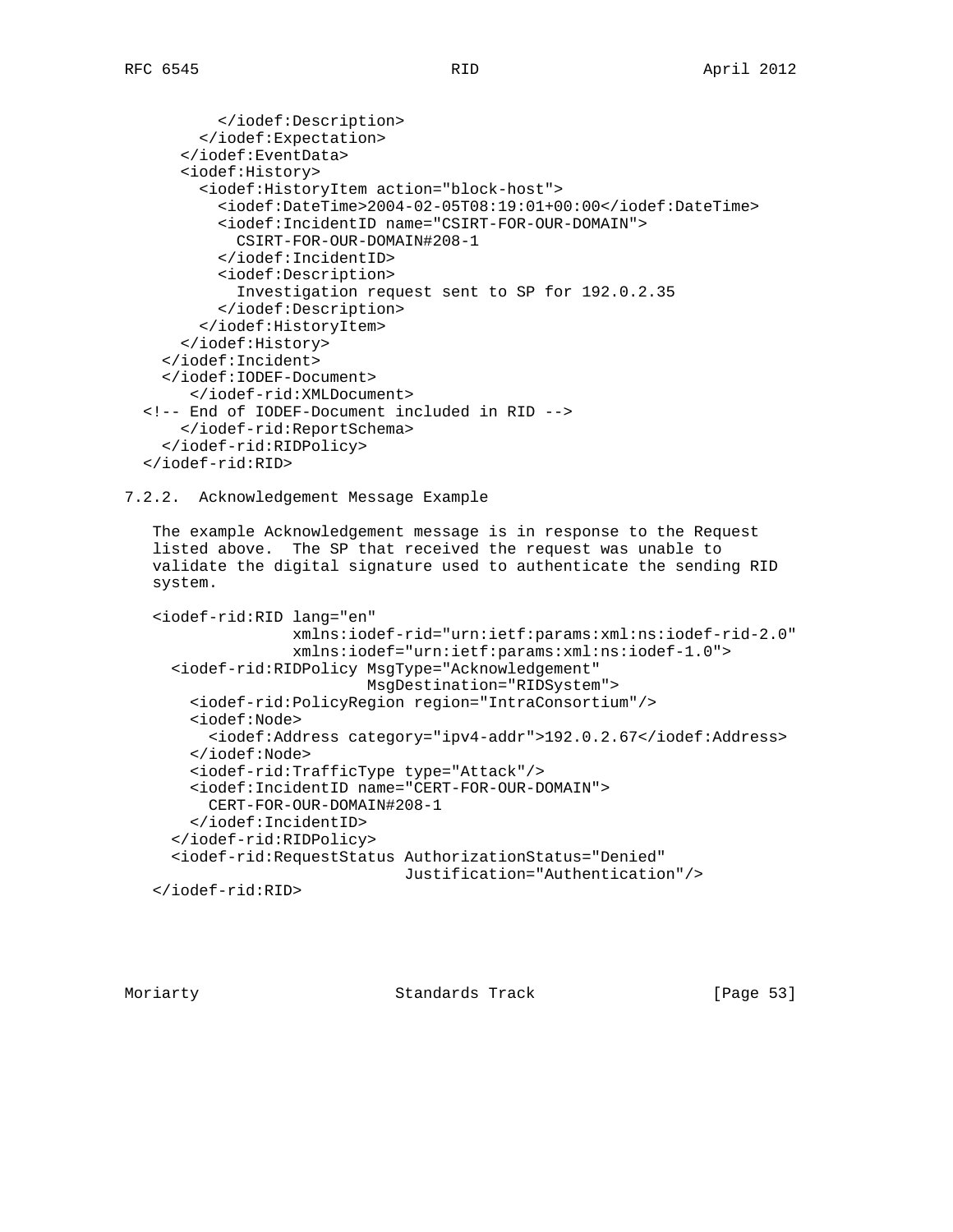## 7.3. Report Communication Flow

 The diagram below outlines the RID Report communication flow between RID systems on different SPs.

 $SP-1$   $SP-2$  1. Generate incident information and prepare Report message 2. o-------Report------->

3. File report in database

Figure 10: Report Communication Flow

 The Report communication flow is used to provide information on incidents. Incident information may be shared between CSIRTs or other entities using this format. When a report is received, the RID system must verify that the report has not already been filed. The incident number and incident data, such as the hexadecimal packet and incident class information, can be used to compare with existing database entries. The Report message typically does not have a response. If there is a problem with the Report message, such as a failure to validate the digital signature [RFC3275] or decrypt the request, an Acknowledgement message is sent to the requestor. The Acknowledgement message should provide the reason why the message could not be processed.

## 7.3.1. Report Example

 The following example only includes the RID-specific details. This report is an unsolicited Report message that includes an IPv4 packet. The IODEF document and digital signature is similar to the Request example with MsgDestination set to 'TraceRequest'.

 This example is a message sent from SP-1, CERT-FOR-OUR-DOMAIN at 192.0.2.67, to SP-2 at 192.0.2.130 for informational purposes on an attack that took place.

 <iodef-rid:RID lang="en" xmlns:iodef-rid="urn:ietf:params:xml:ns:iodef-rid-2.0" xmlns:iodef="urn:ietf:params:xml:ns:iodef-1.0"> <iodef-rid:RIDPolicy MsgType="Report" MsgDestination="RIDSystem"> <iodef-rid:PolicyRegion region="PeerToPeer"/> <iodef:Node> <iodef:Address category="ipv4-addr">192.0.2.130</iodef:Address> </iodef:Node>

Moriarty **Standards Track** [Page 54]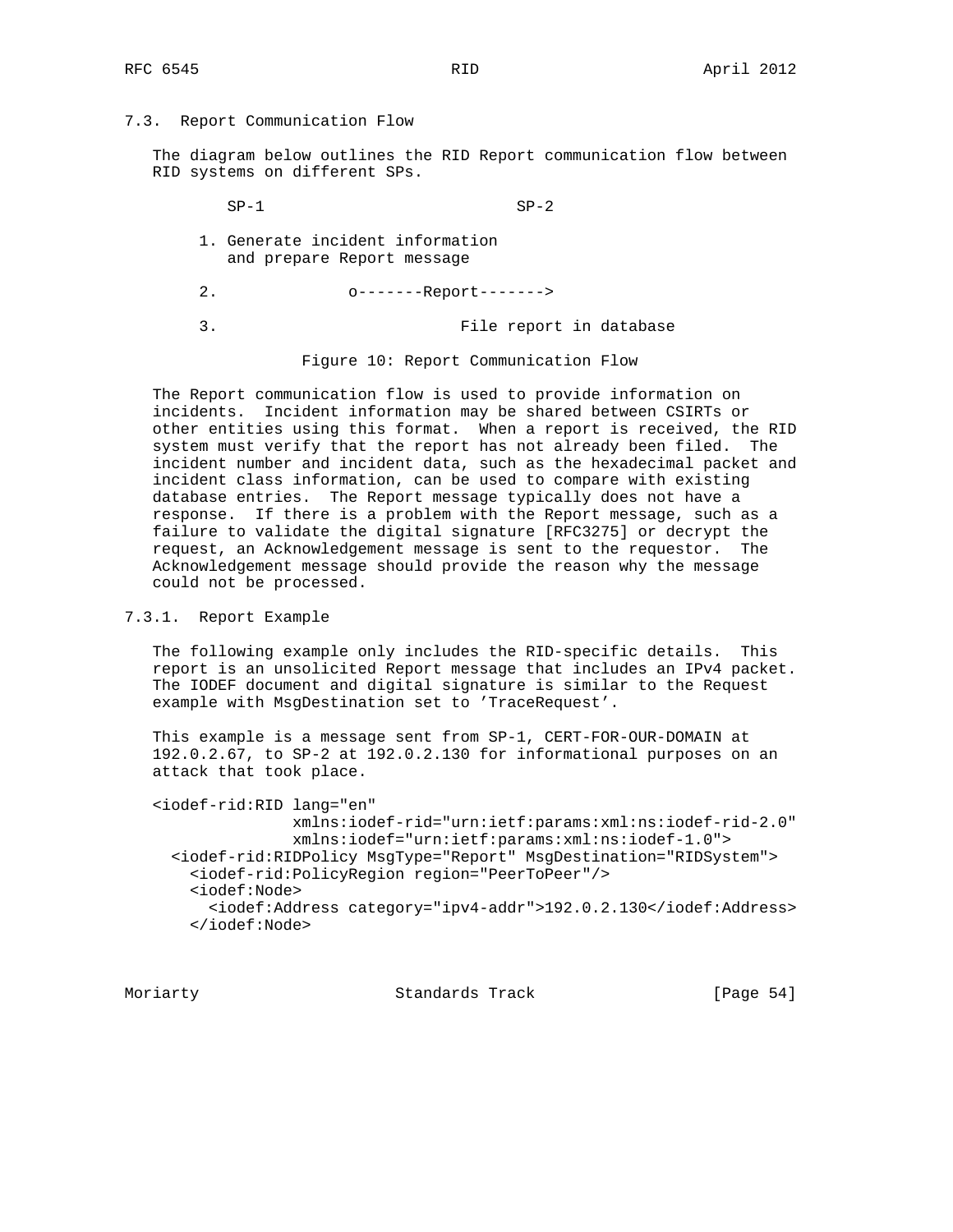```
 <iodef-rid:TrafficType type="Attack"/>
     <iodef:IncidentID name="CERT-FOR-OUR-DOMAIN">
       CERT-FOR-OUR-DOMAIN#209-1
     </iodef:IncidentID>
 <!-- IODEF-Document included in RID -->
     <iodef-rid:ReportSchema>
      <iodef-rid:XMLDocument dtype="xml" meaning="xml">
   <iodef:IODEF-Document lang="en">
   <iodef:Incident restriction="need-to-know" purpose="reporting">
     <iodef:IncidentID name="CERT-FOR-OUR-DOMAIN">
       CERT-FOR-OUR-DOMAIN#209-1
     </iodef:IncidentID>
     <iodef:DetectTime>2004-02-05T10:21:08+00:00</iodef:DetectTime>
     <iodef:StartTime>2004-02-05T10:21:05+00:00</iodef:StartTime>
     <iodef:EndTime>2004-02-05T10:35:00+00:00</iodef:EndTime>
     <iodef:ReportTime>2004-02-05T10:27:38+00:00</iodef:ReportTime>
     <iodef:Description>Host illicitly accessed admin account
     </iodef:Description>
     <iodef:Assessment>
       <iodef:Impact severity="high" completion="succeeded"
                     type="admin"/>
       <iodef:Confidence rating="high"/>
     </iodef:Assessment>
     <iodef:Contact role="creator" type="organization">
       <iodef:ContactName>Constituency-contact for 192.0.2.35
       </iodef:ContactName>
       <iodef:Email>Constituency-contact@10.1.1.2</iodef:Email>
     </iodef:Contact>
     <iodef:EventData>
       <iodef:Flow>
         <iodef:System category="source">
           <iodef:Node>
             <iodef:Address category="ipv4-addr">192.0.2.35
             </iodef:Address>
           </iodef:Node>
           <iodef:Service ip_protocol="6">
             <iodef:Port>32821</iodef:Port>
           </iodef:Service>
         </iodef:System>
         <iodef:System category="target">
           <iodef:Node>
             <iodef:Address category="ipv4-addr">192.0.2.67
             </iodef:Address>
           </iodef:Node>
           <iodef:Service ip_protocol="6">
             <iodef:Port>22</iodef:Port>
           </iodef:Service>
         </iodef:System>
```
Moriarty Standards Track [Page 55]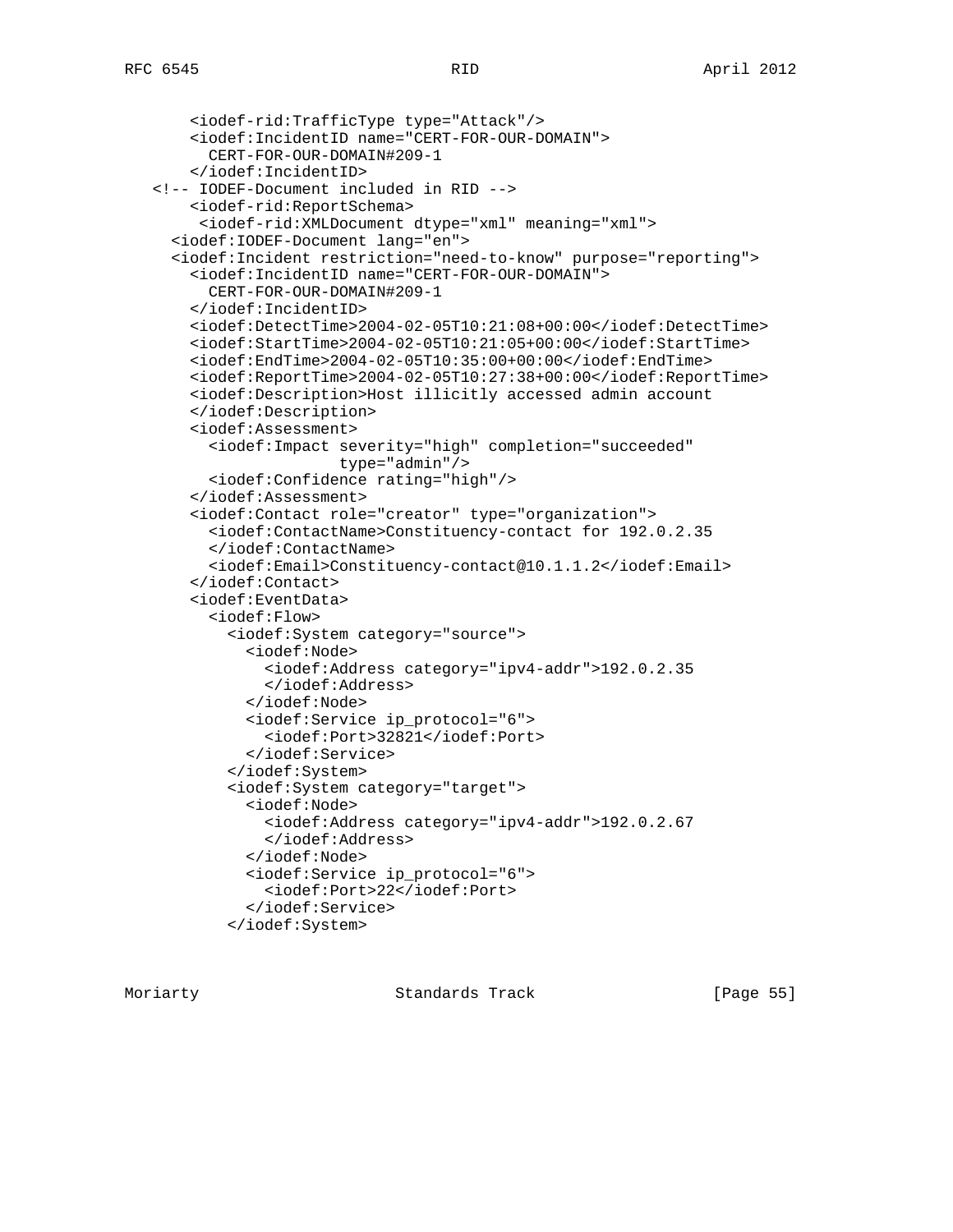</iodef:Flow> </iodef:EventData> <iodef:History> <iodef:HistoryItem action="rate-limit-host"> <iodef:DateTime>2004-02-05T10:28:00+00:00</iodef:DateTime> <iodef:IncidentID name="CSIRT-FOR-OUR-DOMAIN"> CSIRT-FOR-OUR-DOMAIN#209-1 </iodef:IncidentID> <iodef:Description> Incident report sent to SP for 192.0.2.35 </iodef:Description> </iodef:HistoryItem> </iodef:History> </iodef:Incident> </iodef:IODEF-Document> </iodef-rid:XMLDocument> <!-- End of IODEF-Document included in RID --> </iodef-rid:ReportSchema> </iodef-rid:RIDPolicy> </iodef-rid:RID> 7.4. Query Communication Flow

 The diagram below outlines the RID Query communication flow between RID systems on different networks.

 $SP-1$   $SP-2$  1. Generate a request for information on a specific incident number or incident type 2. o-------Query-------> 3. Verify policy information and determine if matches exist for requested information 4. <-------Report------o 5. Associate report to request by incident number or type and file report(s). Figure 11: Query Communication Flow

 The Query message communication receives a response of a Report message. If the Report message is empty, the responding host did not

Moriarty **Standards Track** [Page 56]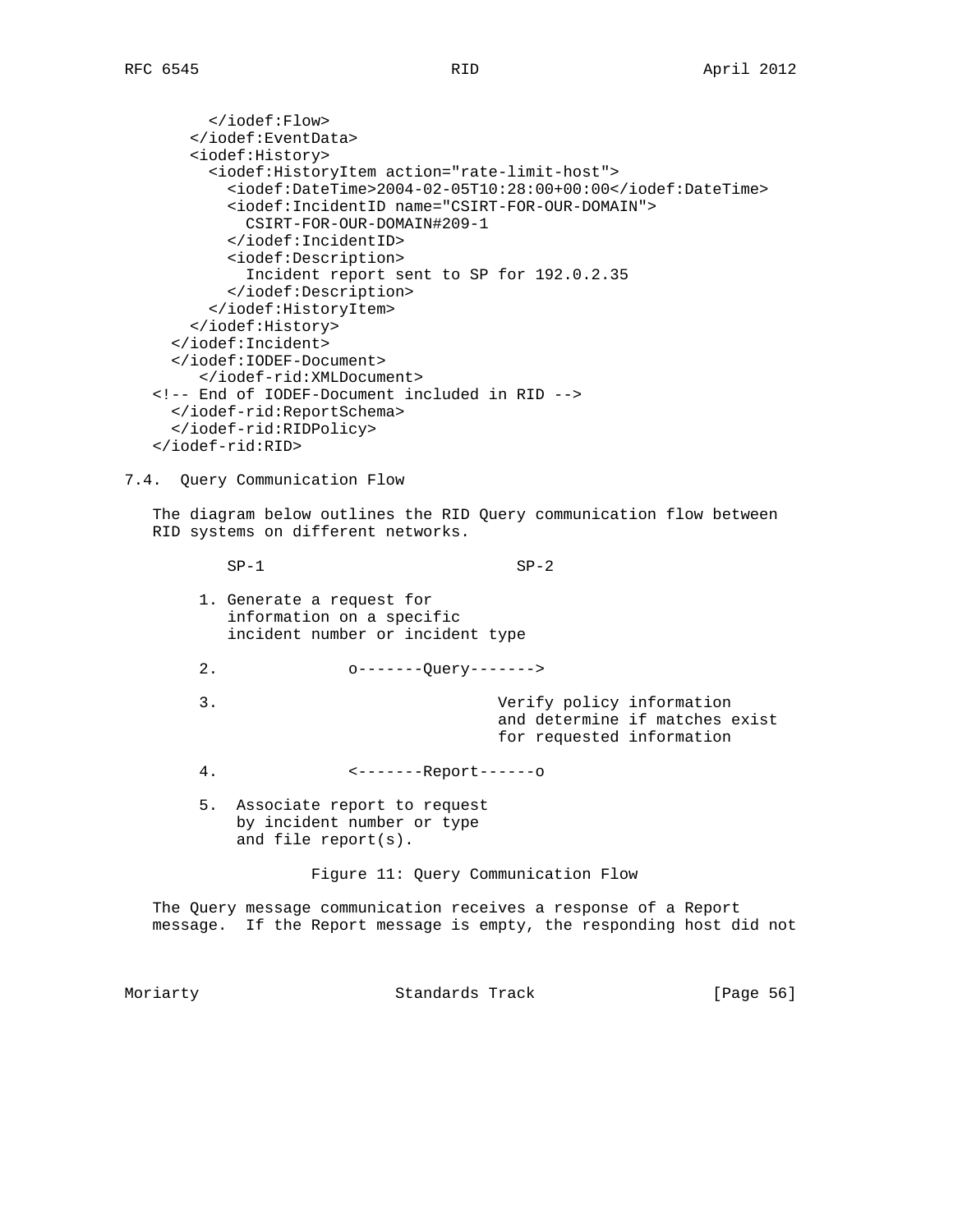have information available to share with the requestor. The incident number and responding RID system, as well as the transport, assist in the association of the request and response since a report can be filed and is not always solicited. If there is a problem with the Query message, such as a failure to validate the digital signature or decrypt the request, an Acknowledgement message is sent to the requestor. The Acknowledgement message should provide the reason why the message could not be processed.

## 7.4.1. Query Example

 The Query request may be received in several formats as a result of the type of query being performed. If the incident number is the only information provided, the IODEF document and IP packet data may not be needed to complete the request. However, if a type of incident is requested, the incident number remains NULL, and the IP packet data will not be included in the IODEF RecordItem class; the other incident information is the main source for comparison. In the case in which an incident number may not be the same between CSIRTs, the incident number and/or IP packet information can be provided and used for comparison on the receiving RID system to generate (a) Report message(s).

 This query is sent to 192.0.2.3, inquiring about the incident with the identifier CERT-FOR-OUR-DOMAIN#210-1. The Report will be provided to the requestor identified and verified through the authentication and digital signature information provided in the RID message. An example Report is provided above.

```
 <iodef-rid:RID lang="en"
                xmlns:iodef-rid="urn:ietf:params:xml:ns:iodef-rid-2.0"
                xmlns:iodef="urn:ietf:params:xml:ns:iodef-1.0">
   <iodef-rid:RIDPolicy MsgType="Query"
                        MsgDestination="RIDSystem">
     <iodef-rid:PolicyRegion region="PeerToPeer"/>
     <iodef:Node>
       <iodef:Address category="ipv4-addr">192.0.2.3</iodef:Address>
     </iodef:Node>
     <iodef-rid:TrafficType type="Attack"/>
     <iodef:IncidentID name="CERT-FOR-OUR-DOMAIN">
       CERT-FOR-OUR-DOMAIN#210-1
     </iodef:IncidentID>
   </iodef-rid:RIDPolicy>
 </iodef-rid:RID>
```
Moriarty **Standards Track** [Page 57]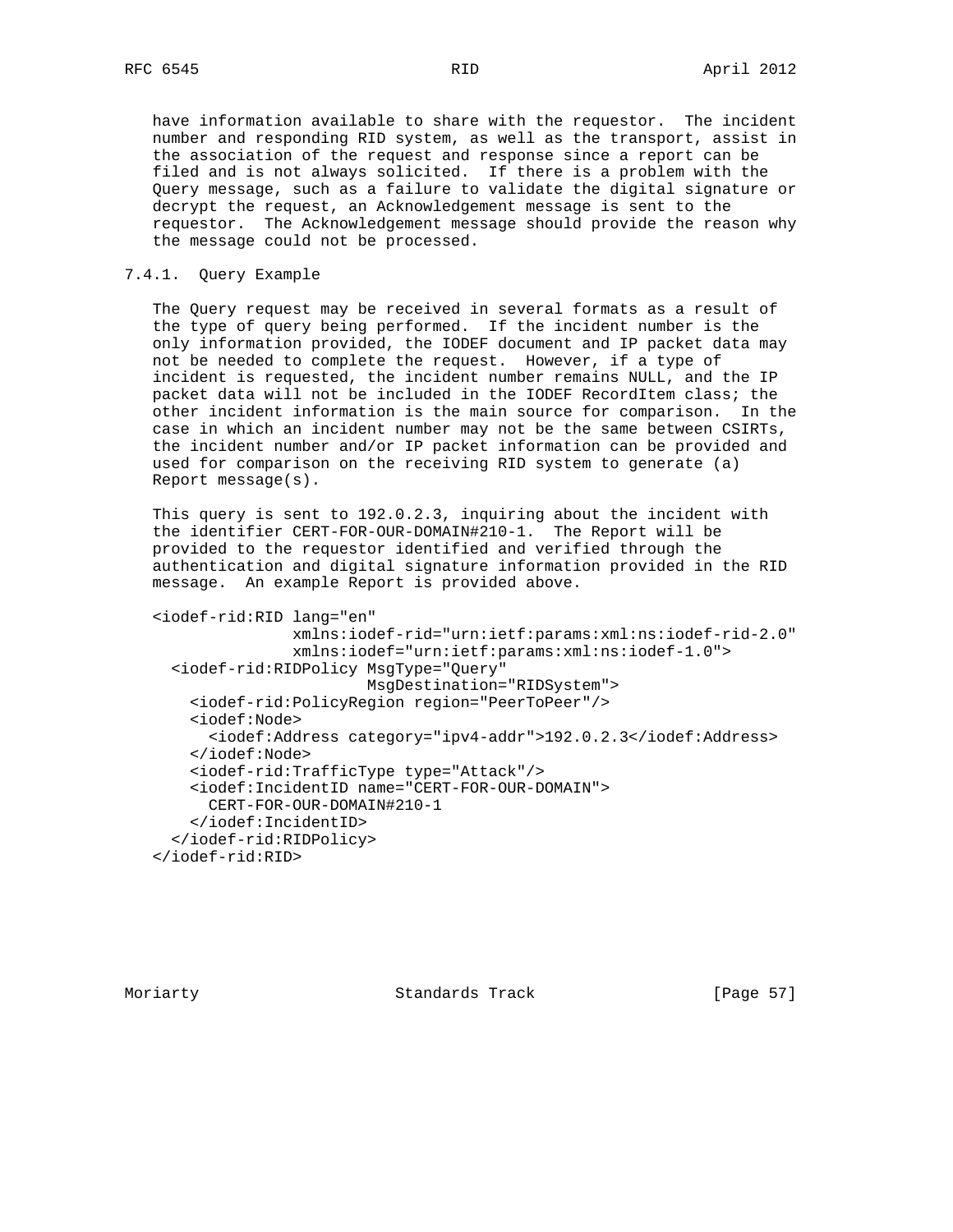# 8. RID Schema Definition

```
<?xml version="1.0" encoding="UTF-8"?>
  <xs:schema xmlns:iodef-rid="urn:ietf:params:xml:ns:iodef-rid-2.0"
  xmlns:iodef="urn:ietf:params:xml:ns:iodef-1.0"
  xmlns:xs="http://www.w3.org/2001/XMLSchema"
  xmlns:ds="http://www.w3.org/2000/09/xmldsig#"
  targetNamespace="urn:ietf:params:xml:ns:iodef-rid-2.0"
  elementFormDefault="qualified" attributeFormDefault="unqualified">
 <xs:import namespace="urn:ietf:params:xml:ns:iodef-1.0"
 schemaLocation="http://www.iana.org/assignments/xml-registry/schema/
 iodef-1.0.xsd"/>
 <xs:import namespace="http://www.w3.org/2000/09/xmldsig#"
 schemaLocation="http://www.w3.org/TR/xmldsig-core/
 xmldsig-core-schema.xsd"/>
 <!-- ****************************************************************
  *********************************************************************
*** Real-time Inter-network Defense - RID XML Schema *** *** *** Namespace - iodef-rid April 2012
*** Namespace - iodef-rid, April 2012 *** *** ***<br>*** The namespace is defined to support transport of IODER ***
      The namespace is defined to support transport of IODEF
  *** documents for exchanging incident information. ***
  *********************************************************************
--&> <!--RID messages act as an envelope for IODEF and RID documents
     to support the exchange of incident information-->
< 1 - - ====== Real-Time Inter-network Defense - RID ======
 ==== Suggested definition for RID messaging ======
 --&> <xs:annotation>
   <xs:documentation>XML Schema wrapper for IODEF</xs:documentation>
 </xs:annotation>
 <xs:element name="RID" type="iodef-rid:RIDType"/>
    <xs:complexType name="RIDType">
      <xs:sequence>
        <xs:element ref="iodef-rid:RIDPolicy" minOccurs="0"/>
        <xs:element ref="iodef-rid:RequestStatus" minOccurs="0"/>
        <xs:element ref="iodef-rid:IncidentSource" minOccurs="0"/>
      </xs:sequence>
      <xs:attribute name="lang"
                     type="xs:language" use="required"/>
    </xs:complexType>
 <!--Used in Acknowledgement Message for RID-->
```
Moriarty **Standards Track** [Page 58]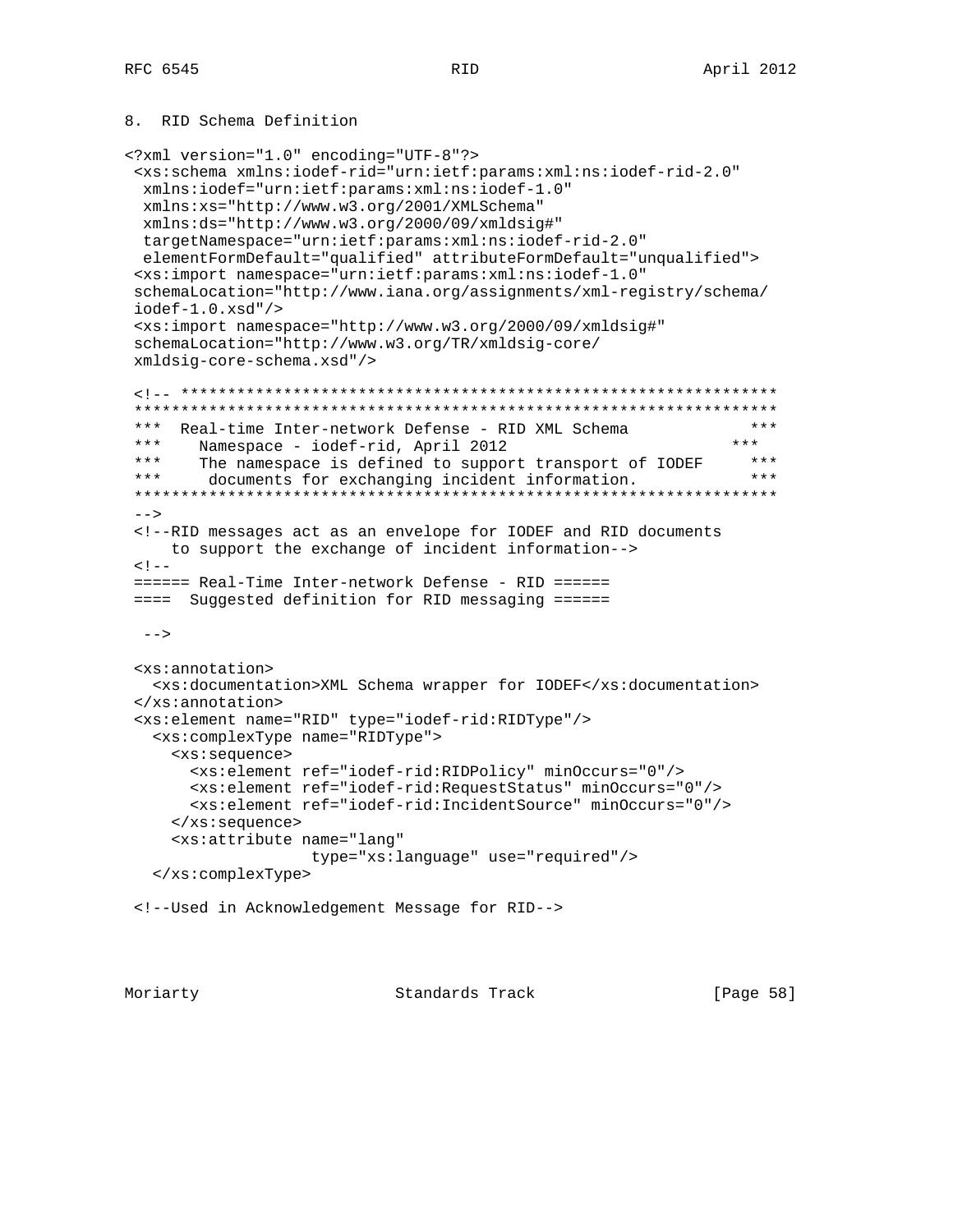```
 <xs:element name="RequestStatus" type="iodef-rid:RequestStatusType"/>
   <xs:complexType name="RequestStatusType">
      <xs:attribute name="AuthorizationStatus" use="required">
         <xs:simpleType>
           <xs:restriction base="xs:NMTOKEN">
           <xs:whiteSpace value="collapse"/>
             <xs:enumeration value="Approved"/>
             <xs:enumeration value="Denied"/>
             <xs:enumeration value="Pending"/>
             <xs:enumeration value="ext-value"/>
           </xs:restriction>
         </xs:simpleType>
      </xs:attribute>
      <xs:attribute name="ext-AuthorizationStatus"
                    type="xs:string" use="optional"/>
      <xs:attribute name="Justification">
         <xs:simpleType>
           <xs:restriction base="xs:NMTOKEN">
           <xs:whiteSpace value="collapse"/>
             <xs:enumeration value="SystemResource"/>
             <xs:enumeration value="Authentication"/>
             <xs:enumeration value="AuthenticationOrigin"/>
             <xs:enumeration value="Encryption"/>
             <xs:enumeration value="UnrecognizedFormat"/>
             <xs:enumeration value="CannotProcess"/>
             <xs:enumeration value="Other"/>
             <xs:enumeration value="ext-value"/>
           </xs:restriction>
         </xs:simpleType>
      </xs:attribute>
      <xs:attribute name="ext-Justification"
                    type="xs:string" use="optional"/>
     <xs:attribute name="restriction" type="iodef:restriction-type"/>
   </xs:complexType>
 <!--Incident Source Information for Result Message-->
 <xs:element name="IncidentSource" type="iodef-rid:IncidentSourceType"/>
   <xs:complexType name="IncidentSourceType">
     <xs:sequence>
       <xs:element ref="iodef-rid:SourceFound"/>
       <xs:element ref="iodef:Node" minOccurs="0"
           maxOccurs="unbounded"/>
     </xs:sequence>
     <xs:attribute name="restriction" type="iodef:restriction-type"/>
   </xs:complexType>
   <xs:element name="SourceFound" type="xs:boolean"/>
```
Moriarty Standards Track [Page 59]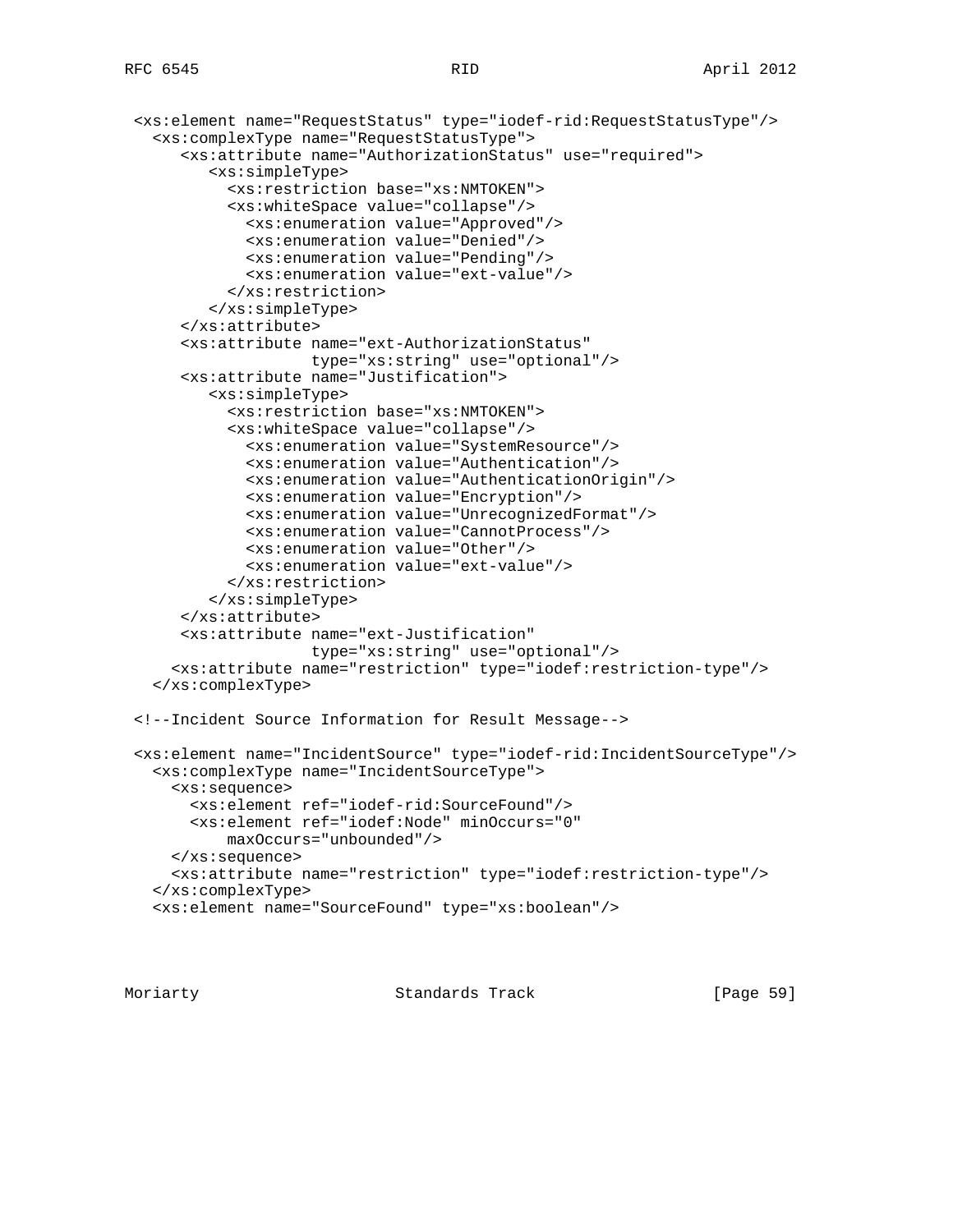```
<! -- ====== Real-Time Inter-network Defense Policy - RIDPolicy ======
 ====== Definition for RIDPolicy for messaging
 --&> <xs:annotation>
  <xs:documentation>RID Policy used for transport of
      messages</xs:documentation>
 </xs:annotation>
 <!-- RIDPolicy information with setting information listed in RID
      documentation -->
 <xs:element name="RIDPolicy" type="iodef-rid:RIDPolicyType"/>
   <xs:complexType name="RIDPolicyType">
     <xs:sequence>
       <xs:element ref="iodef-rid:PolicyRegion" maxOccurs="unbounded"/>
       <xs:element ref="iodef:Node"/>
       <xs:element ref="iodef-rid:TrafficType" maxOccurs="unbounded"/>
       <xs:element ref="iodef:IncidentID" minOccurs="0"/>
       <xs:element ref="iodef-rid:ReportSchema" minOccurs="0"/>
     </xs:sequence>
    <xs:attribute name="MsgType" use="required">
     <xs:simpleType>
       <xs:restriction base="xs:NMTOKEN">
       <xs:whiteSpace value="collapse"/>
         <xs:enumeration value="TraceRequest"/>
         <xs:enumeration value="Acknowledgement"/>
         <xs:enumeration value="Result"/>
         <xs:enumeration value="InvestigationRequest"/>
         <xs:enumeration value="Report"/>
         <xs:enumeration value="Query"/>
         <xs:enumeration value="ext-value"/>
       </xs:restriction>
     </xs:simpleType>
    </xs:attribute>
   <xs:attribute name="ext-MsgType" type="xs:string" use="optional"/>
   <xs:attribute name="MsgDestination" use="required">
     <xs:simpleType>
       <xs:restriction base="xs:NMTOKEN">
       <xs:whiteSpace value="collapse"/>
         <xs:enumeration value="RIDSystem"/>
         <xs:enumeration value="SourceOfIncident"/>
         <xs:enumeration value="ext-value"/>
       </xs:restriction>
     </xs:simpleType>
    </xs:attribute>
   <xs:attribute name="ext-MsgDestination" type="xs:string"
```
Moriarty **Standards Track** [Page 60]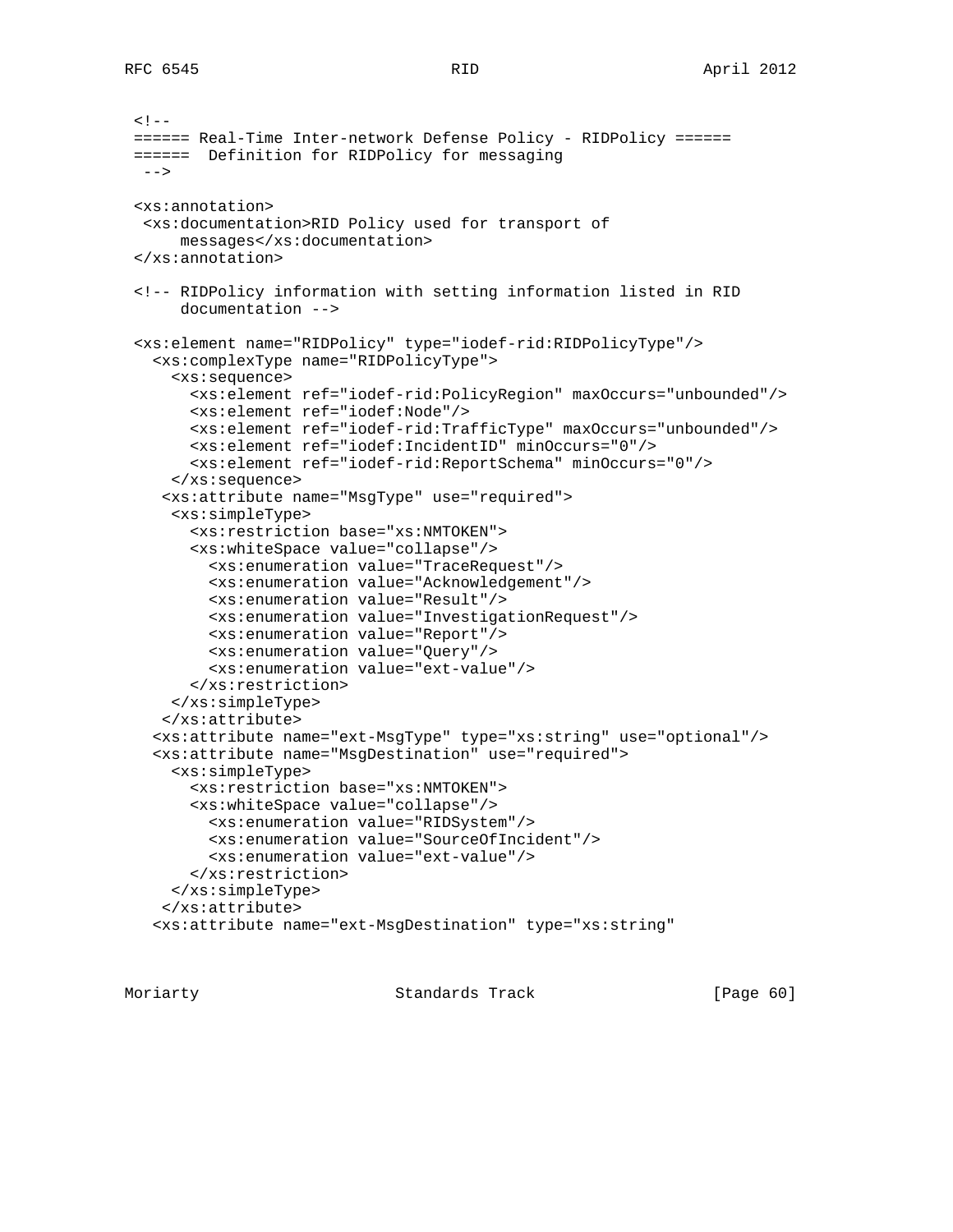```
 use="optional"/>
   <xs:attribute name="restriction" type="iodef:restriction-type"/>
    </xs:complexType>
   <xs:element name="PolicyRegion">
     <xs:complexType>
      <xs:attribute name="region" use="required">
       <xs:simpleType>
        <xs:restriction base="xs:NMTOKEN">
        <xs:whiteSpace value="collapse"/>
          <xs:enumeration value="ClientToSP"/>
          <xs:enumeration value="SPToClient"/>
          <xs:enumeration value="IntraConsortium"/>
          <xs:enumeration value="PeerToPeer"/>
          <xs:enumeration value="BetweenConsortiums"/>
          <xs:enumeration value="ext-value"/>
        </xs:restriction>
       </xs:simpleType>
      </xs:attribute>
      <xs:attribute name="ext-region"
                    type="xs:string" use="optional"/>
     </xs:complexType>
   </xs:element>
   <xs:element name="TrafficType">
     <xs:complexType>
      <xs:attribute name="type" use="required">
       <xs:simpleType>
        <xs:restriction base="xs:NMTOKEN">
        <xs:whiteSpace value="collapse"/>
          <xs:enumeration value="Attack"/>
          <xs:enumeration value="Network"/>
          <xs:enumeration value="Content"/>
          <xs:enumeration value="DataWithHandlingRequirements"/>
          <xs:enumeration value="AudienceRestriction"/>
          <xs:enumeration value="Other"/>
          <xs:enumeration value="ext-value"/>
        </xs:restriction>
       </xs:simpleType>
      </xs:attribute>
      <xs:attribute name="ext-type"
                    type="xs:string" use="optional"/>
     </xs:complexType>
   </xs:element>
 <!--Used to include an enveloped XML document in RID-->
 <xs:element name="ReportSchema" type="iodef-rid:ReportSchemaType"/>
   <xs:complexType name="ReportSchemaType">
     <xs:sequence>
       <xs:element ref="iodef-rid:XMLDocument" minOccurs="1"
                   maxOccurs="1"/>
```
Moriarty **Standards Track** [Page 61]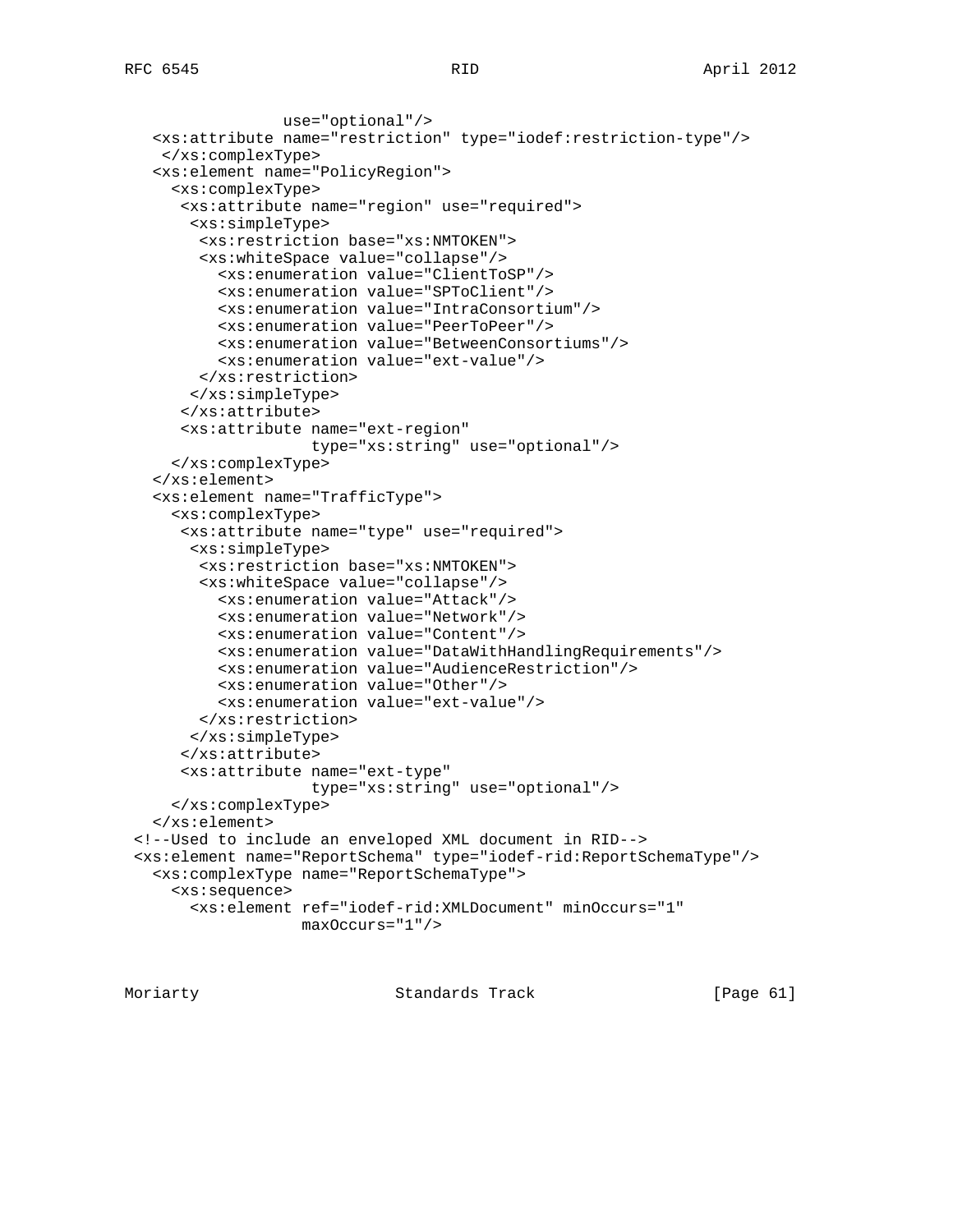```
 <xs:element ref="iodef-rid:URL" minOccurs="0"
                maxOccurs="1"/>
     <xs:element ref="iodef-rid:Signature" minOccurs="0"
                 maxOccurs="unbounded"/>
   </xs:sequence>
    <xs:attribute name="Version" use="optional">
     <xs:simpleType>
     <xs:restriction base="xs:NMTOKEN">
     <xs:whiteSpace value="collapse"/>
       <xs:enumeration value="1.0"/>
             <xs:enumeration value="ext-value"/>
     </xs:restriction>
    </xs:simpleType>
    </xs:attribute>
    <xs:attribute name="ext-Version"
                  type="xs:string" use="optional"/>
    <xs:attribute name="XMLSchemaID" use="optional">
    <xs:simpleType>
     <xs:restriction base="xs:anyURI">
      <xs:whiteSpace value="collapse"/>
        <xs:enumeration value="urn:ietf:params:xml:ns:iodef-1.0"/>
             <xs:enumeration value="ext-value"/>
     </xs:restriction>
    </xs:simpleType>
    </xs:attribute>
    <xs:attribute name="ext-XMLSchemaID"
                  type="xs:string" use="optional"/>
   </xs:complexType>
 <xs:element name="XMLDocument"
             type="iodef:ExtensionType"/>
 <xs:element name="URL"
            type="xs:anyURI"/>
 <xs:element name="Signature"
            type="iodef:ExtensionType"/>
```

```
 </xs:schema>
```
9. Security Requirements

9.1. XML Digital Signatures and Encryption

 RID leverages existing security standards and data markings in RIDPolicy to achieve the required levels of security for the exchange of incident information. The use of standards includes TLS and the XML security features of encryption [XMLencrypt] and digital signatures [RFC3275] [XMLsig]. The standards provide clear methods to ensure that messages are secure, authenticated, and authorized; meet policy and privacy guidelines; and maintain integrity. XML

Moriarty **Standards Track** [Page 62]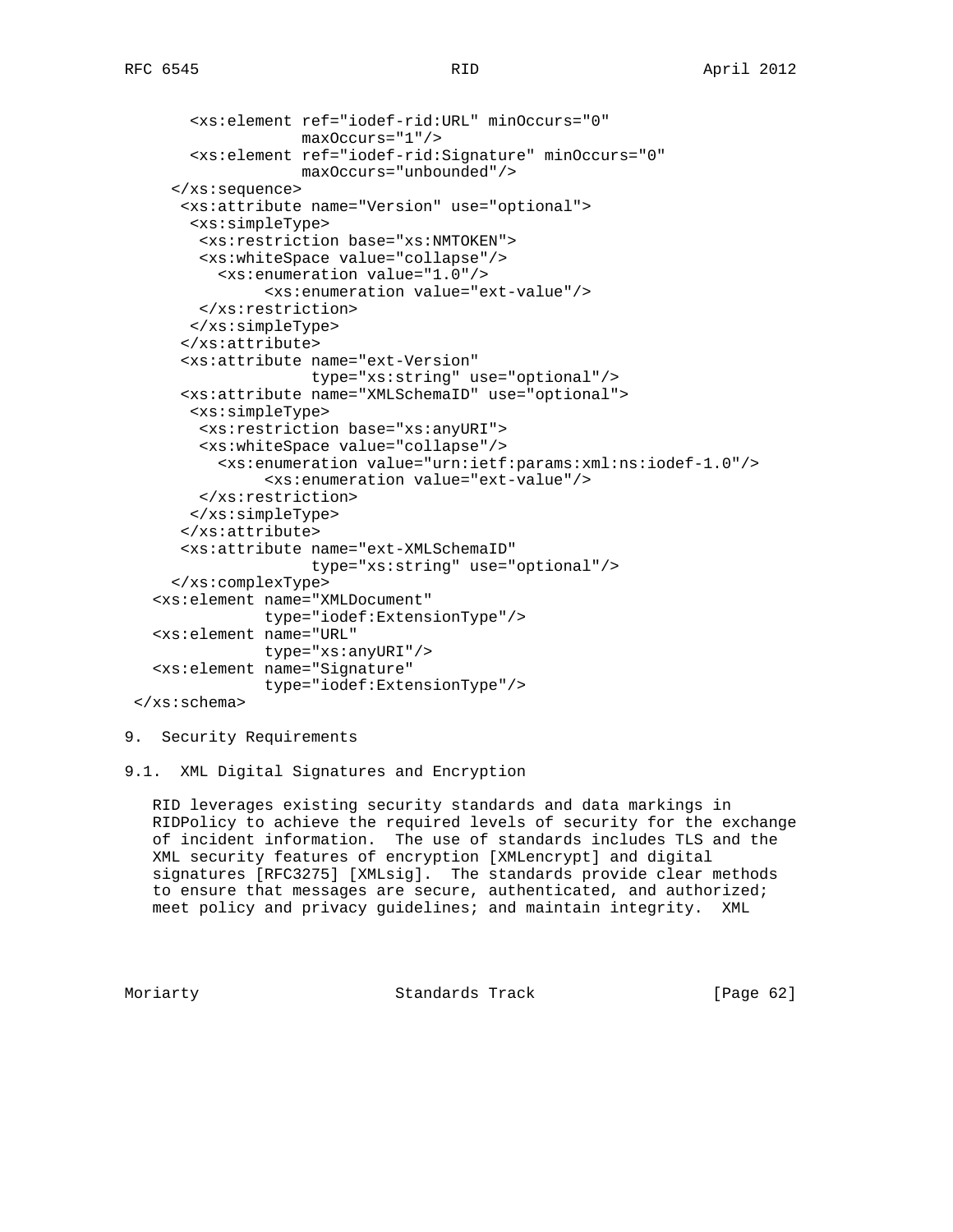Signature Best Practices [XMLSigBP] should be referenced by implementers for information on improving security to mitigate attacks.

 As specified in the relevant sections of this document, the XML digital signature [RFC3275] and XML encryption [XMLencrypt] are used in the following cases:

XML Digital Signature

- o The originator of a Request MUST use a detached signature to sign at least one of the original elements contained in the RecordItem class to provide authentication to all upstream participants in the trace or those involved in the investigation. All instances of RecordItem provided by the originator may be individually signed, and additional RecordItem entries by upstream peers in the trace or investigation may be signed by the peer adding the data, while maintaining the original RecordItem entry(s) and detached signature(s) from the original requestor. It is important to note that the data is signed at the RecordItem level. Since multiple RecordItems may exist within an IODEF document and may originate from different sources, the signature is applied at the RecordItem level to enable the use of an XML detached signature. Exclusive canonicalization [XMLCanon] is REQUIRED for the detached signature and not the references, as the XML document generated is then included in the RID message within the Signature element of the ReportSchema class. This signature MUST be passed to all recipients of the Request message.
- o If a Request does not include a RecordItem entry, a timestamp MUST be used to ensure there is data to be signed for the multi-hop authentication use case. The DateTime element of the iodef: RecordData class ([RFC5070], Section 3.19.1) is used for this purpose.
- o For all message types, the full IODEF-RID document MUST be signed using an enveloped signature by the sending peer to provide authentication and integrity to the receiving RID system. The signature is placed in an instance of the Signature element.
- o XML Signature Best Practices [XMLSigBP] guidance SHOULD be followed to prevent or mitigate security risks. Examples include the recommendation to authenticate a signature prior to processing (executing potentially dangerous operations) and the recommendation to limit the use of URIs since they may enable cross-site scripting attacks or access to local information.

Moriarty **Standards Track** [Page 63]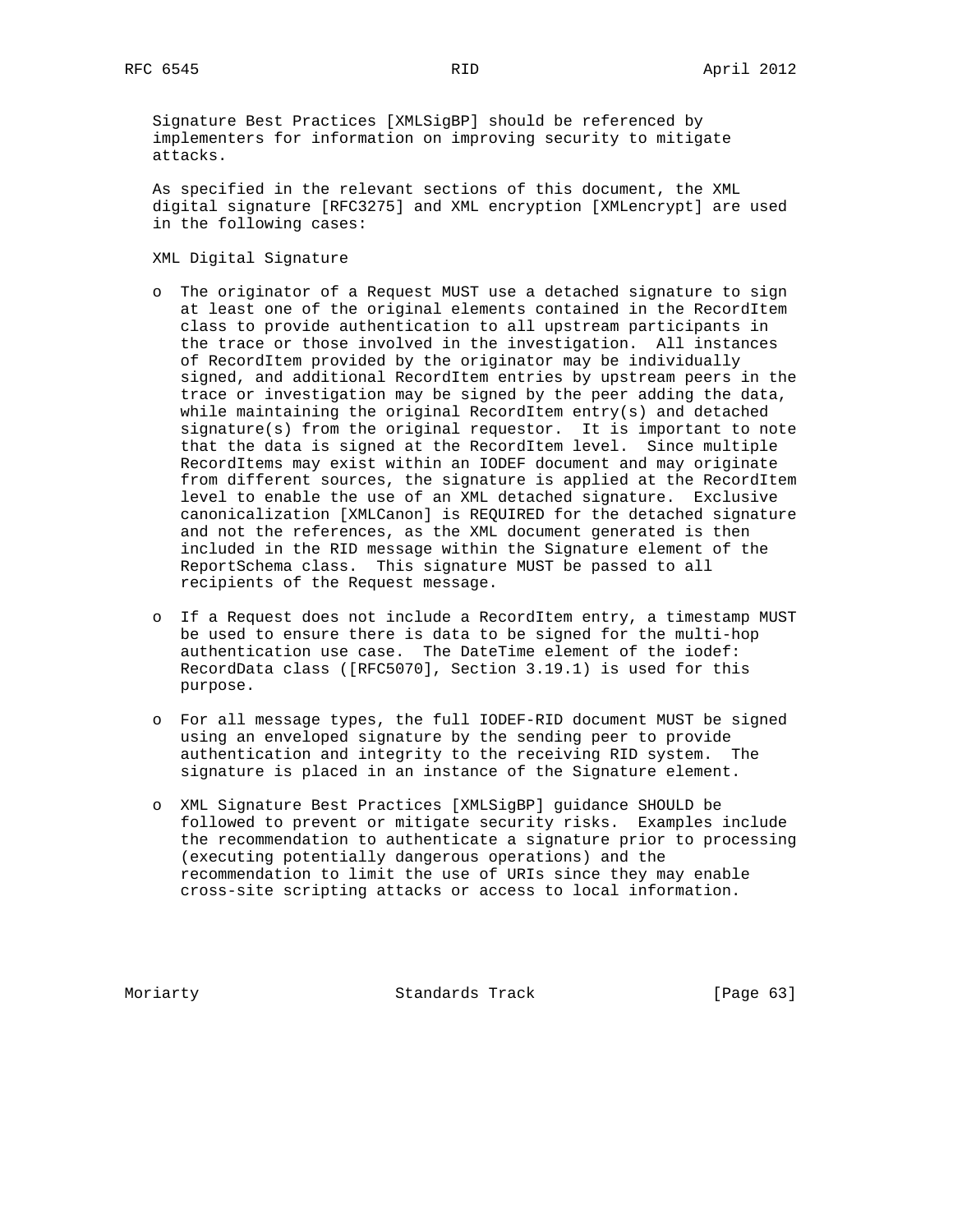o XML Path Language (XPath) 2.0 [XMLPath] MUST be followed to specify the portion of the XML document to be signed. XPath is used to specify a location within an XML document. Best practice recommendations for using XPath [XMLSigBP] SHOULD be referenced to reduce the risk of denial-of-service attacks. The use of XSLT transforms MUST be restricted according to security guidance in [XMLSigBP].

XML Encryption

- o The IODEF-RID document MAY be encrypted to provide an extra layer of security between peers so that not only the message is encrypted for transport. This behavior would be agreed upon between peers or a consortium, or determined on a per-message basis, depending on security requirements. It should be noted that there are cases for transport where the RIDPolicy class needs to be presented in clear text, as detailed in the transport document [RFC6546].
- o A Request, or any other message type that may be relayed through RID systems before reaching the intended destination as a result of trust relationships, MAY be encrypted specifically for the intended recipient. This may be necessary if the RID network is being used for message transfer, the intermediate parties do not need to have knowledge of the request contents, and a direct communication path does not exist. In that case, the RIDPolicy class is used by intermediate parties and as such, RIDPolicy is maintained in clear text.
- o The action taken in the Result message may be encrypted using the key of the request originator. In that case, the intermediate parties can view the RIDPolicy information and know the trace has been completed and do not need to see the action. If the use of encryption were limited to sections of the message, the History class information would be encrypted. Otherwise, it is RECOMMENDED to encrypt the entire IODEF-RID document and use an enveloped signature for the originator of the request. The existence of the Result message for an incident would tell any intermediate parties used in the path of the incident investigation that the incident handling has been completed.
- o The iodef:restriction attribute sets expectations for the privacy of an incident and is defined in Section 3.2 of RFC 5070. Following the guidance for XML encryption in the Security Requirements section, the iodef:restriction attribute can be set in any of the RID classes to define restrictions and encryption requirements for the exchange of incident information. The restriction options enable encryption capabilities for the

Moriarty **Standards Track** [Page 64]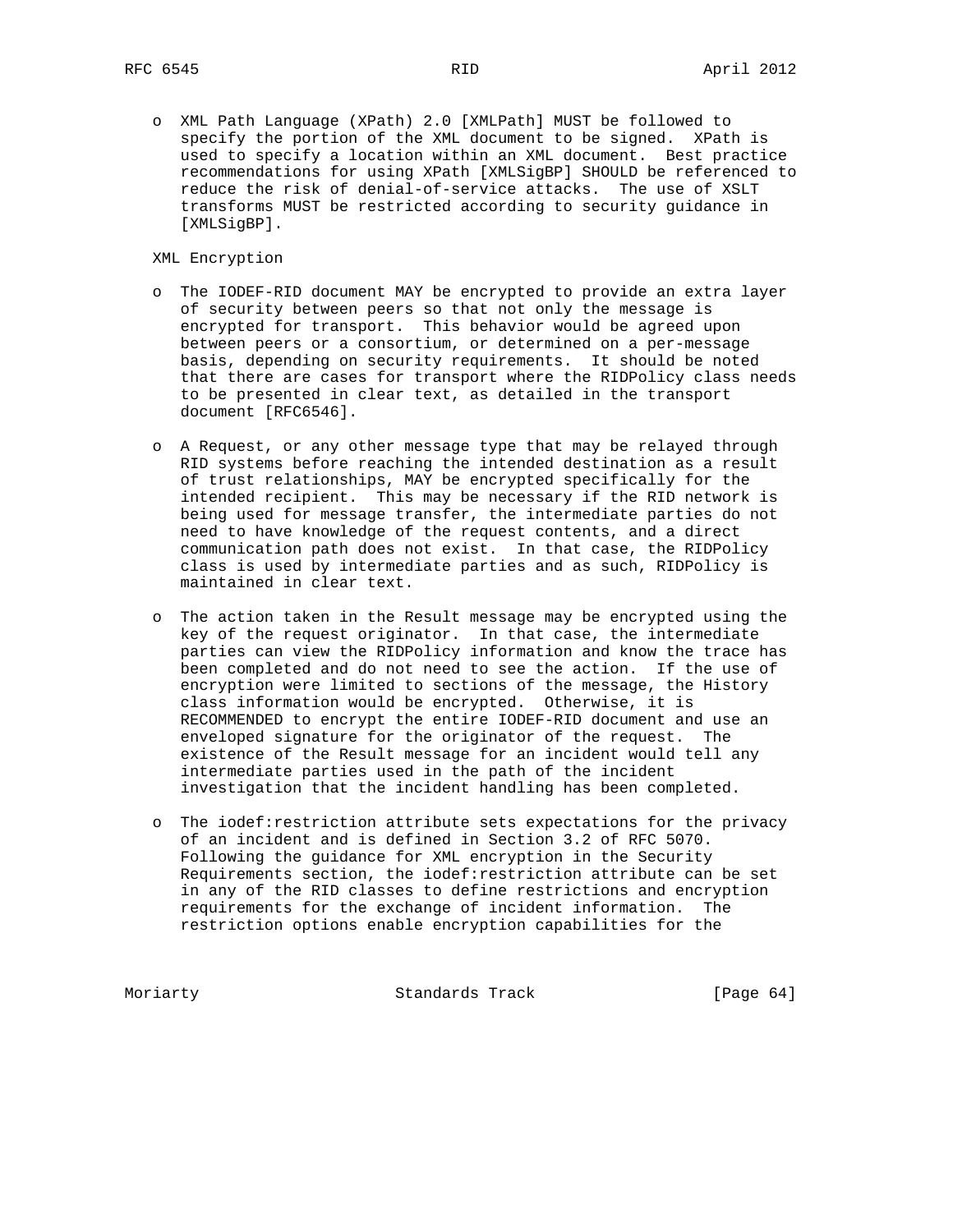complete exchange of an IODEF document (including any extensions), within specific classes of IODEF, or IODEF extensions, where more limited restrictions are desired. The restriction attribute is contained in each of the RID classes and MUST be used in accordance with confidentiality expectations for either sections of the IODEF document or the complete IODEF document. Consortiums and organizations should consider this guidance when creating exchange policies.

- o Expectations based on how restriction is set:
	- \* If restriction is set to 'private', the class or document MUST be encrypted for the recipient using XML encryption and the public key of the recipient. See Section 9.3 for a discussion on public key infrastructure (PKI) and other security requirements.
	- \* If restriction is set to 'need-to-know', the class or document MUST be encrypted to ensure only those with need-to-know access can decrypt the data. The document can either be encrypted for each individual for which access is intended or be encrypted with a single group key. The method used SHOULD adhere to any certificate policy and practices agreements between entities for the use of RID. A group key in this instance refers to a single key (symmetric) that is used to encrypt the block of data. The users with need-to-know access privileges may be given access to the shared key via a secure distribution method, for example, providing access to the symmetric key encrypted with each of the user's public keys.
	- \* If restriction is set to 'public', the class or document MUST be sent in clear text. This setting can be critical if certain sections of a document or an entire document are to be shared without restrictions. This provides flexibility within an incident to share certain information freely where appropriate.
	- \* If restriction is set to 'default', the information can be shared according to an information disclosure policy pre arranged by the communicating parties.
- o Expectations based on placement of the restriction setting:
	- \* If restriction is set within one of the RID classes, the restriction applies to the entire IODEF document.
	- \* If restriction is set within individual IODEF classes, the restriction applies to the specific IODEF class and the children of that class.

Moriarty **Standards Track** [Page 65]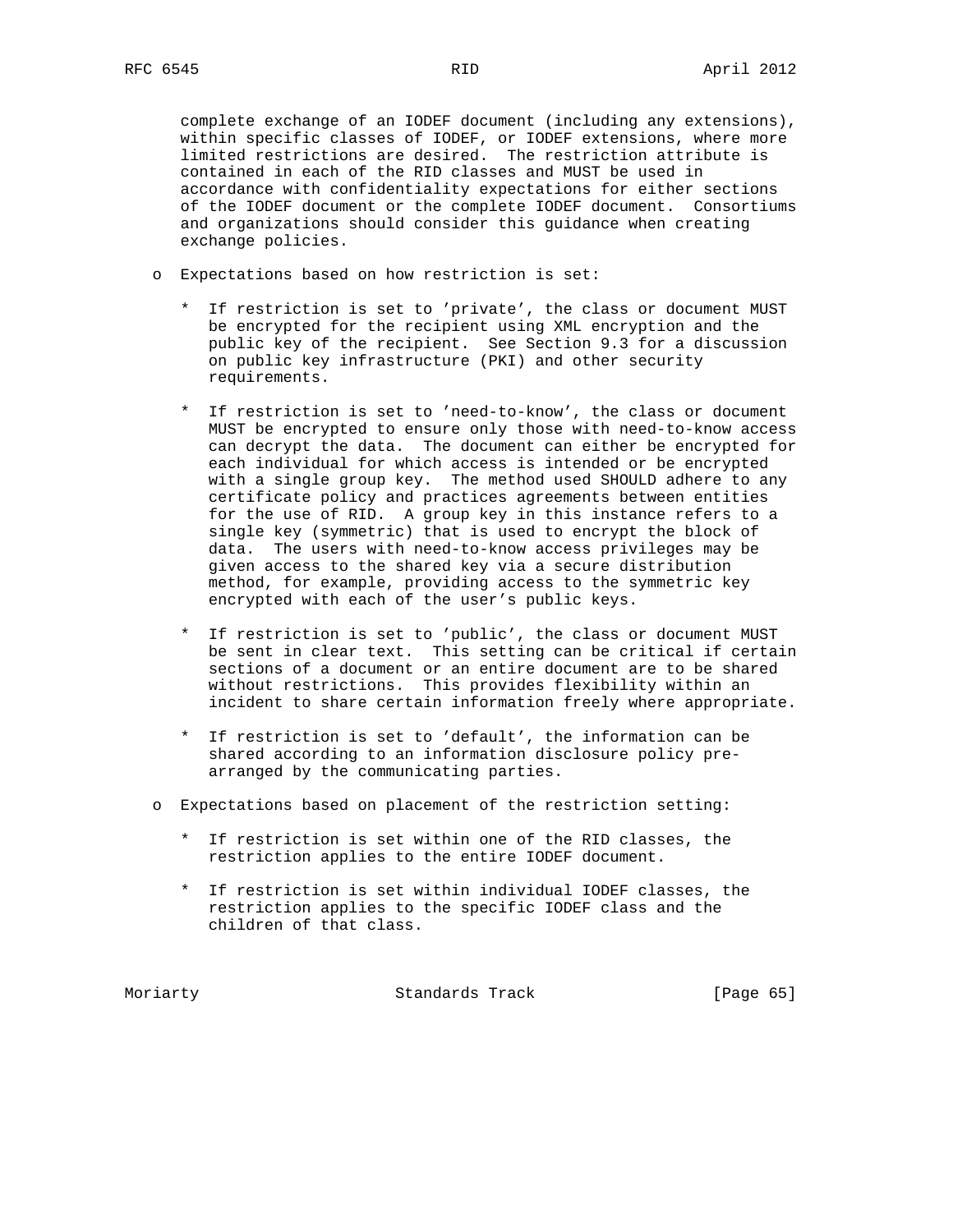The formation of policies is a very important aspect of using a messaging system like RID to exchange potentially sensitive information. Many considerations should be involved for peering parties, and some guidelines to protect the data, systems, and transport are covered in this section. Policies established should provide guidelines for communication methods, security, and fall-back procedures. See Sections 9.4 and 9.5 for additional information on consortiums and PKI considerations.

 The security considerations for the storage and exchange of information in RID messaging may include adherence to local, regional, or national regulations in addition to the obligations to protect client information during an investigation. RIDPolicy is a necessary tool for listing the requirements of messages to provide a method to categorize data elements for proper handling. Controls are also provided for the sending entity to protect messages from third parties through XML encryption.

 RID provides a method to exchange incident-handling requests and Report messages between entities. Administrators have the ability to base decisions on the available resources and other factors of their network and maintain control of incident investigations within their own network. Thus, RID provides the ability for participating networks to manage their own security controls, leveraging the information listed in RIDPolicy.

 RID is used to transfer or exchange XML documents in an IODEF format or using another IANA-registered format. Implementations SHOULD NOT download schemas at runtime due to the security implications, and included documents MUST NOT be required to provide a resolvable location of their schema.

## 9.2. Message Transport

 A transport specification is defined in a separate document [RFC6546]. The specified transport protocols MUST use encryption to provide an additional level of security and integrity, while supporting mutual authentication through bidirectional certificate usage. Any subsequent transport method defined should take advantage of existing standards for ease of implementation and integration of RID systems. Session encryption for the transport of RID messages is enforced in the transport specification. The privacy and security considerations are addressed fully in RID to protect sensitive portions of documents and to provide a method to authenticate the messages. Therefore, RID messages do not rely on the security provided by the transport layer alone. The encryption requirements and considerations for RID messages are discussed in Section 9.1 of this document.

Moriarty Standards Track [Page 66]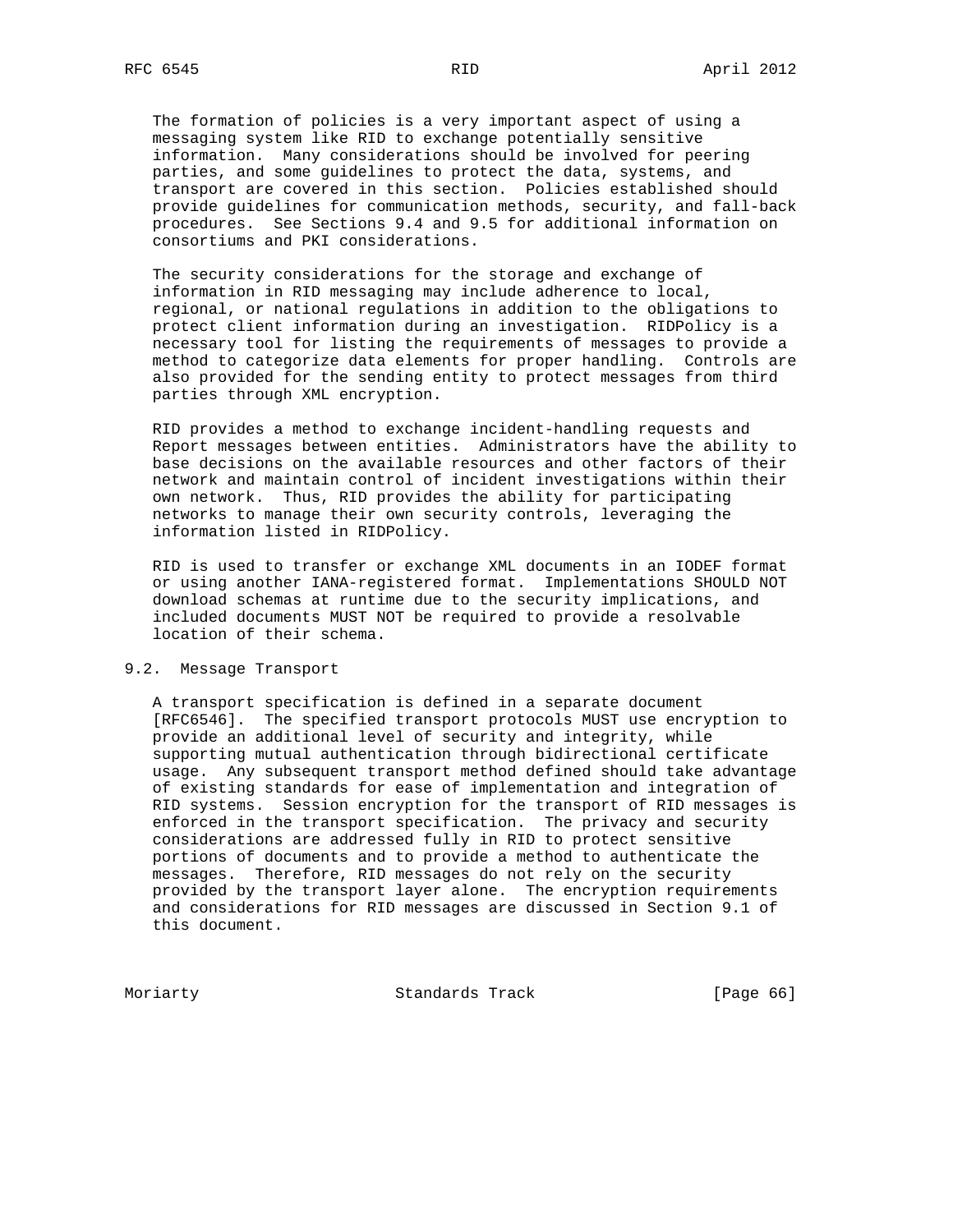Consortiums may vary their selected transport mechanisms and thus decide upon a mutual protocol to use for transport when communicating with peers in a neighboring consortium using RID. RID systems MUST implement and deploy HTTPS as defined in the transport document [RFC6546] and optionally MAY support other protocols such as the Blocks Extensible Exchange Protocol (BEEP) [RFC3080]. Bindings would need to be defined to enable support for other transport protocols.

 Systems used to send authenticated RID messages between networks MUST use a secured system and interface to connect to a border network's RID systems. Each connection to a RID system MUST meet the security requirements agreed upon through the consortium regulations, peering, or SLAs. The RID system MUST listen for and send RID messages on only the designated port, which also MUST be over an encrypted tunnel meeting the minimum requirement of algorithms and key lengths established by the consortium, peering, or SLA. The selected cryptographic algorithms for symmetric encryption, digital signatures, and hash functions MUST meet minimum security levels of the times. The encryption strength MUST adhere to import and export regulations of the involved countries for data exchange.

 Out-of-band communications dedicated to SP interaction for RID messaging would provide additional security as well as guaranteed bandwidth during a denial-of-service attack. For example, an out-of band channel may consist of logical paths defined over the existing network. Out-of-band communications may not be practical or possible between service providers, but provisions should be considered to protect the incident management systems used for RID messaging. Methods to protect the data transport may also be provided through session encryption.

### 9.3. Public Key Infrastructure

 It is RECOMMENDED that RID, the XML security functions, and transport protocols properly integrate with a PKI managed by the consortium, federate PKIs within a consortium, or use a PKI managed by a trusted third party. Entities MAY use shared keys as an alternate solution, although this may limit the ability to validate certificates and could introduce risk. For the Internet, a few examples of existing efforts that could be leveraged to provide the supporting PKI include the Regional Internet Registry's (RIR's) PKI hierarchy, vendor issued certificates, or approved issuers of Extended Validation (EV) Certificates. Security and privacy considerations related to consortiums are discussed in Sections 9.4 and 9.5.

 The use of PKI between entities or by a consortium SHOULD adhere to any applicable certificate policy and practices agreements for the use of RID. [RFC3647] specifies a commonly used format for

Moriarty **Standards Track** [Page 67]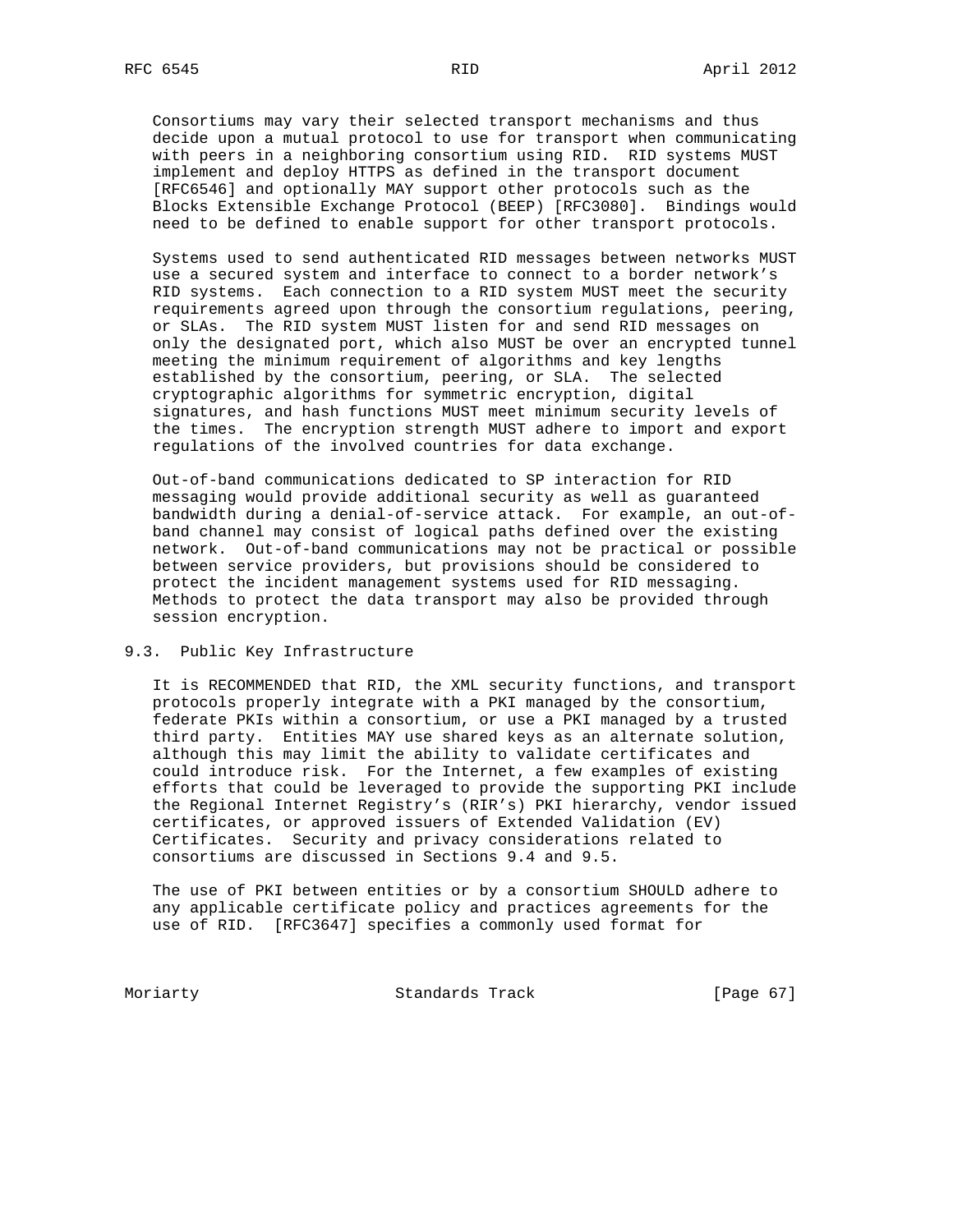certificate policy (CP) and certification practices statements (CPS). Systems with predefined relationships for RID include those who peer directly or through a consortium with agreed-upon appropriate use agreements. The agreements to trust other entities may be based on assurance levels that could be determined by a comparison of the CP, CPS, and/or RID operating procedures. The initial comparison of policies and the ability to audit controls provide a baseline assurance level for entities to form and maintain trust relationships. Trust relationships may also be defined through a bridged or hierarchical PKI in which both peers belong. If shared keys or keys issued from a common CA are used, the verification of controls to determine the assurance level to trust other entities may be limited to the RID policies and operating procedures.

 XML security functions utilized in RID require a trust center such as a PKI for the distribution of credentials to provide the necessary level of security for this protocol. Layered transport protocols also utilize encryption and rely on a trust center. Public key certificate pairs issued by a trusted Certification Authority (CA) MAY be used to provide the necessary level of authentication and encryption for the RID protocol. The CA used for RID messaging must be trusted by all involved parties and may take advantage of similar efforts, such as the Internet2 federated PKI or the ARIN/RIR effort to provide a PKI to service providers. The PKI used for authentication also provides the necessary certificates needed for encryption used for the RID transport protocol [RFC6546].

### 9.3.1. Authentication

 Hosts receiving a RID message MUST be able to verify that the sender of the request is valid and trusted. Using digital signatures on a hash of the RID message with an X.509 version 3 certificate issued by a trusted party MUST be used to authenticate the request. The X.509 version 3 specifications as well as the digital signature specifications and path validation standards set forth in [RFC5280] MUST be followed in order to interoperate with a PKI designed for similar purposes. Full path validation verifies the chaining relationship to a trusted root and also performs a certificate revocation check. The use of digital signatures in RID XML messages MUST follow the World Wide Web Consortium (W3C) recommendations for signature syntax and processing when either the XML encryption [XMLencrypt] or digital signature [XMLsig] [RFC3275] is used within a document.

Moriarty **Standards Track** [Page 68]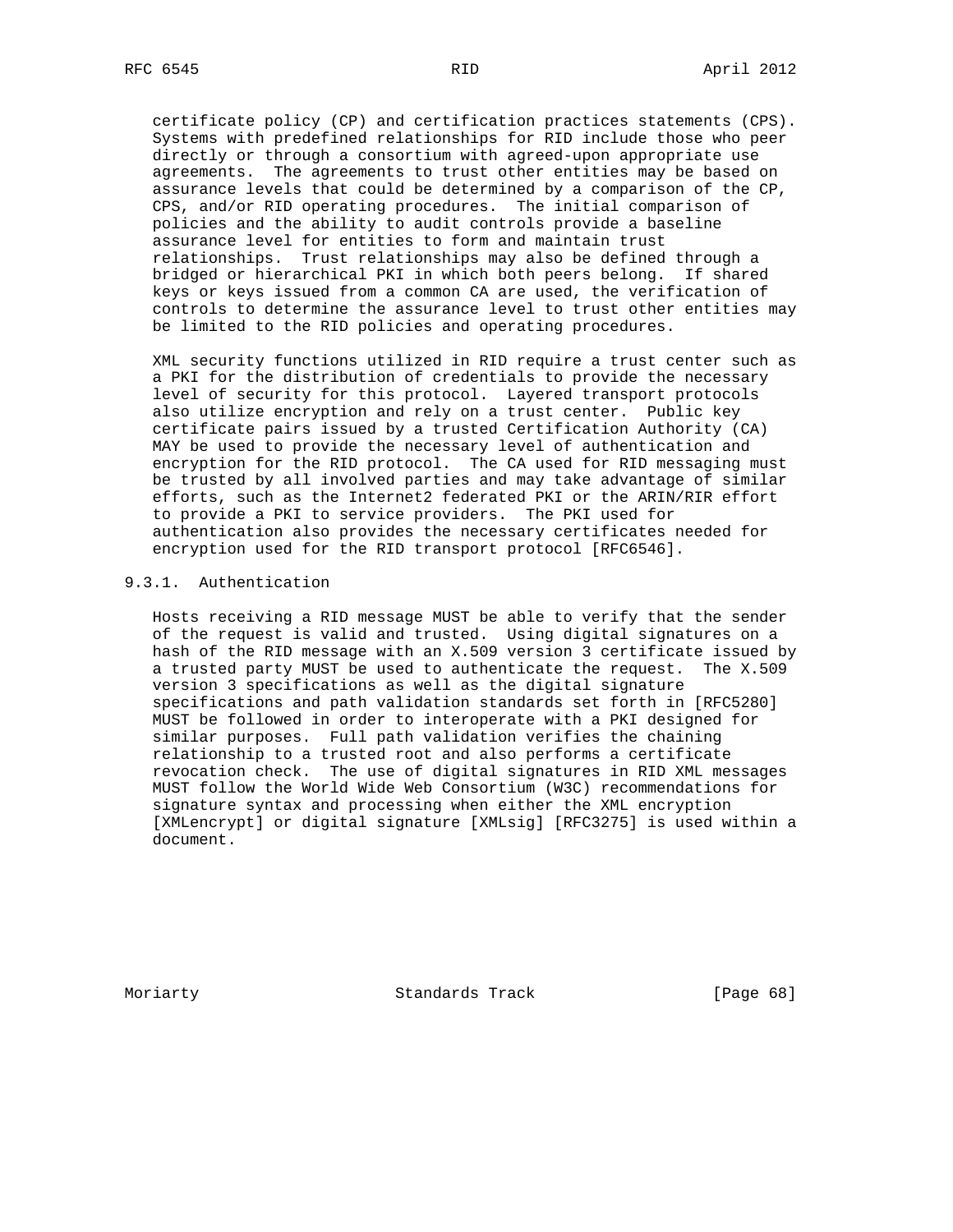It might be helpful to define an extension to the authentication scheme that uses attribute certificates [RFC5755] in such a way that an application could automatically determine whether human intervention is needed to authorize a request; however, the specification of such an extension is out of scope for this document.

 The use of pre-shared keys may be considered for authentication at the transport layer. If this option is selected, the specifications set forth in "Pre-Shared Key Ciphersuites for Transport Layer Security (TLS)" [RFC4279] MUST be followed. Transport specifications are detailed in a separate document [RFC6546].

#### 9.3.2. Multi-Hop Request Authentication

 The use of multi-hop authentication in a Request is used when a Request is sent to multiple entities or SPs in an iterative manner. Multi-hop authentication is REQUIRED in Requests that involve multiple SPs where Requests are forwarded iteratively through peers. Bilateral trust relationships MAY be used between peers; multi-hop authentication MUST be used for cases where the originator of a message is authenticated several hops into the message flow.

 For practical reasons, SPs may want to prioritize incident-handling events based upon the immediate peer for a Request, the originator of a request, and the listed Confidence rating for the incident. In order to provide a higher assurance level of the authenticity of a Request, the originating RID system is included in the Request along with contact information and the information of all RID systems in the path the trace has taken. This information is provided through the IODEF EventData class, which nests the list of systems and contacts involved in a trace, while setting the category attribute to "infrastructure".

 To provide multi-hop authentication, the originating RID system MUST include a digital signature in the Request sent to all systems in the upstream path. The digital signature from the RID system is performed on the RecordItem class of the IODEF following the XML digital signature specifications from W3C [XMLsig] using a detached signature. The signature MUST be passed to all parties that receive a Request, and each party MUST be able to perform full path validation on the digital signature [RFC5280]. In order to accommodate that requirement, the RecordItem data MUST remain unchanged as a request is passed along between providers and is the only element for which the signature is applied. If additional RecordItems are included in the document at upstream peers, the initial RecordItem entry MUST still remain with the detached signature. The subsequent RecordItem elements may be signed by the peer adding the incident information for the investigation. A second

Moriarty **Standards Track** [Page 69]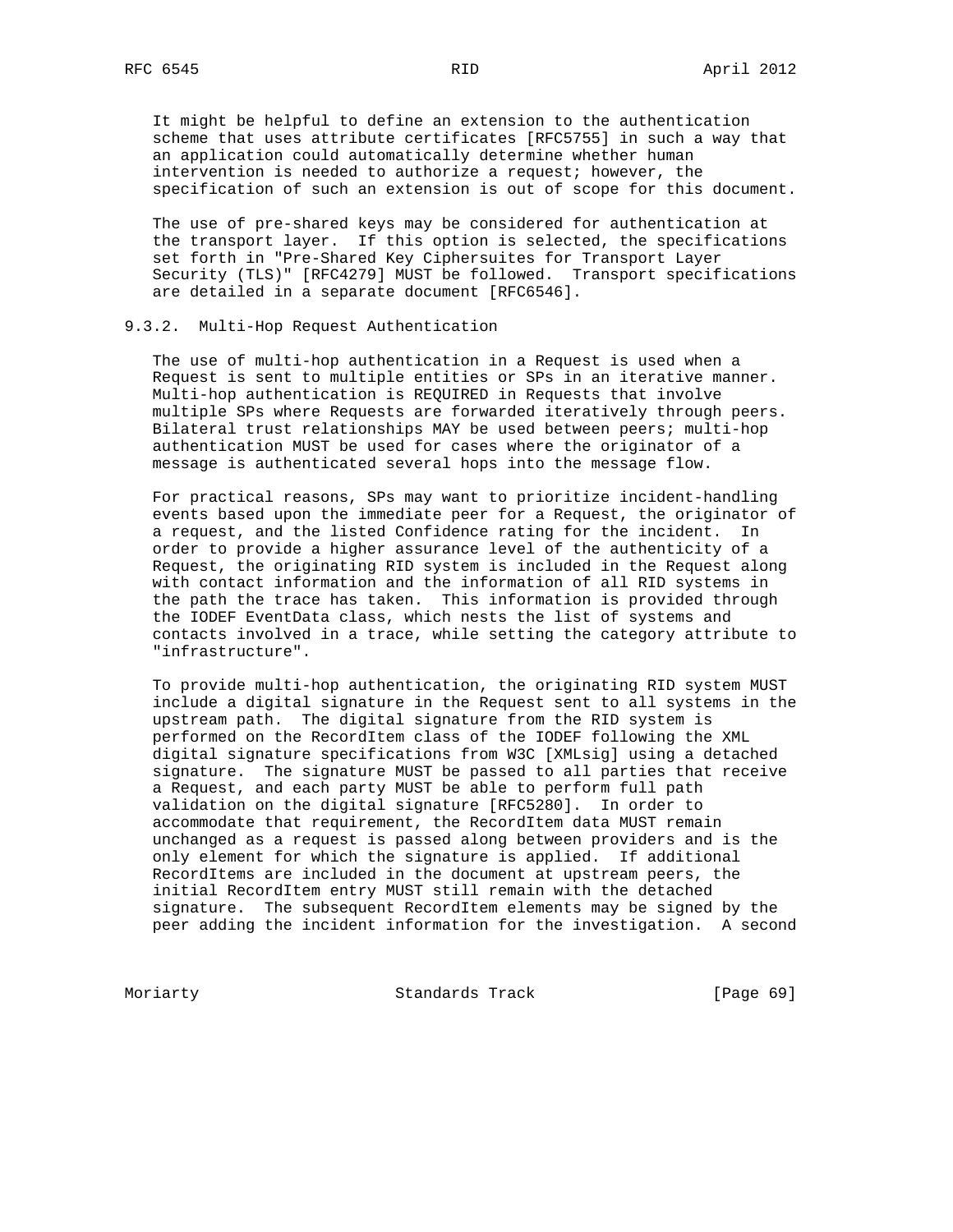benefit to this requirement is that the integrity of the filter used is ensured as it is passed to subsequent SPs in the upstream trace of the incident. The trusted PKI also provides the keys used to digitally sign the RecordItem class for a Request to meet the requirement of authenticating the original request. Any host in the path of the trace should be able to verify the digital signature using the trusted PKI.

 In the case in which an enterprise using RID sends a Request to its provider, the signature from the enterprise MUST be included in the initial request. The SP may generate a new request to send upstream to members of the SP consortium to continue the investigation. If the original request is sent, the originating SP, acting on behalf of the enterprise network under attack, MUST also digitally sign, with an enveloped signature, the full IODEF document to assure the authenticity of the Request. An SP that offers RID as a service may be using its own PKI to secure RID communications between its RID system and the attached enterprise networks. SPs participating in the trace MUST be able to determine the authenticity of RID requests.

#### 9.4. Consortiums and Public Key Infrastructures

 Consortiums are an ideal way to establish a communication web of trust for RID messaging. It should be noted that direct relationships may be ideal for some communications, such as those between a provider of incident information and a subscriber of the incident reports. The consortium could provide centralized resources, such as a PKI, and established guidelines and control requirements for use of RID. The consortium may assist in establishing trust relationships between the participating SPs to achieve the necessary level of cooperation and experience-sharing among the consortium entities. This may be established through PKI certificate policy [RFC3647] reviews to determine the appropriate trust levels between organizations or entities. The consortium may also be used for other purposes to better facilitate communication among SPs in a common area (Internet, region, government, education, private networks, etc.).

 Using a PKI to distribute certificates used by RID systems provides an already established method to link trust relationships between consortiums that peer with SPs belonging to a separate consortium. In other words, consortiums could peer with other consortiums to enable communication of RID messages between the participating SPs. The PKI along with Memorandums of Agreement could be used to link border directories to share public key information in a bridge, a hierarchy, or a single cross-certification relationship.

Moriarty **Standards Track** [Page 70]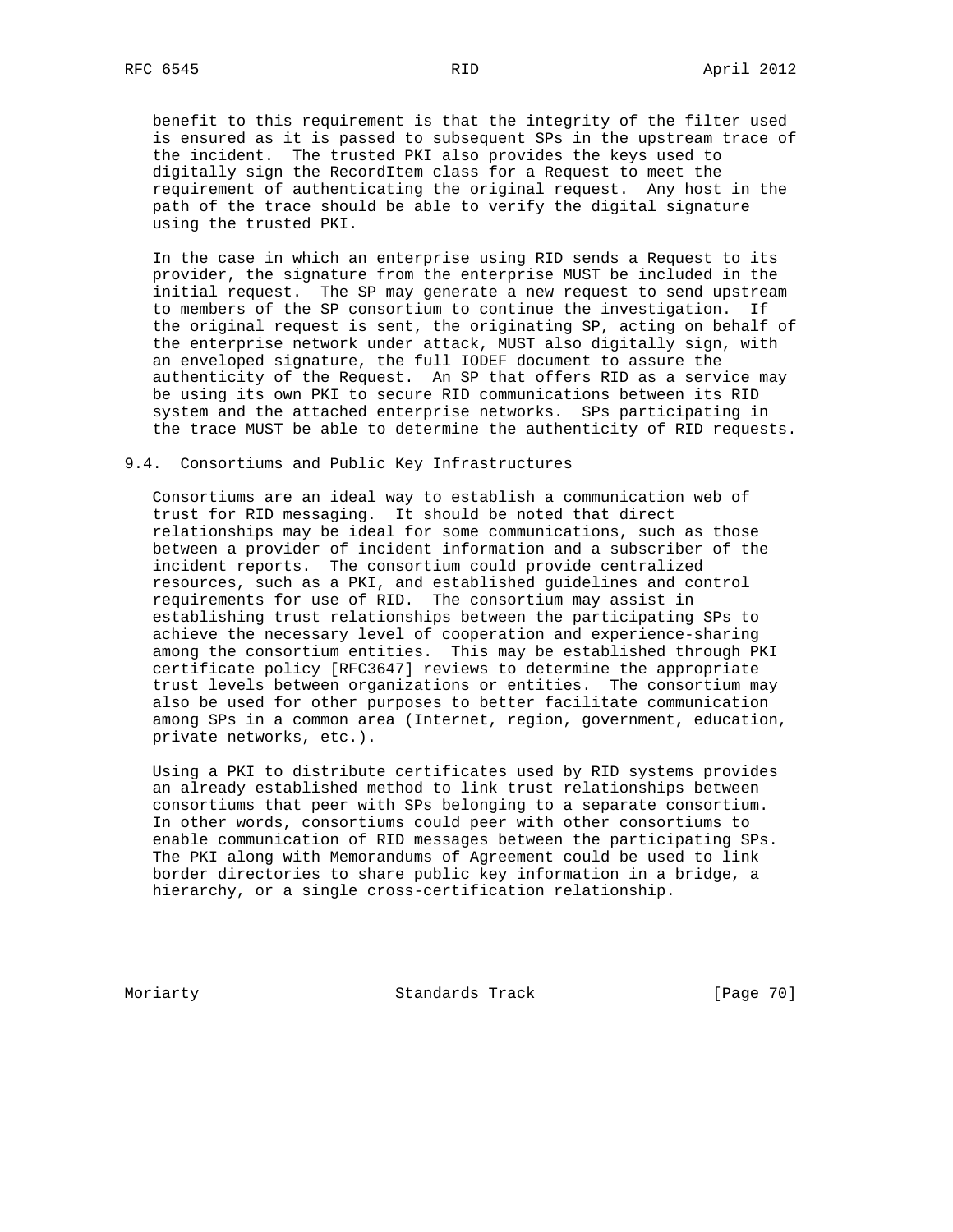Consortiums also need to establish guidelines for each participating SP to adhere to. The RECOMMENDED guidelines include:

- o Physical and logical practices to protect RID systems;
- o Network- and application-layer protection for RID systems and communications;
- o Proper use guidelines for RID systems, messages, and requests; and
- o A PKI, certificate policy, and certification practices statement to provide authentication, integrity, and privacy.

 The functions described for a consortium's role parallel those of a PKI federation. The PKI federations that currently exist are responsible for establishing security guidelines and PKI trust models. The trust models are used to support applications to share information using trusted methods and protocols.

 A PKI can also provide the same level of security for communication between an end entity (enterprise, educational, or government customer network) and the SP.

9.5. Privacy Concerns and System Use Guidelines

 Privacy issues raise many concerns when information-sharing is required to achieve the goal of stopping or mitigating the effects of a security incident. The RIDPolicy class is used to automate the enforcement of the privacy concerns listed within this document. The privacy and system use concerns for the system communicating RID messages and other integrated components include the following:

Service Provider Concerns:

- o Privacy of data monitored and/or stored on Intrusion Detection Systems (IDSs) for attack detection.
- o Privacy of data monitored and stored on systems used to trace traffic across a single network.
- o Privacy of incident information stored on incident management systems participating in RID communications.

Customer Attached Networks Participating in RID with SP:

 o Customer networks may include enterprise, educational, government, or other networks attached to an SP participating in RID. Customers should review data handling policies to understand how

Moriarty **Standards Track** [Page 71]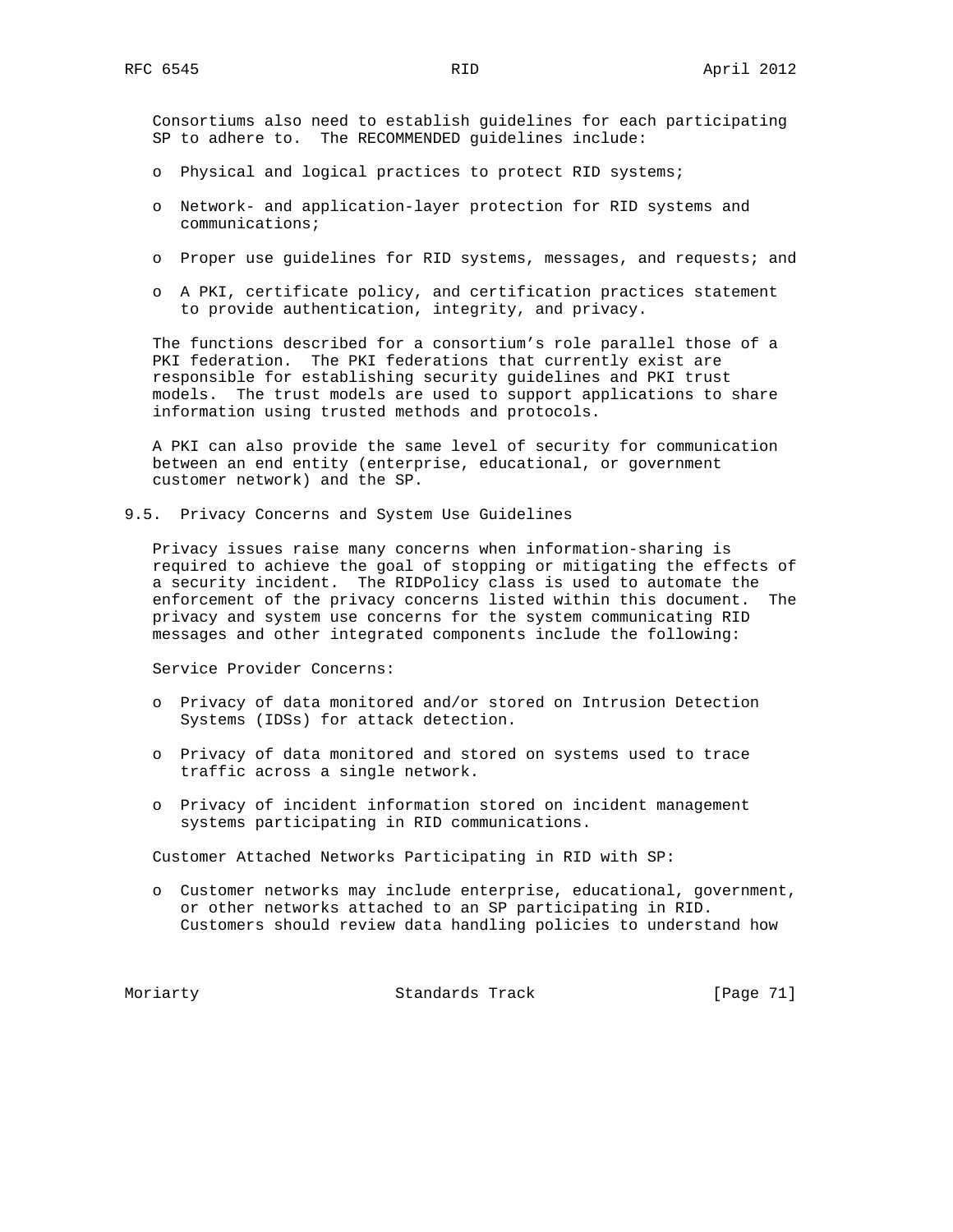data will be protected by a service provider. This information will enable customers to decide what types of data at what sensitivity level can be shared with service providers. This information could be used at the application layer to establish sharing profiles for entities and groups; see Section 9.6.

- o Customers should request information on the security and privacy considerations in place by their SP and the consortium of which the SP is a member. Customers should understand if their data were to be forwarded, how it might be sanitized and how it will be protected. In advance of sharing data with their SP, customers should also understand if limitations can be placed on how it will be used.
- o Customers should be aware that their data can and will be sent to other SPs in order to complete a trace unless an agreement stating otherwise is made in the service level agreements between the customer and SP. Customers considering privacy options may limit the use of this feature if they do not want the data forwarded.

Parties Involved in the Attack:

- o Privacy of the identity of a host involved in an attack or any indicators of compromise.
- o Privacy of information such as the source and destination used for communication purposes over the monitored or RID-connected network(s).
- o Protection of data from being viewed by intermediate parties in the path of an Request request should be considered.

Consortium Considerations:

- o System use restrictions for security incident handling within the local region's definitions of appropriate traffic. When participating in a consortium, appropriate use guidelines should be agreed upon and entered into contracts.
- o System use prohibiting the consortium's participating SPs from inappropriately tracing traffic to locate sources or mitigate traffic unlawfully within the jurisdiction or region.

Inter-Consortium Considerations:

 o System use between peering consortiums should consider any government communication regulations that apply between those two regions, such as encryption export and import restrictions.

Moriarty **Standards Track** [Page 72]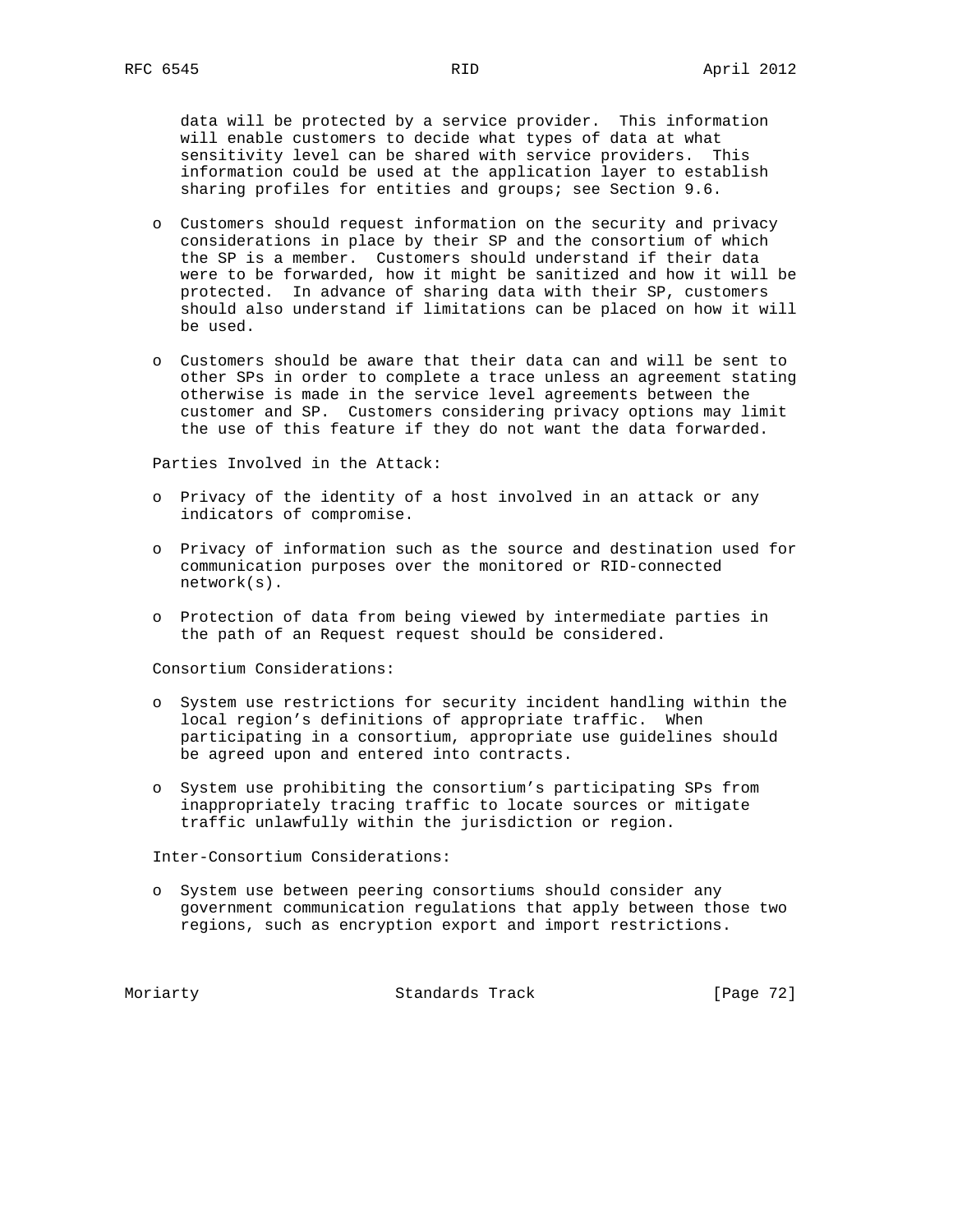- o System use between consortiums SHOULD NOT request traffic traces and actions beyond the scope intended and permitted by law or inter-consortium agreements.
- o System use between consortiums should consider national boundary issues and request limits in their appropriate system use agreements. Appropriate use should include restrictions to prevent the use of the protocol for limiting or restricting traffic that is otherwise permitted within the country in which the peering consortium resides.

 The security and privacy considerations listed above are for the consortiums, SPs, and enterprises to agree upon. The agreed-upon policies may be facilitated through use of the RIDPolicy class and application-layer options. Some privacy considerations are addressed through the RID guidelines for encryption and digital signatures as described in Section 9.1.

 RID is useful in determining the true source of an incident that traverses multiple networks or to communicate security incidents and automate the response. The information obtained from the investigation may determine the identity of the source host or the SP used by the source of the traffic. It should be noted that the trace mechanism used across a single SP may also raise privacy concerns for the clients of the network. Methods that may raise concern include those that involve storing packets for some length of time in order to trace packets after the fact. Monitoring networks for intrusions and for tracing capabilities also raises concerns for potentially sensitive valid traffic that may be traversing the monitored network. IDSs and single-network tracing are outside of the scope of this document, but the concern should be noted and addressed within the use guidelines of the network. Some IDSs and single-network trace mechanisms attempt to properly address these issues. RID is designed to provide the information needed by any single-network trace mechanism. The provider's choice of a single trace mechanism depends on resources, existing solutions, and local legislation. Privacy concerns in regard to the single-network trace must be dealt with at the client-to-SP level and are out of scope for RID messaging.

 The identity of the true source of an attack being traced through RID could be sensitive. The true identity listed in a Result message can be protected through the use of encryption [XMLencrypt] enveloping the IODEF document and RID Result information, using the public encryption key of the originating SP. Alternatively, the action taken may be listed without the identity being revealed to the originating SP. The ultimate goal of the RID communication system is to stop or mitigate attack traffic, not to ensure that the identity of the attack traffic is known to involved parties. The SP that

Moriarty **Standards Track** [Page 73]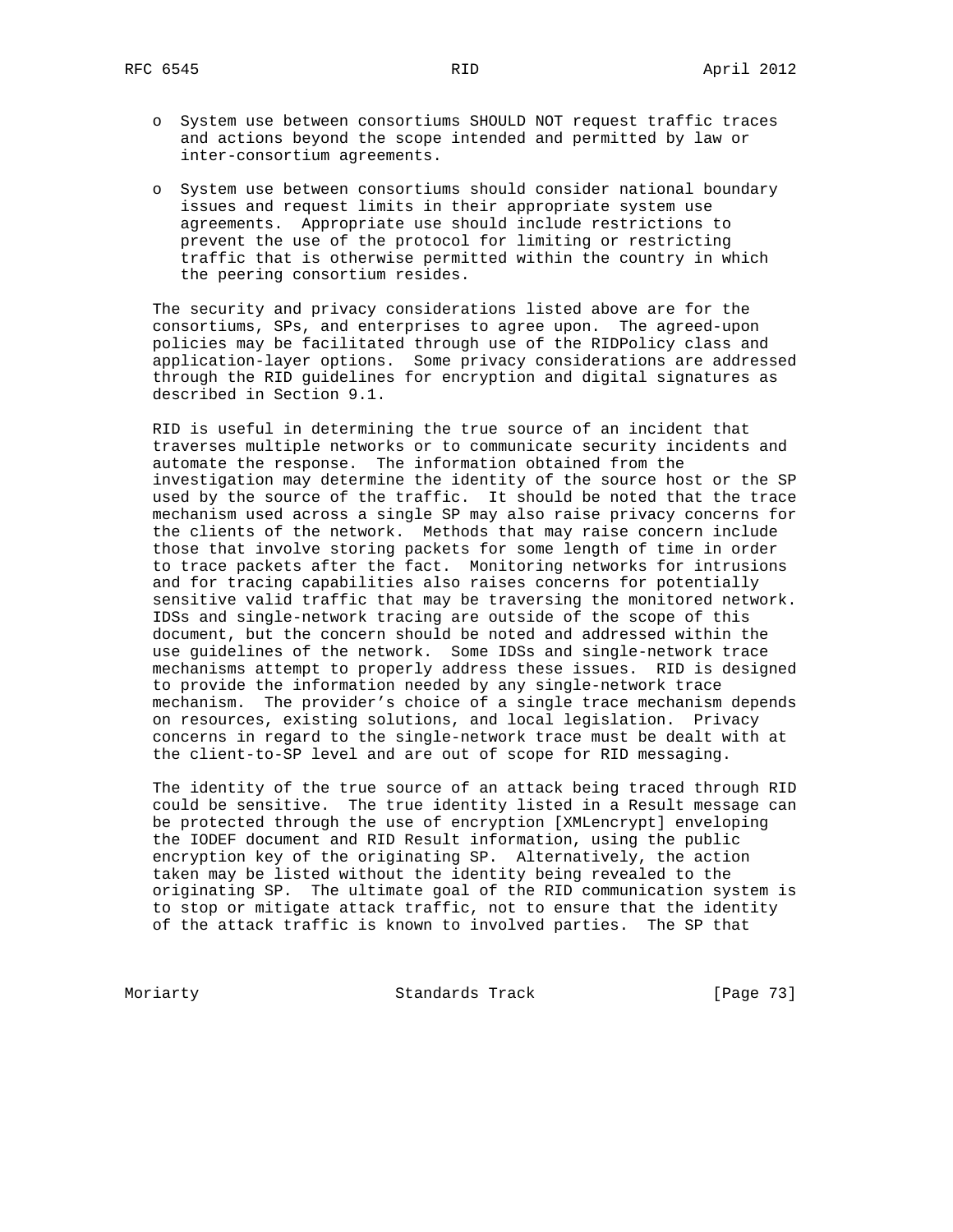identifies the source should deal directly with the involved parties and proper authorities in order to determine the guidelines for the release of such information, if it is regarded as sensitive. In some situations, systems used in attacks are compromised by an unknown source and, in turn, are used to attack other systems. In that situation, the reputation of a business or organization may be at stake, and the action taken may be the only additional information reported in the Result message to the originating system. If the security incident is a minor incident, such as a zombie system used in part of a large-scale DDoS attack, ensuring the system is taken off the network until it has been fixed may be sufficient. The decision is left to the system users and consortiums to determine appropriate data to be shared given that the goal of the specification is to provide the appropriate technical options to remain compliant. The textual descriptions should include details of the incident in order to protect the reputation of the unknowing attacker and prevent the need for additional investigation. Local, state, or national laws may dictate the appropriate reporting action for specific security incidents.

 Privacy becomes an issue whenever sensitive data traverses a network. For example, if an attack occurred between a specific source and destination, then every SP in the path of the trace becomes aware that the cyber attack occurred. In a targeted attack, it may not be desirable that information about two nation states that are battling a cyber war would become general knowledge to all intermediate parties. However, it is important to allow the traces to take place in order to halt the activity since the health of the networks in the path could also be at stake during the attack. This provides a second argument for allowing the Result message to only include an action taken and not the identity of the offending host. In the case of a Request or Report, where the originating SP is aware of the SP that will receive the request for processing, the free-form text areas of the document could be encrypted [XMLencrypt] using the public key of the destination SP to ensure that no other SP in the path can read the contents. The encryption is accomplished through the W3C [XMLencrypt] specification for encrypting an element.

 In some situations, all network traffic of a nation may be granted through a single SP. In that situation, options must support sending Result messages from a downstream peer of that SP. That option provides an additional level of abstraction to hide the identity and the SP of the identified source of the traffic. Legal action may override this technical decision after the trace has taken place, but that is out of the technical scope of this document.

Moriarty **Standards Track** [Page 74]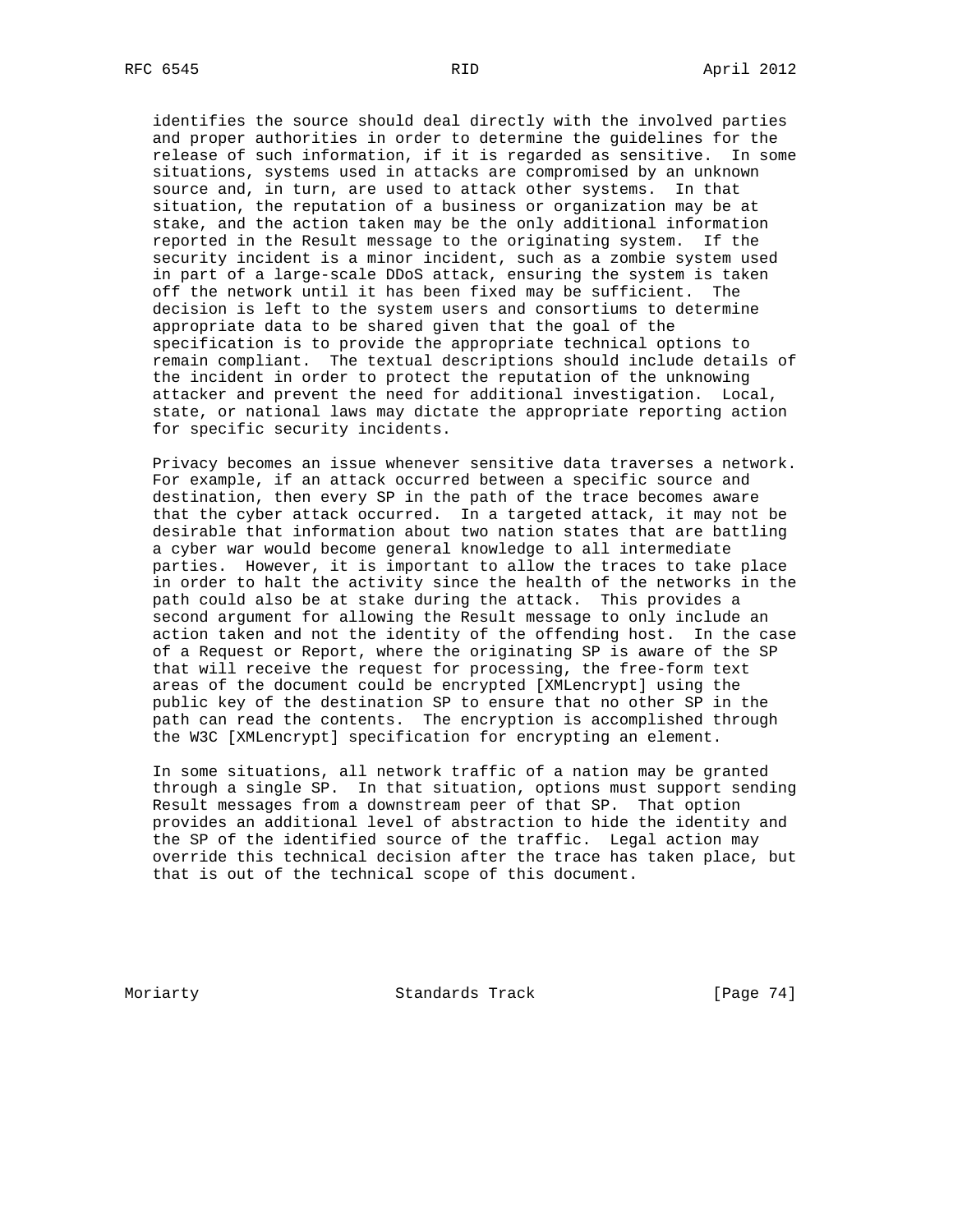Privacy concerns when using an Request message to request action close to the source of valid attack traffic need to be considered. Although the intermediate SPs may relay the request if there is no direct trust relationship to the closest SP to the source, the intermediate SPs do not require the ability to see the contents of the packet or the text description field(s) in the request. This message type does not require any action by the intermediate RID systems, except to relay the packet to the next SP in the path. Therefore, the contents of the request may be encrypted for the destination system. The intermediate SPs only need to know how to direct the request to the manager of the ASN in which the source IP address belongs.

 Traces must be legitimate security-related incidents and not used for purposes such as sabotage or censorship. An example of such abuse of the system includes a request to block or rate-limit legitimate traffic to prevent information from being shared between users on the Internet (restricting access to online versions of papers) or restricting access from a competitor's product in order to sabotage a business.

 Intra-consortium RID communications raise additional issues, especially when the peering consortiums reside in different regions or nations. Request messages and requested actions to mitigate or stop traffic must adhere to the appropriate use guidelines and yet prevent abuse of the system. First, the peering consortiums must identify the types of traffic that can be traced between the borders of the participating SPs of each consortium. The traffic traced should be limited to security-incident-related traffic. Second, the traces permitted within one consortium, if passed to a peering consortium, may infringe upon the peering consortium's freedom-of information laws. An example would be a consortium in one country permitting a trace of traffic containing objectionable material, outlawed within that country. The RID trace may be a valid use of the system within the confines of that country's network border; however, it may not be permitted to continue across network boundaries where such content is permitted under law. By continuing the trace in another country's network, the trace and response could have the effect of improperly restricting access to data. A continued trace into a second country may break the laws and regulations of that nation. Any such traces MUST cease at the country's border.

 The privacy concerns listed in this section address issues among the trusted parties involved in a trace within an SP, a RID consortium, and peering RID consortiums. Data used for RID communications must also be protected from parties that are not trusted. This protection is provided through the authentication and encryption of documents as

Moriarty Standards Track [Page 75]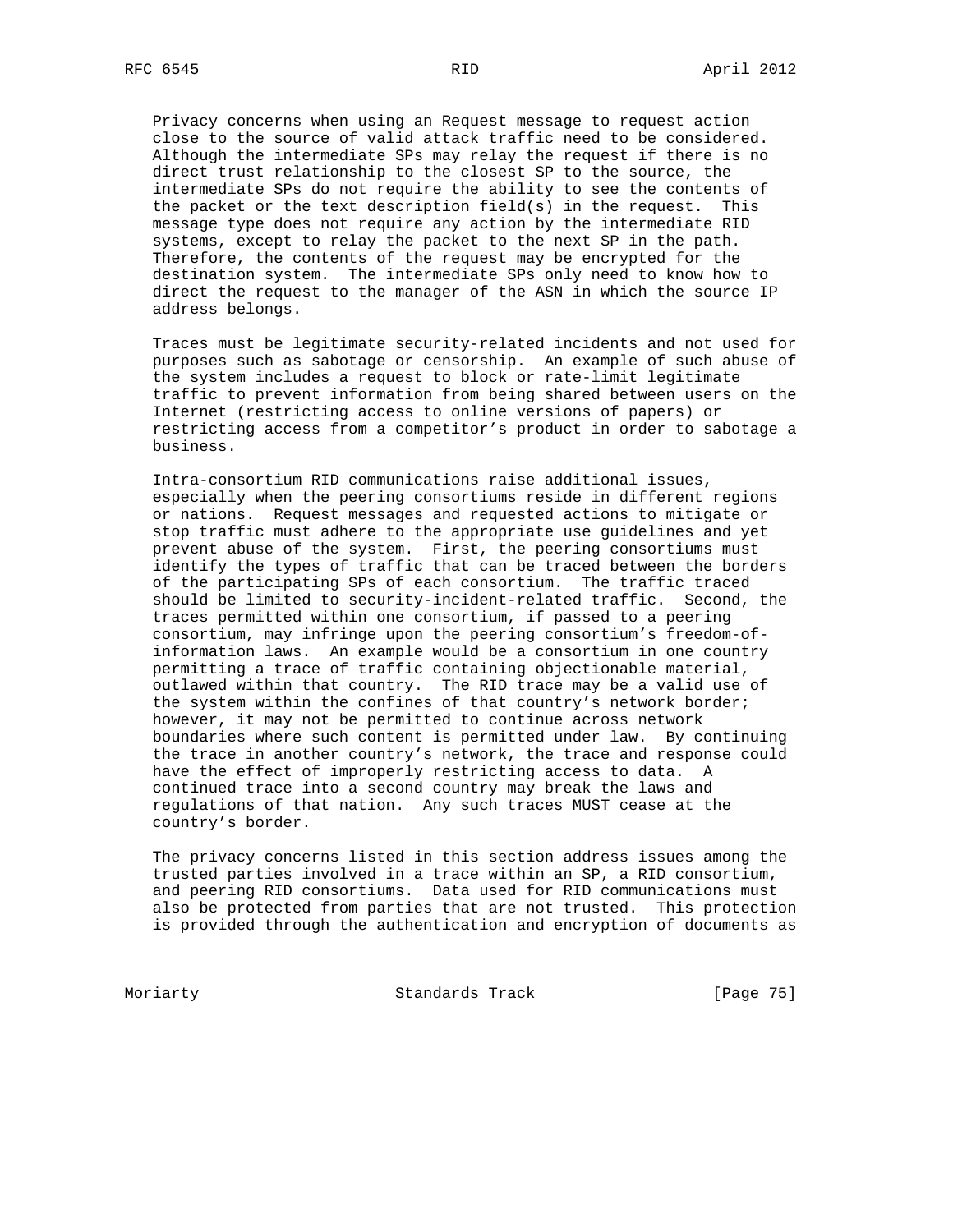they traverse the path of trusted servers and through the local security controls in place for the incident management systems. Each RID system MUST perform a bidirectional authentication when sending a RID message and use the public encryption key of the upstream or downstream peer to send a message or document over the network. This means that the document is decrypted and re-encrypted at each RID system via TLS over a transport protocol such as [RFC6546]. The RID messages may be decrypted at each RID system in order to properly process the request or relay the information. Today's processing power is more than sufficient to handle the minimal burden of encrypting and decrypting relatively small typical RID messages.

## 9.6. Sharing Profiles and Policies

 The application layer can be used to establish workflows and rulesets specific to sharing profiles for entities or consortiums. The profiles can leverage sharing agreements to restrict data types or classifications of data that are shared. The level of information or classification of data shared with any entity may be based on protection levels offered by the receiving entity and periodic validation of those controls. The profile may also indicate how far information can be shared according to the entity and data type. The profile may also indicate whether requests to share data from an entity must go directly to that entity.

 In some cases, pre-defined sharing profiles will be possible. These include any use case where an agreement is in place in advance of sharing. Examples may be between clients and SPs, entities such as partners, or consortiums. There may be other cases when sharing profiles may not be established in advance, such as an organization dealing with an incident who requires assistance from an entity that it has not worked with before. An organization may want to establish sharing profiles specific to possible user groups to prepare for possible incident scenarios. The user groups could include business partners, industry peers, service providers, experts not part of a service provider, law enforcement, or regulatory reporting bodies.

 Workflows to approve transactions may be specific to sharing profiles and data types. Application developers should include capabilities to enable these decision points for users of the system.

 Any expectations between entities to preserve the weight and admissibility of evidence should be handled at the policy and agreement level. A sharing profile may include notes or an indicator for approvers in workflows to reflect if such agreements exist.

Moriarty **Standards Track** [Page 76]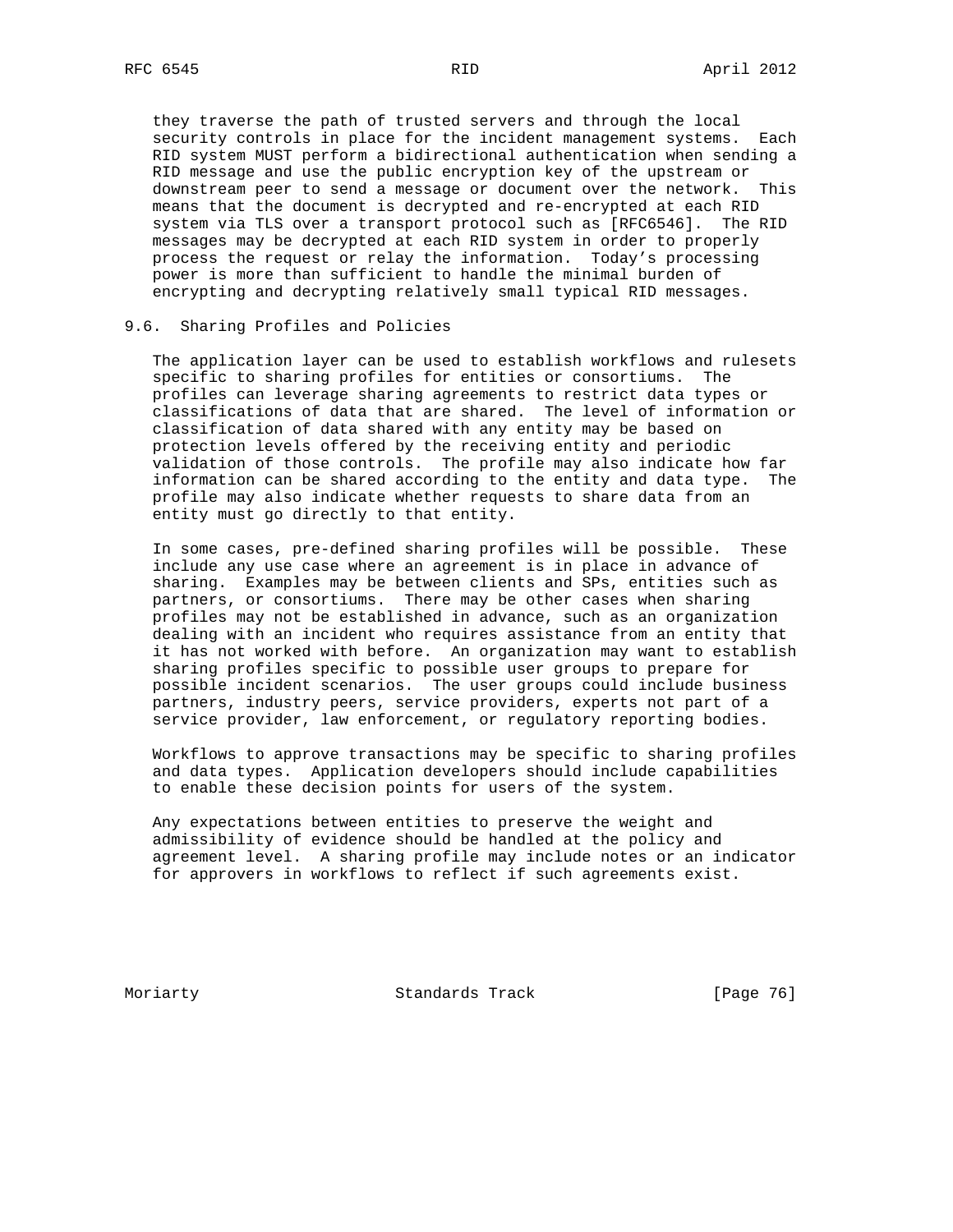#### 10. Security Considerations

 RID has many security requirements and considerations built into the design of the protocol, several of which are described in the Security Requirements section. For a complete view of security, considerations include the availability, confidentiality, and integrity concerns for the transport, storage, and exchange of information.

 Protected tunnels between systems accepting RID communications are used to provide confidentiality, integrity, authenticity, and privacy for the data at the transport layer. Encryption and digital signatures are also used at the IODEF document level through RID options to provide confidentiality, integrity, authenticity, privacy and traceability of the document contents at the application layer. Trust relationships are based on PKI and the comparison/validation of security controls for the incident management systems communicating via RID. Trust levels can be established in cross-certification processes where entities compare PKI policies that include the specific management and handling of an entity's PKI and certificates issued under that policy. [RFC3647] defines an Internet X.509 Public Key Infrastructure Certificate Policy and Certification Practices Framework that may be used in the comparison of policies to establish trust levels and agreements between entities, an entity and a consortium, and consortiums. The agreements SHOULD consider key management practices including the ability to perform path validation on certificates [RFC5280], key distribution techniques [RFC2585], and Certificate Authority and Registration Authority management practices.

 The agreements between entities SHOULD also include a common understanding of the usage of RID security, policy, and privacy options discussed in both the Security Requirements and Security Considerations sections. The formality, requirements, and complexity of the agreements for the certificate policy, practices, supporting infrastructure, and the use of RID options SHOULD be decided by the entities or consortiums creating those agreements.

# 11. Internationalization Issues

 The Node class identifies a host or network device. This document reuses the definition of Node from the IODEF specification [RFC5070], Section 3.16. However, that document did not clearly specify whether a NodeName could be an Internationalized Domain Name (IDN). RID systems MUST treat the NodeName class as a domain name slot [RFC5890]. RID systems SHOULD support IDNs in the NodeName class. If they do so, the UTF-8 representation of the domain name MUST be used, i.e., all of the domain name's labels MUST be U-labels

Moriarty **Standards Track** [Page 77]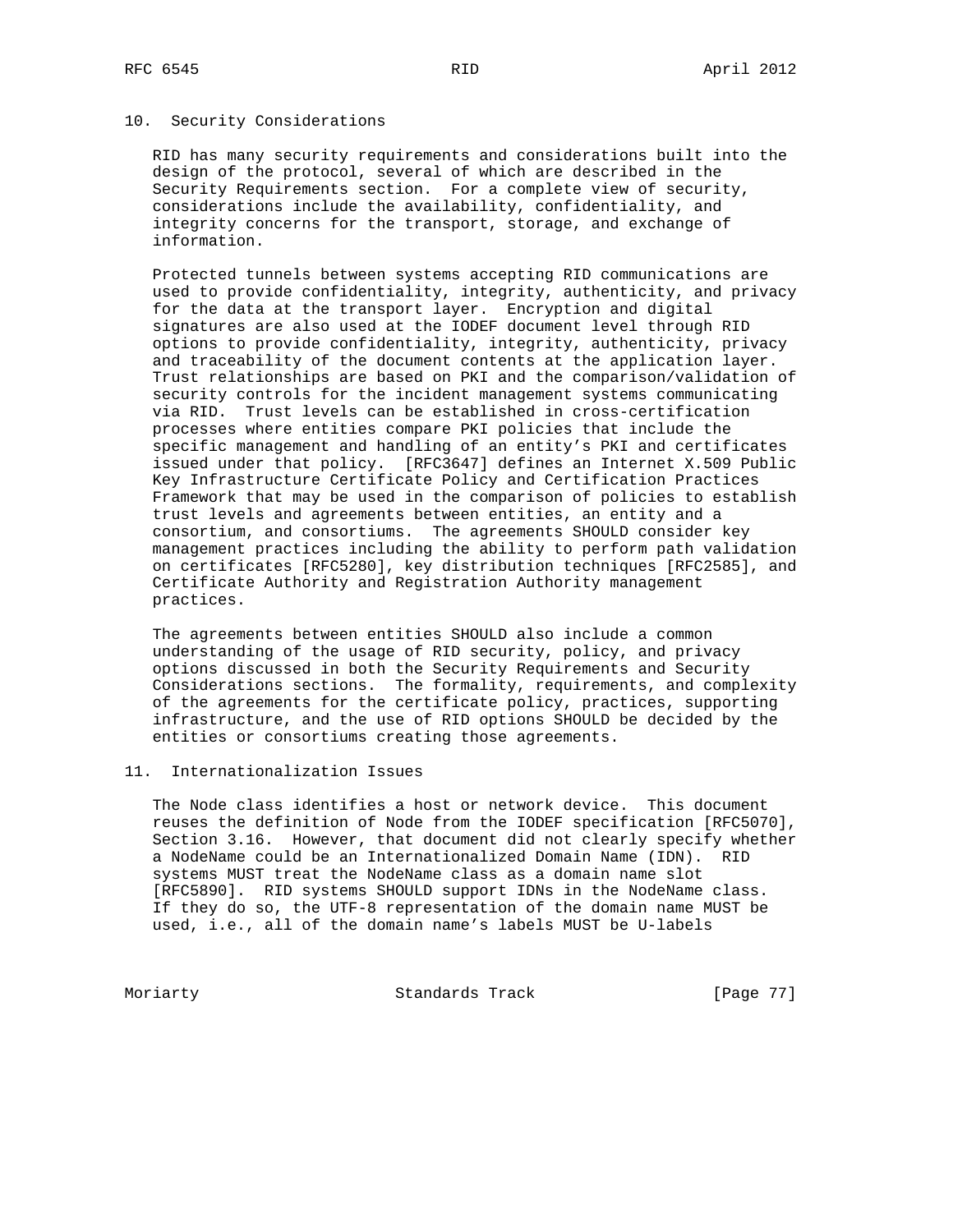expressed in UTF-8 or NR-LDH labels [RFC5890]; A-labels MUST NOT be used. An application communicating via RID can convert between A-labels and U-labels by using the Punycode encoding [RFC3492] for A-labels as described in the protocol specification for Internationalized Domain Names in Applications [RFC5891].

12. IANA Considerations

 This document uses URNs to describe XML namespaces and XML schemas [XMLschema] conforming to a registry mechanism described in [RFC3688].

Registration request for the iodef-rid namespace:

URI: urn:ietf:params:xml:ns:iodef-rid-2.0

Registrant Contact: IESG.

XML: None. Namespace URIs do not represent an XML specification.

Registration request for the iodef-rid XML schema:

URI: urn:ietf:params:xml:schema:iodef-rid-2.0

Registrant Contact: IESG.

XML: See Section 8, "RID Schema Definition", of this document.

The following registry has been created and is now managed by IANA:

Name of the registry: "XML Schemas Exchanged via RID"

 Namespace details: A registry entry for an XML Schema Transferred via RID consists of:

 Schema Name: A short string that represents the schema referenced. This value is for reference only in the table. The version of the schema MUST be included in this string to allow for multiple versions of the same specification to be in the registry.

 Version: The version of the registered XML schema. The version is a string that SHOULD be formatted as numbers separated by a '.' (period) character.

Moriarty **Standards Track** [Page 78]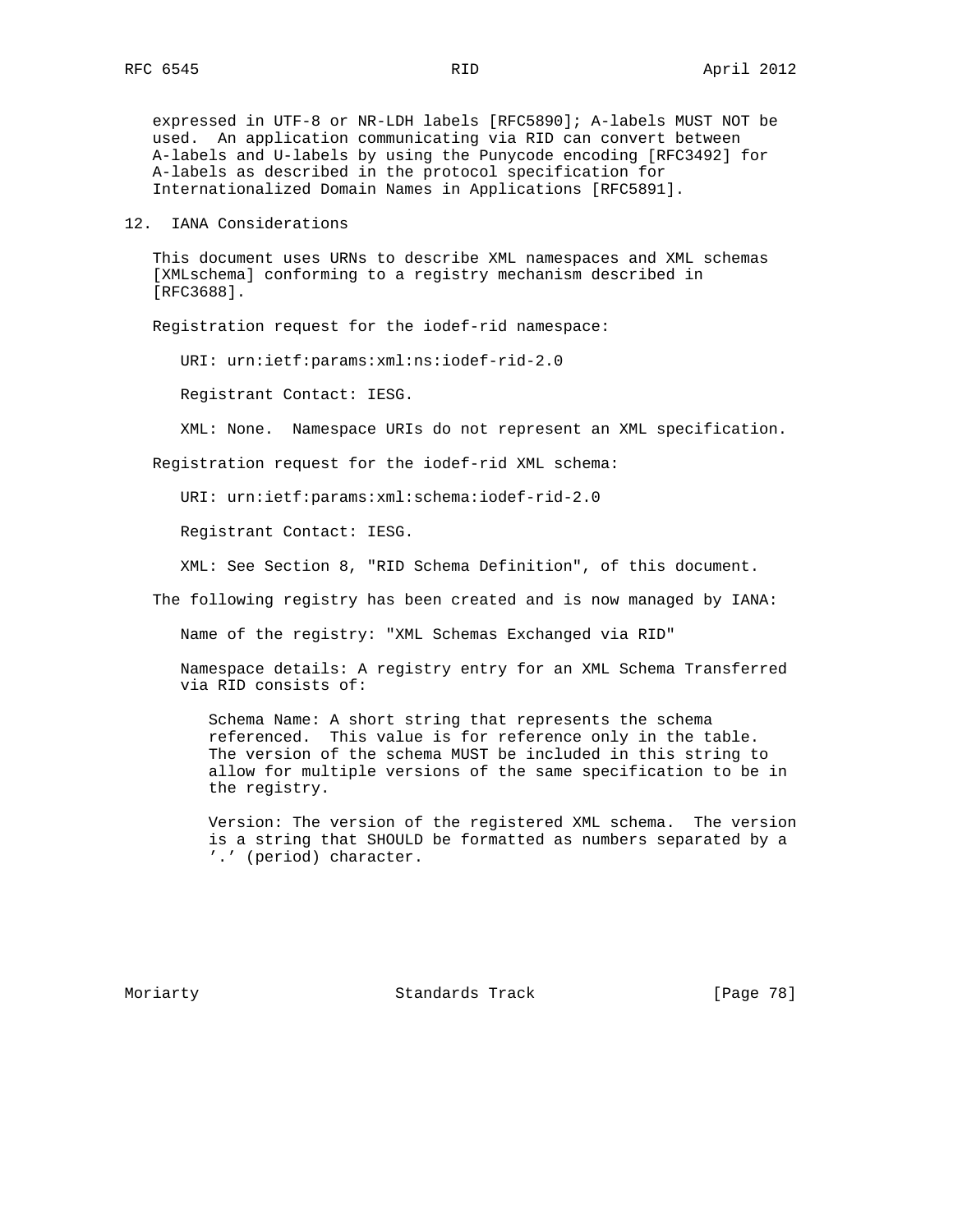Namespace: The namespace of the referenced XML schema. This is represented in the RID ReportSchema class in the XMLSchemaID attribute as an enumerated value is represented by a URN or URI.

 Specification URI: A URI [RFC3986] from which the registered specification can be obtained. The specification MUST be publicly available from this URI.

 Reference: The reference to the document that describes the schema.

 Information that must be provided to assign a new value: The above list of information.

 Fields to record in the registry: Schema Name, Version, Namespace, Specification URI, Reference

Initial registry contents: See Section 5.6.1.

 Allocation Policy: Expert Review [RFC5226] and Specification Required [RFC5226].

 The Designated Expert is expected to consult with the MILE (Managed Incident Lightweight Exchange) working group or its successor if any such WG exists (e.g., via email to the working group's mailing list). The Designated Expert is expected to retrieve the XML schema specification from the provided URI in order to check the public availability of the specification and verify the correctness of the URI. An important responsibility of the Designated Expert is to ensure that the XML schema is appropriate for use in RID.

The following registry has been created and is now managed by IANA:

Name of the registry: "RID Enumeration List"

 The registry is intended to enable enumeration value additions to attributes in the iodef-rid XML schema.

 Fields to record in the registry: Attribute Name, Attribute Value, Description, Reference

Initial registry content: none.

Allocation Policy: Expert Review [RFC5226]

Moriarty **Standards Track** [Page 79]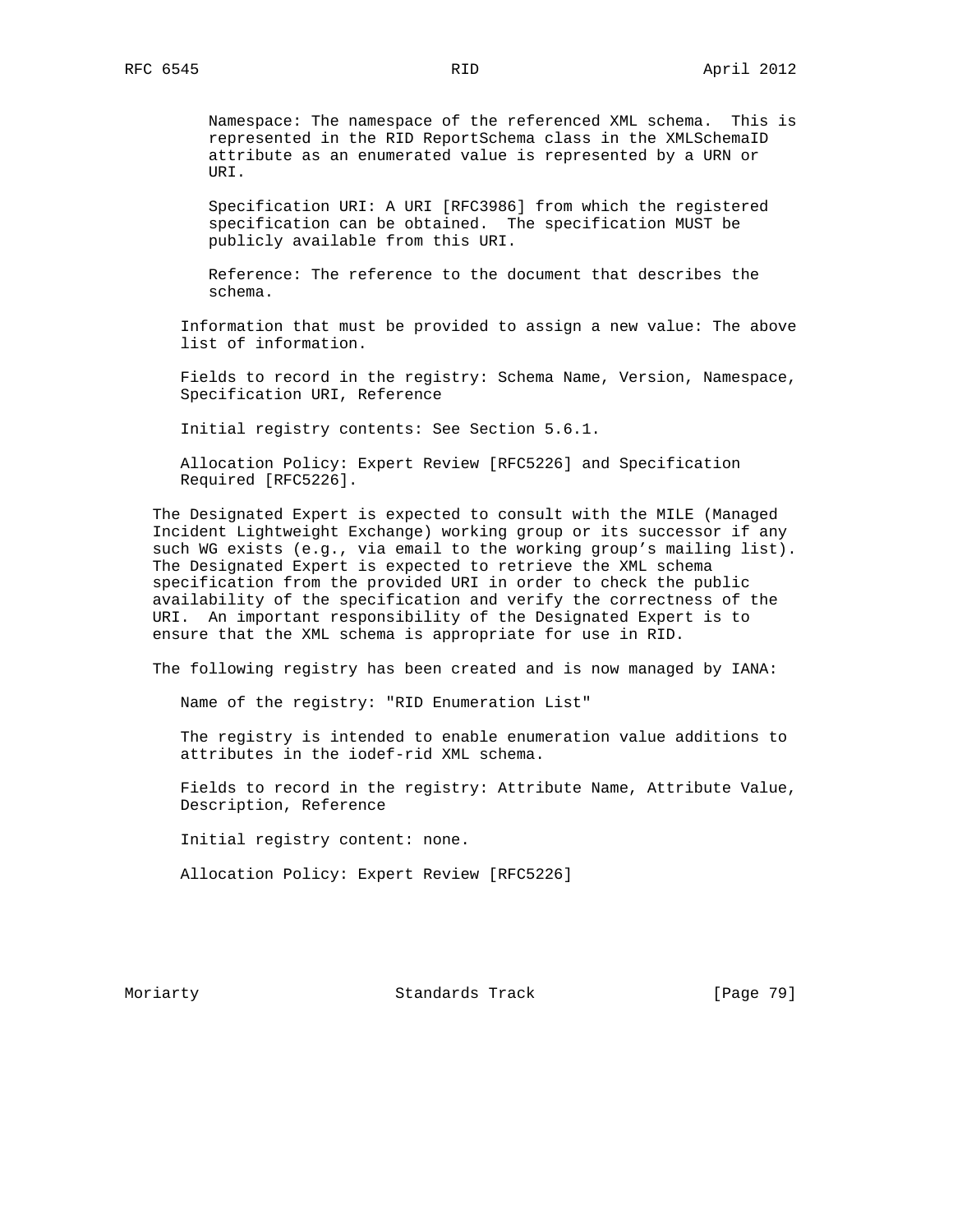The Designated Expert is expected to consult with the MILE (Managed Incident Lightweight Exchange) working group or its successor if any such WG exists (e.g., via email to the working group's mailing list). The Designated Expert is expected to review the request and validate the appropriateness of the enumeration for the attribute. If a specification is associated with the request, it MUST be reviewed by the Designated Expert.

# 13. Summary

 Security incidents have always been difficult to trace as a result of spoofed sources, resource limitations, and bandwidth utilization problems. Incident response is often slow even when the IP address is known to be valid because of the resources required to notify the responsible party of the attack and then to stop or mitigate the attack traffic. Methods to identify and trace attacks near real time are essential to thwarting attack attempts. SPs need policies and automated methods to combat the hacker's efforts. SPs need automated monitoring and response capabilities to identify and trace attacks quickly without resource-intensive side effects. Integration with a centralized communication system to coordinate the detection, tracing, and identification of attack sources on a single network is essential. RID provides a way to integrate SP resources for each aspect of attack detection, tracing, and source identification and extends the communication capabilities among SPs. The communication is accomplished through the use of flexible IODEF XML-based documents passed between incident-handling systems or RID systems. A Request is communicated to an upstream SP and may result in an upstream trace or in an action to stop or mitigate the attack traffic. The messages are communicated among peers with security inherent to the RID messaging scheme provided through existing standards such as XML encryption and digital signatures. Policy information is carried in the RID message itself through the use of the RIDPolicy. RID provides the timely communication among SPs, which is essential for incident handling.

- 14. References
- 14.1. Normative References
	- [RFC2119] Bradner, S., "Key words for use in RFCs to Indicate Requirement Levels", BCP 14, RFC 2119, March 1997.
	- [RFC2585] Housley, R. and P. Hoffman, "Internet X.509 Public Key Infrastructure Operational Protocols: FTP and HTTP", RFC 2585, May 1999.

Moriarty **Standards Track** [Page 80]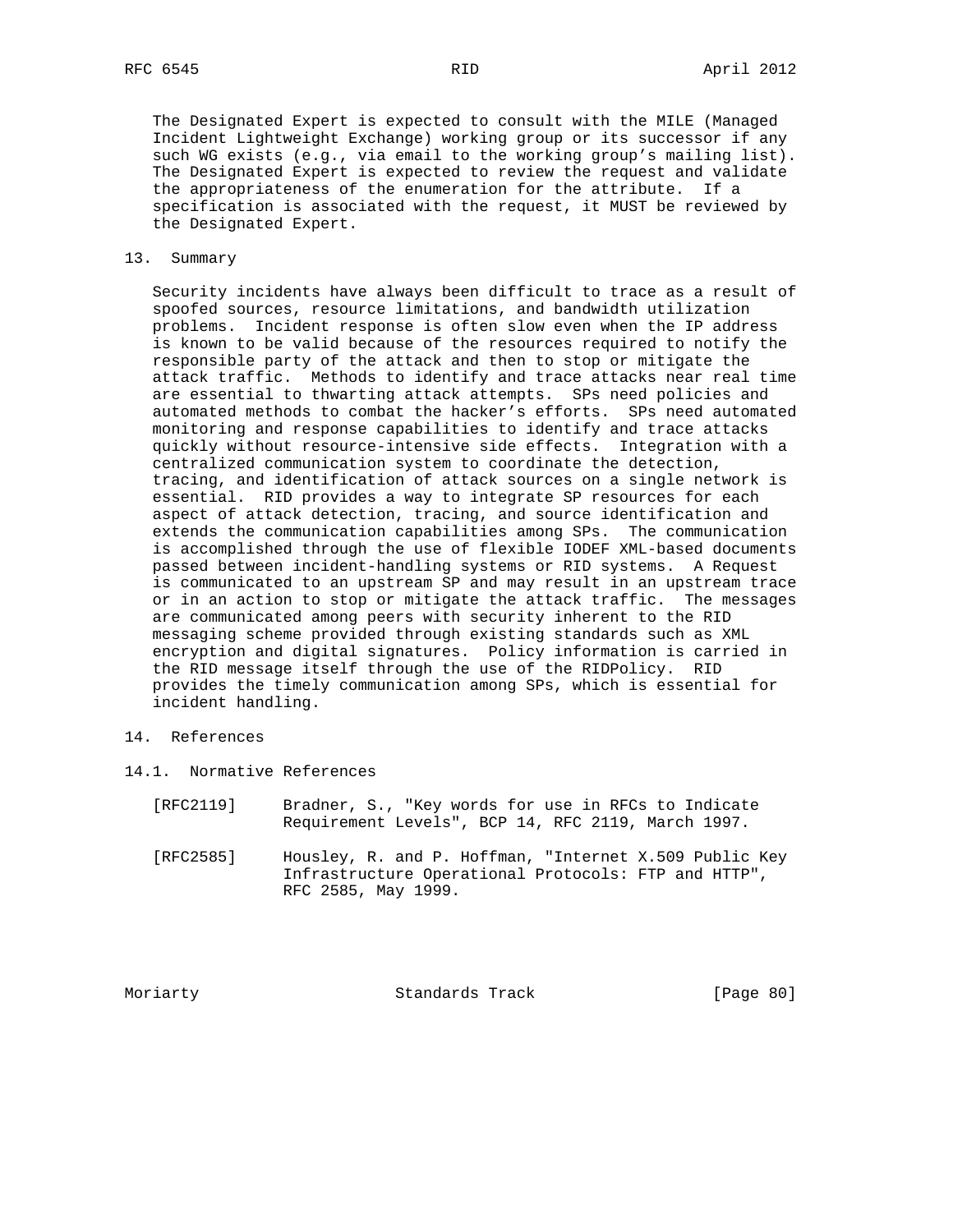- [RFC3023] Murata, M., St. Laurent, S., and D. Kohn, "XML Media Types", RFC 3023, January 2001.
- [RFC3275] Eastlake, D., Reagle, J., and D. Solo, "(Extensible Markup Language) XML-Signature Syntax and Processing", RFC 3275, March 2002.
- [RFC3470] Hollenbeck, S., Rose, M., and L. Masinter, "Guidelines for the Use of Extensible Markup Language (XML) within IETF Protocols", BCP 70, RFC 3470, January 2003.
- [RFC3492] Costello, A., "Punycode: A Bootstring encoding of Unicode for Internationalized Domain Names in Applications (IDNA)", RFC 3492, March 2003.
- [RFC3688] Mealling, M., "The IETF XML Registry", BCP 81, RFC 3688, January 2004.
- [RFC4051] Eastlake, D., "Additional XML Security Uniform Resource Identifiers (URIs)", RFC 4051, April 2005.
- [RFC4279] Eronen, P. and H. Tschofenig, "Pre-Shared Key Ciphersuites for Transport Layer Security (TLS)", RFC 4279, December 2005.
- [RFC5070] Danyliw, R., Meijer, J., and Y. Demchenko, "The Incident Object Description Exchange Format", RFC 5070, December 2007.
- [RFC5226] Narten, T. and H. Alvestrand, "Guidelines for Writing an IANA Considerations Section in RFCs", BCP 26, RFC 5226, May 2008.
- [RFC5280] Cooper, D., Santesson, S., Farrell, S., Boeyen, S., Housley, R., and W. Polk, "Internet X.509 Public Key Infrastructure Certificate and Certificate Revocation List (CRL) Profile", RFC 5280, May 2008.
- [RFC5646] Phillips, A. and M. Davis, "Tags for Identifying Languages", BCP 47, RFC 5646, September 2009.
- [RFC5755] Farrell, S., Housley, R., and S. Turner, "An Internet Attribute Certificate Profile for Authorization", RFC 5755, January 2010.
- [RFC5890] Klensin, J., "Internationalized Domain Names for Applications (IDNA): Definitions and Document Framework", RFC 5890, August 2010.

| Moriarty | Standards Track | [Page 81] |  |
|----------|-----------------|-----------|--|
|----------|-----------------|-----------|--|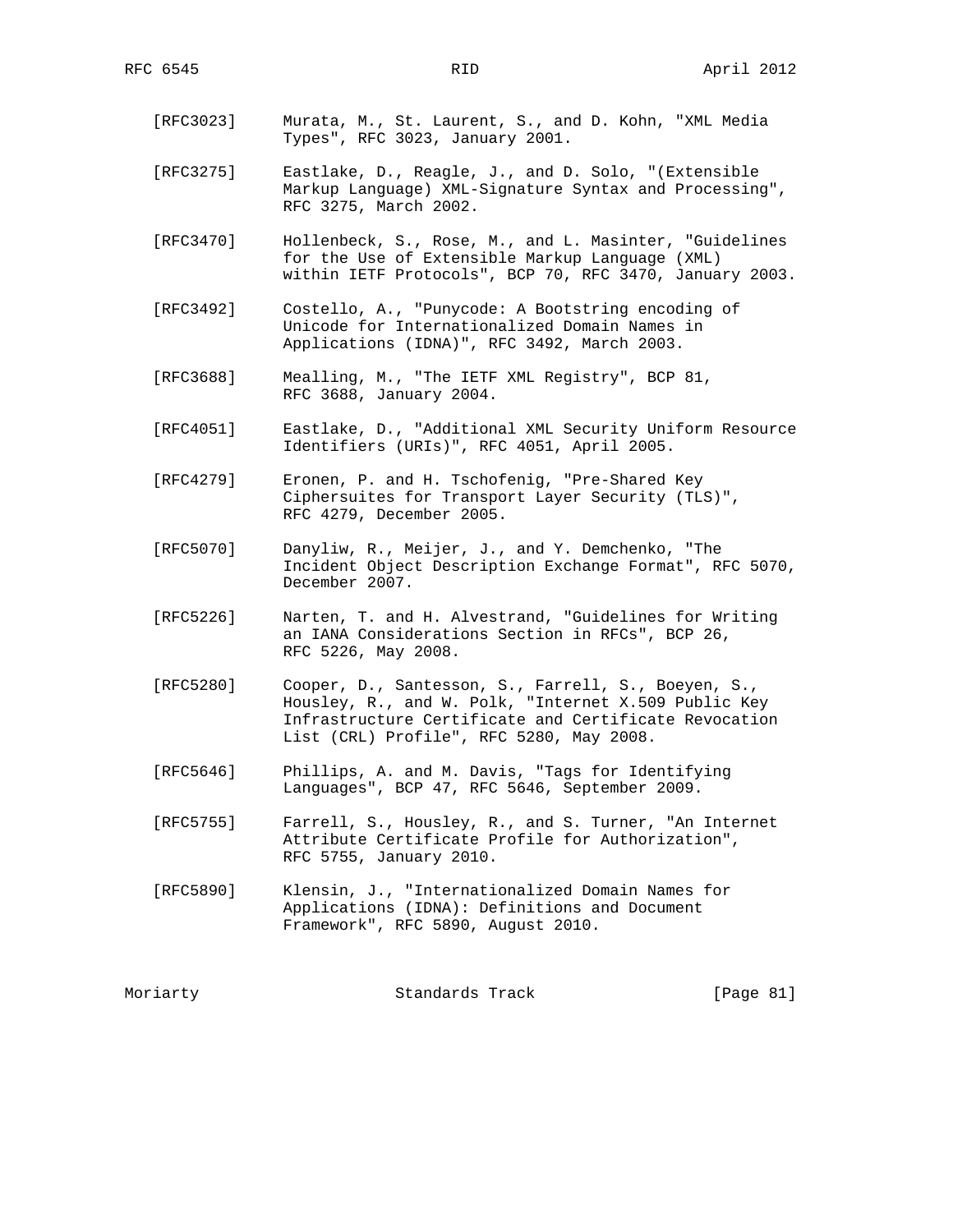- [RFC5891] Klensin, J., "Internationalized Domain Names in Applications (IDNA): Protocol", RFC 5891, August 2010.
- [RFC6546] Trammell, B., "Transport of Real-time Inter-network Defense (RID) Messages over HTTP/TLS", RFC 6546, April 2012.
- [XML1.0] Bray, T., Maler, E., Paoli, J., Sperberg-McQueen, C., and F. Yergeau, "Extensible Markup Language (XML) 1.0", W3C Recommendation XML 1.0, November 2008, <http://www.w3.org/TR/xml/>.
- [XMLCanon] Boyer, J., "Canonical XML 1.0", W3C Recommendation 1.0, December 2001, <http://www.w3.org/TR/xml-c14n>.
- [XMLPath] Berglund, A., Boag, S., Chamberlin, D., Fernandez, M., Kay, M., Robie, J., and J. Simeon, "XML Schema Part 1: Structures", W3C Recommendation Second Edition, December 2010, <http://www.w3.org/TR/xpath20/>.
- [XMLSigBP] Hirsch, F. and P. Datta, "XML-Signature Best Practices", W3C Recommendation, August 2011, <http://www.w3.org/TR/xmldsig-bestpractices/>.
- [XMLencrypt] Imaura, T., Dillaway, B., and E. Simon, "XML Encryption Syntax and Processing", W3C Recommendation, December 2002, <http://www.w3.org/TR/xmlenc-core/>.
- [XMLschema] Thompson, H., Beech, D., Maloney, M., and N. Mendelsohn, "XML Schema Part 1: Structures", W3C Recommendation Second Edition, October 2004, <http://www.w3.org/TR/xmlschema-1/>.
- [XMLsig] Bartel, M., Boyer, J., Fox, B., LaMaccia, B., and E. Simon, "XML-Signature Syntax and Processing", W3C Recommendation Second Edition, June 2008, <http://www.w3.org/TR/xmldsig-core/>.

## 14.2. Informative References

- [RFC1930] Hawkinson, J. and T. Bates, "Guidelines for creation, selection, and registration of an Autonomous System (AS)", BCP 6, RFC 1930, March 1996.
- [RFC3080] Rose, M., "The Blocks Extensible Exchange Protocol Core", RFC 3080, March 2001.

Moriarty Standards Track [Page 82]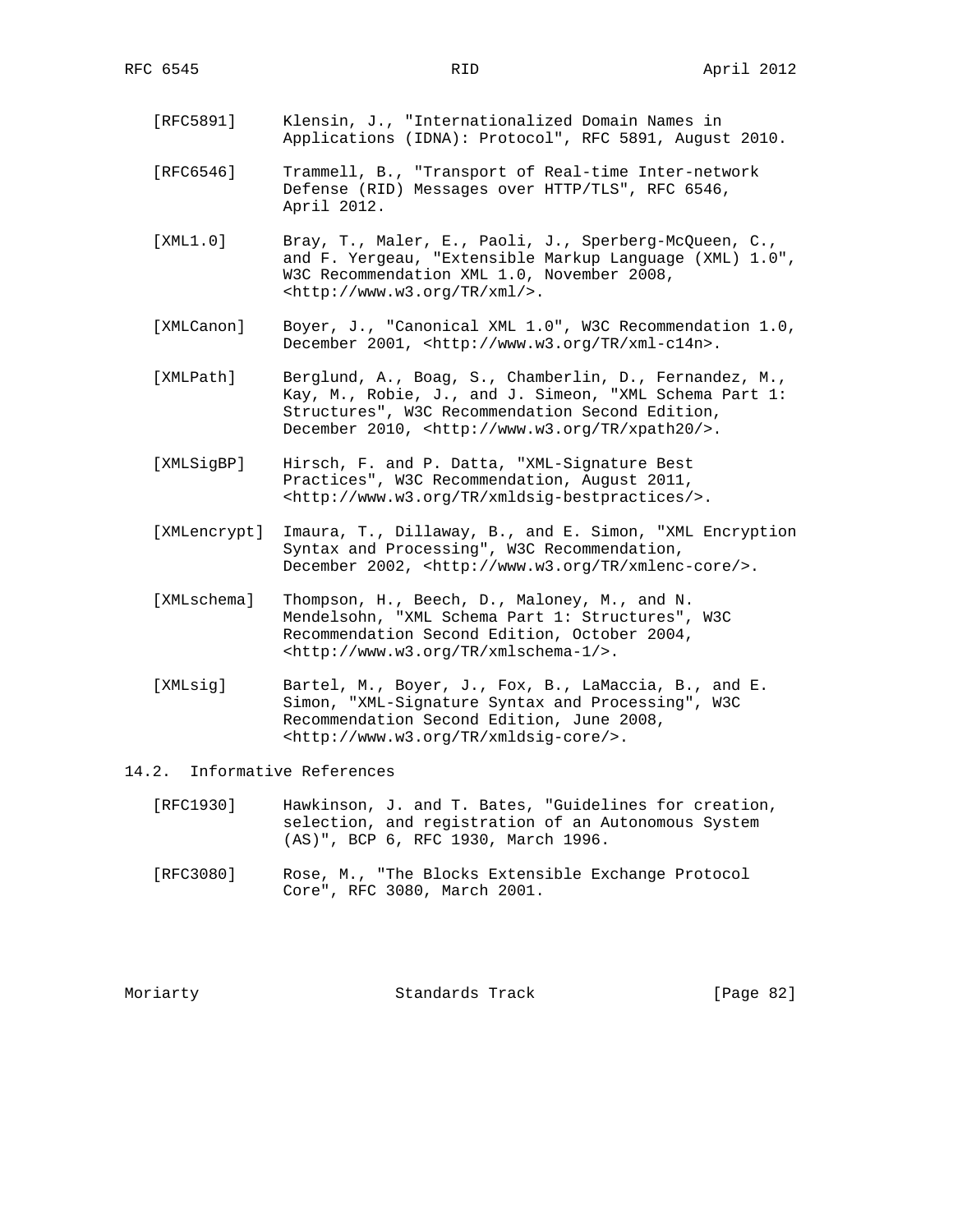- [RFC3647] Chokhani, S., Ford, W., Sabett, R., Merrill, C., and S. Wu, "Internet X.509 Public Key Infrastructure Certificate Policy and Certification Practices Framework", RFC 3647, November 2003.
- [RFC3986] Berners-Lee, T., Fielding, R., and L. Masinter, "Uniform Resource Identifier (URI): Generic Syntax", STD 66, RFC 3986, January 2005.
- [RFC5735] Cotton, M. and L. Vegoda, "Special Use IPv4 Addresses", BCP 153, RFC 5735, January 2010.
- [RFC6045] Moriarty, K., "Real-time Inter-network Defense (RID)", RFC 6045, November 2010.
- [RFC6194] Polk, T., Chen, L., Turner, S., and P. Hoffman, "Security Considerations for the SHA-0 and SHA-1 Message-Digest Algorithms", RFC 6194, March 2011.
- [XMLNames] Bray, T., Hollander, D., Layman, A., Tobin, R., and H. Thomson, "Namespaces in XML 1.0 (Third Edition)", W3C Recommendation , December 2009, <http://www.w3.org/TR/xml-names/>.

Moriarty **Standards Track** [Page 83]